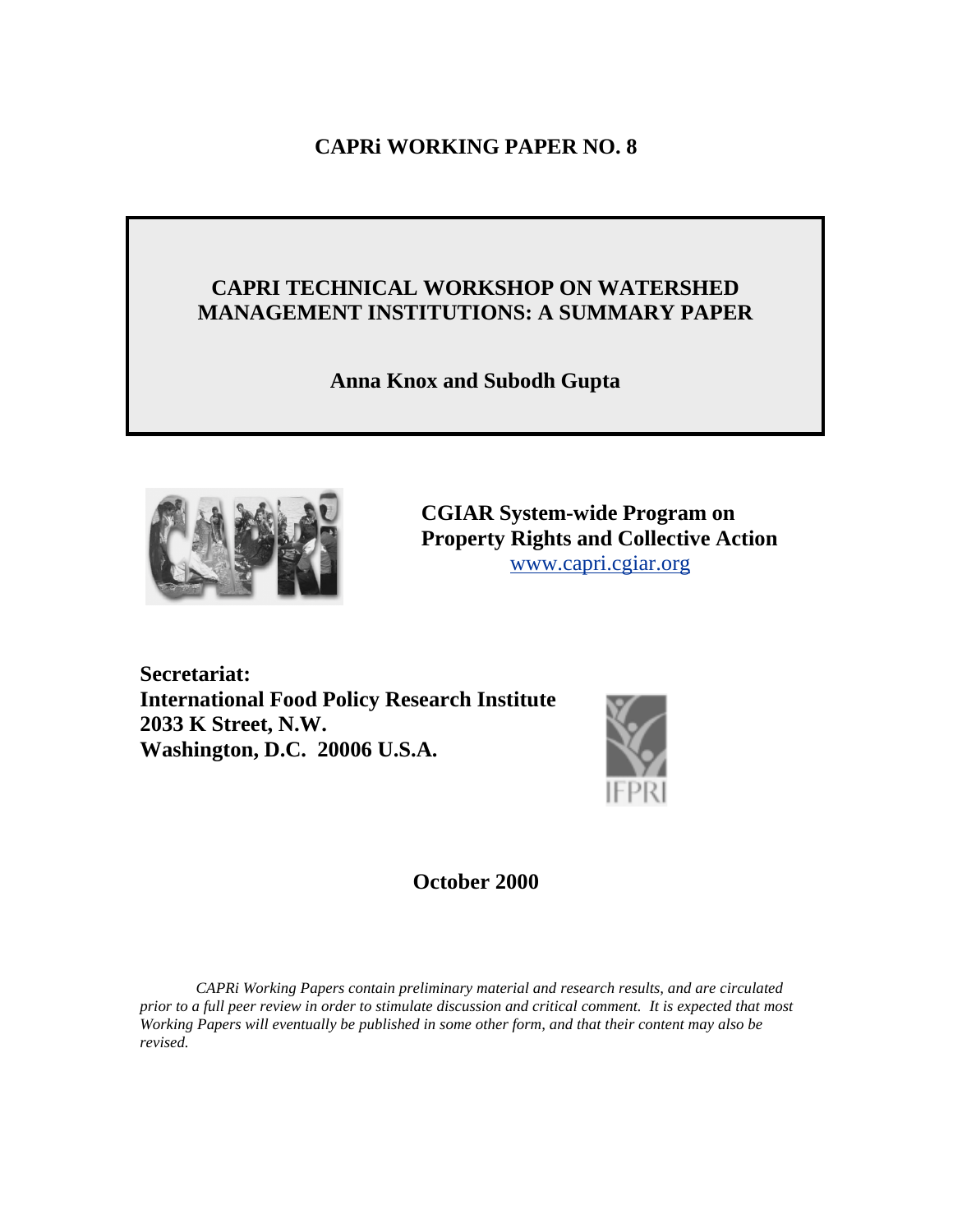## **ABSTRACT**

The System-wide Program for Collective Action and Property Rights (CAPRi) sponsored a workshop on Watershed Management Institutions, March 13-16, 1999 in Managua, Nicaragua. The workshop focused on methodologies for undertaking research on watersheds, particularly those issues and tools that enable a more thorough understanding of the complex interactions between the biophysical factors and socioeconomic institutions of watersheds. Both social and biophysical scientists from CGIAR and other research institutions were brought together to present research and participate in focused discussions on methodologies for addressing collective action and property rights, scale, participation, and impact assessment. The forum also provided an opportunity for participants to visit and learn from a watershed project being implemented by the International Center for Tropical Agriculture (CIAT), and to discuss one another's ongoing watershed research project experience and explore opportunities for collaboration.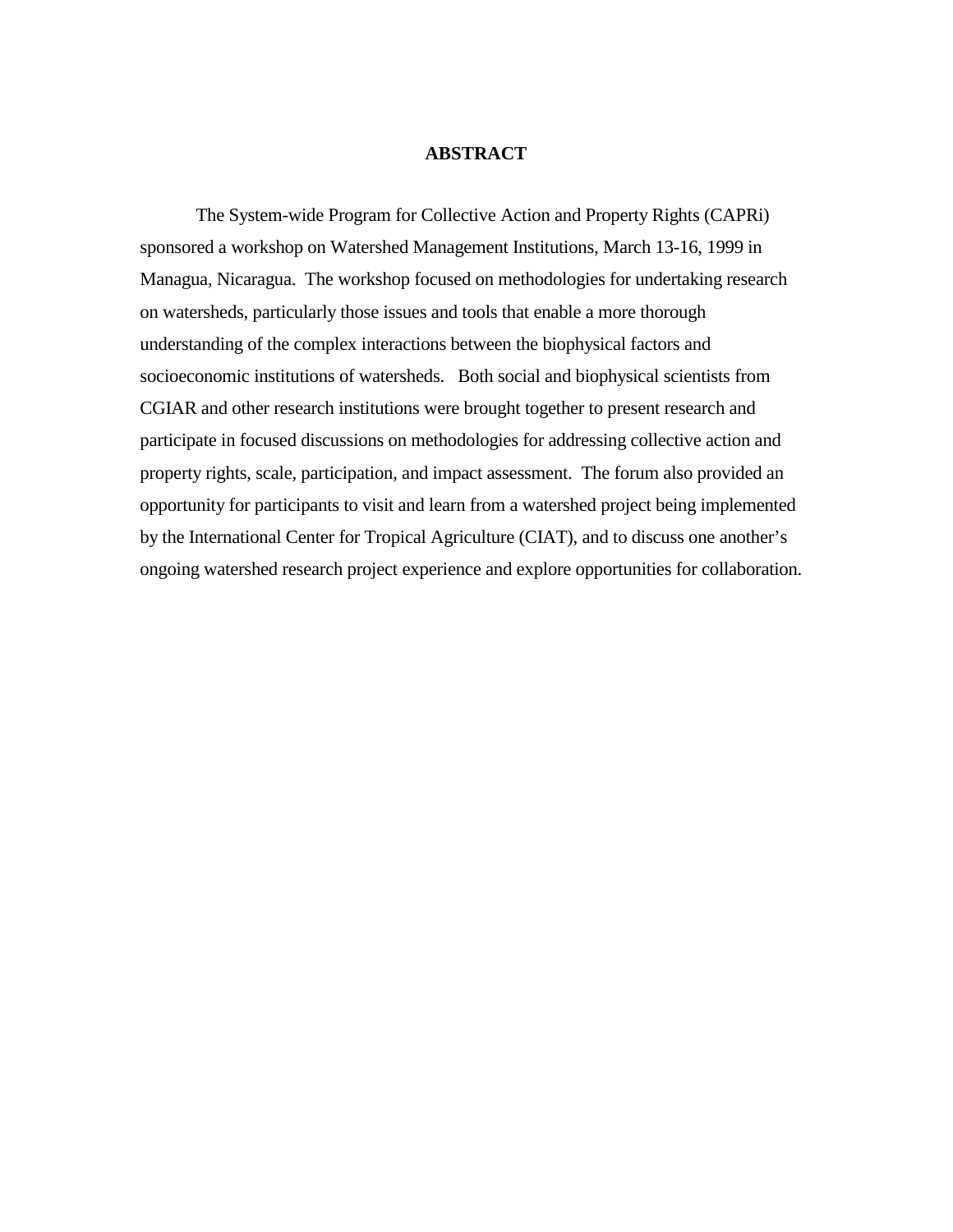# **CONTENTS**

| Why are Property Rights and Collective Action Important to                     |                                                                         |
|--------------------------------------------------------------------------------|-------------------------------------------------------------------------|
|                                                                                |                                                                         |
|                                                                                |                                                                         |
| Collective Action, Property Rights and Scale: Presentation by Brent Swallow 8  |                                                                         |
|                                                                                |                                                                         |
| Methods for Scaling Up from the Plot to the Watershed Level:                   |                                                                         |
|                                                                                |                                                                         |
|                                                                                |                                                                         |
|                                                                                |                                                                         |
| Participation Presentation by Nancy Johnson and Olaf Westermann 29             |                                                                         |
|                                                                                |                                                                         |
|                                                                                |                                                                         |
|                                                                                |                                                                         |
|                                                                                |                                                                         |
|                                                                                |                                                                         |
|                                                                                |                                                                         |
|                                                                                |                                                                         |
|                                                                                |                                                                         |
|                                                                                |                                                                         |
|                                                                                |                                                                         |
|                                                                                |                                                                         |
| ANNEX 3: Summary of Research Institution Projects Presented at the Workshop 74 |                                                                         |
|                                                                                | ANNEX 2: Participant List for the Capri Technical Workshop on Watershed |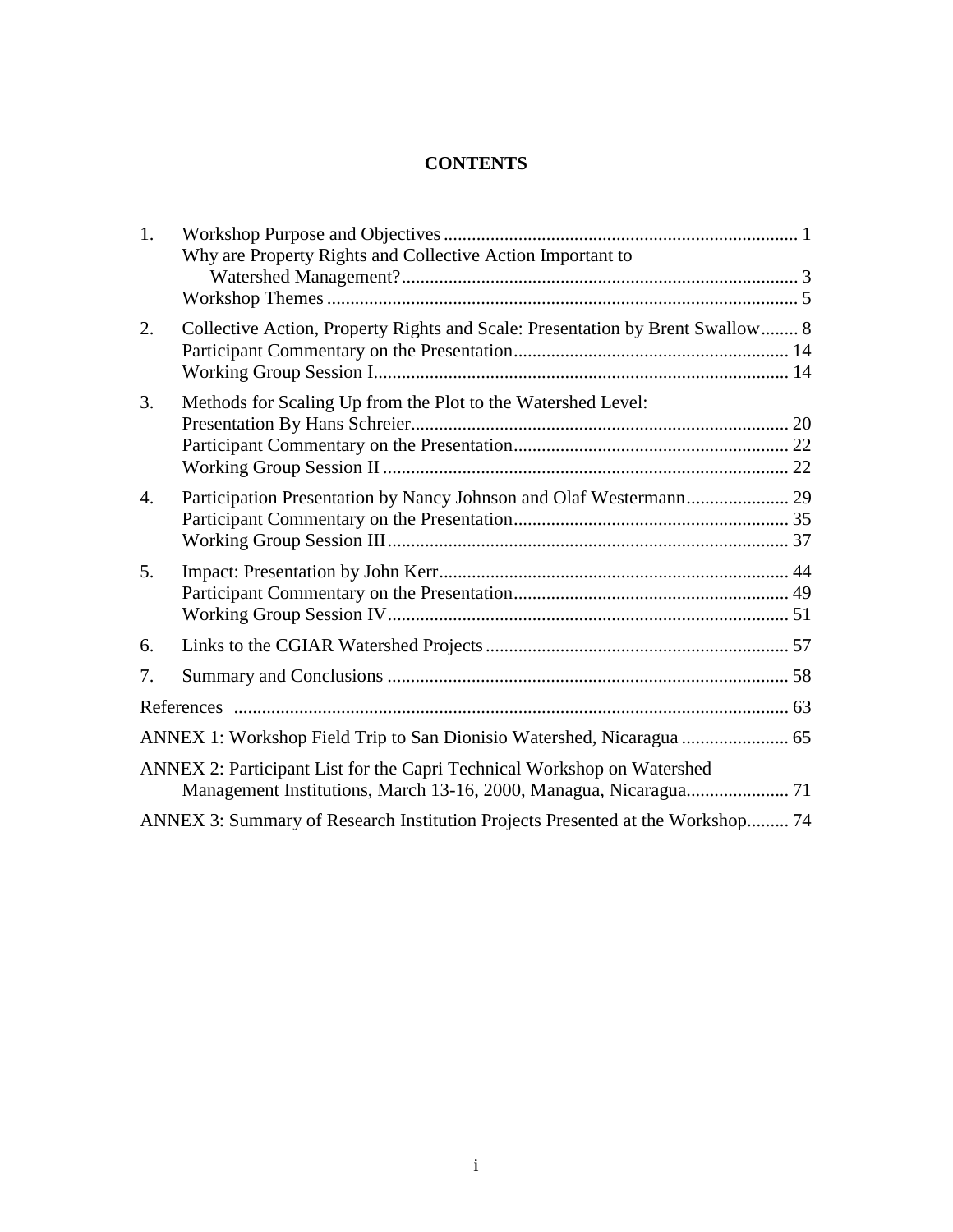# <span id="page-3-0"></span>CAPRi TECHNICAL WORKSHOP ON WATERSHED MANAGEMENT INSTITUTIONS: A SUMMARY PAPER

Anna Knox and Subodh Gupta<sup>1</sup>

## **1. WORKSHOP PURPOSE AND OBJECTIVES**

Watersheds are becoming a major focal point for CGIAR research on integrated natural resource management. Watersheds connect land units through lateral flows of water, nutrients and sediment, linking farmers, fishers and urban dwellers in intricate cause and effect relationships. Externalities between people who share a watershed depend upon both the biophysical attributes of the watershed and the institutions that shape people's interactions within the watershed. Watershed management is implemented at various social—spatial scales, from community management of small catchments such as San Dionisio in Nicaragua to transnational management of the Lake Victoria and Nile river systems.

A Technical Workshop on Watershed Management Institutions was held in Managua, Nicaragua from March 13 to 16, 2000. Twenty researchers from CGIAR centers and other institutions attended the workshop, which was sponsored by the System-wide Program on Collective Action and Property Rights (CAPRi) and hosted by the International Center for Tropical Agriculture (CIAT). The Ford Foundation and the Government of Norway provided funding for the workshop. The program consisted of four thematic presentations followed by facilitated small group sessions and plenary discussions, as well as presentations of ongoing watershed research by individual centers and institutions, and a one-day field visit to the San Dionisio watershed in central Nicaragua where CIAT undertakes collaborative research with local farmers.

The overall goal of the workshop was to improve the ability of watershed management research projects<sup>2</sup> to make an impact on the alleviation of poverty and

 $\frac{1}{1}$ <sup>1</sup> All workshop participants have contributed to the ideas set forth in this paper. The authors would like to particularly thank Ruth Meinzen-Dick, Brent Swallow, John Kerr, Nancy Johnson, Olaf Westermann, Hans Schreier and Thomas Enters for their valuable suggestions and revisions to earlier drafts of this paper.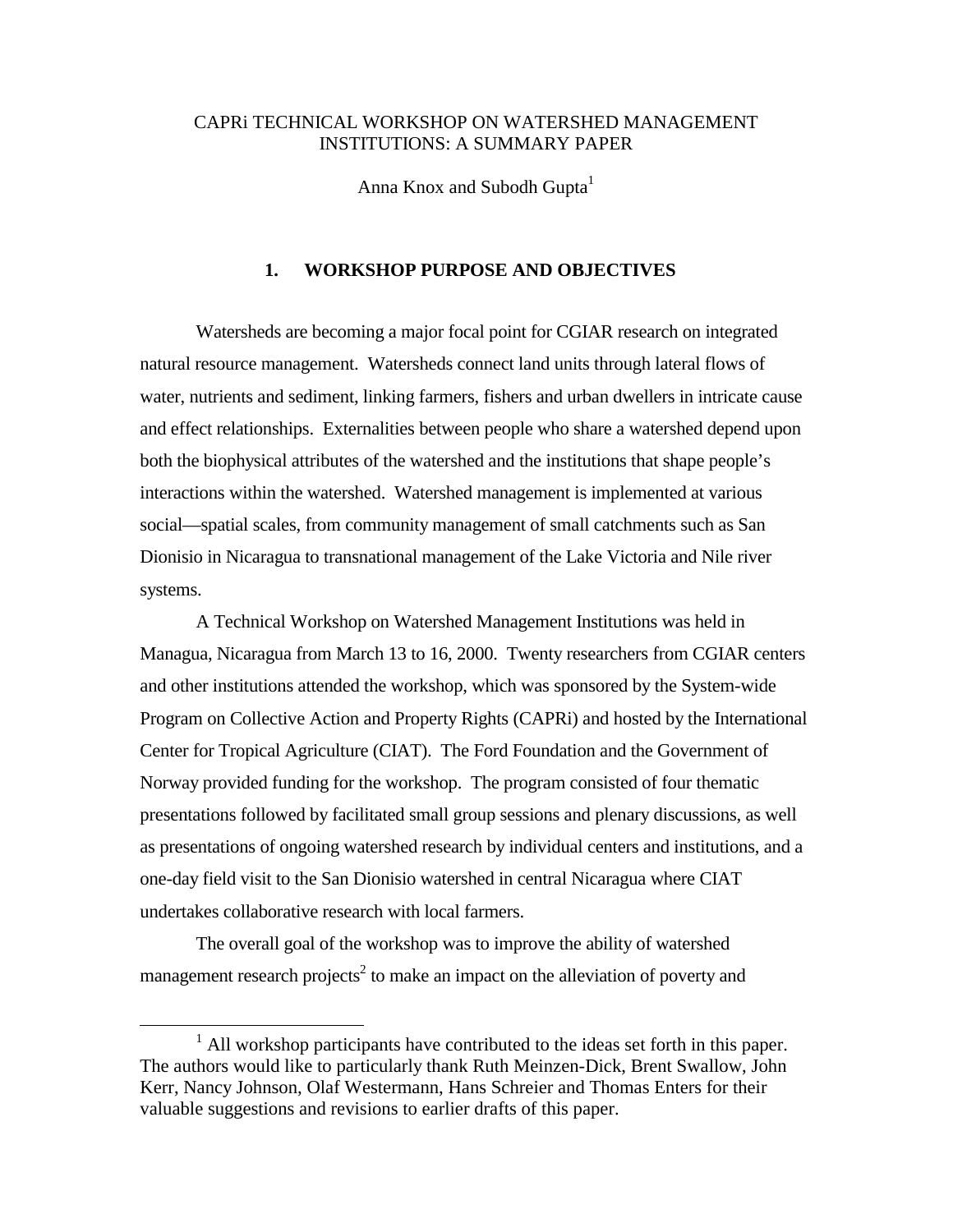environmental degradation in developing country watersheds. The workshop had the following specific objectives:

To review experience of the CGIAR and other key organizations on watershed management research, particularly research on the institutions that affect watershed management:

- ! To identify the key institutional issues that arise with watershed management at various social—spatial scales;
- ! To identify or design new strategies and methodologies for linking bio-physical research on problems and technologies with socio-economic research on institutions; and
- ! To stimulate the development of comparable research spanning across the mandate resources and locations of the CGIAR.

As a "technical workshop," the purpose of the forum was to explore tools and methodologies that can contribute to more effective research. Specifically, this workshop brought together biophysical and social scientists to jointly assess approaches that are derived from different disciplines in order to advance a more holistic appreciation of watershed issues. Research approaches pertaining to four key watershed issues were addressed:

- institutions of collective action and property rights,
- scale,
- participation, and
- impact assessment.

This paper summarizes the presentations and key discussions of the workshop. The annexes contain a synopsis of the events and insights gained from the workshop field trip,

 <sup>2</sup> <sup>2</sup> Watershed research projects are often distinct from watershed development projects. The former primarily refers to the process of deriving information about watersheds and watershed communities, usually for the purposes of enhancing future watershed development. The latter is primarily concerned with implementation of practices, methods or technologies in order to improve watershed management. It is often the case that these functions overlap and are carried out simultaneously or sequentially, by one organization or by collaborating organizations and institutions.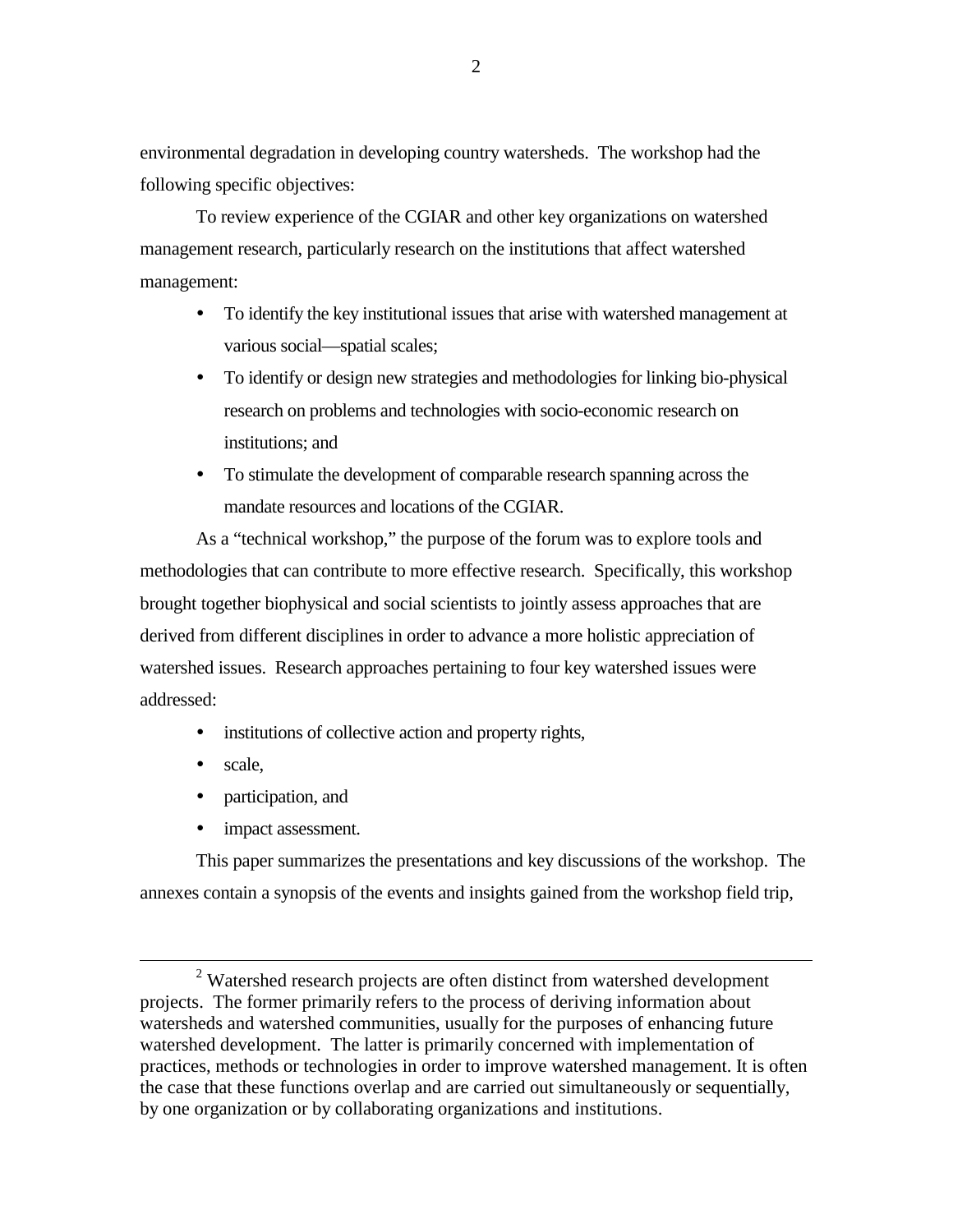<span id="page-5-0"></span>the workshop participant list, and descriptions of watershed research being undertaken by CGIAR and other international research centers.

# WHY ARE PROPERTY RIGHTS AND COLLECTIVE ACTION IMPORTANT TO WATERSHED MANAGEMENT?

Many of the critical challenges confronting watershed management—for example, organizing local communities, internalizing environmental externalities, negotiating use rights over resources, or resolving conflicts among stakeholders—are central to the research mandate of CAPRi. Because watershed management practices often involve long time horizons for producing benefits as well as large spatial scales for implementation, issues of both property rights and collective action have been identified as important factors in the adoption of watershed management technologies (Knox, Meinzen-Dick, and Hazell 1998).

## *Collective Action*

Collective action is action taken by a group, either directly or on its behalf through an organization, in pursuit of members perceived shared interests (Marshall 1998). Collective action is undertaken voluntarily by its participants, which distinguishes it from the collective efforts by groups of paid workers. There may be little need for collective action when it comes to adopting individual, farm-level technologies such as High Yielding Variety (HYV) seeds, unless broader crop and ecosystem management such as soil conservation or pest control require coordinated action. Where natural resource management issues involve a higher level of spatial integration, the need for collective action becomes more evident. Forestry, irrigation, and fisheries management are spatially more extensive so that the need for collective action is greater. Collective action may also be required when there is a common threat. For example, if one farmer builds a fence to prevent animals from grazing his or her fields, it is likely to be expensive and may not be effective without the support of others. Collective action may lead to either 'social fencing' such as imposing fees for crop destruction, or setting aside alternative grazing land for cattle. These alternative solutions are viable only if there is collective action to support new rules.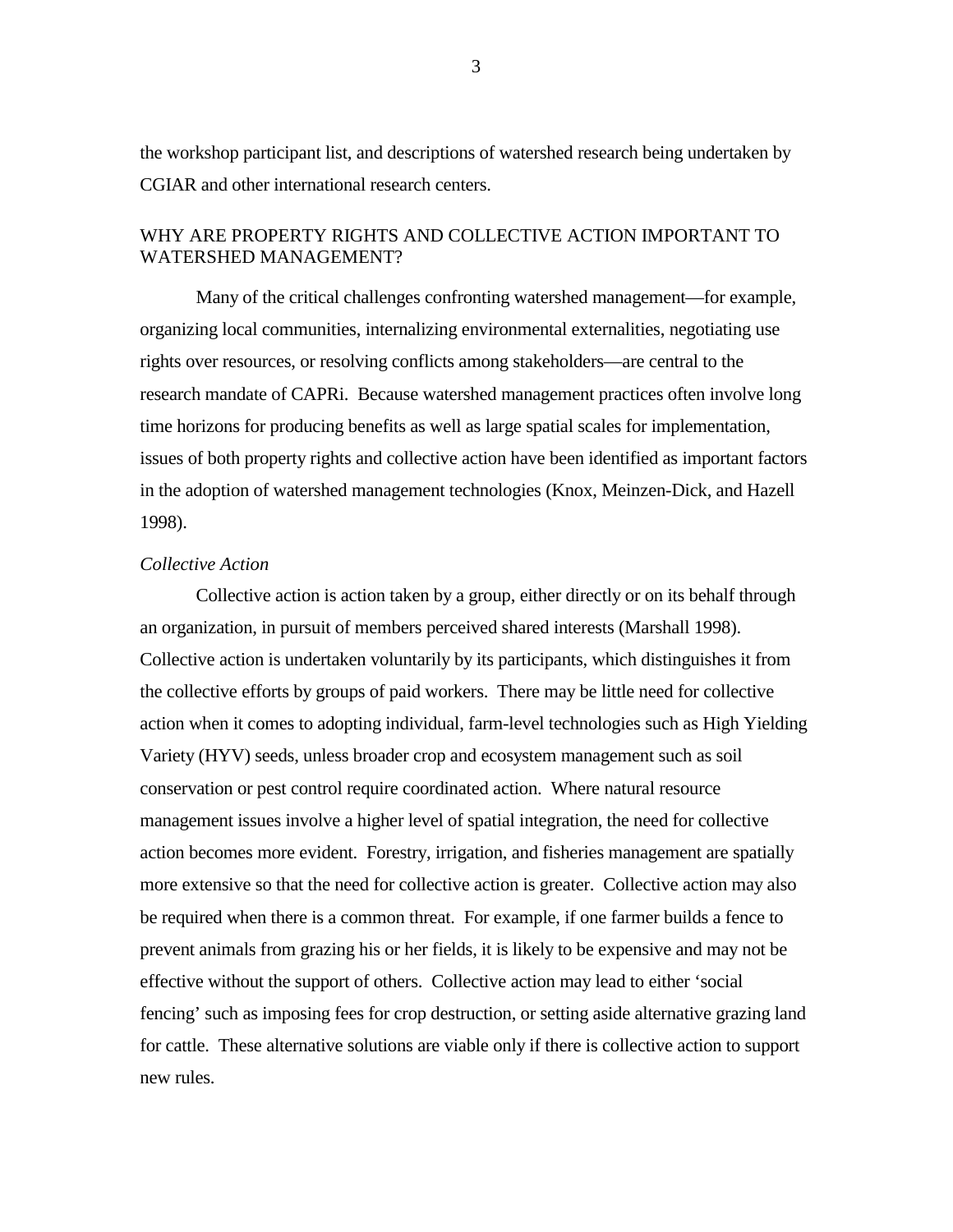Collective action involves organization to design rules and undertake action, participation in the process, and enforcement of rules that are perceived as being beneficial to the group. Many of the benefits may be non-material, however there is evidence that material benefits also influence the emergence of collective action. In a case of shepherds in India, collective action materialized during a period when the price of meat was going up. The anticipated benefits from meat sales led them to organize and collectively purchase grazing land and invest in growing good quality fodder suggested by scientists.

## *Property Rights*

A 'property right' is defined by Bromley (1991) as "the capacity to call on the collective to stand behind one's claim to a benefit stream". Property rights require institutions (or rules) to back claims, though not necessarily government-backed legal institutions. Entitlements can be defined either by cultural norms or customary rights. Property rights need not constitute ownership of a resource, but could instead be understood as a bundle of rights, including access to a resource (e.g. the right to enter a farmer's field) or withdrawal of benefits from a particular resource (e.g. water from a stream or fruit from trees). There are also rights to control, exclude, and manage a resource, part of a resource, or multiple resources (Schlager and Ostrom 1992).

In addition to their spatial characteristics, natural resources also embody temporal features when it comes to their production and management. Whereas some economic activities involving natural resources produce returns in a short period, others do so over or after a long period of time. Property rights that offer security of tenure are important when it comes to providing incentive for investment in natural resource management technologies that generate returns over a longer period. Many watershed management activities fall into this category.

In addition to duration of tenure, assurance is also important. If there is the risk that someone else may capture the benefits of an investment in a resource, the incentive to invest is reduced. It is important to note that secure rights need not be exclusive but could also be held in common or overlap with different resource users. Whereas property rights can affect investment in or use of a resource, the converse is often true as well. This can be illustrated by a case in the Philippines in which the government transferred forestland, on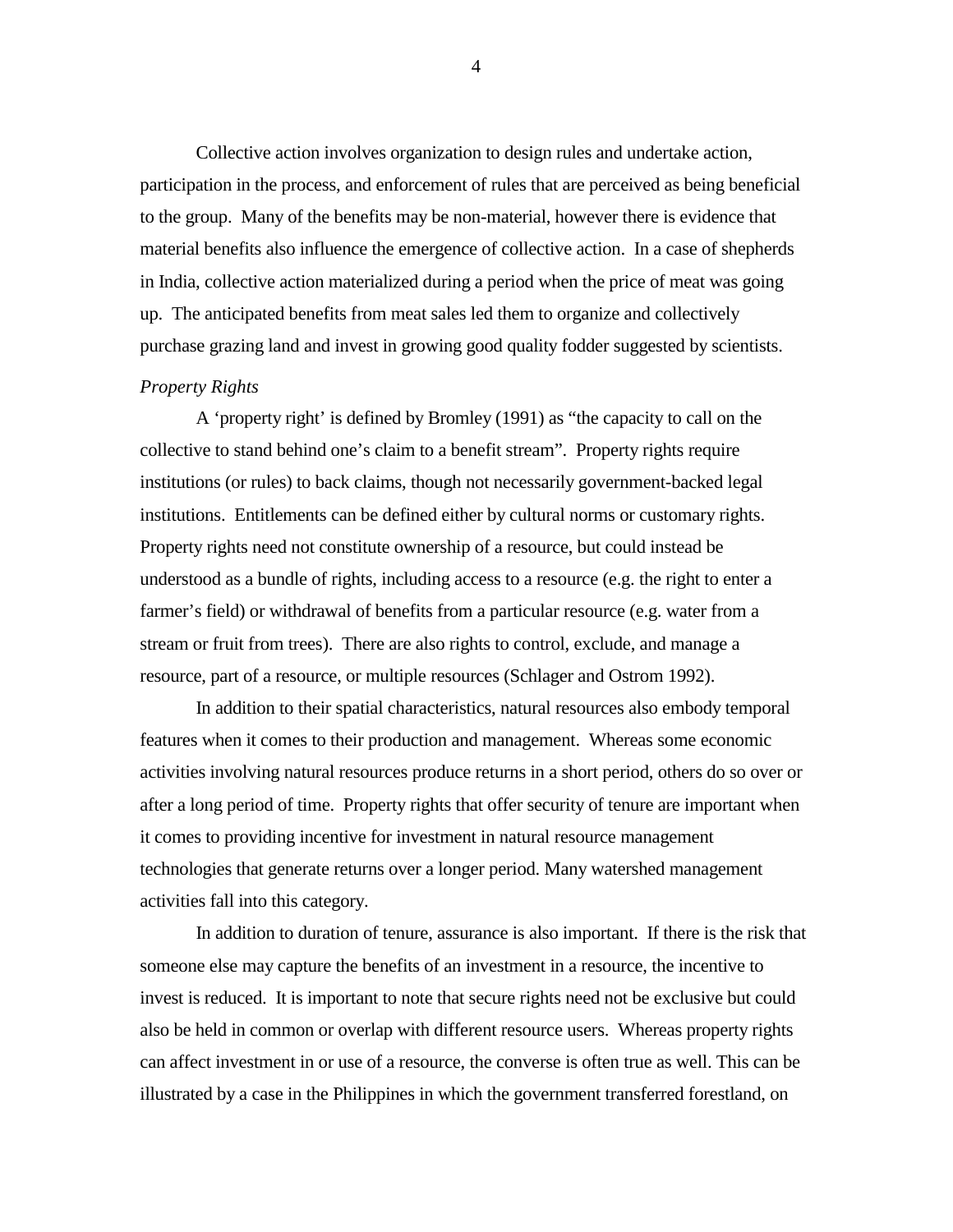<span id="page-7-0"></span>which families had lived for several generations, to a university. The fact that farmers have been cultivating and investing in this land for years has been the primary basis on which they have asserted their claim to the forest. The farmers have received widespread support from local and international NGOs, demonstrating the extent to which the legitimacy of their claim is recognized.

#### WORKSHOP THEMES

## *Institutions of Collective Action and Property Rights*

Watershed systems are highly complex. Resources are frequently characterized by multiple uses and multiple users. Both resources and the institutions for managing them span multiple scales, while lateral movements of water, sediment, nutrients and other substances such as chemicals from pesticides and fertilizers mean that the actions of one or a few persons tend to have far-reaching effects. Hence, there is a need for forums for negotiation and mechanisms for conflict resolution among the different stakeholders. Rules for sharing the resources comprise property rights, which are often useful in resolving conflicts and creating incentives for investment for watershed development. At the same time, there is need to have institutions for collective action, whether they be embodied in formal organizations or in more informal forms of cooperation, to respect property rights as well as act collectively for betterment of the community.

## *Scale*

In planning and implementing watershed management research projects, one needs to consider scale. The issue invokes questions such as how to identify the appropriate scale for collecting data and conducting research, and how to integrate that with research activities being undertaken at different scales in order to derive a more holistic picture of the system.

Of particular importance is reconciling the issue of socially-defined versus physically-defined boundaries. Once we go beyond the level of the research plot, institutional or geographical coincidence between a land-use decision and its consequences may disappear. Watersheds or sub-watersheds rarely correspond to village, district, or other social or administrative unit. Optimal management in terms of the physical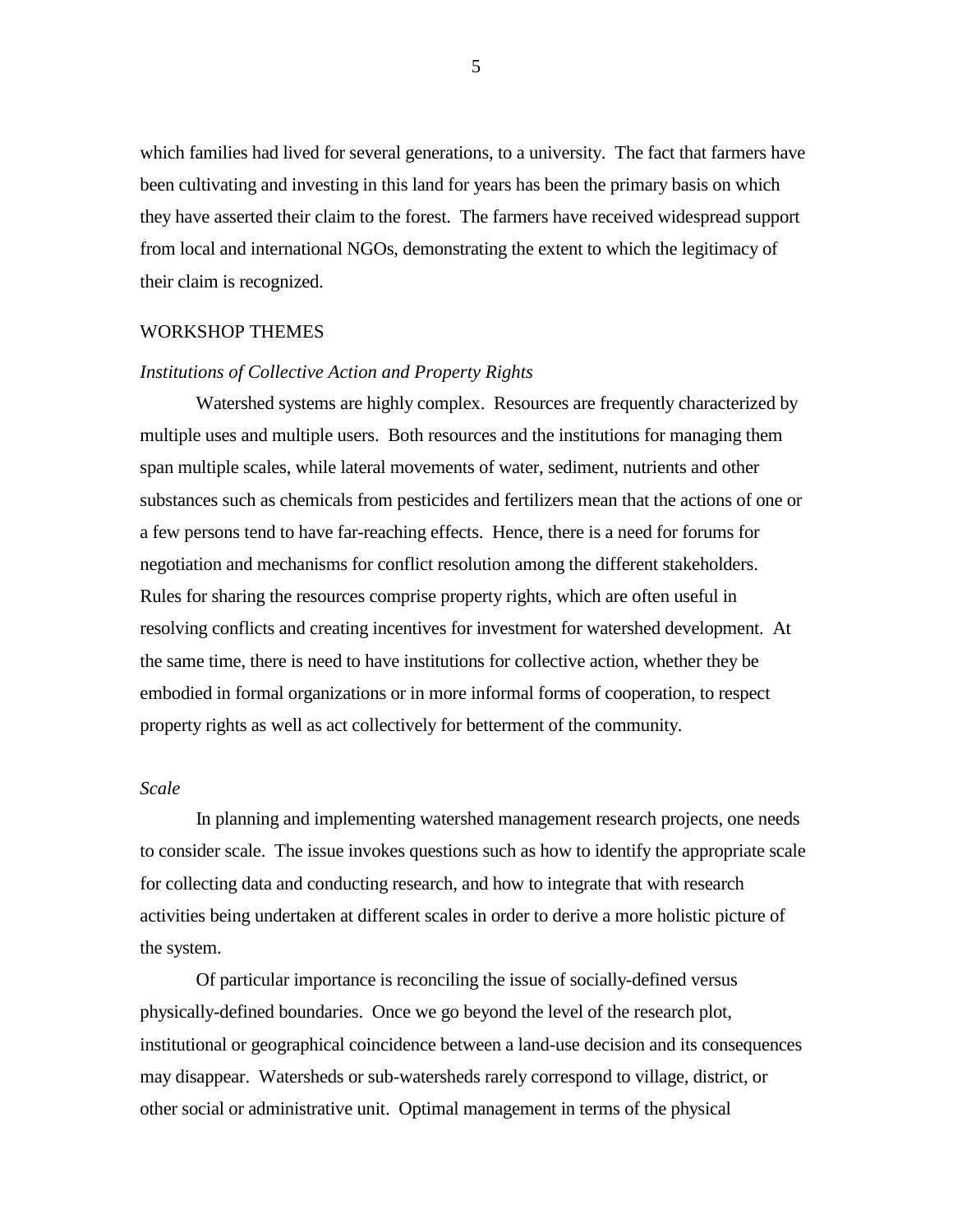environment may not correspond to any decision-making body in a community. To deal with such externalities, collective action within existing institutions, or via the creation of new institutions, becomes critical for management of watershed resources. Institutional options will vary according to the scale (size) of the watershed. As yet, little research has been undertaken at the meso scale, involving multiple communities or watersheds.

Both within and beyond the level of the study of individual watersheds, there are questions of how to scale up the results of the research. How can we operationalize the concepts of representativity and extrapolability? How do we map organizational issues with biophysical phenomena that exist at different scales and overlap with one another?

#### *Participation*

Recent evidence suggests that participatory watershed development projects are more successful than externally managed, top down projects (Kerr et al. 1998). While it is not always clear what is meant by the term participatory, it does appear that local involvement in the design and implementation of a project makes it more likely to achieve it goals. Does this finding also apply to watershed *research* projects? Numerous other challenges confront the researcher who sets out to adopt a participatory approach. What is the appropriate role for and level of participation in projects? Does local participation only extend to participation in generating and sustaining collective action for watershed management activities, or does it also extend to planning the research agenda and implementation? Who within the communities participates? Does the appropriate level of participation depend on the specific circumstances and goals of the project or activity within a project?

Another important issue is how to reconcile the goals of researchers with the goals of participants. Is there an inherent conflict between research and development goals? Is action research a better approach to conventional, extractive research? The conflict between project goals is just one of the many conflicts that may arise in a watershed management project, especially a participatory project. Do researchers know enough about conflict resolution to deal with it in a meaningful way, or are institution building and strengthening best left to NGOs or others experienced in these matters?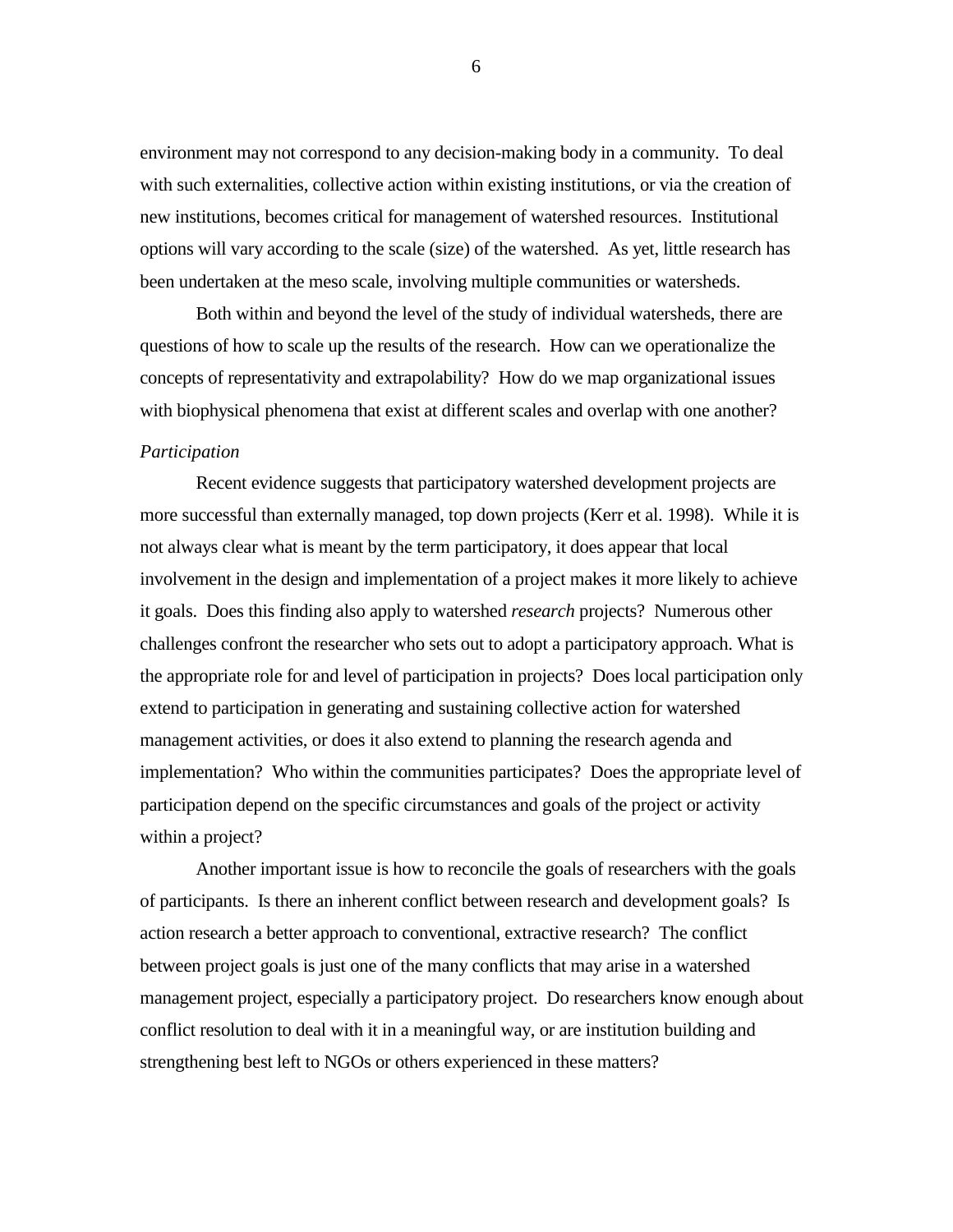Effective research on watershed management needs to be multi-disciplinary, multiscale and multi-partner in order to gain a full appreciation of stakeholders' perceptions of the different benefits and costs of various activities as well as the political and institutional context of watershed management. However, such holistic and participatory projects are usually costly. Are there effective measures to contain costs? Are high costs justified in light of the benefits produced by these approaches?

#### *Impact*

There is a great need to evaluate the impact of watershed management projects. To date little has been done in this area (see Rhoades 1998 and Kerr et al. 1998 for a few notable exceptions).

Because they include social and institutional as well as economic and biophysical components, watershed management research projects present special challenges to evaluators. Not only must a wide range of economic and ecological changes be recognized and documented, but indicators must be identified to measure and value—often in the relatively short run—social outcomes such as improved capacity of communities to work collectively in the sustainable management of resources. And even if a project is able to accurately assess changes that have occurred in its study community, it must then determine to what extent the project contributed to those changes. In many cases the same variables that a project seeks to affect also influences its success, such as when an intervention requiring collective action may be very successful in a community that is already high in social capital. Observed collective action cannot necessarily be attributed to the project however, since the same project, if implemented in a community with low social capital, would have different results. Questions of causality and representativity are usual dealt with through replication and controls. Are these realistic concepts in the context of watershed management research projects, and if not what other options do we have of assessing impact?

If assessment techniques are inappropriate, they can produce misleading information and result in flawed project interventions and policies. For example, if resource management outcomes are not attributed to collective action, is it because collective action did not take place, or because somehow the assessment approach failed to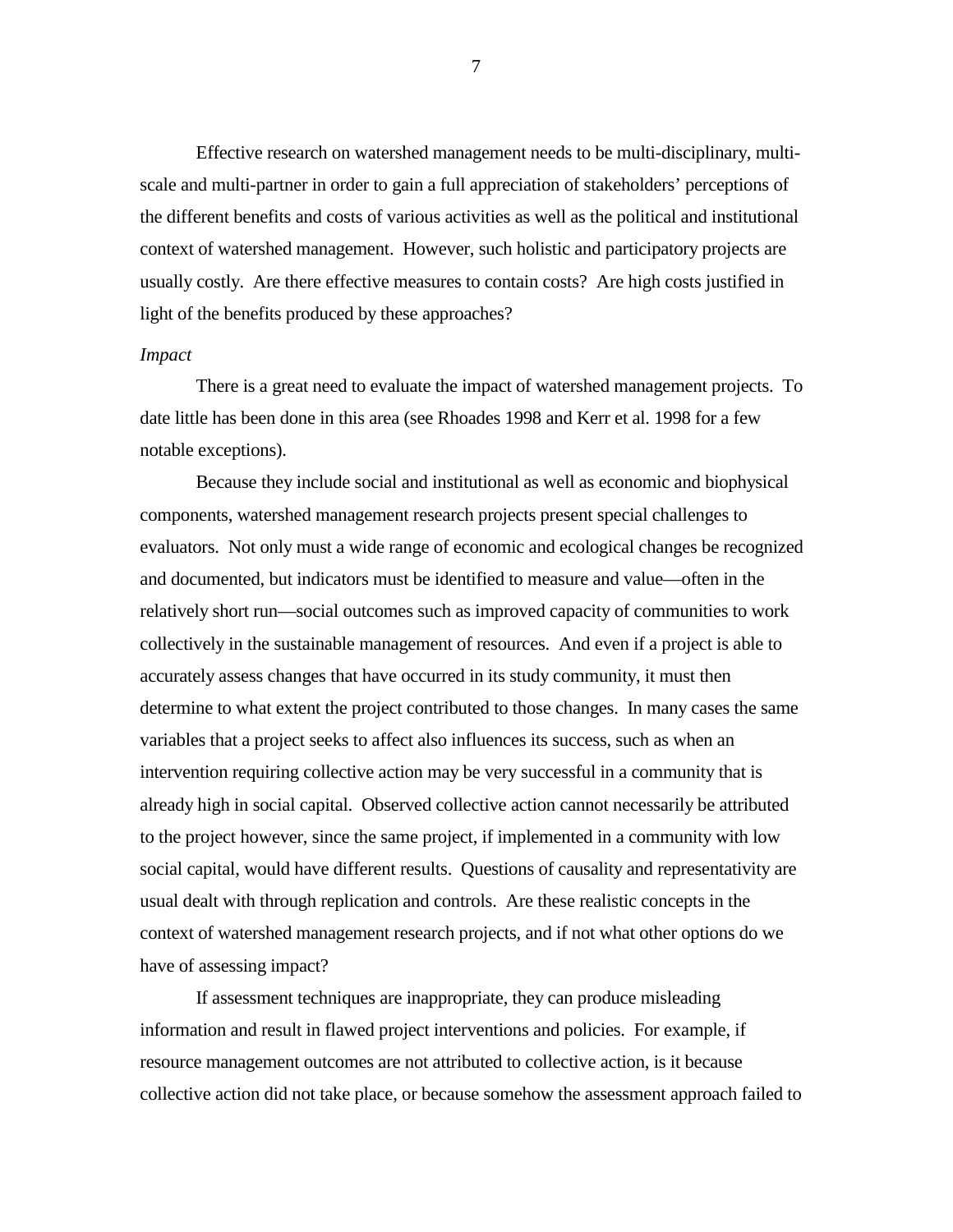<span id="page-10-0"></span>capture it? If collective action contributes to improved resource management outcomes but its influence is mistakenly overlooked, promising solutions may fail to materialize. Furthermore, impact needs to be linked to the entire *process* of developing watershed management, not simply isolated components, so that future decisions take into account the full scope of past experience and performance.

## **2. COLLECTIVE ACTION, PROPERTY RIGHTS AND SCALE: PRESENTATION BY BRENT SWALLOW**

Drawing on key insights from the paper *Effects of scales, flows and filters on property rights and collective action in catchment management* (Swallow, Garrity, and van Noordwijk 2000), the objective of the presentation was to illuminate how collective action and property rights issues are shaped by the effects of scale, lateral flows and externalities embodied in watershed management.

#### DEFINITIONS: WATERSHED, CATCHMENT

The terms 'catchment' and 'watershed' are often used synonymously although they are actually different. While a 'catchment' is a basin-shaped area of from which rainwater can drain to a common outlet point, a 'watershed' is a hump-backed land unit that forms the upper drainage area of one or more catchments, with hydrologic linkages to lower parts of the catchment(s). Although the terms were used interchangeably during the workshop, it is important to realize that the terms may evoke different concepts among different groups.

Many common fallacies exist concerning watersheds and the rationale for watershed management:

> Soil erosion is additive. *In fact*, the amount of soil that erodes from an area of land in a particular time period depends upon the size and configuration of the area. Soil eroded from a hillside area is often deposited further down the catchment where it may in fact have more value.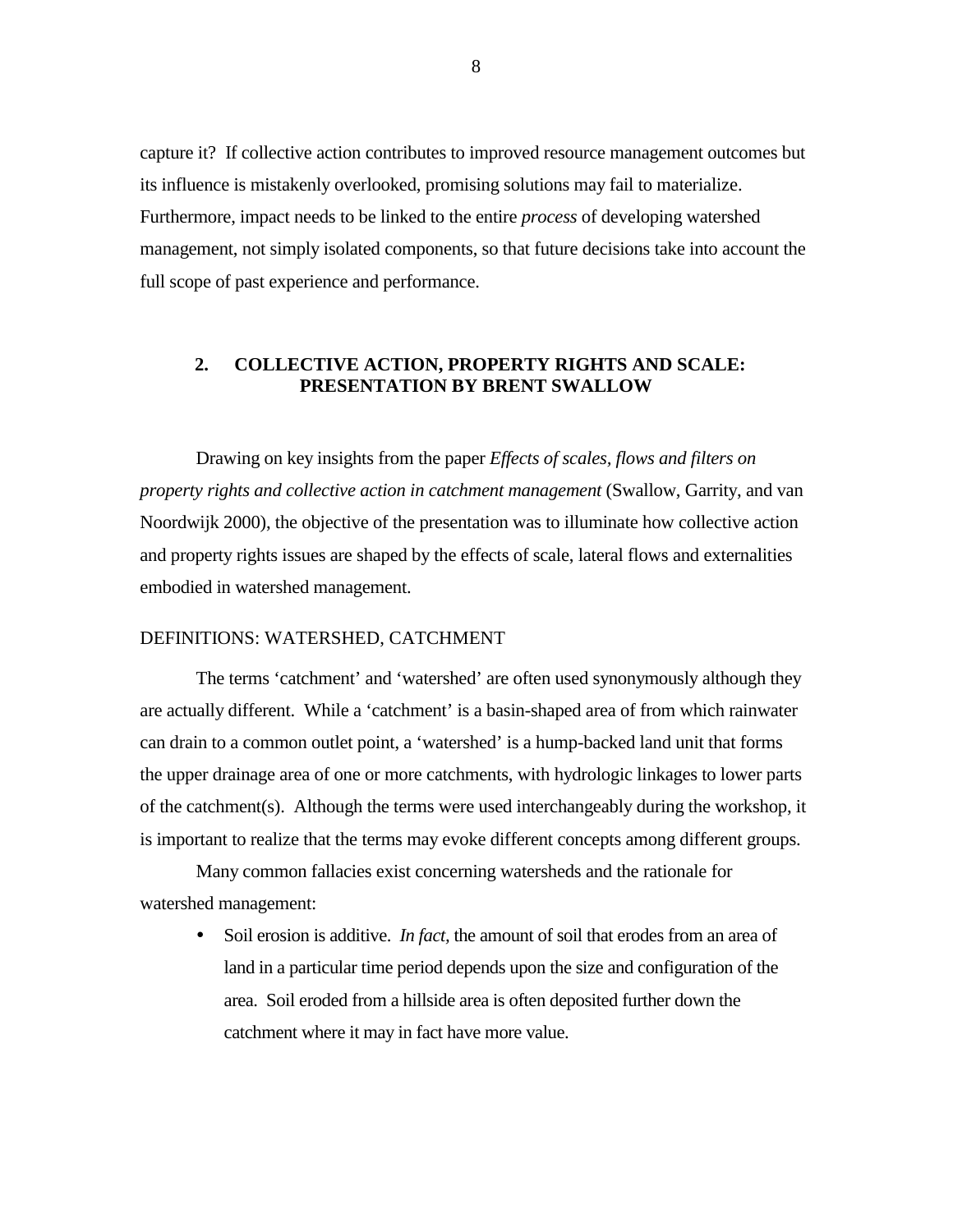- ! Agriculture is the major sources of soil erosion. *In fact,* there are a sufficient number of studies that establish that roads, footpaths and degraded grazing areas are the main contributors of erosion.
- There is only a short lag time between detachment of soil in one location and its vertical movement through the catchment or water system. *In fact,* there is often a gap of decades between the detachment of soil from an upland area and its deposition in a water system.
- ! Water shortages are caused by deforestation. *In fact,* because trees consume water, deforestation may cause increases in total water supply and decreases in the dry-season flow of water.

Catchments are natural units that embody many scientific practicalities for applying a watershed approach to natural resource management. However, social and administrative boundaries may limit their appropriateness as management units. Whereas rivers and streams form social and administrative *boundaries* because they are visible and relatively fixed in space and time, they are the natural centers of *catchment* areas, so that often the two scales do not coincide. The best solution to this contradiction may be to work within social boundaries, applying a watershed approach.

## *Concept of Scale in Watersheds: Hierarchy and Extent*

There are two ways to conceptualize the scale issues that emerge in watershed approaches: hierarchy and extent.

The *hierarchy approach* of ecology views each system as both a component of some higher-level system and a product of several lower-level systems. Scaling up in this approach is concerned with a shift in emphasis from a lower level to a higher level, while scaling down shifts emphasis from a higher level to a lower level. Some of the key implications of hierarchy theory for watershed management are as follows:

- Some issues need to be addressed using a hydrologic conception of watersheds, while others require a social-administrative conception.
- ! Principles developed for the management of small, micro-catchments are not likely to be relevant for the management of river basins.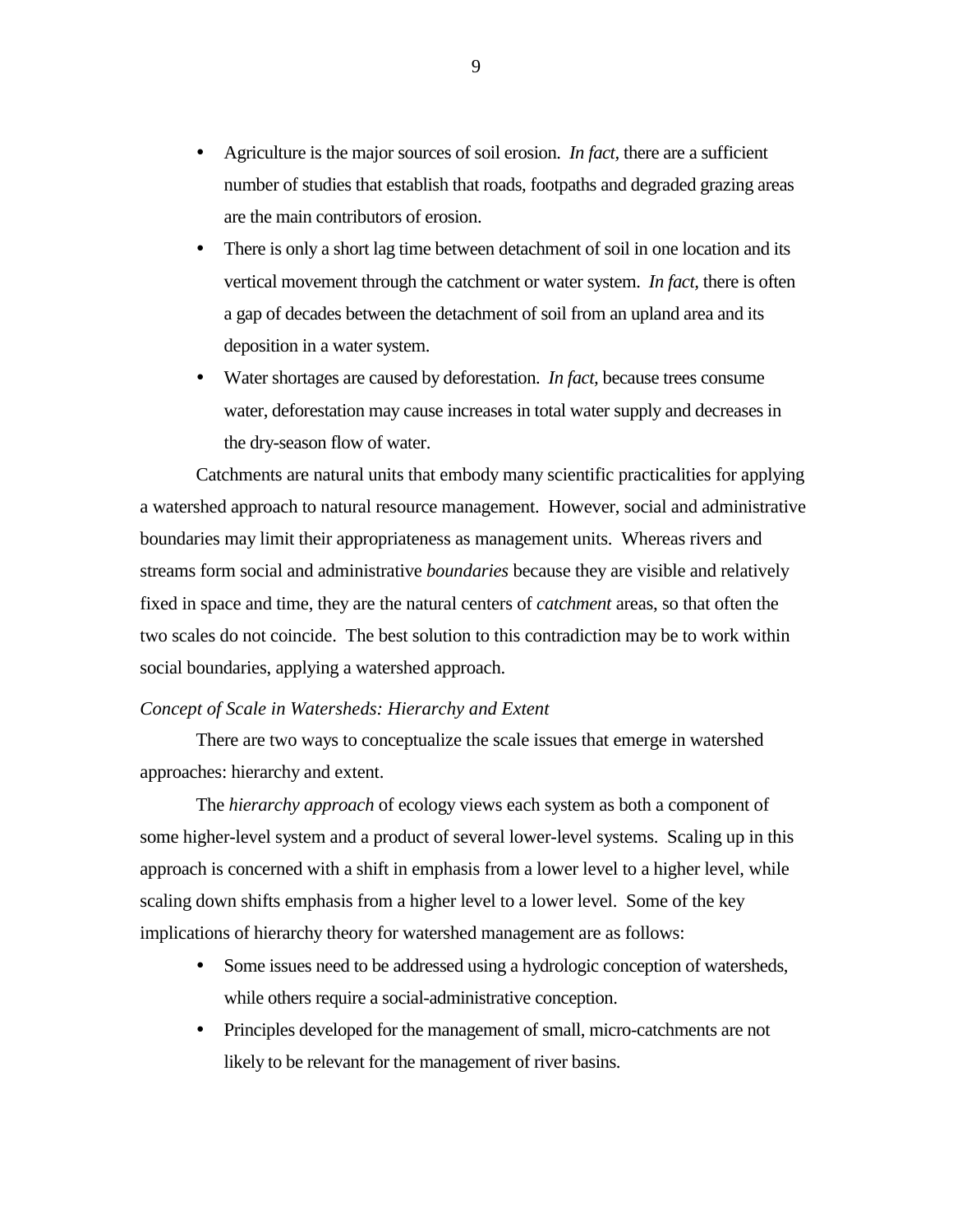- ! Institutions for managing river basins constrain institutions for managing microcatchments.
- ! Institutions for managing micro-catchments may be irrelevant for managing river basins.

Characteristics of scale surrounding catchments can be based on hydrology, social or ethnic groupings, or administrative boundaries.

The *extent approach* to scale is closer to the economics approach of "scale economy". For watershed management, the area of the watershed is measured in terms of hectares of land, or in kilometers in the case of river network, or by number of households in the case of socio-economic units. Measuring the average value of soil loss per unit may require an extent approach. The larger the extent of a land area, the lower the average soil loss per hectare.

## *Methods to Offset or Mitigate Externalities*

Lateral flows of materials such as water, soil and nutrients across a landscape have the potential to create externalities. Land users can change lateral flows and thereby affect another person positively or negatively. The dynamics of the lateral flows and the use of filters to respond to externalities are depicted in Figure 1.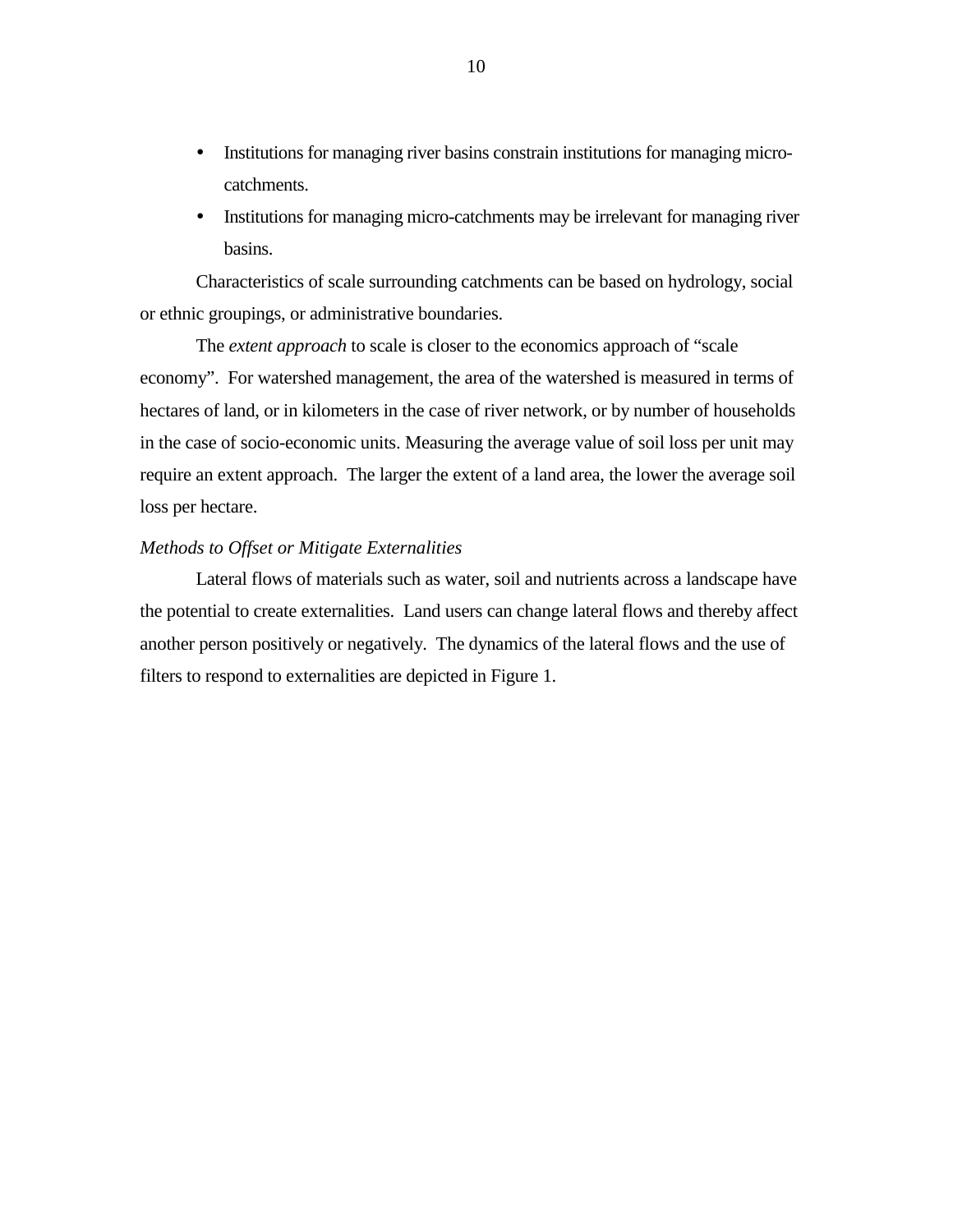

#### **Figure 1: Responding to externalities.**

Source: van Noordwijk, M., J. Paulsen, and P. Gricksen. 2000. Filters, flows and fallacies: Methods for quantifying external effects of land use change. *Agricultural Ecosystems and Environment*. Forthcoming

A filter is a biophysical technology that checks, diverts or stops a lateral flow of water, soil, nutrients and chemicals. Filters can be spatially limited or very large. They can also embody multiple uses, such as boundary markers. A wetland is an extreme example of a multi-use filter. By intercepting lateral flows, filters offset externalities. Studies of vegetative strips in Indonesia found them to be effective in reducing soil erosion by 60-90 percent. Vegetative filters may also filter out phosphorous and nitrogen streams. Crops also function as filters, such as rice paddies that trap and store sediments before they are deposited in streams.

At the policy level, several options exist for addressing the negative externalities associated with lateral flows:

- Use the tax system to change land use practices to ones that pose lesser or no externalities.
- Ignore the problem. Often this is the best alternative if the cost of dealing with the system is greater than the action itself.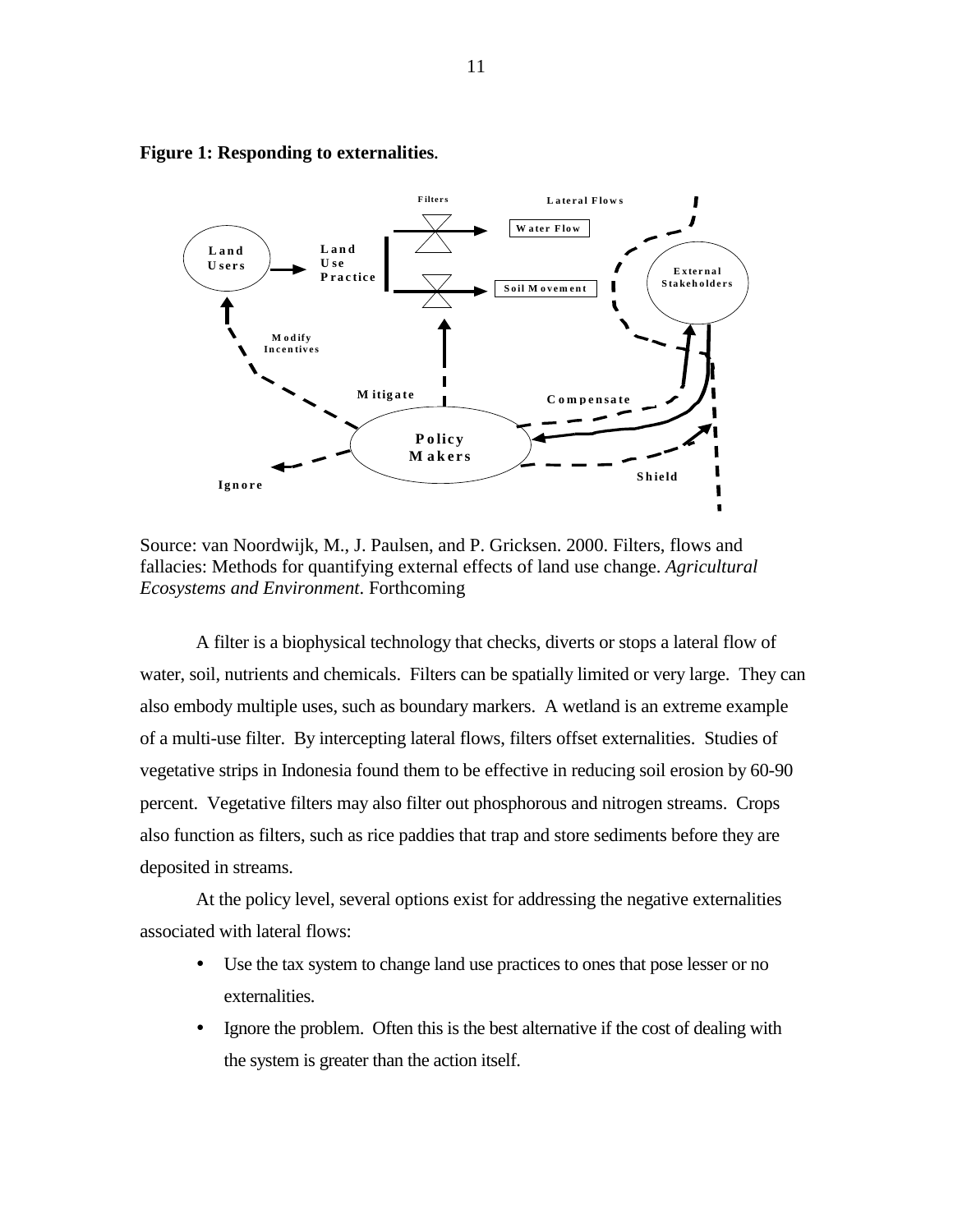- ! Mitigate lateral flows by installing filters, rather than changing land use. Such policies are often allied with conservation programs.
- ! Shield external stakeholders, e.g. install wetlands to deal with downstream flooding.
- ! Compensate those affected negatively, or tax those who create externalities.

## *Collective Action Experiences in Southeast Asia and the Lake Victoria Basin*

In the Philippines, ICRAF is involved in the formation of local organizations to implement a program modeled after Landcare in Australia. Organization membership and size are self-selected, with villages or sub-villages functioning as the lowest administrative level. There are about 300 Landcare groups in the villages of northern, central and southern Mindanao, with some forming registered federations at the municipal level. Many groups were effective in adopting conservation farming practices such as natural vegetative contour buffer strips and cultivation of fruit and timber trees. A triadic partnership creates a forum for addressing watershed management issues. The partnership comprises the local government for policy formulation, local Landcare groups for planning and implementing watershed programs, and ICRAF as an information broker on technical, institutional and policy matters. Such a partnership has the potential to enable communities located on state forestlands to develop more coherent land management programs while also strengthening their capacity to negotiate agreements with forest departments.

In Kenya, collective action for watershed management has been fostered using a focal area approach. A focal area is an area of land of 200-300 hectares with 200-300 households, defined largely along social and administrative boundaries around a catchment area. Within the focal areas, community members form catchment committees for managing landscape resources, and the Ministry of Agriculture provides technical support. ICRAF is now working with the Ministry in the selection of focal areas so those impacts on the problems of the Lake Victoria water system are addressed most effectively. The approach works well in terms of being cost effective and resulting in a high uptake of technology. About 100,000 new farms per year are reached.

The success of collective action observed in Kenya and in the Philippines is partly attributed to perceptions of tenure security that enable small farmers to feel assured of the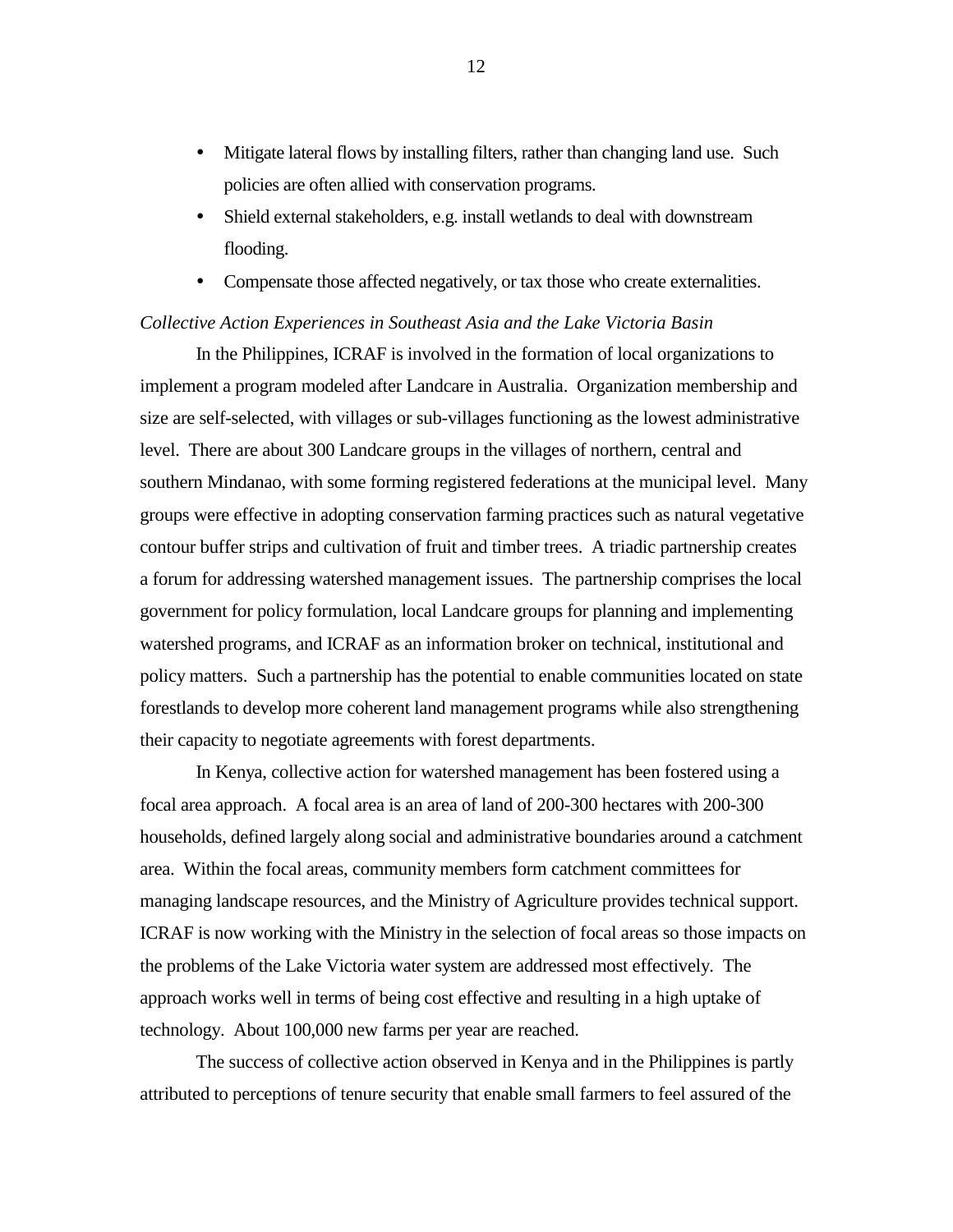benefits from investment in their own land. Size is another important factor. People often preferred to work on small units and build on to these if necessary. Success was achieved when the group size was small and the group was formed at the sub-village level. Landcare experience in Australia and the Philippines and the experience in the catchment committees in Kenya lend support to the approach of building from the village up. In the case of Kenya, respect for social over hydrological boundaries is believed to enable better collective action outcomes.

## *Property Rights Issues in Southeast Asia and the Lake Victoria Basin*

Experiences from Southeast Asia illustrate the problems that arise when property rights are ill-defined. In Thailand, ethnic groups have occupied the upland catchment areas of Mae Chaem for generations. They have been allowed only weak rights to land and resources because their land use has been perceived to be at odds with the management plans of the Royal Forest Department. Until 1990, people in the Philippines who lived on public land were declared to be squatters, resulting in overlapping claims of the Forest Department and local communities. In the Sumber Jaya catchment area of Indonesia, the management of upper watershed areas is still dominated by the state, with the Forest Department managing 70 percent of the land area where local people, classified as illegal squatters, live. Although the Forest Department is willing to include users in environmental management and biodiversity conservation, local people are barred from harvesting timber. The forest fires of 1997-98 further exacerbated the conflicts surrounding these property rights issues.

Property rights are different in the Lake Victoria Basin compared to Southeast Asia. Tenure security exists on agricultural land that is registered, but rights to other parts of the landscape are unclear and often contested. For example, wetlands and riverbank areas are *de jure* state property, but *de facto* open access. Over-exploitation, low investment and degradation are the results.

#### *Property rights issues in watershed resource management*

It is a commonly held belief that ill-defined property rights on plots and farms lead to erosion due to lack of incentives for improved management. To address the problem and provide incentives for investment, long-term tenure security at the plot and farm level is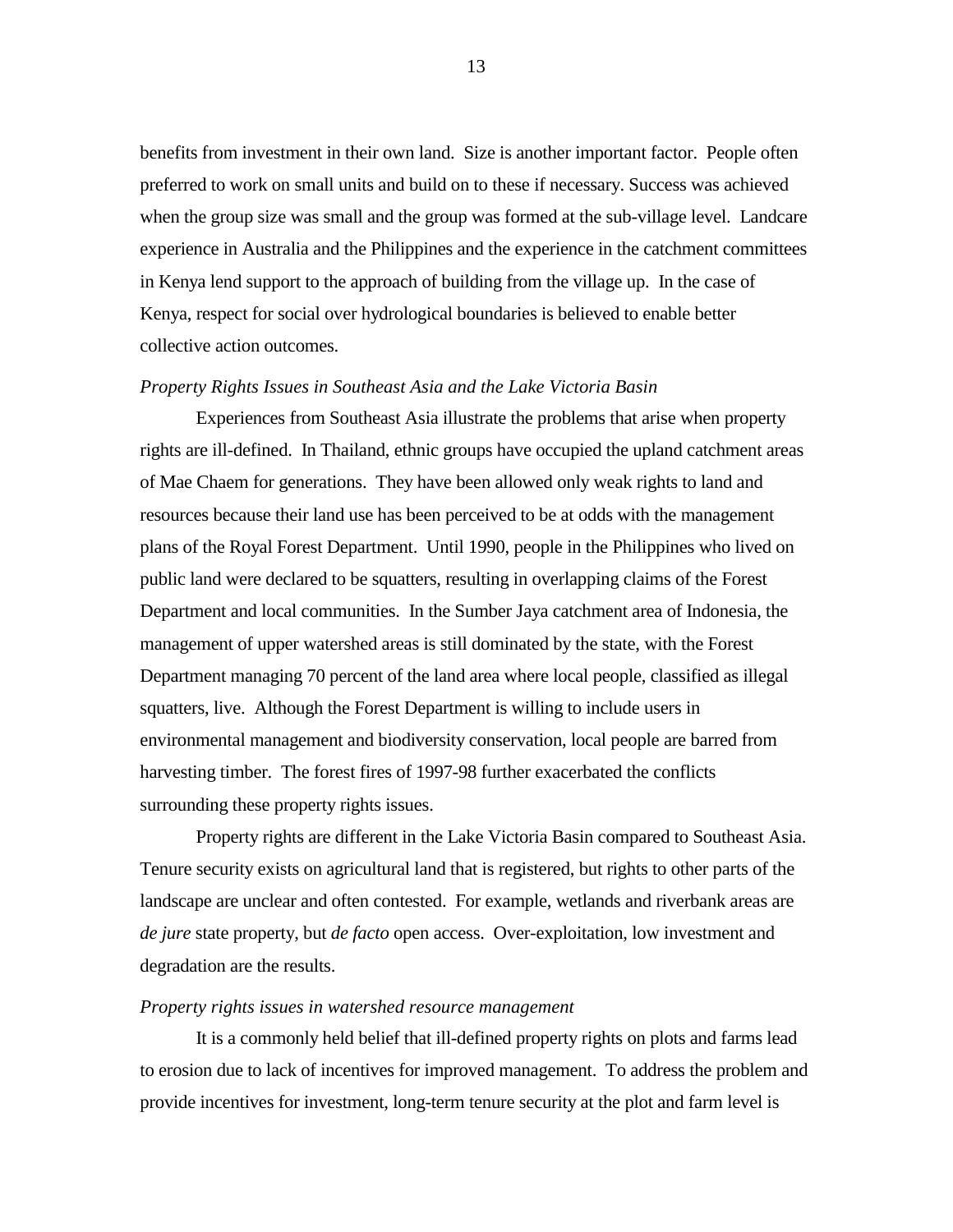<span id="page-16-0"></span>needed. However, title often has little or no relation to tenure security, especially in Africa. Nevertheless, local institutions that allocate land to small holders typically provide greater tenure security to those who clear the forest from the land. The result is that efforts to exert tenure security cause land degradation in the short term, but may result in greater investment in land improvement in the long term.

Property rights to filters on riverbank areas and some wetlands are often held by the state (unlike those on farms or farm boundaries which are often private property and hedgerows which often embody elements of common property). However, the capacity of the state to manage filters tends to be so weak that the areas become *de facto* open access. Filters can therefore be highly contested, with no general agreement on who has rights to them, or responsibility to maintain them.

## PARTICIPANT COMMENTARY ON THE PRESENTATION

A number of participants provided feedback on the presentation, which stressed the importance of the following:

- ! understanding how local agro-climatic factors affect the impacts and management of filters,
- ! identifying the causes of soil erosion and considering a range of contributors and stakeholders, rather than assuming that agriculture is chiefly responsible for increasing sedimentation,
- positioning human welfare improvement as the main goal for watershed management,
- considering the extent to which improved watershed management can actually replace large-scale irrigation, especially in dry areas.

### WORKING GROUP SESSION I

Workshop participants divided into two groups in which they were asked to discuss the key problems or issues encountered by watershed research projects, and cluster them according to whether they related to property rights, collective action, both issues, or neither. In the process of identifying issues and problems and clustering them according to whether they related to property rights and/or collective action, both working groups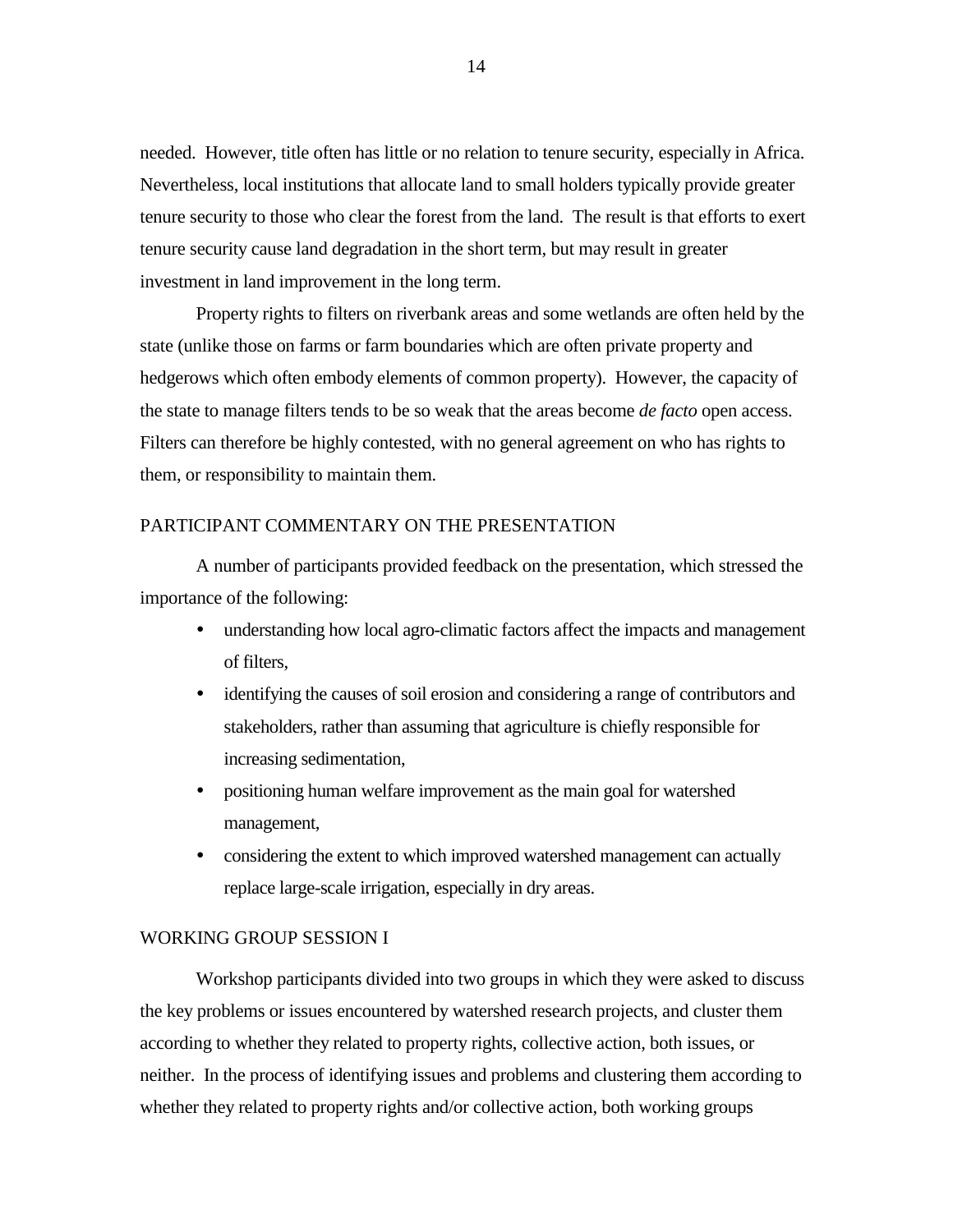discovered that both of these institutions play a significant role in how researchers and project managers understand and address watershed management issues.

Watersheds embody diverse stakeholder interests due to the nature of ecological interdependencies and interactions within them and their consequent vulnerability to environmental externalities. Examples of such externalities include lowland flooding, downstream pollution from agricultural practices, smoke from burning practices, sedimentation from irrigation systems, and conjunctive use of scarce water resources. These can have ramifications for resource availability, resource quality, labor demands, incomes, food security, and human and animal health. Beyond a biophysical appreciation of resource flows, research and development projects focusing on watersheds need to identify: stakeholder groups, how management systems function to allocate resource rights and benefits, and the distribution of costs and benefits among stakeholders.

Development researchers and practitioners need to be cognizant of the impact of watershed management activities on women. Introducing technologies and practices that ignore the needs and priorities of women or increase women's workloads can produce negative welfare outcomes. Assuring the participation of women in the decision-making and implementation of watershed management may not only address empowerment objectives, but also improve environmental outcomes. One participant highlighted the findings of NGOs undertaking watershed projects in India that show women are often better watershed managers.

When costs, benefits, assets and rights are unevenly distributed and resource users have competing interests, negotiation and conflict resolution mechanisms are critical. More clearly defined property rights are expected to lessen the incidence of conflict. But do researchers and practitioners understand the essential elements of effective conflict resolution? Can collective action in designing the rules for conflict mediation and participating in the process ensure more equitable outcomes?

The enforcement of property rights often implies the need for local collective action, particularly if the state is unable to supply sufficient enforcement. However, most property rights institution (even ones that are enforced by the state) carry an implicit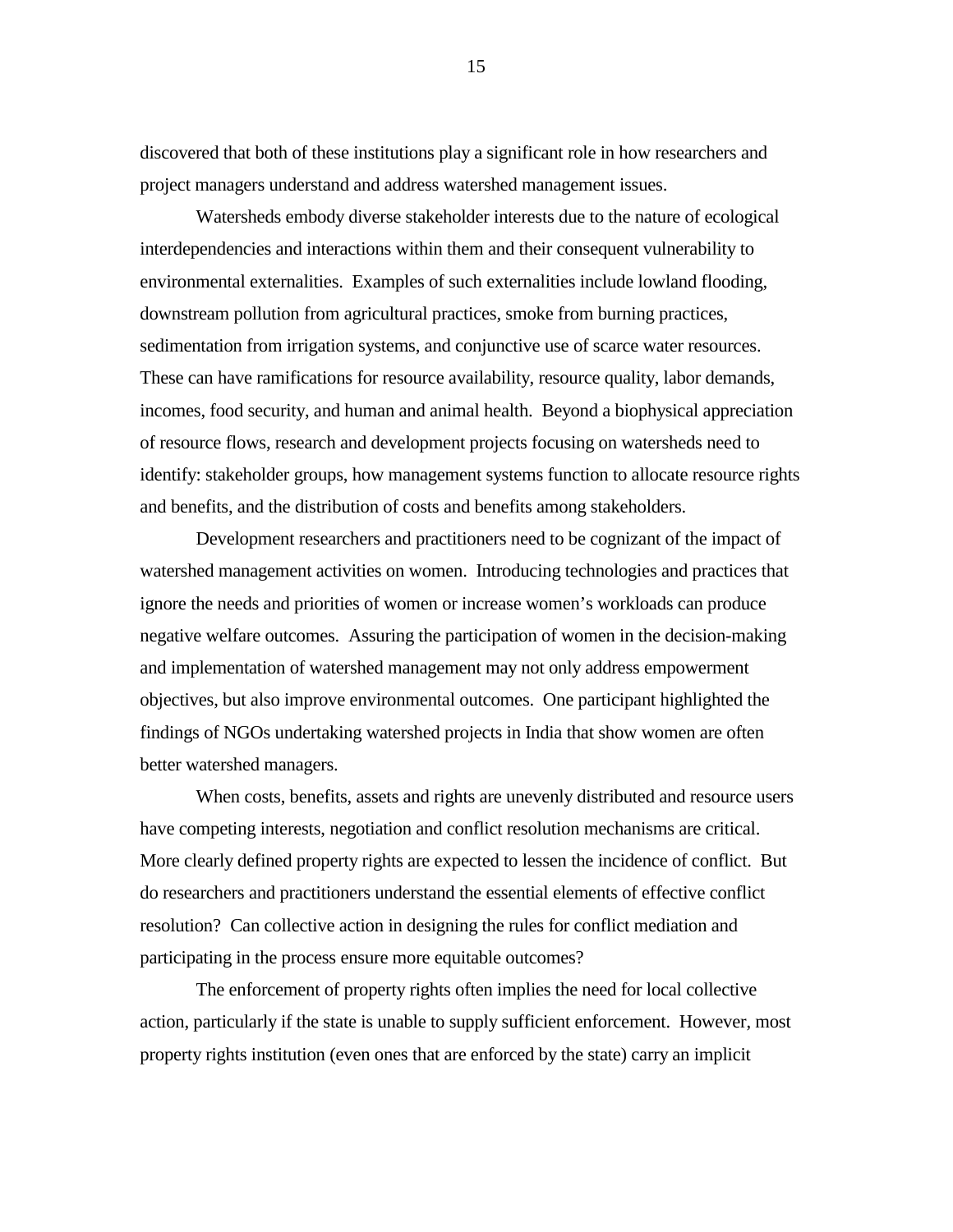collective action component by virtue of people subscribing to and upholding the same rules.

The spatially extensive nature of watershed resources points to the need for collective action in developing and maintaining resources and their component technologies. Examples are grazing land, wetlands, common waterways and water storage structures. However, the potential for robust collective management is likely to be contingent on the level of existing community organization and social capital. Whereas there are many social and individual benefits associated with people managing resources cooperatively, there are also costs. Participation and negotiation are time intensive and may be a threat to existing community power balances. The size of watershed communities is likely to be important, where smaller and less spatially dispersed groups tend to be more unified than larger ones. Watershed projects organized along social lines may strengthen collective action, but administrative boundaries have practical benefits. The influence of markets on collective management is uncertain. Market forces can weaken community cohesiveness and raise the opportunity cost of participation, but they can also increase the value of tradable natural resource products and therefore the incentives for managing those resources.

Administrative problems and poor policies can also hamper watershed development. Government agencies and extension sometimes lack coordination in philosophies and service provision. Land use mandates can disrupt social and ecological systems. Privatization of water and land has implications for access to resources, particularly when common resources previously accommodated multiple resource users and when outsiders or elites gain at the expense of the poor.

Assessing the impact of interventions, policies, environmental changes, and other actions is often problematic in a watershed context given the complexity of resource flows, the scale of different effects, and assigning values to resources, products and services which are not traded. Conversely, identifying the causes of different outcomes presents many of the same challenges.

The objectives associated with watershed research and/or development projects are numerous. Some of the most prominent goals include improving water use efficiency and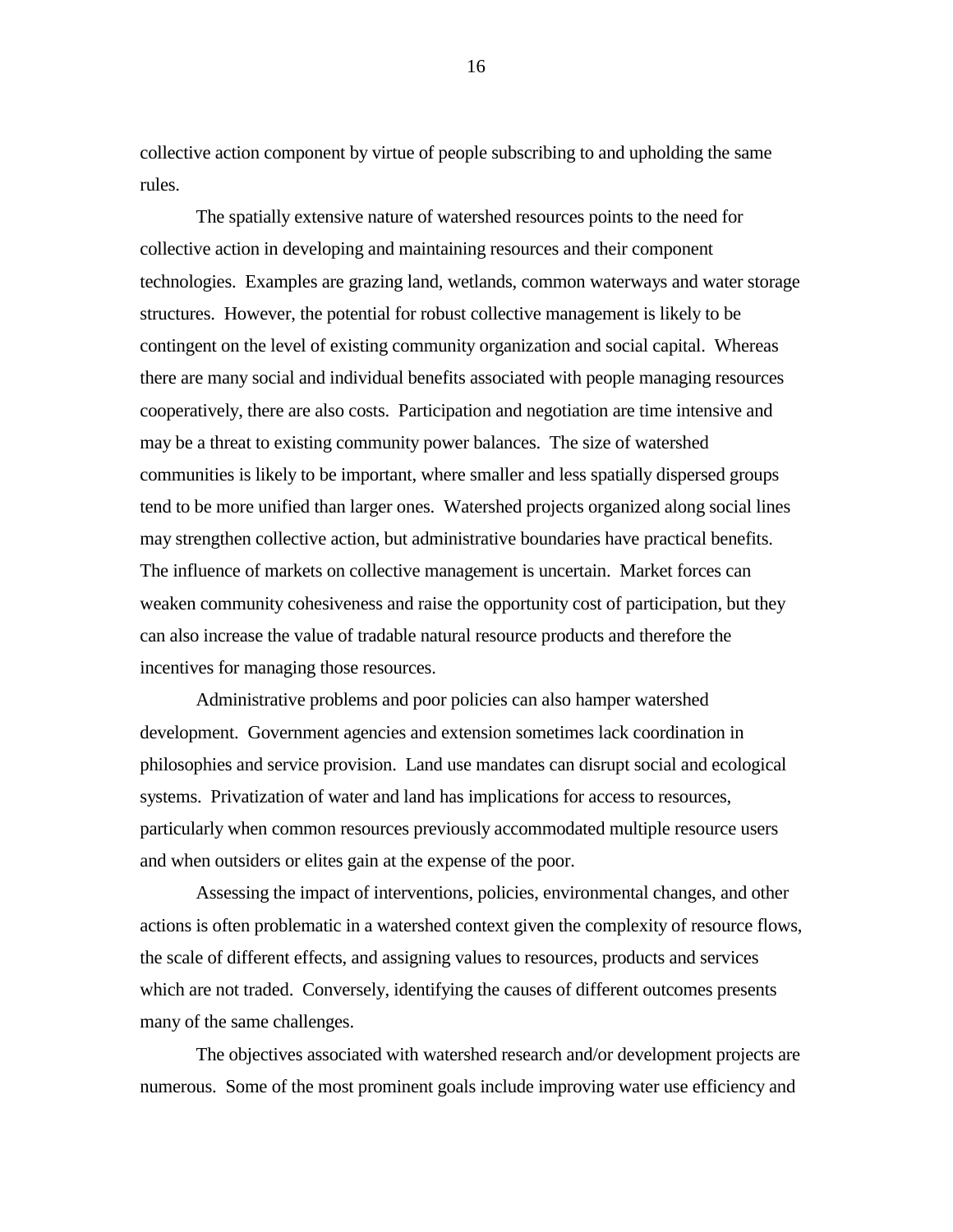productivity, fostering sustainable production of resources, reducing soil erosion, improving vegetative cover, and advancing food security. Despite the diverse nature of these objectives that arise from concerns about efficiency, environmental conservation and poverty, the justification for undertaking research at a watershed level is foremost biophysical. It enables better measurement of the quantity and quality of waters, sediment and other lateral flows. They comprise natural units in which one can effectively measure processes and fluxes.

Nevertheless, the presence of lateral flows does not necessarily justify a watershed approach. Smoke, biodiversity, and water exhibit lateral flow behavior. However, in the case of smoke and biodiversity, a watershed approach is not appropriate.

Oftentimes there is a tension between which takes precedence in defining a watershed: hydrological or socio-political units. In the case of the Lake Victoria watershed, one cannot divide up the lake; the lateral flows are strong and highly interconnected. However, if watershed projects conform solely to biophysical boundaries, they have the potential to skirt the local political system and deny people representation. The danger is more serious if watershed management does not embody a participatory approach. The fact that property rights and collective institutions often embody complex sets of social rules that apply to natural resources and watershed management suggests approaches that conform to these institutional frameworks will have better results. However, biophysical and socio-political approaches need not be contradictory. Sociopolitical units can be combined to match with a set of hydrological units.

A replication of the boards produced by the working groups is shown in Tables 1, 2 and 3.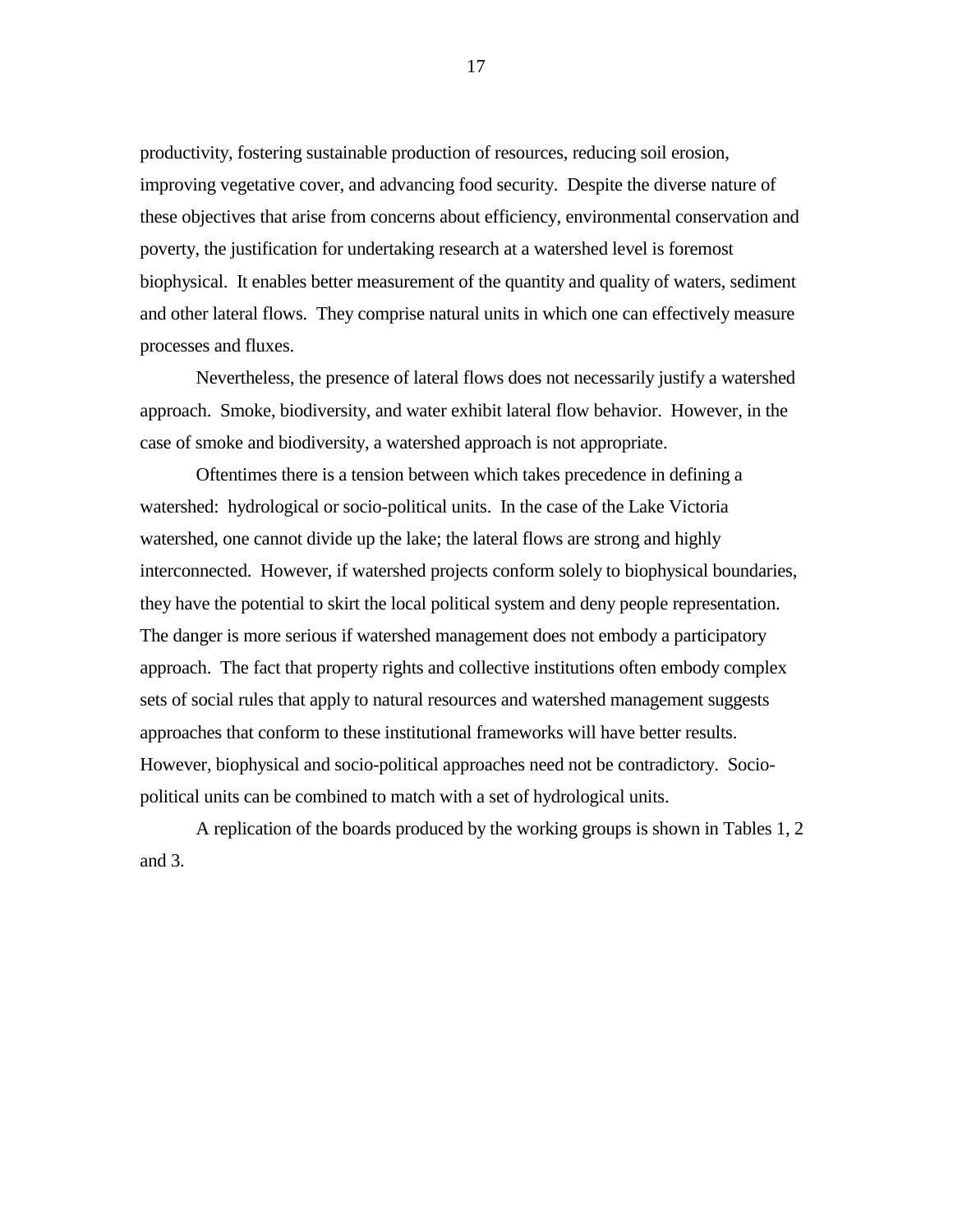**Table 1: Group A—Issues and problems related to watersheds research and development projects and the extent to which they relate to property rights and collective action** 

|                      |                                                              | <b>Relation to collective</b> |
|----------------------|--------------------------------------------------------------|-------------------------------|
| <b>Clusters</b>      | <b>Issues</b>                                                | action/property rights        |
| Assessment           | Cumulative effect of locally adopted practices<br>$\bullet$  | Weakly connected to both      |
|                      | Sub-national and transnational action<br>$\bullet$           |                               |
|                      | Market v. non-market values of resources,<br>$\bullet$       |                               |
|                      | products and services                                        |                               |
|                      | How to assess impact                                         |                               |
| Identify and resolve | How to negotiate and resolve conflicts<br>$\bullet$          | Weakly connected to both      |
| conflicts from users | Competing interest of land users<br>$\bullet$                |                               |
| groups               | Unevenly distributed benefits and costs<br>$\bullet$         |                               |
|                      | How to integrate competing interest in<br>$\bullet$          |                               |
|                      | watershed plan                                               |                               |
| Composition and      | How do we identify different stakeholder groups<br>$\bullet$ | Weakly connected to both      |
| interest of          | Allocation of water among groups of users<br>$\bullet$       |                               |
| stakeholders         | How to decide use of harvested water<br>$\bullet$            |                               |
|                      | Existing distribution of benefits and costs<br>$\bullet$     |                               |
|                      | Existing management system<br>$\bullet$                      |                               |
| Facilitation of good | Role of social capital<br>$\bullet$                          | Strongly connected to         |
| collective action    | Market effect on collective action (positive or<br>$\bullet$ | collective action             |
|                      | negative-market forces can weaken or                         |                               |
|                      | break down collective action, but changing                   |                               |
|                      | market can also push the need for collective                 |                               |
|                      | action)                                                      |                               |
|                      | Benefits plus opportunity costs of collective                |                               |
|                      | action                                                       |                               |
| Establishment of     | Grazing land development and maintenance<br>$\bullet$        | Strongly connected to both    |
| maintenance of       | Management and use of wetlands<br>$\bullet$                  |                               |
| watershed            | Establishment and maintenance of common<br>$\bullet$         |                               |
| components           | waterways                                                    |                               |
|                      | Maintenance of water storage structures<br>$\bullet$         |                               |
| Environmental        | Eutrophication of lakes (excess plant growth)<br>$\bullet$   | Weakly connected to both      |
| problems             | Water quality and human health                               |                               |
| Desired outcomes     | Improved water used efficiency and productivity<br>$\bullet$ | Weakly connected to both      |
|                      | Sustainable production<br>$\bullet$                          |                               |
|                      | Reduced soil erosion<br>$\bullet$                            |                               |
|                      | Better vegetative cover<br>$\bullet$                         |                               |
|                      | Conservation issues<br>$\bullet$                             |                               |
|                      | Food security<br>$\bullet$                                   |                               |
| Land and resource    |                                                              | Strongly connected to both    |
| rights               |                                                              |                               |

The following table depicts the extent to which Group B associated issues with the importance of collective action versus property rights. Those clusters situated closer to collective action are relatively more related to collective action than those issues positioned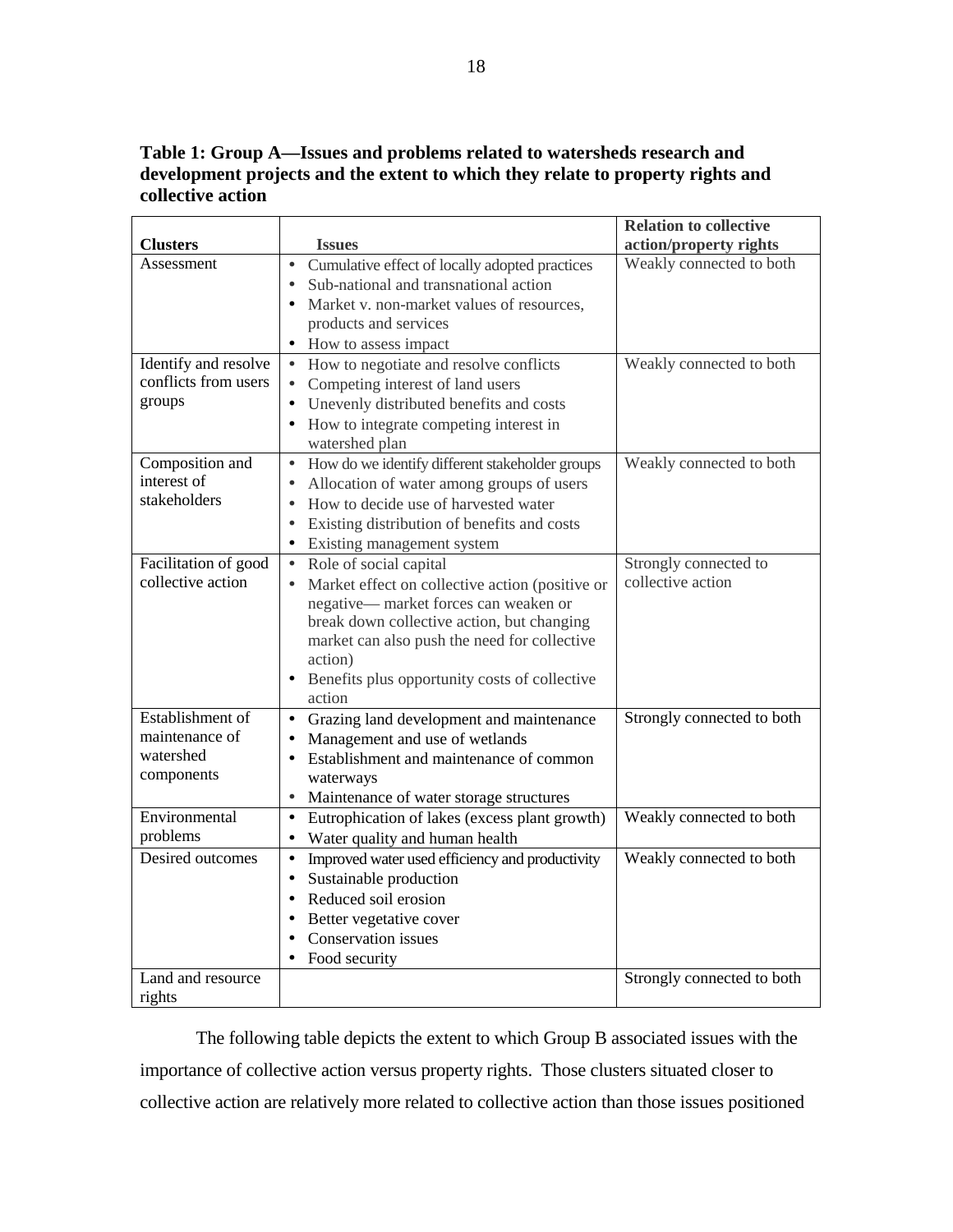more towards property rights. Most issues, however, contain some element of both. Below that, Table 3 reflects those issues that the group felt did not have a close affiliation to either property rights or collective action.

| <b>Collective Action</b> |                                                                               |  |  |
|--------------------------|-------------------------------------------------------------------------------|--|--|
| Negotiation              | Solutions based on people<br>$\bullet$                                        |  |  |
|                          | Conflict resolution                                                           |  |  |
| Management unit          | Watershed boundaries: administrative or social<br>$\bullet$                   |  |  |
|                          | Size of watershed for planning                                                |  |  |
|                          | Level of community organization<br>$\bullet$                                  |  |  |
| Ecological               | Flooding in lowlands<br>٠                                                     |  |  |
| externality              | Non-point source of pollution from agriculture                                |  |  |
|                          | Burning and smoke                                                             |  |  |
|                          | Burning fields - water effect                                                 |  |  |
|                          | Sedimentation in irrigation system                                            |  |  |
|                          | Inefficient use of water resources                                            |  |  |
|                          | Conjunctive use of scarce water resources<br>$\bullet$                        |  |  |
| Administrative           | Failure of integration between technical departments and welfare<br>$\bullet$ |  |  |
| problems                 | departments                                                                   |  |  |
|                          | Changes in land use: institutional mandates<br>٠                              |  |  |
|                          | Degradation of public grazing land                                            |  |  |
|                          | Shortage of drinking and irrigation water<br>$\bullet$                        |  |  |
| Policy                   | Privatization of water supplies and hydropower development<br>$\bullet$       |  |  |
|                          | Converting public to private land: implication for rights                     |  |  |
| Redistribution           | Justify environmental payment to poor                                         |  |  |
|                          | Equity                                                                        |  |  |
|                          | Illegal encroachment                                                          |  |  |
| <b>Property Rights</b>   |                                                                               |  |  |

**Table 2: Group B—Issues and problems related to watersheds, watershed research and development projects** 

# **Table 3: Group B—Issues largely unrelated to collective action or property rights**

| Justification of   | Measurement purposes: water quantity, quality and sediments<br>$\bullet$              |
|--------------------|---------------------------------------------------------------------------------------|
| watershed Research | Watersheds are the only natural units where we can measure processes and<br>$\bullet$ |
|                    | fluxes effectively                                                                    |
|                    | For research: ecological and socio-economic representatives<br>$\bullet$              |
|                    | Changes over time                                                                     |
|                    | It's the thing to do<br>٠                                                             |
|                    | Highly variable rainfall<br>٠                                                         |
|                    | Wind shed                                                                             |
|                    | Women and children<br>٠                                                               |
|                    | Poverty and power gradient<br>٠                                                       |
|                    | Upland and lowland conflicts<br>٠                                                     |
|                    | Location specificity                                                                  |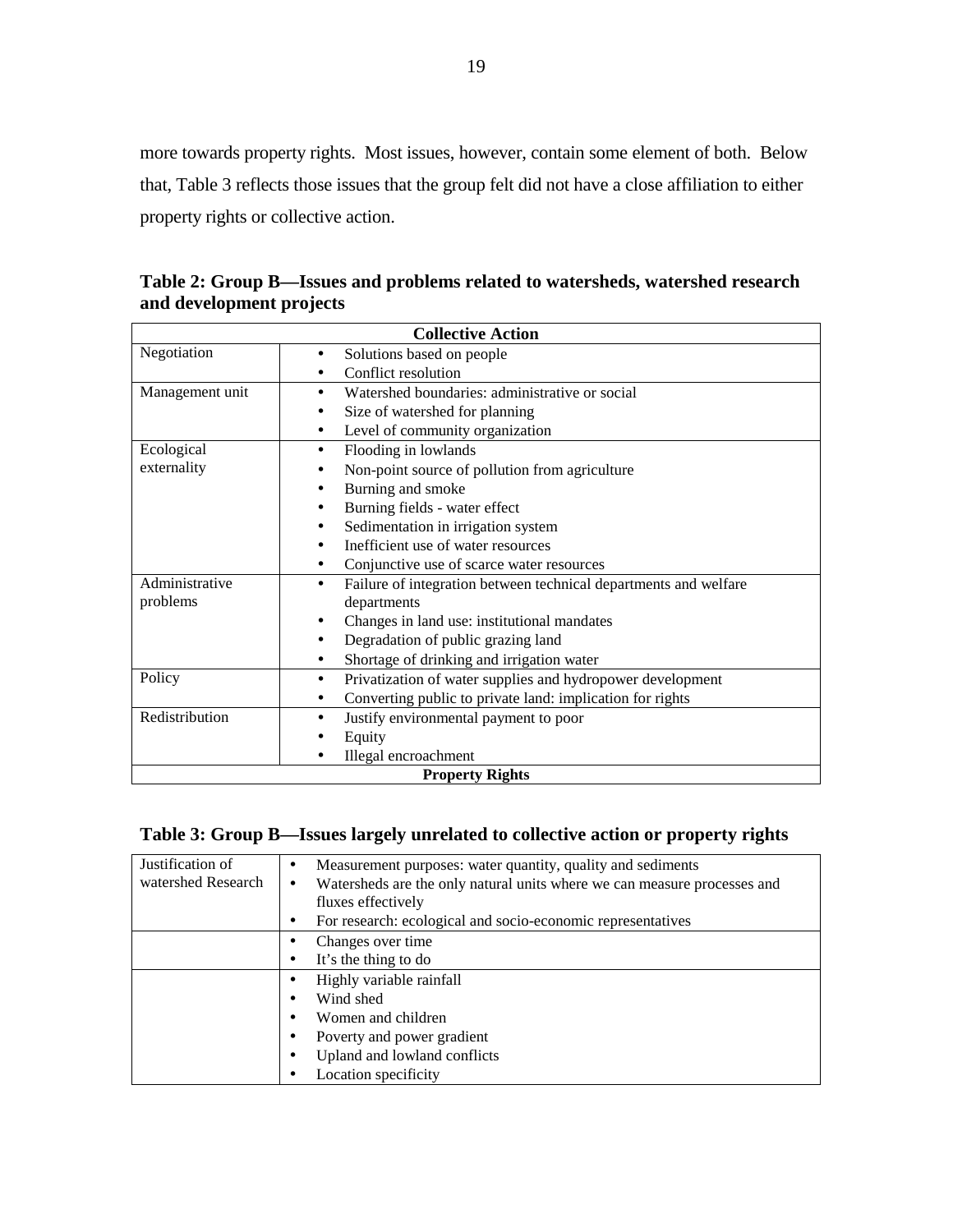## <span id="page-22-0"></span>**3. METHODS FOR SCALING UP FROM THE PLOT TO THE WATERSHED LEVEL: PRESENTATION BY HANS SCHREIER**

GIS tools assimilate point, linear and spatial data on watersheds and enable one to scale up from the plot level to the watershed level and beyond. Stratifying data obtained from employing GIS methods also provides a means to assess the spatial integration of socioeconomic and biophysical information. In addition to biophysical attributes and processes, information on human inputs (e.g. fertilizers) and management is critical for understanding the causes of pollution, flooding and water shortages that plague many watershed regions.

There are several rules encompassing the process of scaling up. First, since one cannot scale down, only up, it often makes sense to collect data at more micro levels. In scaling up, one loses details. However, if an area is too small, one fails to see trends. The more data is collected on continuous, graded scales, the easier it is to quantify data and build a hierarchy. In the scaling up process, data becomes less similar and relationships become non-linear and more complex, necessitating different variables and methods to deal with these problems. Systems are often hierarchical and there are step functions that indicate changes in processes. When integrating biophysical and socioeconomic data, the quality of its analysis is enhanced by ensuring data is collected using the same spatial units and sampling design.

Two alternative approaches exist for selecting spatial units for collecting data: the parametric and the genetic method. The former has the advantage of being objective, quantitative and suitable for statistical analysis, although it requires a dense network of points to capture variability and fails to integrate variables to produce a more comprehensive picture. On the other hand, genetic approaches capture relationships and cover a larger spatial area, but the units become more difficult to identify at higher scales. Generally, prior knowledge of the study site is needed to use this more subjective method effectively.

Three approaches are used in modeling and scaling up, often in combination with one another. The simplest is the analogue approach, which compares the characteristics of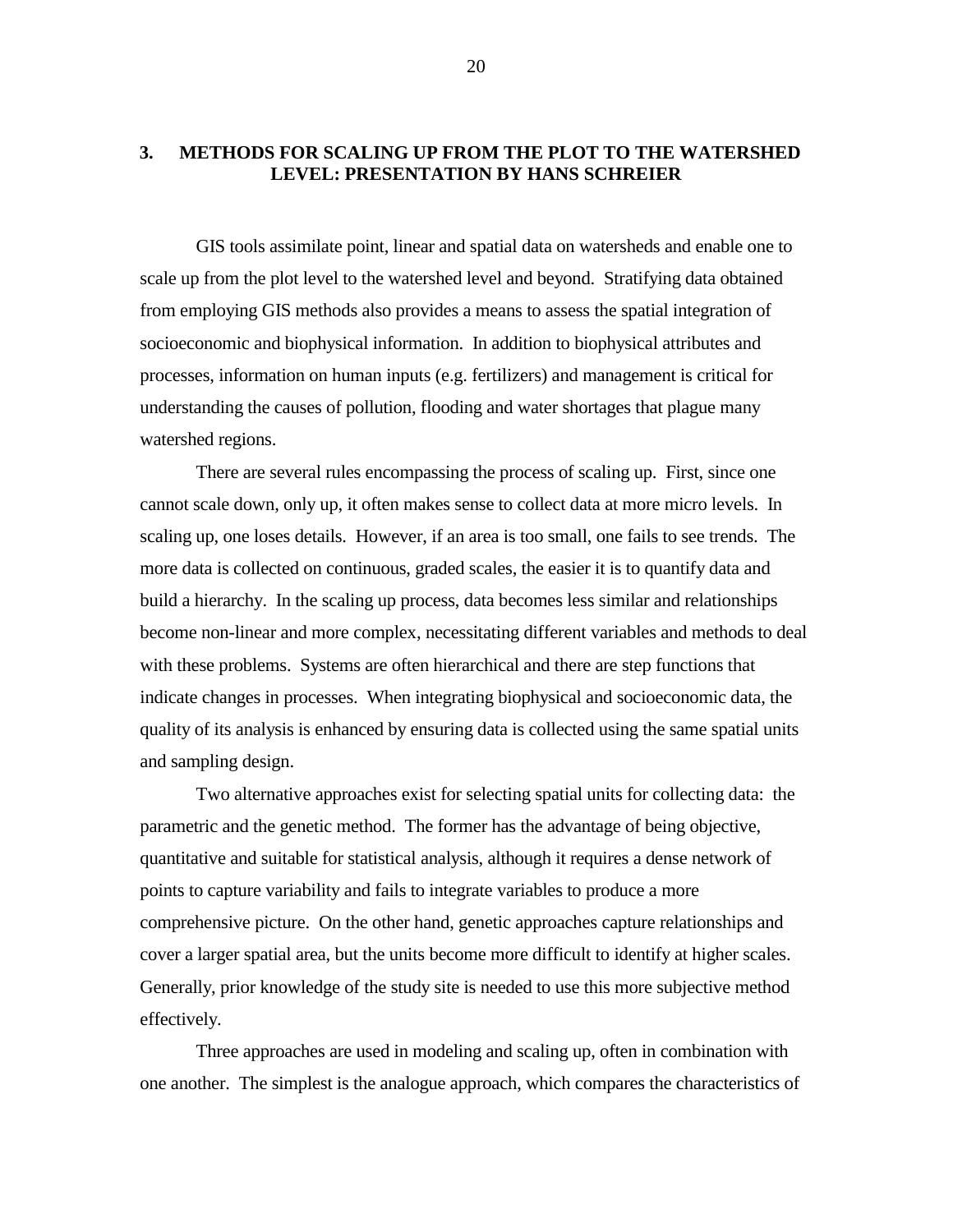known sites with new sites having similar conditions. Information on a limited set of site characteristics is gathered for the various spatial units producing a matrix of different combinations or site types. Random household surveys on input and management factors can then be taken to gather data from each of the different site types and an average calculated for each of the types. This enables one to view overlaps between the biophysical conditions of sites and management factors to hypothesize how their relationship can lead to different environmental outcomes.

The site factor approach identifies variables and their relationship to other variables and outcomes, and uses this information to hypothesize outcomes on other sites. One possible application is to relate the effects of different land use and inputs in contributing areas on stream water pollution, which is measured at key points in the flow. However, this method works best when relationships are linear.

Most complex and data-intensive is the systems approach, which analyzes dynamic processes, such as water, nutrient and sediment flows and maps them alongside different trend scenarios, such as land use patterns or population growth. This constitutes both a spatial and temporal scaling up to enable extrapolation to an entire watershed. A systems approach can be used to assess the impact of filters and buffers on sediment deposits in downstream areas arising from land use practices in contributing areas.

Two case studies conducted in Nepal illustrate the use of the systems technique and the integration of biophysical and social science information in applying GIS tools. In the first, land use, socioeconomic data and water flows are mapped to predict sediment rates based on their identified origin (farms, roads, paths, deforestation) and seasonal water flows and degradation levels (monsoon, pre-monsoon). As a result of this study, interventions were undertaken by the research team to work with communities in rehabilitating common land which was seen as contributing to the erosion and sedimentation problem. A portion of this common land was set aside as a protected demonstration site for growing different species of nitrogen-fixing trees.

Another case study produced a forestry map containing a vast range of overlaid biophysical and socioeconomic data corresponding to different areas of the forest, including resource user groups and property rights. Conservation efforts by the state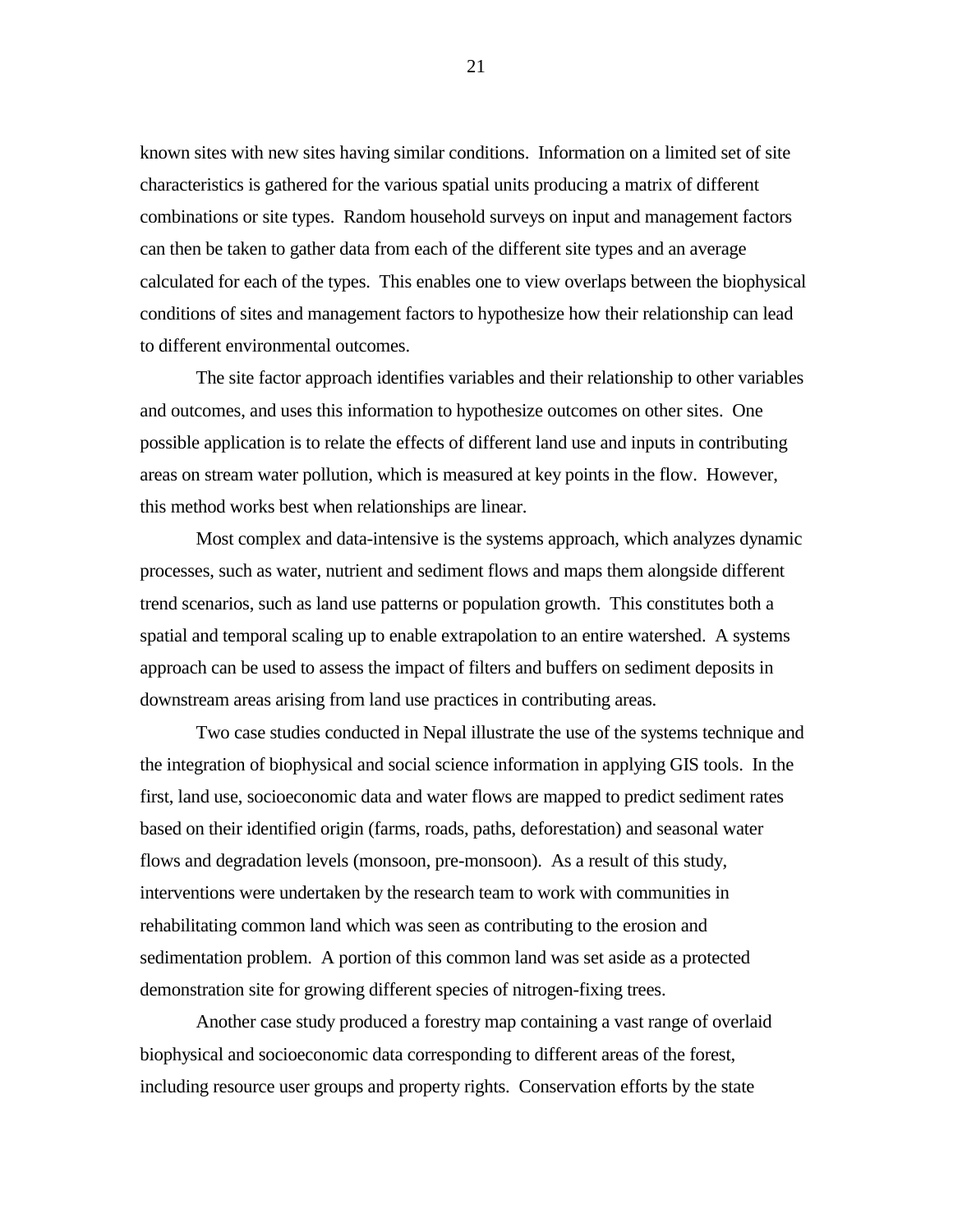<span id="page-24-0"></span>involve closing areas that are used for the collection of firewood, litter and fodder. Data showed that women are the main collectors of these products, leading to the conclusion that if forestry conservation is to be effective, the Forestry Department will need to work with women to develop such strategies. GIS methods can also be useful in determining where women go to collect these materials, how often they go, and what their daily travel time and distances are.

#### PARTICIPANT COMMENTARY ON THE PRESENTATION

A number of participants expressed concern about the replicability of the rehabilitation project's demonstration site, which was seen to entail high investment costs and input requirements, particularly labor. Also, when institutional arrangements (e.g. collective action and property rights) are not in place, it is costly to establish them and this can become a disincentive for undertaking rehabilitation on common lands. Furthermore because of the disjoint between upstream and downstream causes and effects, the incentives to rehabilitate are often at odds with the distribution of costs and benefits arising from land use practices.

On the other hand, community groups have little interest in rehabilitating degraded sites because they realize few benefits from investing time and effort in stabilizing soils and reducing sediment loads many kilometers downstream. The challenge, therefore, is to figure out how the downstream water users could compensate the upstream rehabilitators for improving the resource.

### WORKING GROUP SESSION II

The second working group session had participants assess appropriate research tools to address an identified cluster of problems, and then indicate at what scale the tools should be applied.

#### *Group A*

Group A elected to explore various tools for addressing the specific problems of improving arable land and rehabilitating common land within the general problem cluster of "establishment and maintenance of watershed components". Application of each tool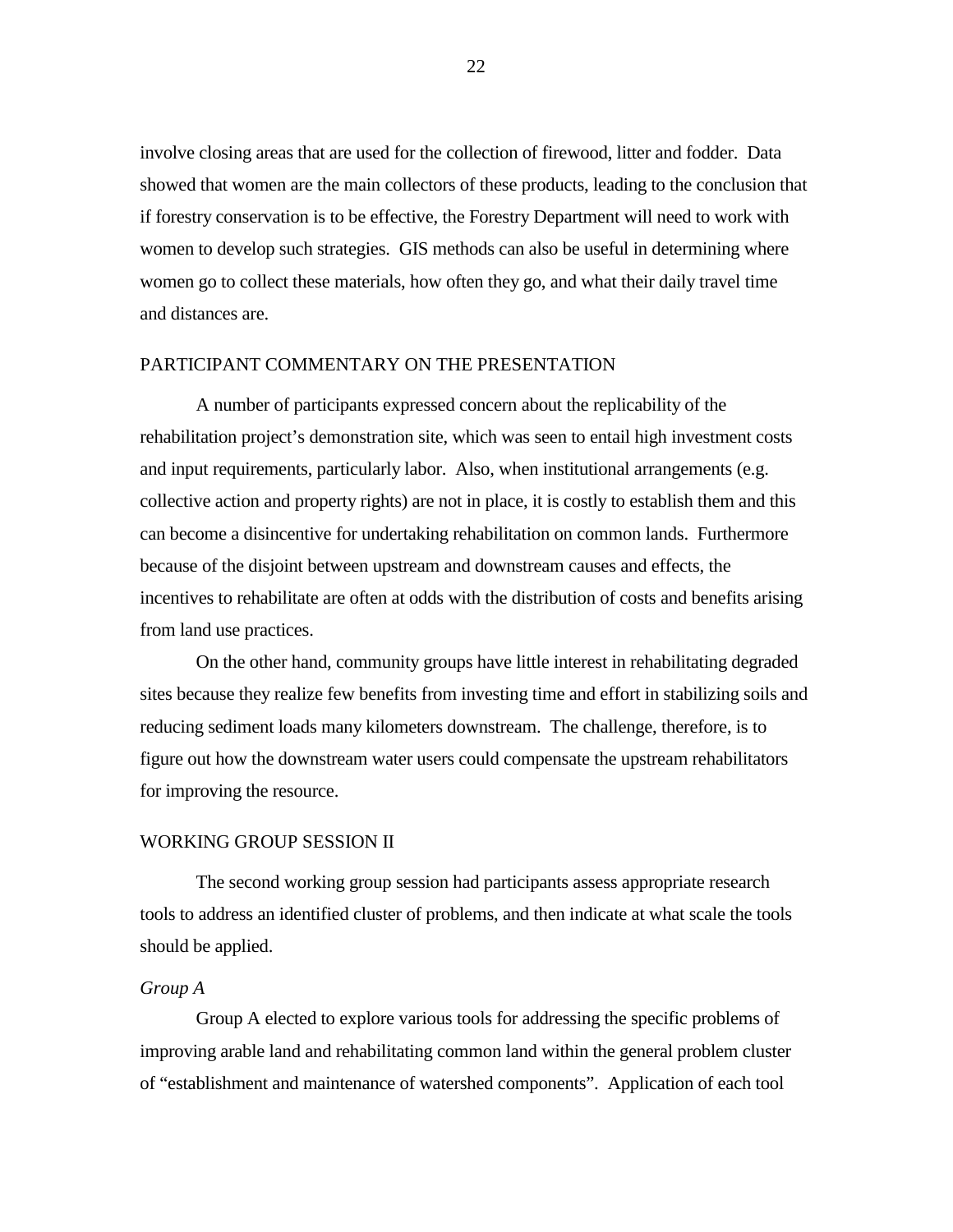was examined according to where it fit best along a continuum of social/administrative and hydrological scales.

The goal of improving arable lands is ultimately a means for increasing the value of farming systems and thereby raising farmer incomes. Such problems are typically addressed at the plot level (hydrological/biophysical scale) or at the individual or farm household level (social administrative scale). Yet, because each of these captures different information and some factors vary between individuals/households while others vary more according to plot, ideally research on farming systems should collect data and do analysis for both units. If a researcher is examining the potential for adoption of new technologies, for example, he or she would want to undertake an economic analysis of farming systems, analyze the structure of property rights, assess externalities and the need for collective action to address them, examine gender roles and implications of technology introduction, and conduct biophysical simulation methods (e.g. to forecast erosion patterns). By shedding light on the potential opportunities and constraints of introducing new technologies, these tools can pave the way for improved solutions.

However, the temptation to try to manipulate the existing institutional environment to suit new technologies can be misguided. Institutions typically have evolved to suit a number of difficult environmental, economic and social realities, including climatic and market risks. Attempts to change or abolish them can therefore be not only financially costly, but also costly to people's livelihood strategies. Likewise, technologies that demand the altering farming systems may impose high costs. Despite the technical advantages of circular contour bunds for curtailing erosion, for example, farmers often prefer rectangular barriers to suit the rectangular shape of their plots. Altering the geometry of plots to suit the bunds would not only be costly to farmers, but also produce numerous other impracticalities. Therefore, one needs to apply careful analysis beyond identifying constraints to technology adoption to also consider what the ramifications would be if attempts were made to alter these constraint factors and what alternatives exist for adapting technologies to suit the institutional environment.

The task of rehabilitating common land can be addressed by doing preliminary constraint analysis and gender analysis. Common land uses such as grazing and fuel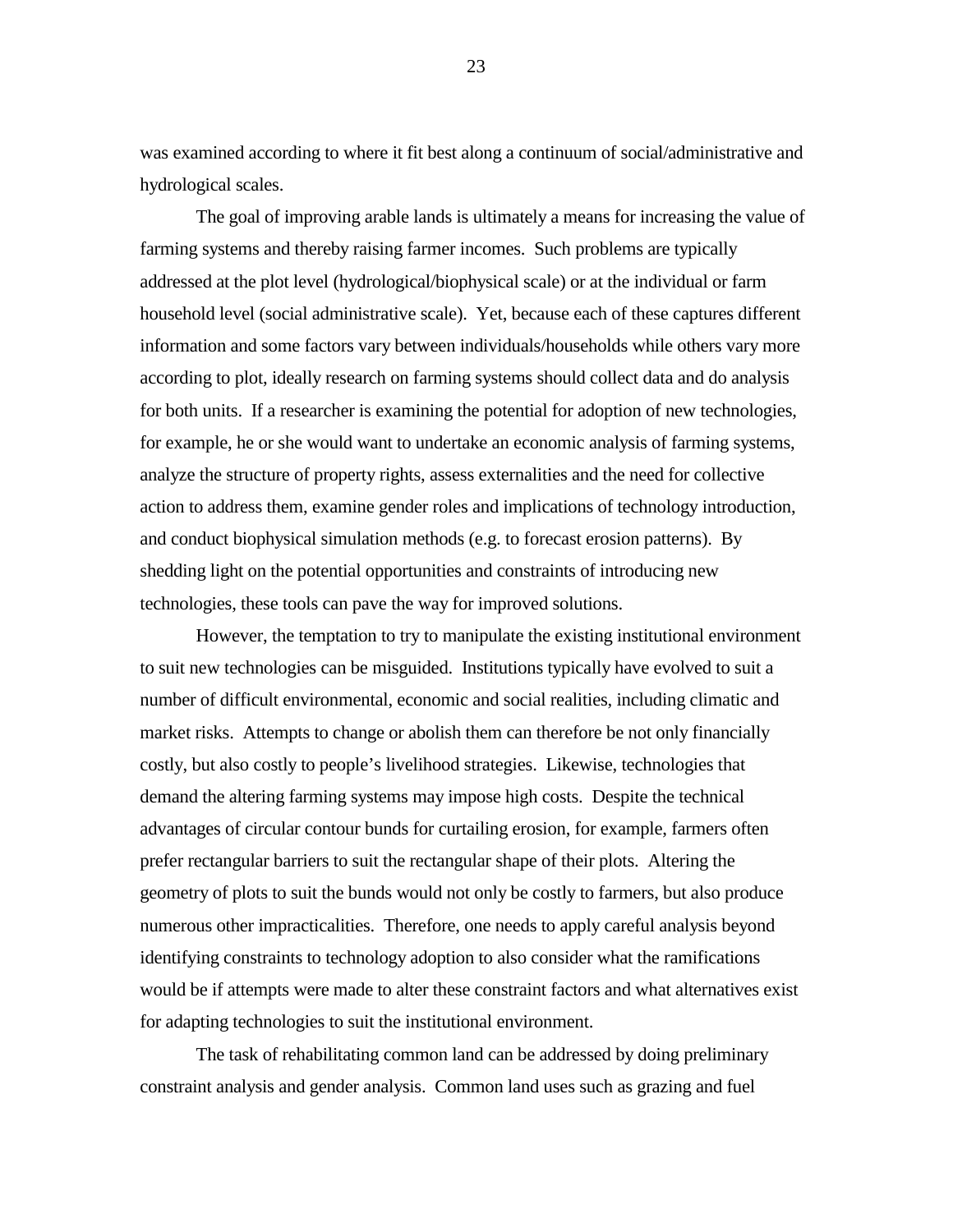collection are often segregated by gender, such that effective rehabilitation solutions derive from understanding to whom solutions are best directed and the welfare implications of technologies or extension that primarily address one sex. Such analyses are suitable at the community level and the second- order watershed level. Tools such as rapid appraisals, participatory action research and stakeholder analysis are suggested in light of the externality-prone nature of resources managed in common. These techniques are particularly valuable for highlighting the institutions and shared rules that govern the use of common-pool resources. However, qualitative methods alone may be insufficient for appreciating the full scope of problems confronting common-pool resources. Technical measures of resource conditions are captured more accurately and scientifically by tools like GIS, which allow researchers to move from simple diagnosis of the problem to predicting potential outcomes.

Additional tools that may help to address the problem of rehabilitating common land are given in Figure 2.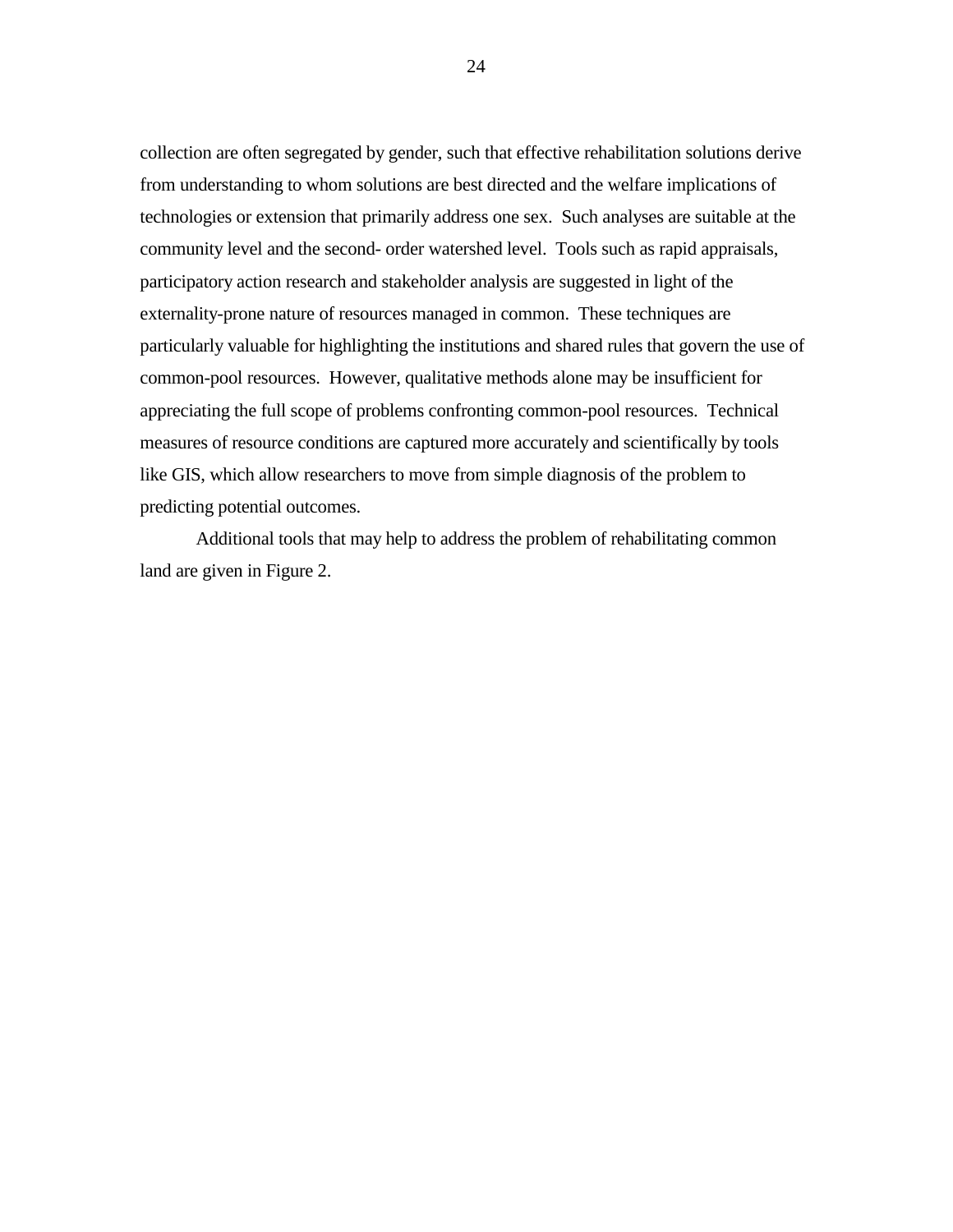**Figure 2: Problem—Establishment and maintenance of watershed components** 

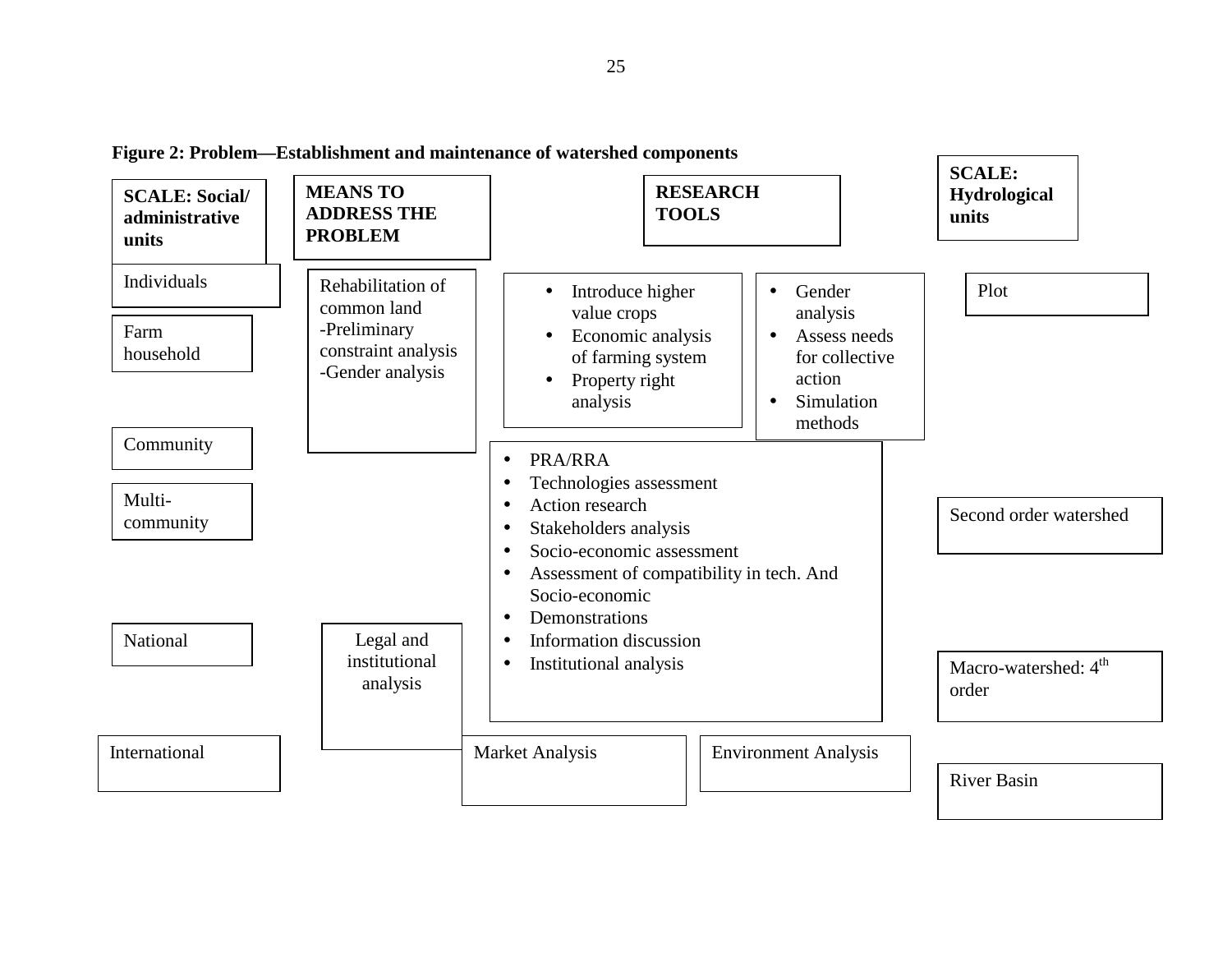## *Group B*

Group B structured its discussions around a series of questions:

- what are the problems?
- where are those problems?
- why does problem exist?
- ! who contributes to the source of the problem?
- how does the problem occur?

Dissecting problems in these terms enabled the group to better identify what tools are needed to understand problems before attempting to solve them.

For example, to understand the problem "sedimentation from a non-point source" (see Figure 3), one needs to understand the extent of sedimentation. Tools that help one answer 'what' and 'where' questions are land use maps and field-level technical measures. Land use maps let researchers know whether land is used for agriculture, forestry or other uses, while property rights maps show private, state, and common land. Combining such maps with maps that use technical measures to plot degradation levels can reveal relationships between land uses, claims to resources and degradation, although the relationship may not be one of direct cause and effect.

Community participation in land use mapping can present residents different incentives. On the one hand, farmers and others are likely to gain better insight about how their land use is affecting environmental outcomes and may provide incentives to adapt practices that generate unfavorable outcomes. However, this incentive may be overshadowed by a fear that their negative practices will be exposed and/or that attempts will be made to curtail or tax practices that are critical to their livelihoods. Environmental sensitivity analyses can provide additional information on cause and effect relationships as well as the costs and benefits of modifying land use practices.

Understanding who contributes to a problem plus why and how the problem exists is better achieved through the use of stakeholder analyses (especially to identify who the decision-makers are), and methods designed to derive information on socio-economic factors at the community and household levels. Although government agencies tend to be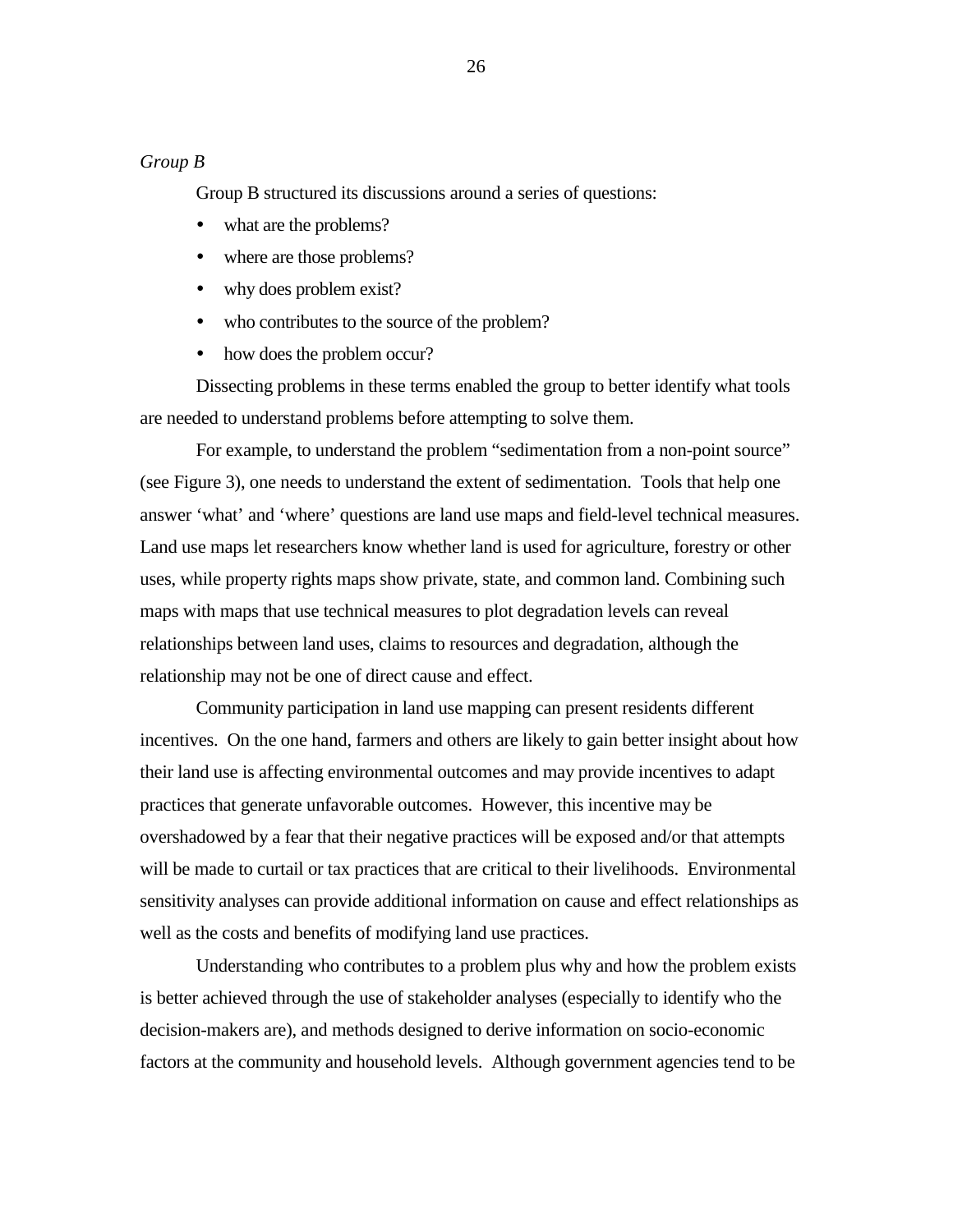key decision-makers regarding natural resources (e.g. forest departments), often stakeholder analysis does not extend to those within government agencies to try to understand the incentives driving their decisions. Analyses will need to be refined to be applicable to government decision-making, but so far few such tools exist.



**Figure 3: Tools to apply to the problem of sedimentation from a non-point source** 

Solutions for non-point source sedimentation include reducing on-farm degradation and reducing or eliminating siltation (see Figure 4). Applying the questions of what, where, why, who and how to these 'solutions', which are in themselves 'problems', enables a deeper level of understanding to emerge. Addressing the problem of on-farm degradation necessitates improved management and land use technologies. For this to happen, farmers need to have information about technology options and their costs and benefits. Such information should include the expected performance of a technology in that particular environment.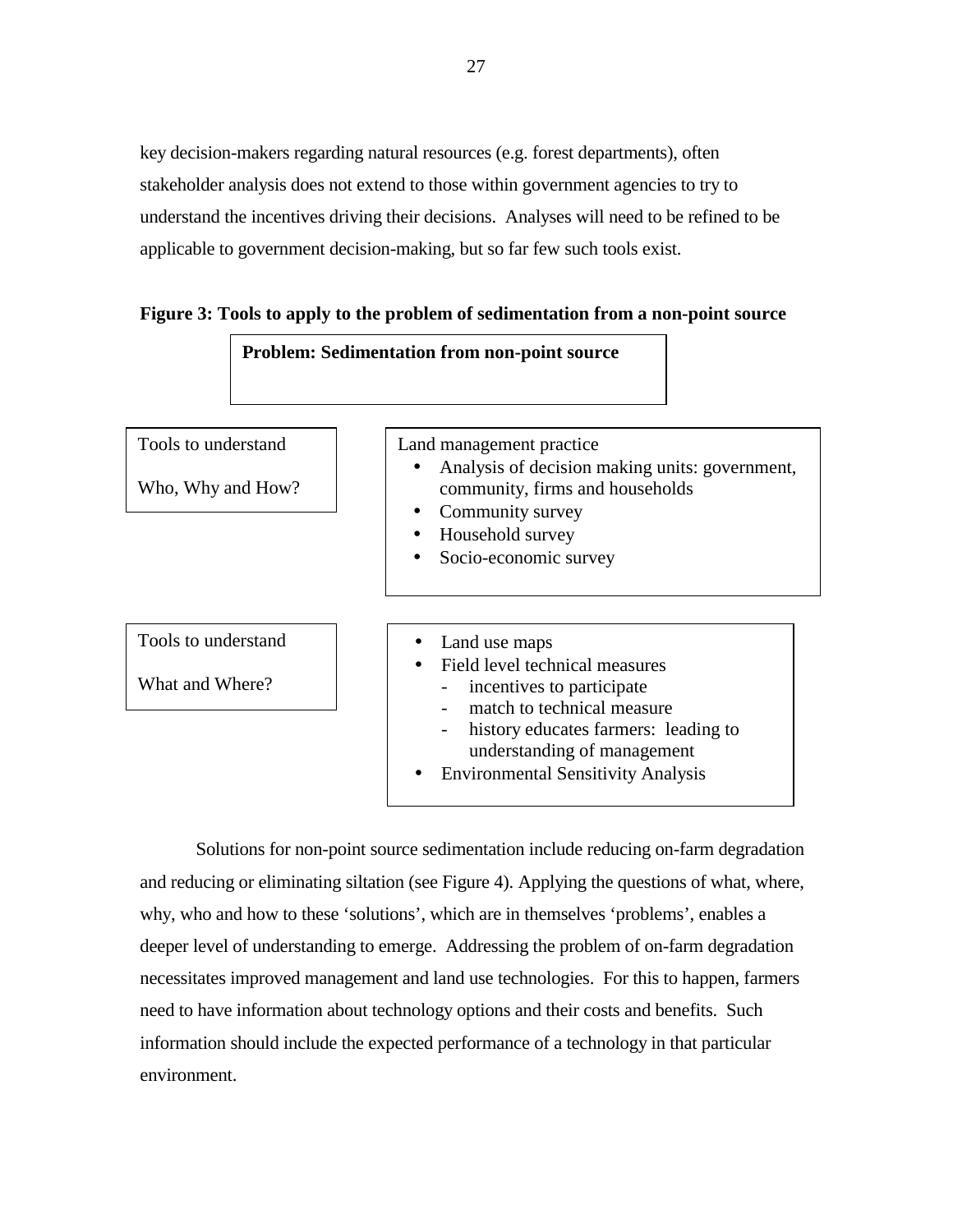In addition to biophysical considerations, an understanding of the nature and allocation of rights to natural resources is important for assessing farmers' adoption incentives. A farmer is unlikely to invest in a technology where weak rights constrain the ability to capture the benefits from investment. Trade-off analyses are useful tools for highlighting farmers' underlying incentive structures provided they consider non-financial costs and benefits (e.g. risk, social capital) as well as financial ones. ICRAF applies a framework of considering adoptability, feasibility, profitability, and acceptability to assess the potential outcomes of technology transfers. Both physical and social environments are dynamic, however. Therefore, constraints and opportunities that are present today will likely change so that technical solutions will constantly need to adapt to suit new realities. Ultimately, long-term solutions to the identified problems are rooted in complementary policies and institutions that offer farmers incentives to choose and continuously modify resource-improving technologies and practices.

# **Figure 4: Tools to apply to in order to solve problems of on-farm degradation and siltation**

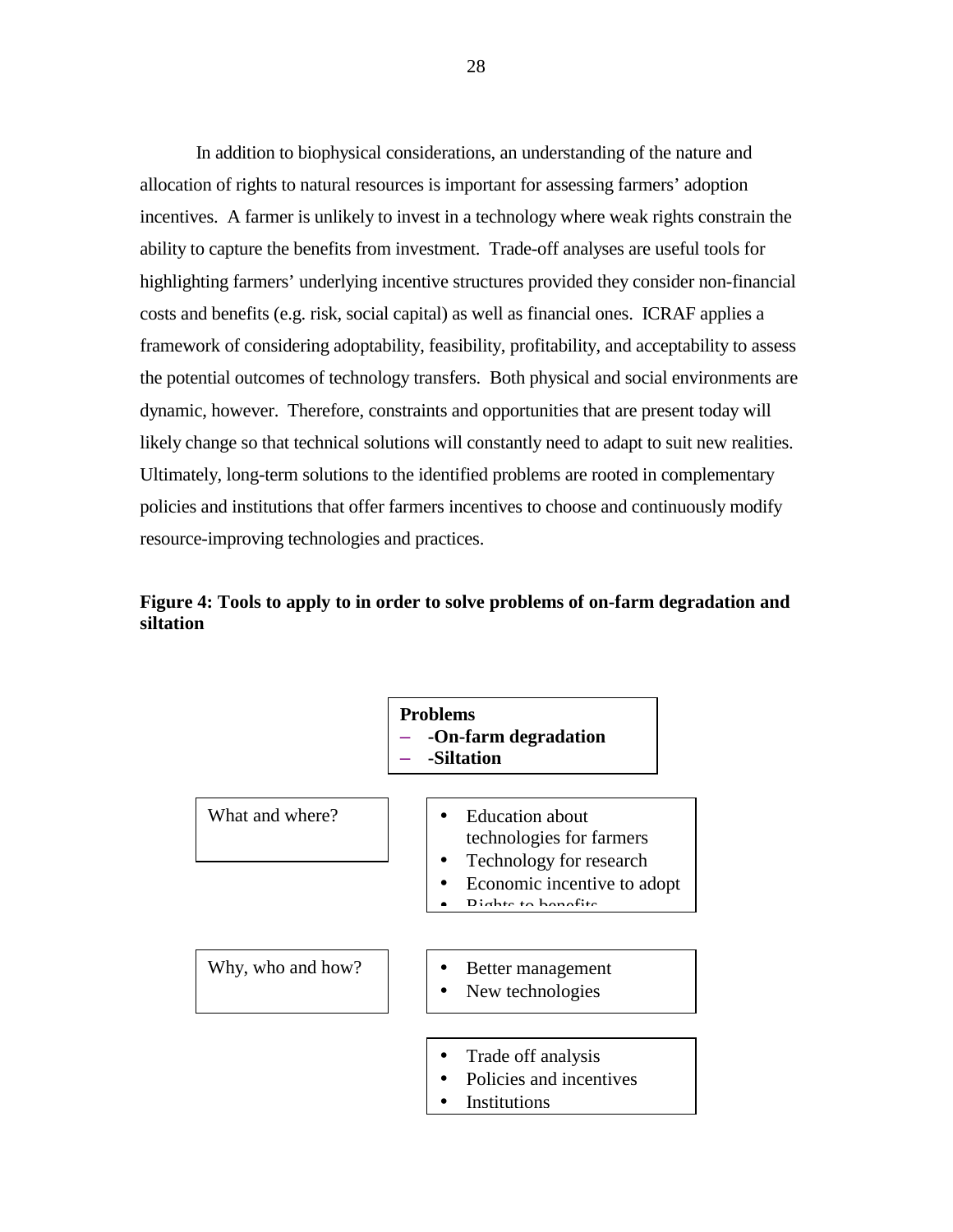# <span id="page-31-0"></span>**4. PARTICIPATION PRESENTATION BY NANCY JOHNSON AND OLAF WESTERMANN**

A core part of CIAT's research agenda is devoted to studying and developing participatory methods for undertaking watershed management and applying these techniques in research on watershed issues. The presentation details the structure, rationale and methodologies behind this research component. Annex 1 describes the workshop field trip to the San Dionisio watershed where CIAT is involved in numerous participatory research projects.

#### PARTICIPATION AND WATERSHED MANAGEMENT

There are three ways in which participation is associated with watershed management:

- 1. Participatory watershed management: Stakeholders participate in development processes and decisions. For example, stakeholders such as farmers, local government leaders, representatives from local NGOs, and/or researchers jointly discuss and decide about watershed planning and set priorities for taking up development tasks, such as trying out a technology or methodology in a new location.
- 2. Participatory research on watershed management: researchers and other stakeholders work together in the process of developing new technologies or institutions for watershed management. Although research is the focus, all stakeholders participate in the process and decisions are made jointly.
- 3. Research on participatory watershed management: Researchers collect materials from various projects applying participatory watershed management methods and carry out analyses in order to understand issues, such as collective action and how stakeholders negotiate and implement natural resource management. This research may or may not be participatory and therefore may or may not involve other stakeholders.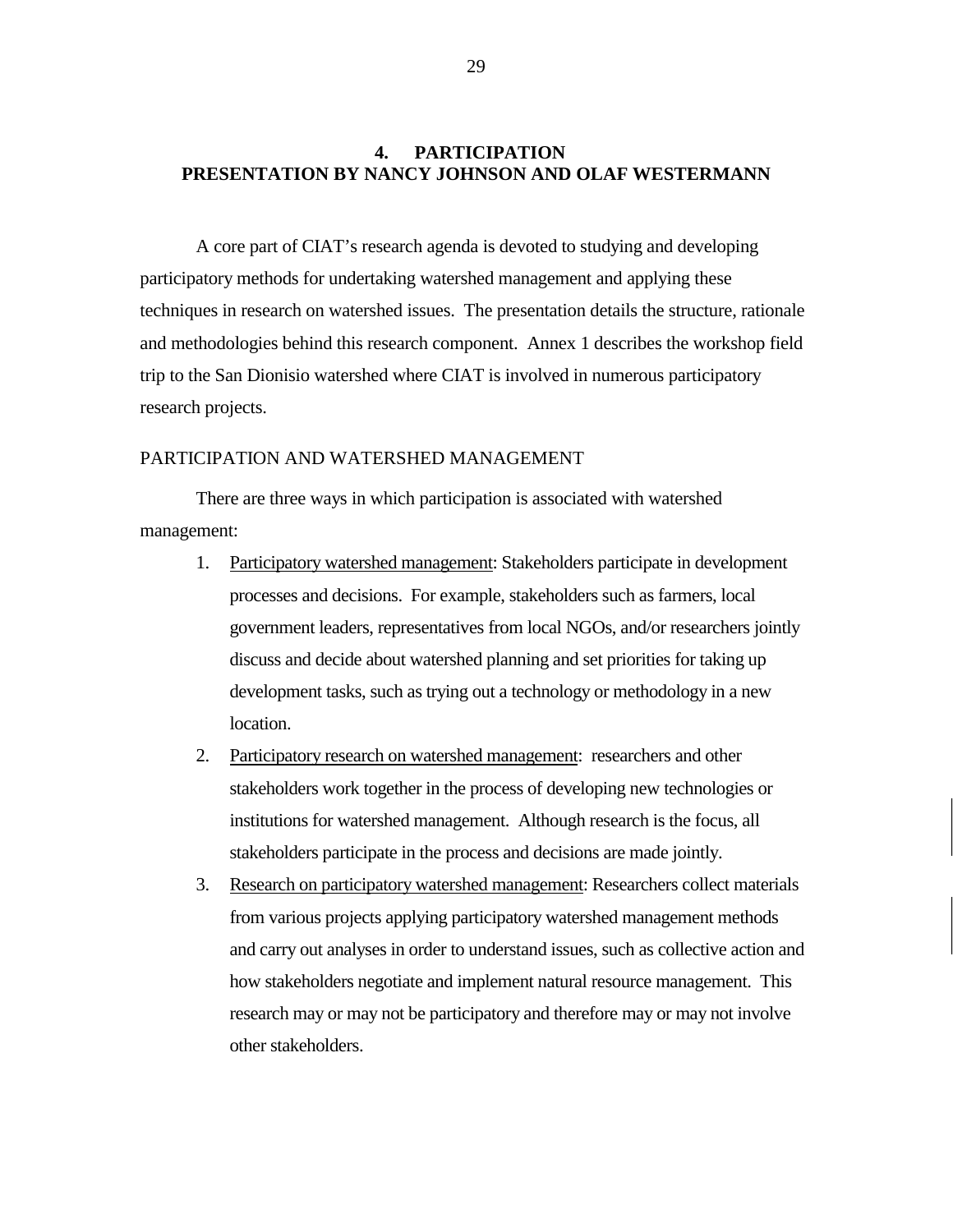## *Typologies of Participation at Different Stages of Research, Project Planning and Implementation*

User participation can be categorized into five types: contractual, consultative, collaborative, collegial and stakeholder experimentation (Lilja and Ashby 1999). The least participative is contractual, where outsiders make the decisions while local stakeholders are contracted to carry out the work. In the case of consultative participation, outsiders seek the opinions of other stakeholders, but the implementer or the researcher makes final decisions. Collaborative research involves both outsiders and local stakeholders in joint decision-making, in which the latter carry out the resulting actions. In the case of collegial research, farmers and other community members make the decisions and implement them, though research advice is given. However, the outside researcher intervenes on a collegial basis, expressing his or her opinion, but not manipulating or forcing decisions. In farmer experimentation, researchers are not involved in any systematic way. Projects may use different types of participation at different stages of the research process. There is not right type of participation. Different types are expected to have different advantages and disadvantages, and what type is best depends on the objectives of the specific project.

#### *Rationale for Farmer Participation—Two Hypotheses*

Hypothesis 1: There are efficiency gains and improved adoption outcomes when farmers have a stake in the process.

Incorporating farmer participation may increase the cost of research in the short run, but it is likely to decrease it in the long run by increasing the chance that technologies are appropriate and adoptable, reducing adoption lags and raising the adoption ceiling. Although costs to formal research organizations may go up when participatory research involves increased time spent consulting stakeholders and making joint decisions, costs may actually go down if significant research activities and responsibilities are transferred to partners.

Hypothesis 2: There are educational and social capital rewards for all the stakeholders.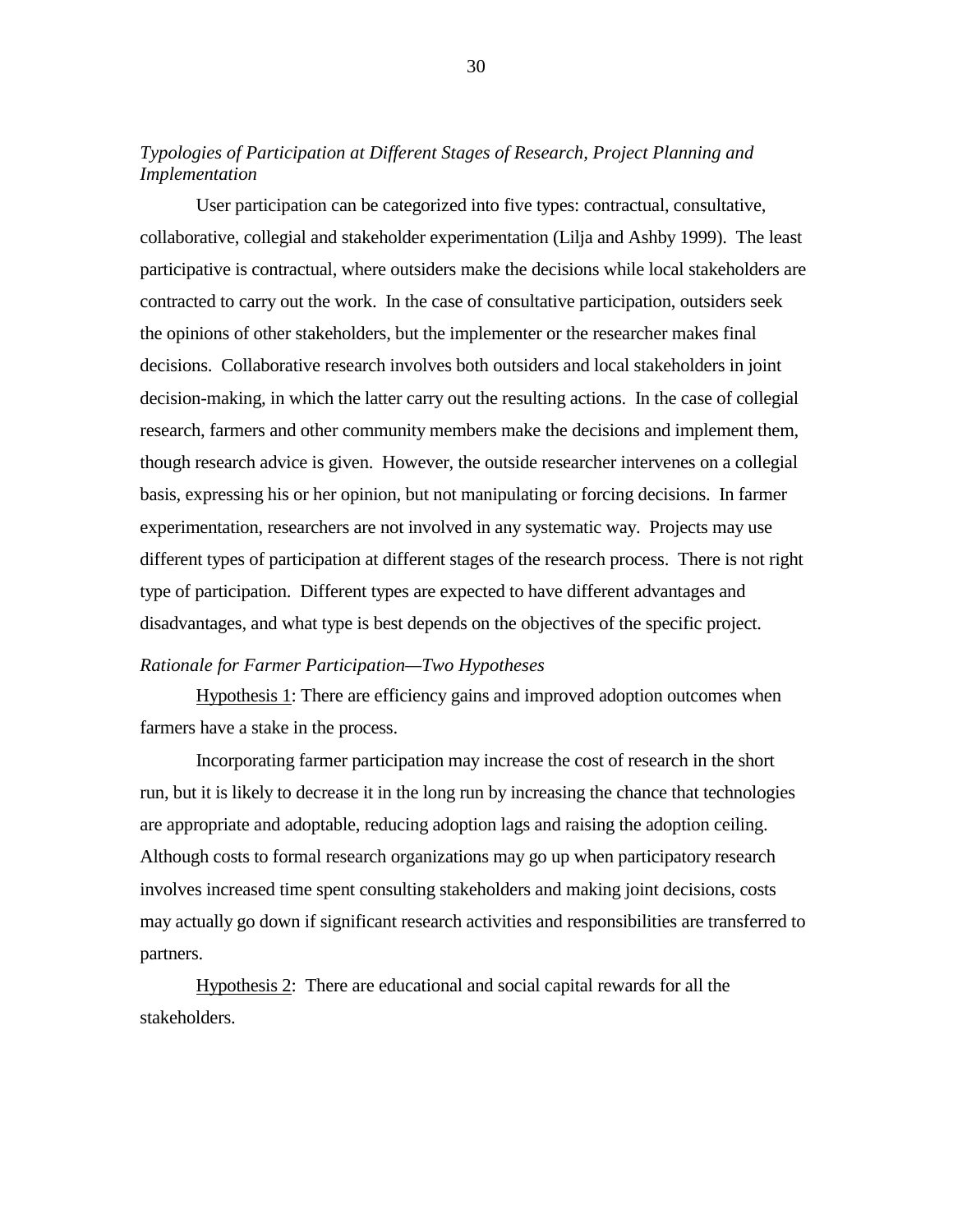Incorporating farmers into the innovation process with scientists and others will increase human and social capital. First by working closely with researchers, farmers can strengthen both their technical knowledge about agriculture and natural resource management as well as their analytical capacities with regard to how to systematically evaluate different technologies. If they work as a group, they can improve their organizational capacity. It has also been observed that as a result of participation, farmers' confidence to interact with researchers, extension agents and others increases, empowering farmers to address their own problems as well as actively seek out appropriate information or advice when necessary.

#### *Rationales for Applying Participatory Approaches in a Watershed Context*

Participation is a desirable and at times essential condition for purposeful watershed management. This is due to the characteristics of watersheds and their corresponding management practices. Because of lateral flows and the cross boundary nature of watershed resources, the effect of an application of a technology on one plot is not necessarily confined to that plot or the user of that plot. For example, lateral flows of pesticide can harm water quality down stream. In case of non-point source pollution, it is difficult to determine the source. Externalities are even more pervasive for resources shared in common. In the case of groundwater irrigation, excessive drawing of groundwater results in all users being affected by falling groundwater levels or salinity.

From the research perspective, analysis at the watershed level enables a more holistic and improved understanding of natural resource management processes because the focus is on entire watershed and not only on one plot. The extensive nature of resources and interdependency of users at the watershed level underscores the rationale for multistakeholder participation in watershed management and research.

Not only are there are multiple users of watershed resources, there are also multiple uses for agricultural land, forests, pastures, roads and housing. Even within particular agricultural uses, there can be variations like water-intensive crops, long and short duration crops, etc., each of which affect the environment differently. Water-intensive crops absorb more water and reduce what is available for other crops, especially in arid zones. If water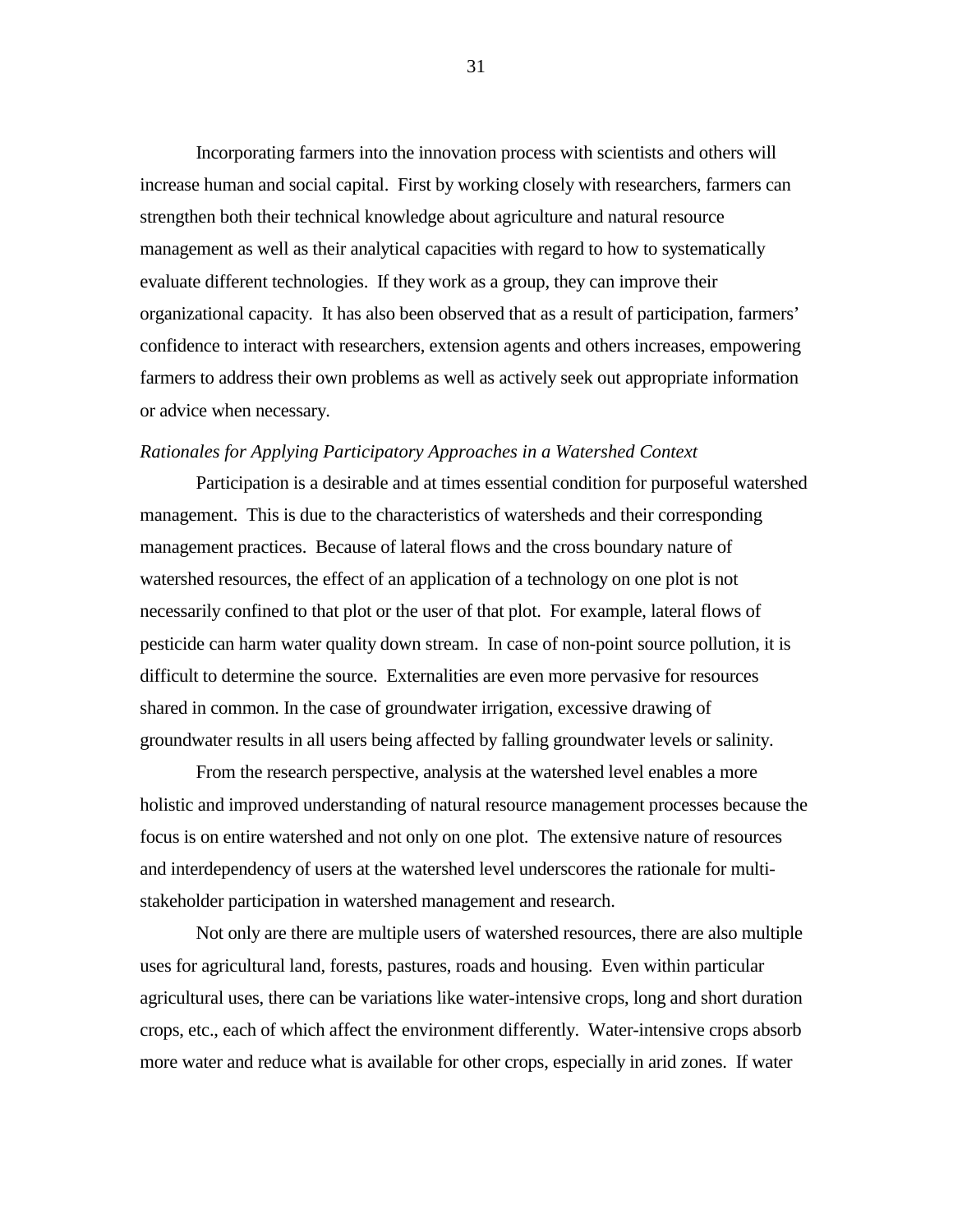rights are not clearly defined and/or multiple uses are not compatible, it causes users to compete with one another for scarce resources. Hence, they demand participation among users to enable understanding and negotiation of each other's use priorities and concerns.

If all stakeholders are not provided an opportunity to participate, more powerful stakeholders are likely to take control of watershed resources and undertake use practices with little regard for their impact on less powerful individuals. Rich farmers are likely to select crops, inputs, and land uses that maximize profits, which may produce negative externalities on the down stream residents. Examples are the use of chemical fertilizers and pesticides or drawing high volumes of water needed by cash crops. Socially optimal resource management calls for better coordination and collective action in negotiating, decision-making, management and conflict resolution among all watershed stakeholders. However, in order to ensure the poor and marginalized members of the community have a voice in these processes, there need to be effective democratic forums. Where these do not exist, efforts to organize the poor and less enfranchised groups can help in asserting their interests and put pressure on the rich to adopt resource management practices that are not harmful.

For collective action to emerge, all stakeholders need to have a shared understanding of causes, effects and interdependencies of resource management. Often, common understandings can emerge more readily if resource users participate in interactive forums and share common objectives, particularly if they perceive that their coordinated efforts will yield short-term, high value benefits for all. Such was the case among the group of Indian sheep herders referred to earlier, who saw the opportunity to earn higher incomes from minimizing conflicts with farmers. Incentives fueled the appreciation of resource interdependencies; such that herders opted to purchase grazing land and high value fodder seed, rather than place their livestock in danger by allowing them to graze on farmers' crops. This suggests that more empowering forms of participatory research that involve farmers and other stakeholders in a substantive way might be most appropriate for watershed management research. This will help manage the complexity of watershed, enhance shared understanding of problems, and foster greater acceptance of solutions.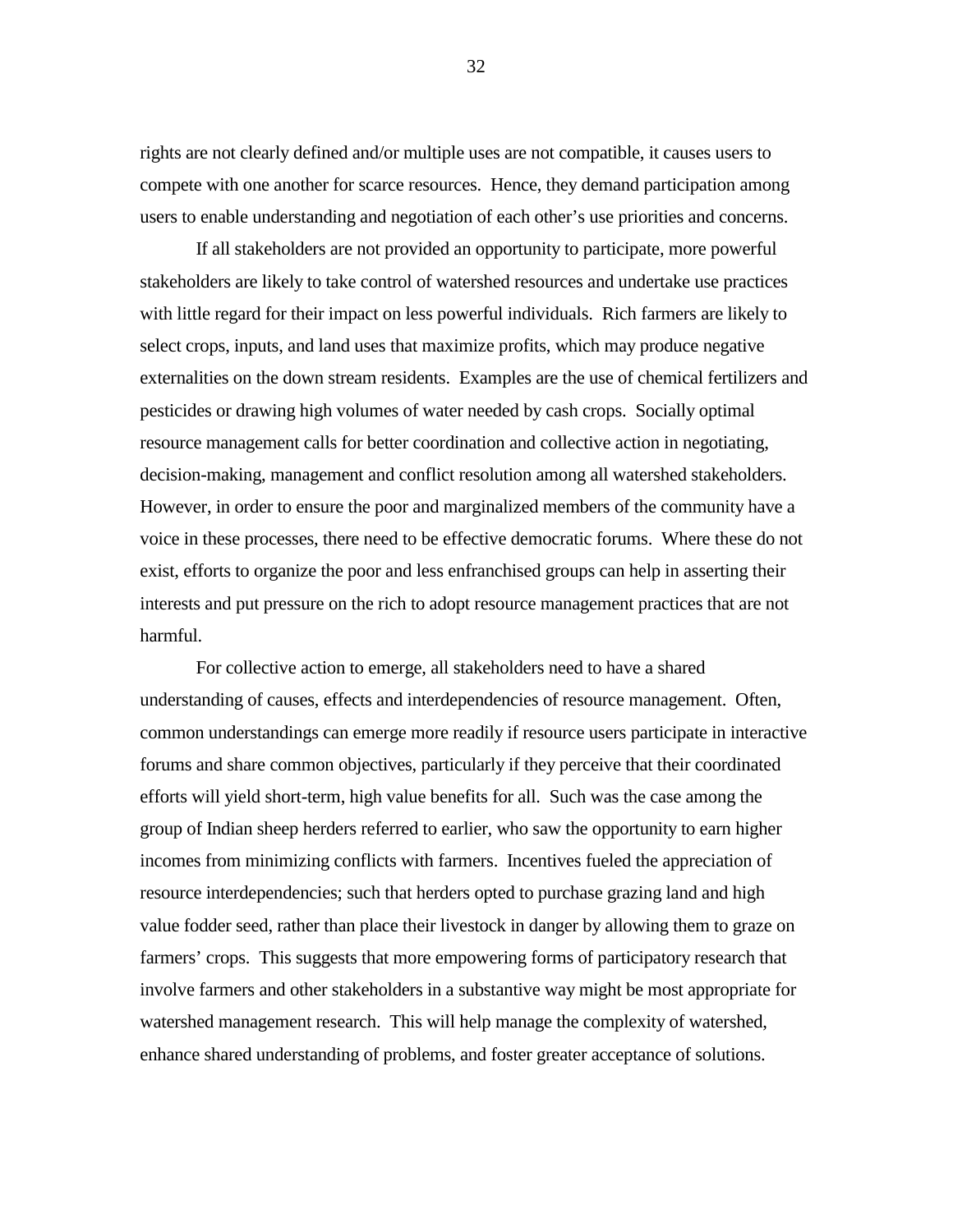#### *The Participatory Watershed Management Learning Approach employed by CIAT*

CIAT has adopted a Participatory Watershed Management Learning Approach consisting of joint watershed research by CIAT scientists, partners and farmers. Farmers are involved in the analysis, planning and implementation of watershed research and development activities that span from the plot level up to the watershed. In evaluating the merits of such an approach, several questions can be posed:

- ! *Can we understand the watershed system without the active participation of farmers in the research?* Most watershed systems and their components cannot be understood without input from farmers and other resource users residing in the watershed community. Outsider knowledge is limited to the results of documented research and experiments and its contextual reach. Watershed systems involve complex cause and effect relationships. Researcher understandings of the suitability and the impact of new technologies are greatly enhanced when farmers are involved in the assessment process. Furthermore, there are many systems that are operating in villages without being documented. Researchers can only come to know and understand these systems by doing onsite research involving farmers.
- ! *Do farmers also need to do research to understand the system?* Engaging farmers in a research process that is rooted in a learning approach expands their own understanding of the watershed system and strengthens their capacity and motivation to do ongoing research in response to ever emerging issues and evaluate the impact of technologies and practices they employ. This relates to the question of whether researchers can transfer their understanding of issues and generate positive impacts without farmers' participation in problem definition, priority setting and research and, if so, how?
- ! *Can we learn participatory processes without actually doing them?* The answer is 'yes' as well as 'no'. Research on participatory watershed management itself does not necessarily involve the participation of all stakeholders. However, one can better learn about participatory processes by engaging in them. This is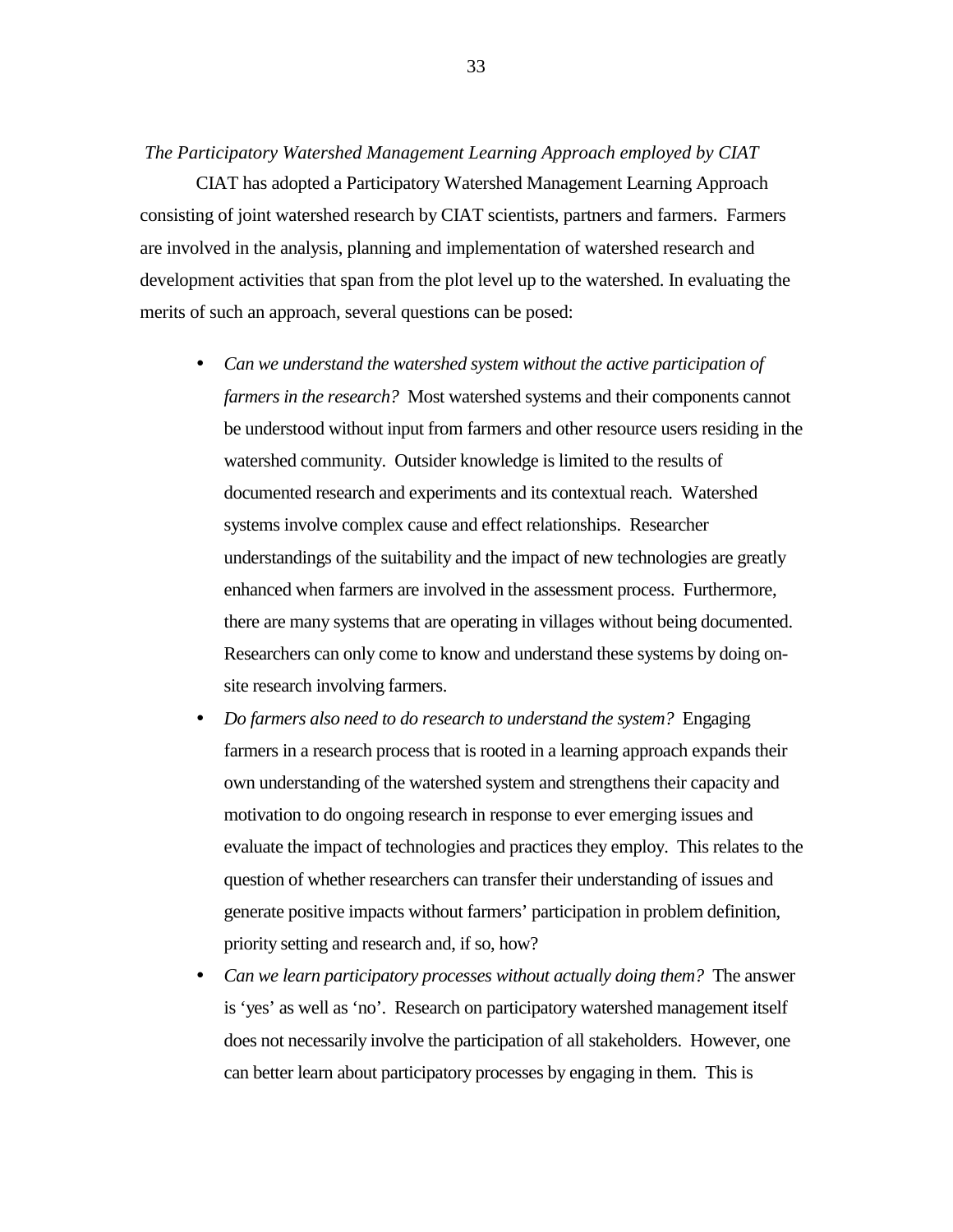known as action research or learning-by-doing, whereby the researcher develops skills in participatory processes while also gaining an understanding of the concepts.

Who actually participates in these learning processes will differ from community to community according to what is most appropriate for them. Simply because the research is participatory does not mean that all farmers necessarily participate. It can be an entire community or it can be a few representatives. For example, in the case of setting up a field school, the entire community may participate in doing research on and learning Integrated Pest Management (IPM) techniques. But if research involves undertaking plot level experiments, only a few farmers are likely to participate initially, with the expectation that the knowledge gained from their research would be shared with the rest of the community (see Annex 1). At a certain point in the research and development process, it may become important to involve all stakeholders, especially in community natural resource management research. This lesson was learned in the case of Asobesurca, a watershed users organization supported by CIAT in the Río Cabuyal watershed in Colombia. In August 1994, a fire destroyed part of the buffer zones created by Asobesurca the same year to protect water sources important to the inhabitants. An analysis showed that certain inhabitants of the microwatersheds were not represented in Asobesurca, including those who were seeking land, people who were short of labor, and indigenous groups who had expressed strong opposition to the creation of micro watersheds protection zones. Consequently, Asobesurca invited more people to participate in analyzing the problem and researching alternatives to the practice of burning fields (Ravnborg, Guerrero, and Westermann 1999).

In conclusion, participatory research processes are key to enhancing the impact of building on technologies and institutions in watershed management projects. The following arguments support the logic that shared understandings between researchers and farmers are more likely to produce positive results and build mutual capacity:

! Understandings gained by researchers alone are unlikely to have much impact if farmers do not also share the same understandings.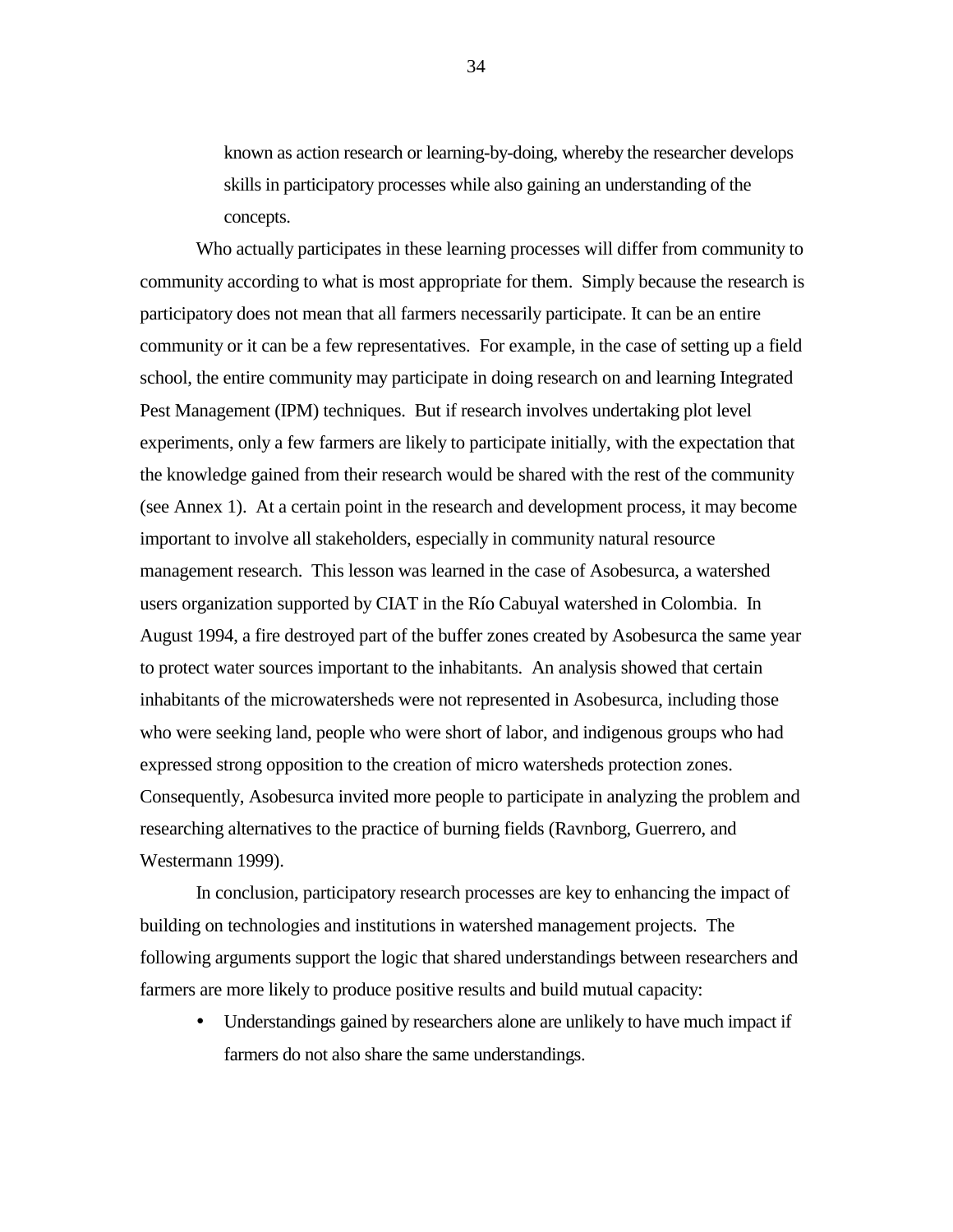- ! Researchers' comprehension of the biophysical and social interactions of watersheds and their communities is bound to be more accurate and richer when farmer knowledge and experience is incorporated.
- ! Action research and learning from farmers deepens researchers' understanding of participatory processes themselves and how they can be used to more effectively to assimilate technological and institutional innovations that will have a positive impact on the livelihoods of farmers.

In the process of setting objectives for research and development projects, it is important to consider how progress toward achieving those objectives will be measured. CIAT is now in the process of working to improve the impact evaluation component of their participatory research.

### PARTICIPANT COMMENTARY ON THE PRESENTATION

### *Problems in Identifying the Stakeholders*

Defining stakeholder groups prior to launching the resource process is not easy since we often do not understand the full extent of the interrelationships and the positive and negative externalities arising from resource management. Knowing how different stakeholders will be affected is important for knowing how to best engage them in the research process. Also, there are likely to be stakeholders not only within the watershed, but outside it as well. Because often one does not have prior knowledge of the relevant stakeholders, projects need to be flexible and adaptive. This is aptly demonstrated in the case of Asobesurca, which did not initially recognize landless people as relevant stakeholders but later incorporated them.

# *Researchers/Project Managers Typically Define 'Stakeholders' According to their Priorities*

Who participates often depends on the objectives of the researcher and their definition of who the stakeholders are. For example, stakeholder groups may be related to poverty or gender or only include those most directly affected by a particular problem or technology being addressed. In some cases, selection may be based on who is most visible and easily identifiable in the community, or who is most cooperative and willing to support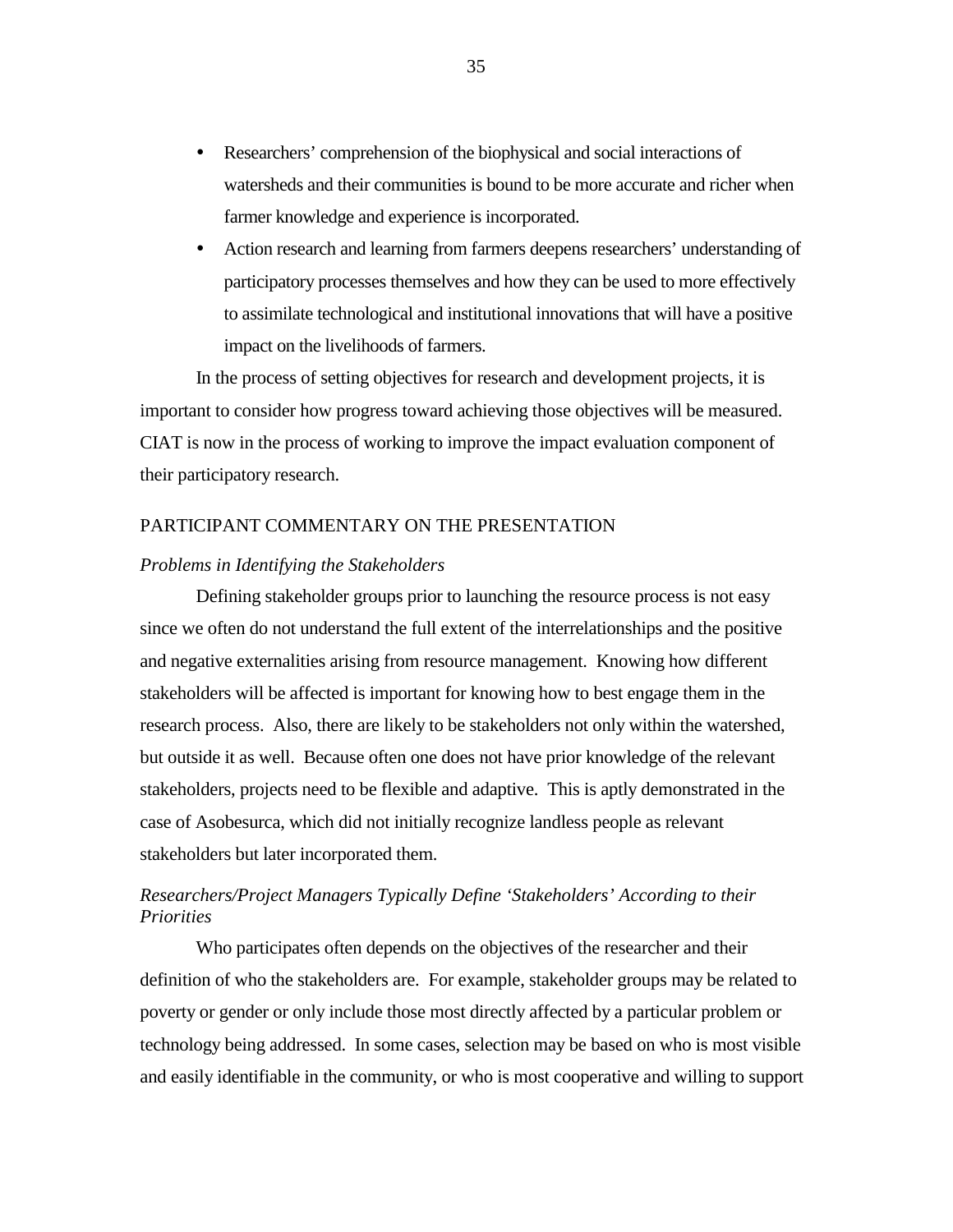the objectives of the researchers. Since stakeholder definition has considerable equity implications, we need to ask ourselves who is defining the stakeholder and how might their selection affect the outcomes of watershed research and development projects?

At the same time, when watershed management involves many stakeholders with a wide array of interests, it is impossible to address all interests effectively. Typically researchers and project managers determine who participates and whose interests should be promoted. In the case of property rights, creating institutions for more secure tenure to enable improved resource management typically necessitates exclusion of other stakeholders. In undertaking participatory research, how do we address these potentially equity-reducing outcomes? What sides should researchers take when faced with a tradeoff between a solution that favors natural resource improvements and one that will result in significant short-term gains in the livelihoods of the poorest?

#### *The Importance of Allowing Sufficient Time for Negotiation*

It is important not to rush into solutions that create winners and losers, with the idea of devising quick means of compensating losers. Solutions are likely to be more effective if the negotiation process is not pressured, but given time to bring about mutually agreeable alternatives. Maximizing joint benefits is an economics concept, but it does not necessarily bring about an optimal solution. Can we really compensate losers? Often it seems we are pressured to make decisions too soon, but we need more time for negotiating outcomes to arrive at an agreeable compensation structure.

### *The Cost of Participation*

Often it is argued that participation increases the costs of research. However, the argument lacks validity when one considers that participation significantly increases the possibility of devising appropriate and effective solutions that will be adopted. Ultimately, this is more efficient and less costly.

### *Scaling up Effective Methods*

Research organizations are gradually seeing the benefits and learning the tools for doing on-location, as opposed to centralized, research. The next step is to expand researcher knowledge of effective institutional structures for enabling more participatory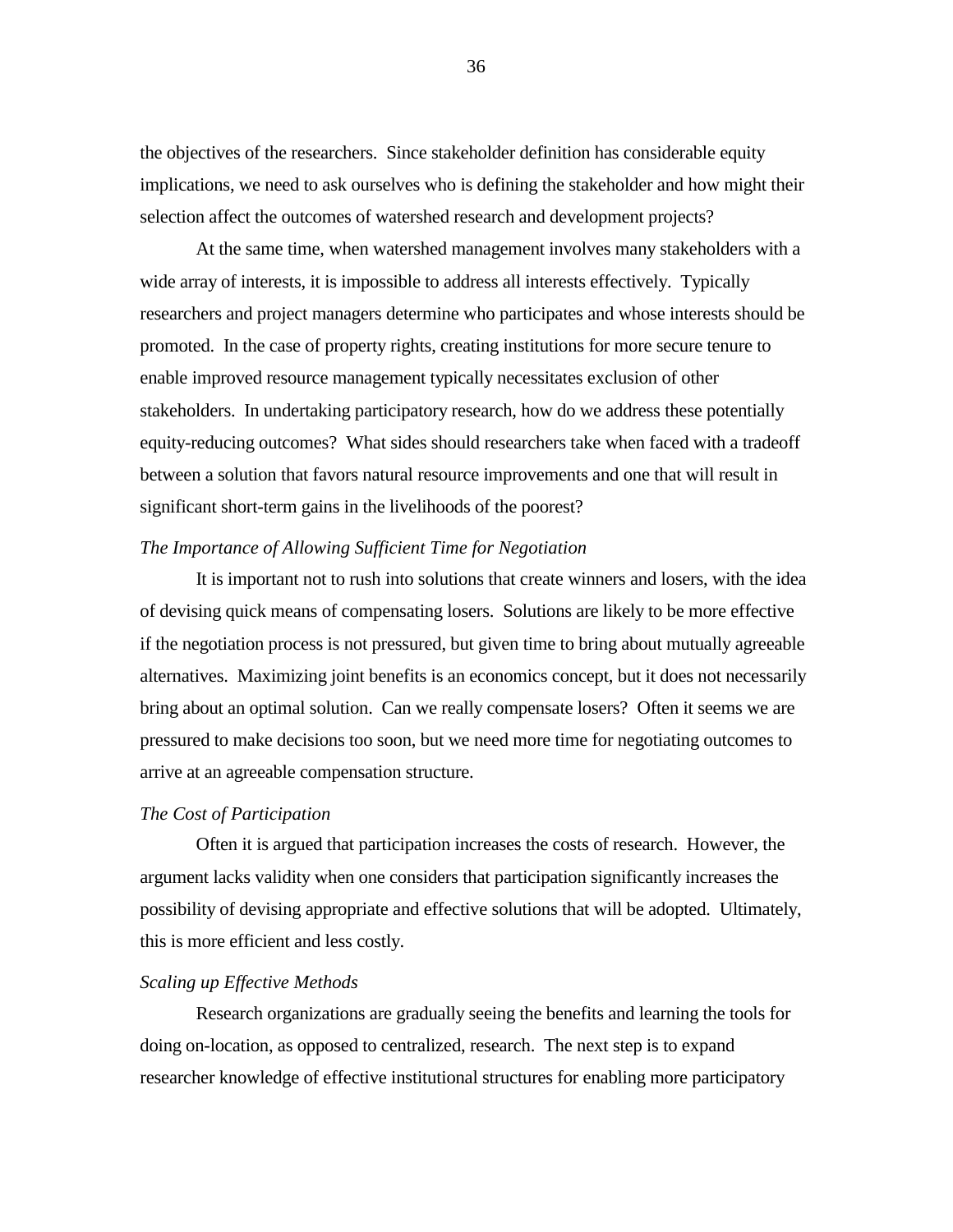research, such as CIAT's Telecenter approach (see Annex 3) and the collective learning approach via community-level experimentation groups called CIALs (see Annex 1). In Colombia, representatives of 50 CIALs meet on an annual basis to exchange experiences. Their effectiveness and low cost has led to the Colombian National Extension System adopting the CIAL approach as their national strategy.

### *Super Researcher or Extension Service Providers*

The CIAT framework involves researchers undertaking both a research and extension role. How effective can this 'super researcher' approach be compared to national extension workers carrying out on-site components? Local level parish councils in Uganda have contracted independent extension providers for watershed projects. Perhaps the CIALs could contract the national extension services to work with them directly.

### WORKING GROUP SESSION III

During this session, the two groups diverged in their tasks, with Group A relating the typologies of participation to the watershed research at their institutions while Group B focused primarily on the participatory tools suited to address the particular issues encountered in watershed projects.

### *Group A*

Working Group A employed the typologies of participation suggested above to examine where on this scale their different research institutions currently operated in the various stages of the research process, and where they perceived their institutions to be moving in the future in terms of undertaking participatory research with watershed communities. Group members placed the name of their institutions in the cells of two matrices that plotted participation typologies (contractual, consultative, collaborative, collegial, and stakeholder experimentation) and research stages (diagnosis, priority setting, planning, implementation and monitoring and evaluation). These are illustrated as Tables 4 and 5. In some cases, research projects differed according to the extent of participation they apply, or intend to apply. Hence, organizations are often listed more than once for the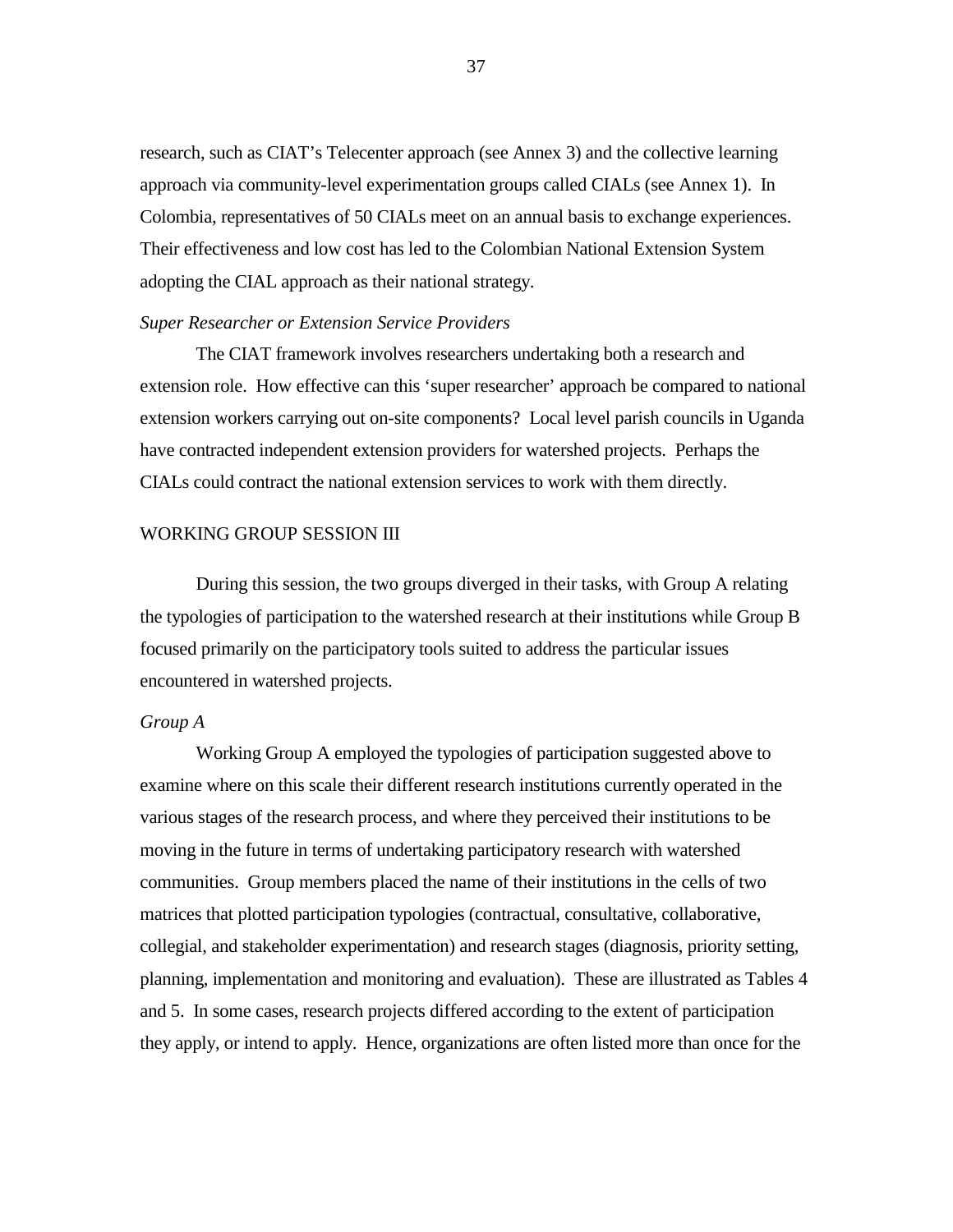various stages. What is revealed by this table is the wide range of types applied by the various centers.

|                  | Contractual    | Consultative   | Collaborative  | Collegial      | <b>Stakeholders</b> |
|------------------|----------------|----------------|----------------|----------------|---------------------|
|                  |                |                |                |                | experiments         |
| Diagnosis        | <b>IBSRAM</b>  | <b>ICARDA</b>  | <b>PRADAN</b>  |                |                     |
|                  | <b>ICRISAT</b> | <b>ICRISAT</b> | <b>CIAT</b>    |                |                     |
|                  | <b>CIAT</b>    | <b>ICLARM</b>  |                |                |                     |
| Priority setting |                | <b>IBSRAM</b>  | <b>ICRISAT</b> | <b>ICARDA</b>  |                     |
|                  |                | <b>ICLARM</b>  | <b>ICARDA</b>  | (Egypt)        |                     |
|                  |                |                | <b>PRADAN</b>  |                |                     |
|                  |                |                | <b>CIAT</b>    |                |                     |
| Planning         | <b>IBSRAM</b>  | <b>ICRISAT</b> |                | <b>ICARDA</b>  |                     |
|                  |                | <b>ICARDA</b>  |                | (Egypt)        |                     |
|                  |                | <b>CIAT</b>    |                | <b>PRADAN</b>  |                     |
| Implementation   | <b>ICLARM</b>  | <b>ICLARM</b>  | <b>ICARDA</b>  | <b>CIAT</b>    | <b>PRADAN</b>       |
|                  |                | <b>CIAT</b>    | <b>ICRISAT</b> | <b>ICRISAT</b> | <b>ICLARM</b>       |
|                  |                |                | <b>IBSRAM</b>  | <b>ICLARM</b>  |                     |
|                  |                |                | <b>ICLARM</b>  | <b>ICARDA</b>  |                     |
|                  |                |                |                | (Egypt)        |                     |
| M & E            | <b>ICARDA</b>  |                | <b>ICLARM</b>  |                |                     |
|                  | <b>ICRISAT</b> |                | <b>ICRISAT</b> |                |                     |
|                  | <b>IBSRAM</b>  |                | <b>PRADAN</b>  |                |                     |
|                  | <b>CIAT</b>    |                |                |                |                     |

**Table 4: Which typologies do participants' institutions currently apply at different stages of the watershed research process?** 

| Table 5: What participants' institutions plan to achieve in the future in terms of participation |
|--------------------------------------------------------------------------------------------------|
| of community and stakeholders at different stages of watershed research                          |

|                  | Contractual    | Consultative   | Collaborative  | Collegial       | Stakeholder   |
|------------------|----------------|----------------|----------------|-----------------|---------------|
|                  |                |                |                |                 | experiments   |
| Diagnosis        |                | <b>ICRISAT</b> | <b>PRADAN</b>  | CIAT (adaptive) |               |
|                  |                | <b>ICLARM</b>  | <b>ICARDA</b>  |                 |               |
|                  |                |                | <b>IBSRAM</b>  |                 |               |
|                  |                |                | <b>ICRISAT</b> |                 |               |
| Priority setting |                | <b>IBSRAM</b>  | <b>ICRISAT</b> | <b>ICARDA</b>   |               |
|                  |                | <b>ICLARM</b>  | <b>ICARDA</b>  | (Egypt)         |               |
|                  |                | <b>CIAT</b>    | <b>PRADAN</b>  |                 |               |
|                  |                | <b>ICARDA</b>  | <b>CIAT</b>    |                 |               |
| Planning         |                | <b>ICARDA</b>  | <b>ICRISAT</b> | <b>ICARDA</b>   |               |
|                  |                |                | <b>IBSRAM</b>  | (Egypt)         |               |
|                  |                |                | <b>CIAT</b>    | <b>PRADAN</b>   |               |
| Implementation   | <b>ICLARM</b>  | <b>ICLARM</b>  | <b>ICARDA</b>  | <b>CIAT</b>     | <b>PRADAN</b> |
|                  |                | <b>CIAT</b>    | <b>ICRISAT</b> | <b>ICRISAT</b>  | <b>ICLARM</b> |
|                  |                |                | <b>IBSRAM</b>  | <b>ICLARM</b>   | <b>ICARDA</b> |
|                  |                |                | <b>ICLARM</b>  | <b>ICARDA</b>   | (partnership) |
|                  |                |                |                | (Egypt)         |               |
| M & E            | <b>ICRISAT</b> |                | <b>ICLARM</b>  | <b>CIAT</b>     |               |
|                  |                |                | <b>ICRISAT</b> |                 |               |
|                  |                |                | <b>PRADAN</b>  |                 |               |
|                  |                |                | <b>IBSRAM</b>  |                 |               |
|                  |                |                | <b>ICARDA</b>  |                 |               |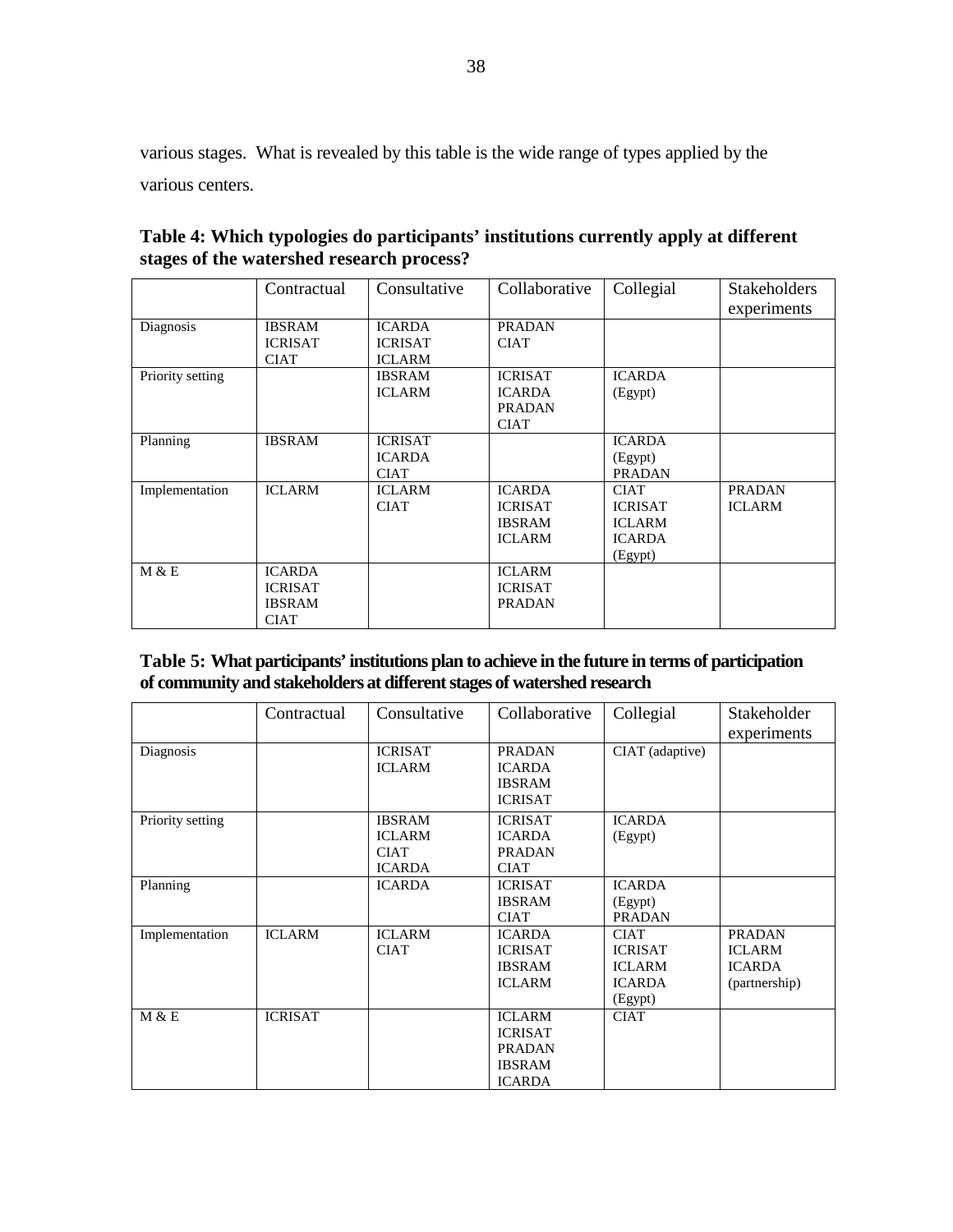In ICRISAT's case, for example, researchers and farmers together identify constraints in the field, but research analysis is done mostly in house. They are collaborative in the implementation of the research program. ICRISAT scientists sit with farmers who collaborate in the design of water harvesting tanks and make decisions regarding their implementation, such as task allocation. Implementation is typically undertaken by village self-help groups, but supervised by scientists.

ICLARM scientists sit down with the farmers and consult them in setting priorities for research. Scientists ask farmers about what project features or fish are most appropriate given the biophysical conditions of the region and their own needs and preferences. Regular monitoring and evaluation meetings are conducted with the farmers. PRADAN, an NGO engaged in watershed development, uses a collaborative approach in the diagnosis phase. Problem mapping as well as initial and corrective benefit analysis are undertaken in public meetings.

Despite this variability, the pattern of current practice appears to be for lower degrees of participation in upstream activities (e.g. diagnosis, priority setting), and more participative modes for downstream activities (especially implementation). Future plans also seem to call for more collaborative modes of research.

Whereas participation has many advantages, there are instances when it can be problematic. During the initial stages of a project, it is not always clear who the stakeholders should be nor even who is willing to participate. Having farmers or other groups undertake the selection process is likely to reflect their biases. Nevertheless, the input of various groups should be consulted since outsiders are unlikely to be experts either. Poor identification of the important stakeholders in the beginning can be costly in terms of diverting projects and wasting time. Other potential problems are that participation can ignite major conflicts and increase the cost of research. Also, when farmers do not perceive short-term benefits from participation, they may fail to get motivated.

Despite the potential drawbacks of adopting participatory approaches, most participants agreed that research needs to be more client-oriented and demand driven. This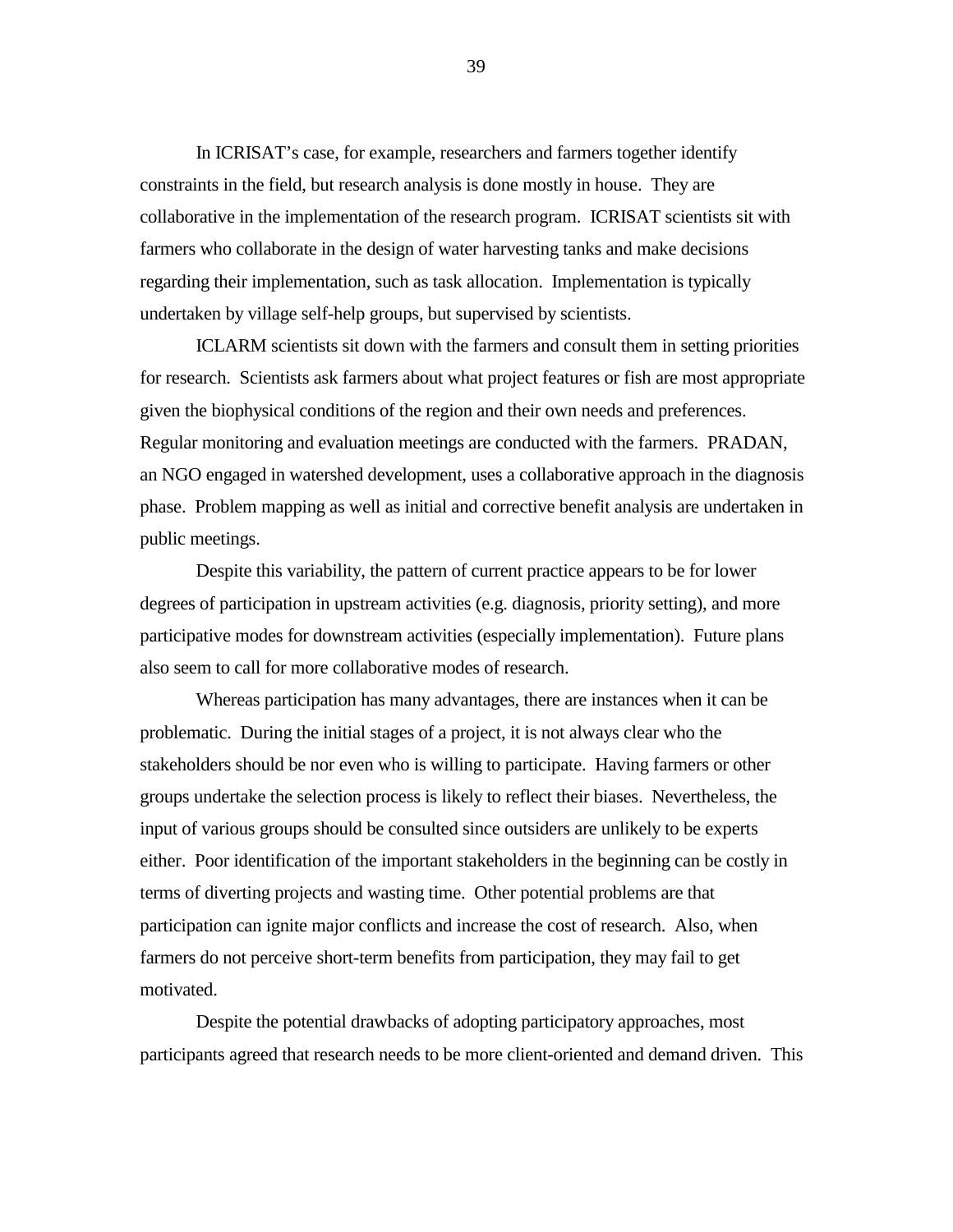calls for greater levels of farmer and other local stakeholder participation, which makes projects more viable and improves the quality of implementation. However, more research is needed on how to identify the right participants and the right number of participants. Greater efforts to contract and consult farmers should be done in the diagnosis stage since it would bring historical knowledge and local innovation into the process. Overall, participation improves the quality of watershed research and development projects by building the capacity of farmers and other local stakeholders to do research. The financial costs of participation are therefore overshadowed by the value that is derived from the poor being empowered to carry out their own research.

#### *Group B*

Working group B sought to address two questions:

- 1. What is special about research on watersheds with respect to the need for participation?
- 2. What sort of participatory tools and approaches enable researchers to address the unique problems of watershed projects?

The group raised various issues that differentiate watershed research from other types of research. In watersheds, people are linked because of biophysical interdependencies and resource flows, even if they live far away from one another. Externalities are not just manifested in an upstream/downstream mode or even as lateral flows, but rather from multi-directional resource flows. Because of these wide-reaching flows, there is a need to focus on off-farm issues, which are better addressed by collective learning and collective action. However, externalities typically extend beyond the community level, suggesting that federations of community groups may have roles to play in helping people develop common goals. In the San Dionisio watershed in Nicaragua, a federated structure has been created for this purpose.

Participatory research is likely to be an effective strategy for addressing off-farm problems that require collective action solutions. However, much of the current participatory research continues to deal principally with on-farm issues. Simplified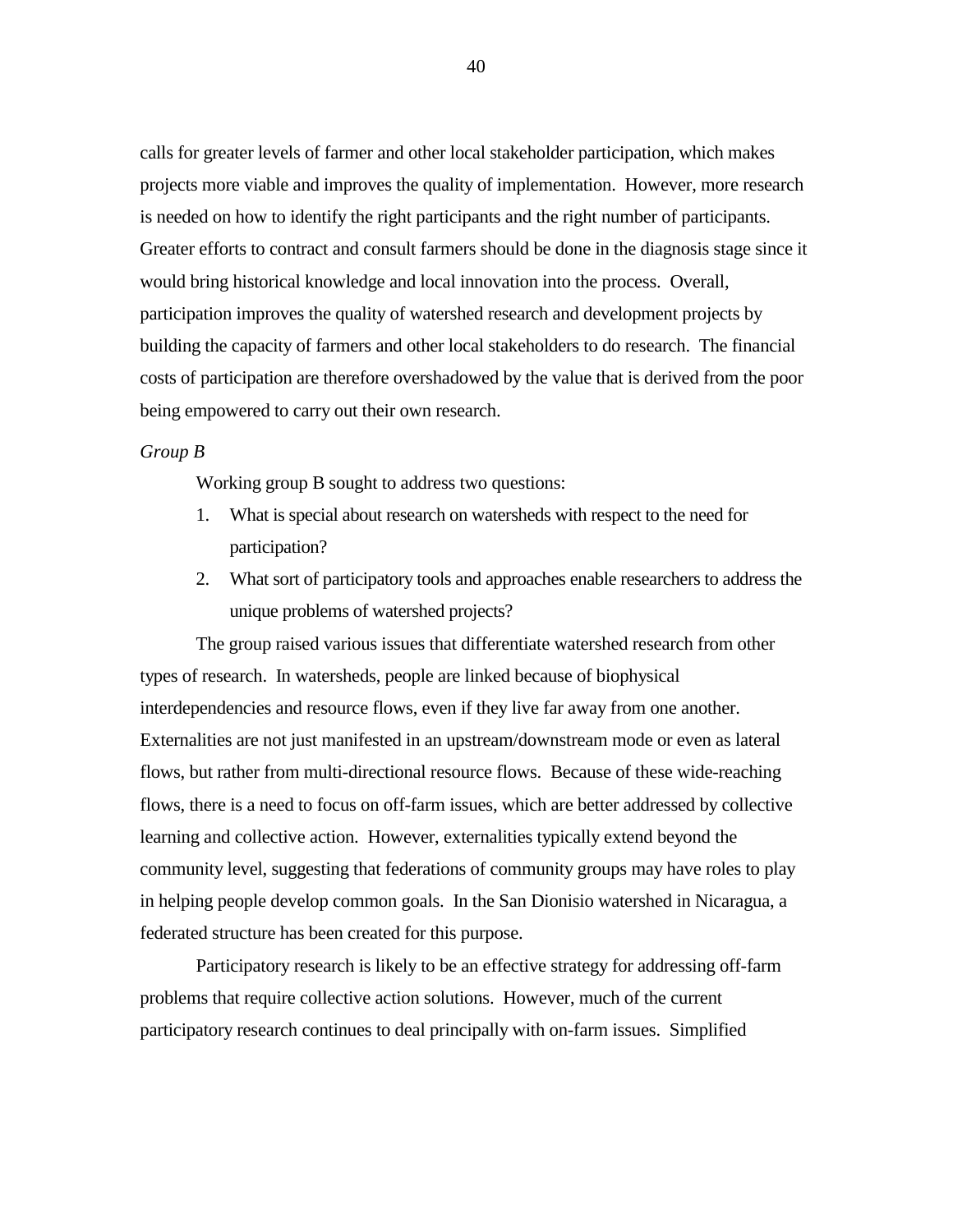simulation models could be used by farmer researchers to predict the outcomes of certain technologies, enabling comparison with indigenous technologies and practices.

Diversity in people's interests and land uses in a watershed context raises the likelihood of conflict that can only be addressed through extensive stakeholder negotiations that not only involve rights to exploit a resource and engage in different land uses, but also duties not to exploit others in their use of a resource. Thus, long-term frameworks are needed to develop or strengthen collective action and property rights institutions for managing watershed resources. Participatory research can be effective in building rapport and trust not only between researchers and local stakeholders, but also among different local interest groups who, by working together, have a greater ability to form shared understandings of each others' problems and priorities. But these processes also take time. Participatory watershed management projects will therefore benefit from financing that is compatible with these extended time horizons that promise more enduring outcomes.

Researchers have a facilitating role to play, particularly in highlighting interdependencies and the subsequent need for collective action. Hence, researchers also need to be skilled in participatory methods. The question was posed as to whether it is possible to understand participation without actually engaging in the process? Some argue that it is sufficient for researchers to simply recognize the validity of participatory methods and have an appreciation for them. Yet, even if not all researchers are experts in conducting participatory research, research organizations should have in-house expertise on participatory research philosophies and methods. Within the CG system, there is a need to strengthen the capacity of Centers to engage in participatory research.

Whereas participatory methods present considerable opportunities for enhancing the quality of research so that it better meets the demands of resource users, they may not be suited to all environments or require substantial modification. It is lot more difficult to implement participatory approaches in countries where the political climate is not open to democracy. Furthermore promoting local organizations and political advocacy in such contexts can even be risky, such that participatory research may only be feasible and appropriate in contexts where democratic processes are legitimate. The existing property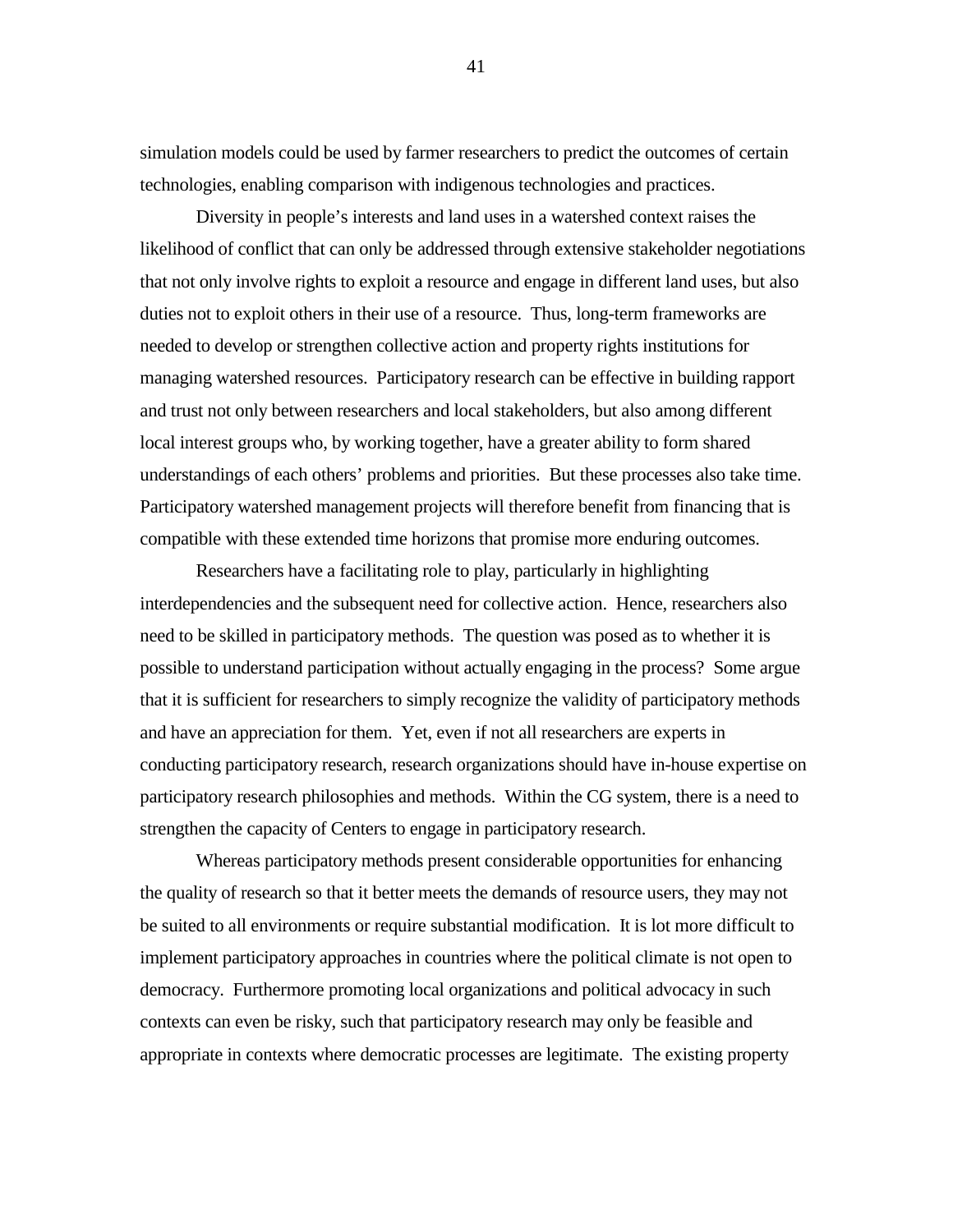right laws in some countries may also constrain the ability to engage stakeholders in collective solutions; particularly if such solutions seek to change the way resources are managed or modify who has access to the benefits. Thus, it is important to scan the legal frameworks surrounding property rights and collective action so that participatory research can be better positioned.

These and other outcomes of the discussion are illustrated in Table 6.

| Table 6: Participatory tools for addressing the unique problems encountered in |
|--------------------------------------------------------------------------------|
| watershed research                                                             |

| What is different about watershed research?                                                      | Approaches to address the problems                                                                      |
|--------------------------------------------------------------------------------------------------|---------------------------------------------------------------------------------------------------------|
| Participation may need to focus on off-farm<br>solutions and problems                            | Employ simplified simulation models and compare with<br>local knowledge                                 |
|                                                                                                  | Address scope/opportunity of existing legislative framework                                             |
|                                                                                                  | Apply phased learning approach to gradually raise<br>consciousness and interest in collective action    |
|                                                                                                  | Train more researchers in participatory skills and develop<br>in-house expertise                        |
| Resource flows may link users who are widely                                                     | Engage land users in site characterization and resource<br>$\bullet$                                    |
| separated across the landscape                                                                   | valuation                                                                                               |
|                                                                                                  | Support the development of federations of local groups at<br>the watershed scale                        |
|                                                                                                  | Identify common goals among different stakeholders                                                      |
| Interdependencies require collective learning                                                    | • Identify research and participation models and replicate<br>them if possible                          |
|                                                                                                  | Examine opportunities with school education campaigns                                                   |
|                                                                                                  | Enable researchers to facilitate awareness of                                                           |
|                                                                                                  | interdependencies and the need for collective action                                                    |
|                                                                                                  | Link researchers with experts in facilitation and conflict<br>management                                |
| Watersheds comprise socio-economic and bio-                                                      | Identify 'hot spots' in conjunction with policy makers,                                                 |
| physical interactions at a broad scale                                                           | then focus on them with local stakeholders                                                              |
|                                                                                                  | Facilitate networks of local organization                                                               |
|                                                                                                  | Consider ethical challenges and concerns in an effort to<br>avoid jeopardizing stakeholders             |
| Stakeholders embody a diversity of interests and<br>priorities regarding watersheds products and | Consider ex-ante analysis of potential research outcomes,<br>including who benefits and who loses       |
| functions (not just different cost and benefit ratios)                                           | Identify and work with local leaders who can appreciate<br>the interests of a broad set of stakeholders |
|                                                                                                  | $\bullet$                                                                                               |
|                                                                                                  | Provide local people training in stakeholders analysis and<br>negotiating options                       |
|                                                                                                  | • Do not assume that problems and solutions are the same<br>in all parts of the watershed               |
|                                                                                                  | Use landscape simulation tools to present scenarios for                                                 |
|                                                                                                  | multi-stakeholder evaluation                                                                            |
|                                                                                                  |                                                                                                         |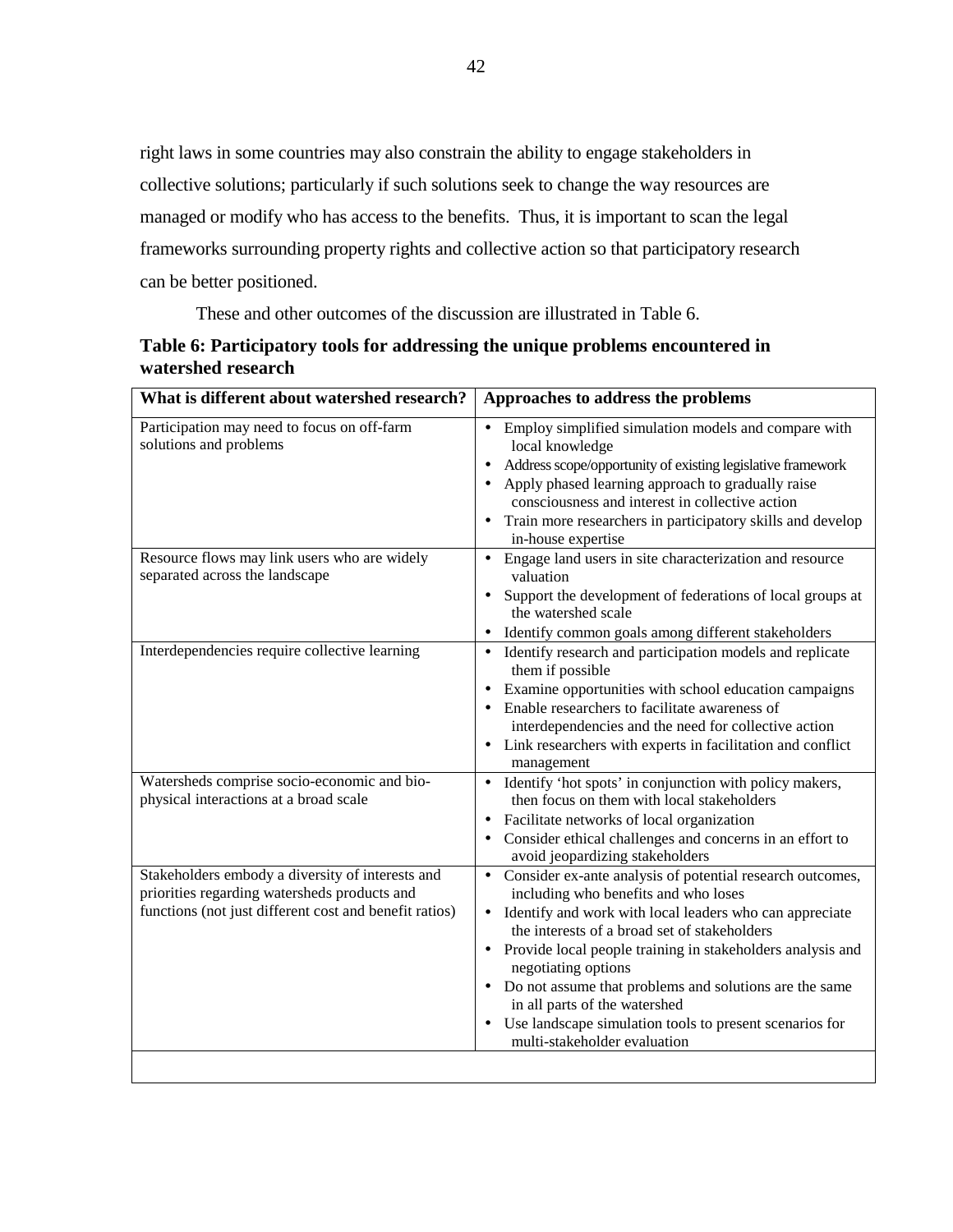| <b>Table 6 continued</b>                                                                                                                     |                                                                                                                                                                                                                                                                                                                                                                                                                                                                                                  |
|----------------------------------------------------------------------------------------------------------------------------------------------|--------------------------------------------------------------------------------------------------------------------------------------------------------------------------------------------------------------------------------------------------------------------------------------------------------------------------------------------------------------------------------------------------------------------------------------------------------------------------------------------------|
| What is different about watershed research?                                                                                                  | Approaches to address the problems                                                                                                                                                                                                                                                                                                                                                                                                                                                               |
| Changes/interactions might leave some<br>stakeholders worse off                                                                              | Engage potential beneficiaries and losers in<br>$\bullet$<br>alternative options<br>Use approaches that include all interest groups<br>$\bullet$<br>from the outset<br>Validate the importance of marginal groups<br>participating in decision making                                                                                                                                                                                                                                            |
| Political regulation of natural resources may<br>conflict with local decisions and institutions                                              | Work with groups (e.g. NGOs) that negotiate or<br>$\bullet$<br>influence policies favoring increased<br>decentralization<br>Target politicians and legislators for participation<br>$\bullet$<br>in the research process and dissemination of<br>research results in an effort to heighten their<br>understanding of the issues and lessen legal<br>constraints to implementation of local decisions<br>Work in areas where local democratic processes are<br>$\bullet$<br>considered legitimate |
| Collective action for NRM may require<br>adaptation of property rights                                                                       | Make property rights assessment part of problem<br>$\bullet$<br>diagnosis and characterization                                                                                                                                                                                                                                                                                                                                                                                                   |
| Engendering participation requires a long time<br>frame, which may not fit with current research<br>management systems or donor expectations | Identify indicators of participation to show progress<br>$\bullet$<br>over time<br>Seek sources of long-term funding for participatory<br>$\bullet$<br>watershed management projects<br>Justify long-term, open-ended research in funding<br>$\bullet$<br>proposals<br>Engage researchers and donors in long term<br>perspective approaches                                                                                                                                                      |
| There is uncertainty in identifying future<br>stakeholders                                                                                   |                                                                                                                                                                                                                                                                                                                                                                                                                                                                                                  |

# COMMENTARY ON WORKING GROUP PRESENTATIONS

### *Incorporating Lowland and Upland Stakeholders*

Addressing off-farm issues and incorporating lowland and upland stakeholders in

the participation process are essential elements of effective watershed development.

Although many watershed issues may not be of direct concern to some upland farmers,

they result in critical externalities affecting different users. Hence, the participation of all stakeholders is crucial.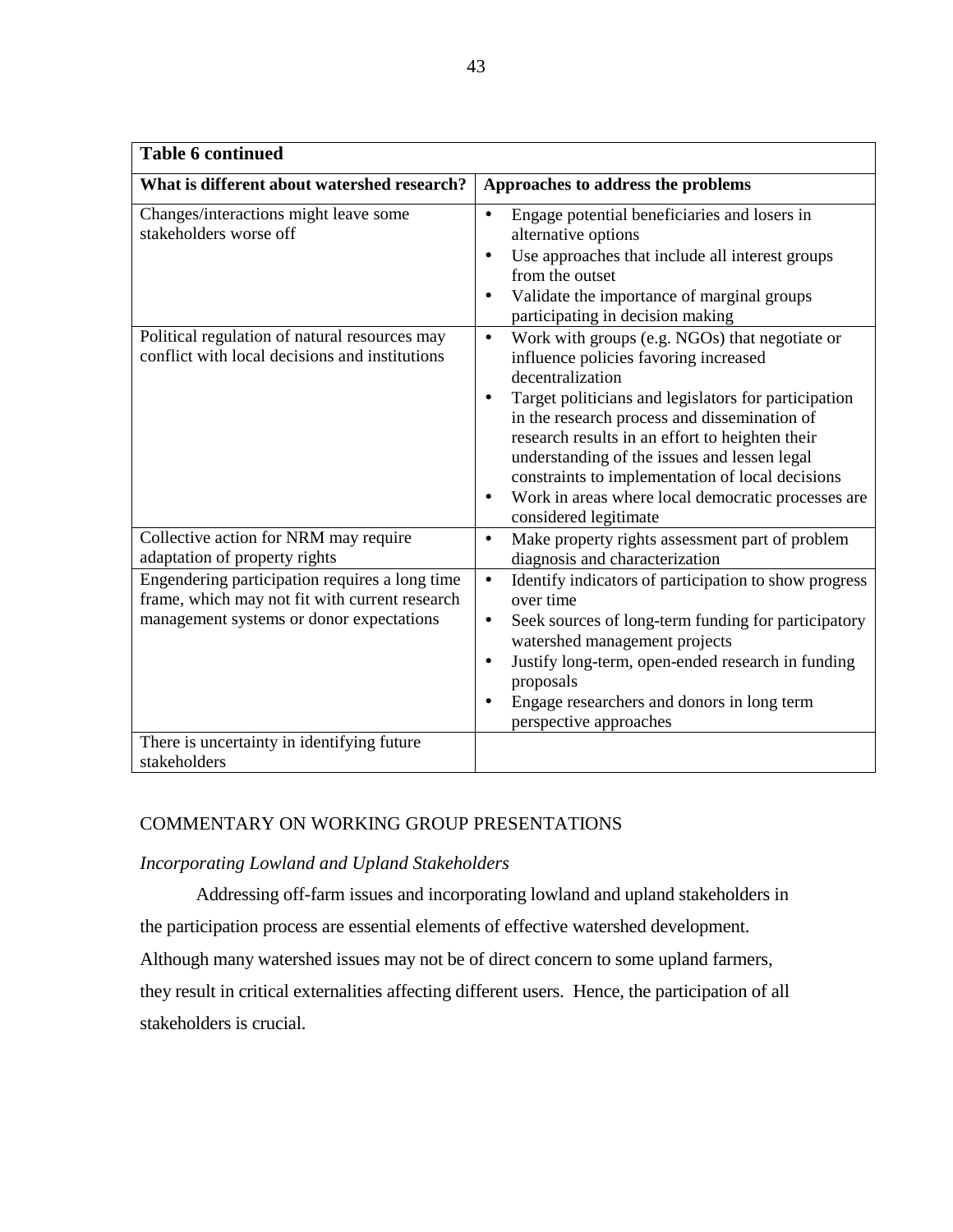### *New Institutional Economics*

New institutional economics (NIE) may be able to offer insights to enable better understanding of the incentives and strategies for participation. Although NIE is advanced in its theoretical understandings, it remains weak in terms of offering operational guidelines. Also NIE theory is derived largely from economics, whereas better understandings of participation need to be more interdisciplinary. The new political economy discipline offers useful approaches for understanding the rationale for decisionmaking in the allocation of resources.

### **5. IMPACT: PRESENTATION BY JOHN KERR**

Impact assessment of watershed projects is critical in light of the increasing importance being placed on watershed development by governments, donors, NGOs and research institutions. For example, in India the budget for watershed development has increased drastically within the last ten years, while numerous donors are investing large sums in funding watershed activities. As a result, watershed projects affect the welfare of a large numbers of people. Because watershed development addresses both biophysical and socioeconomic factors, measuring the impact of projects is highly complex and challenging. However, to date there is little historical data available for impact assessment. This may derive from the difficulties encountered in undertaking impact assessments as well as the lack of rewards in the short term for collecting data designed to assess impact in the long run. Assessing impact is challenging in an environment where there are lateral flows of water, sedimentation, nutrients, and harmful chemicals. The complexity is compounded by the existence of multiple stakeholders with different and often conflicting objectives amidst a confluence of interdependencies among watershed users.

#### ESTABLISHING PERFORMANCE INDICATORS

For impact assessment to be undertaken effectively, projects first need to set performance indicators. This is critical for being able to know whether any change has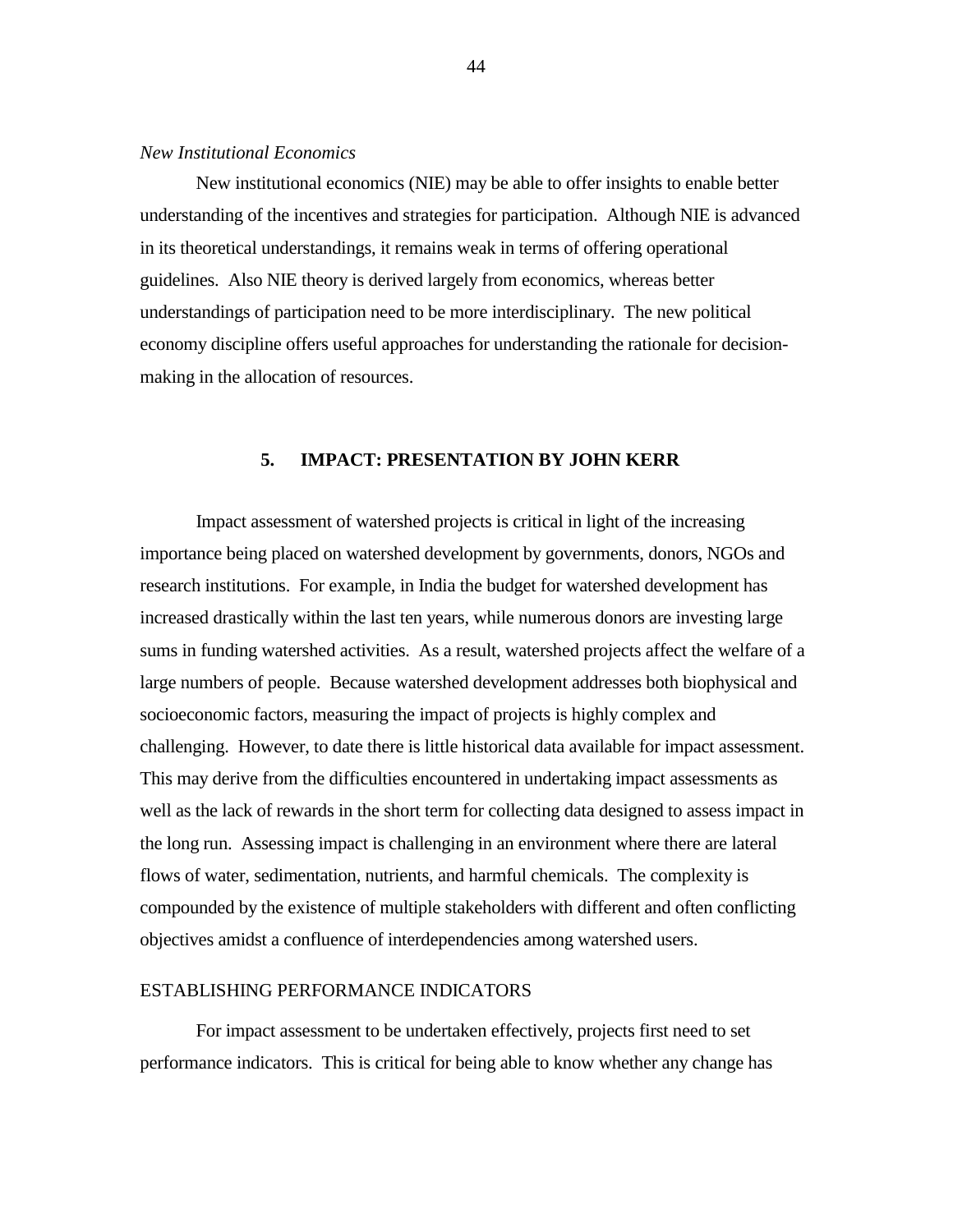happened and the project is successful. Performance indicators enable one to evaluate intermediate outcomes such as adoption of improved practices and evidence of collective action, and final outcomes such as improvements in natural resource management, productivity, and poverty alleviation. Understanding the relationship between intermediate and final outcomes is essential for understanding the impact of intermediate outcomes on final outcomes. For example, how does the adoption of improved practices lead to poverty alleviation or to land improvement? Performance indicators can be set at different levels, including the plot, village, and watershed level.

### *The Need for Baseline Data*

Often projects do not establish impact indicators prior to or early on in the project cycle and hence, there is no data collected on them. Ideally, for 'before and after' studies, baseline data is required, but very often its collection is not planned in advance. Without baseline data, researchers interested in assessing 'before and after' relationships are left to rely on recall data in order to reconstruct pre-project conditions. Whereas factors that constitute one-time events are likely to be recalled clearly, those that change continuously can be difficult to recall. Because it is easier to recall the direction of change than the magnitude of change, responses to the former tend to be more reliable.

### *Control Villages*

Another approach is to assess impact on a 'with v. without' basis that compares watersheds or villages where project interventions have taken place versus those where they have not (controls). Although control sites should ideally be comparable to study sites, this is rarely possible in a dynamic socioeconomic environment as it is in scientific laboratories. To compensate, researchers may have to veer from random sampling in favor of stratification.

Although it is important to adhere to scientific rigor in undertaking impact assessments, lack of data and the realities of dealing with a complex human and ecological environment do not always enable the ideal criteria to be met. Therefore, the results must be judged accordingly.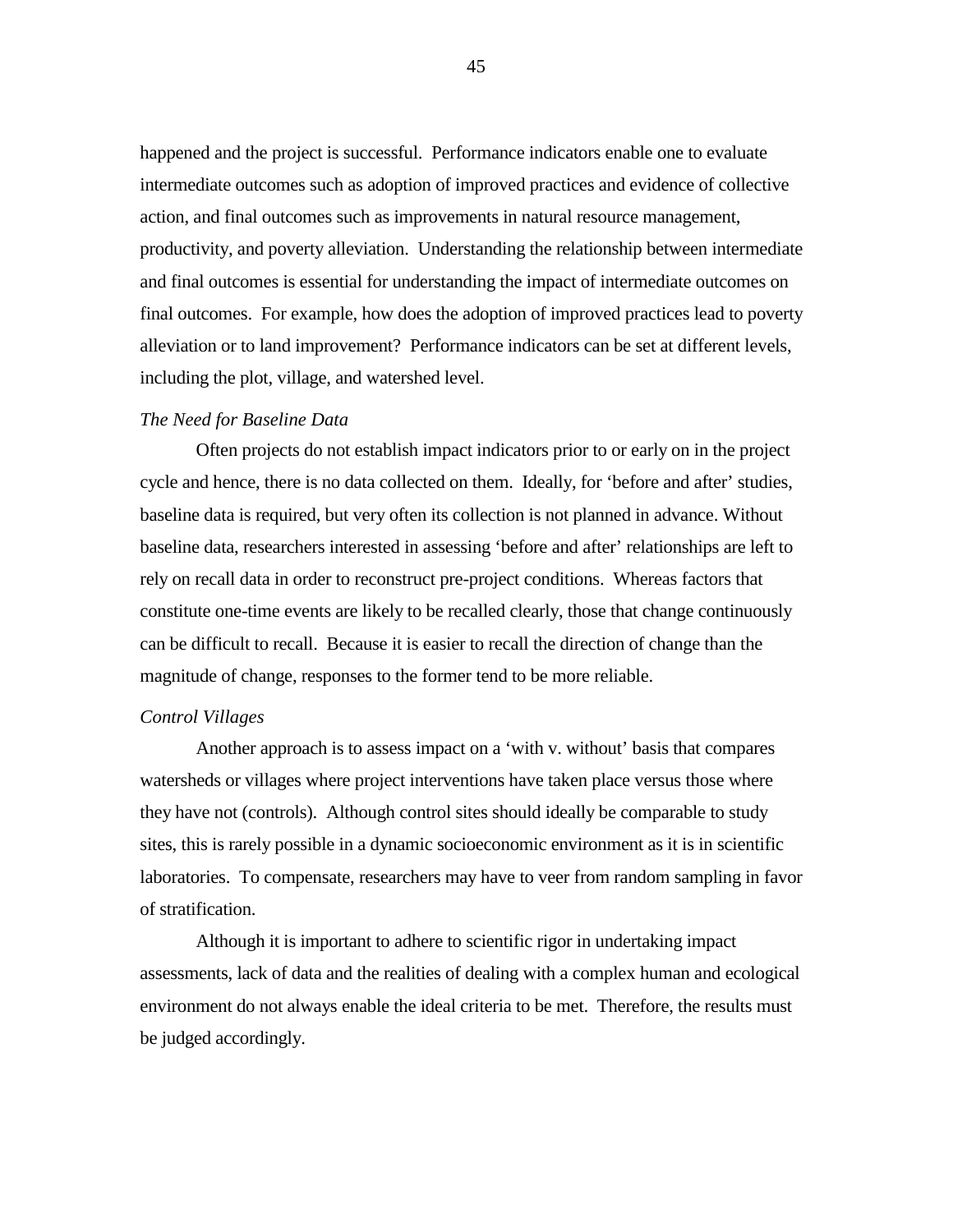### *Quantitative vs. Qualitative Approaches*

Data collection and analysis can be conducted using both qualitative and quantitative approaches. Qualitative analyses typically utilize participatory evaluation techniques, whereas quantitative approaches tend to employ statistical methods for collecting data.

Qualitative approaches are usually less structured, iterative and open-ended while quantitative approaches are more rigid, fixed and one time. Qualitative approaches build on insiders' perspectives (e.g. rural villagers) in framing the research questions while quantitative approaches are based on outsiders' perspectives, namely those of researchers. The fundamental difference in philosophy is which constitutes the best source of information. But these two methods need not be mutually exclusive. Often in fact, they are highly complementary.

Ideally, research begins with qualitative data gathering to find out what questions to ask. Once established, these questions can be incorporated into a quantitative survey. After administration of the survey, qualitative methods can again be used to triangulate quantitative information and interpret those results. Used alone, qualitative and quantitative approaches each have their problems and limitations, which are described below.

### *Drawbacks of Cost-Benefit Analyses*

Cost-benefit analyses (quantitative approach) embody two problems.

- 1. Projects frequently have sound information on costs, but project benefits usually have to be assumed. Often it is assumed that these benefits will continue over time although this many times is not the case. Hence, impact assessments will reflect a gap between the assumed benefits and the actual outcomes. Furthermore, evaluations are unlikely to capture all project outcomes, particularly those that are derived indirectly since it can be difficult to trace processes and their effects.
- 2. When undertaking impact assessment, the data collected is typically aggregated in an effort to gain an overall picture of the situation. However, by ignoring the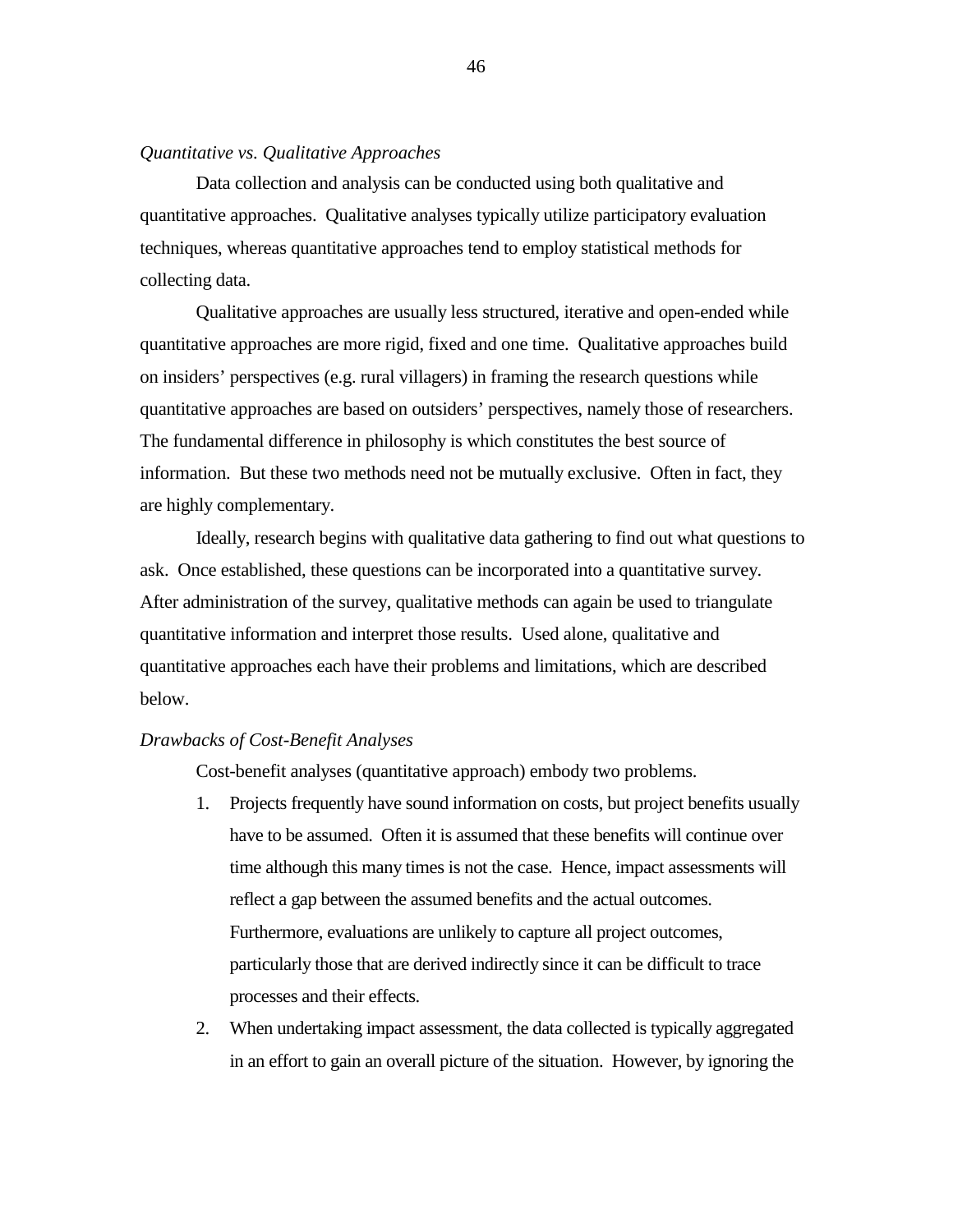distribution of outcomes among the sample and not examining specific cases, critical information can be lost. A project that relies on collective action to meet its objectives risks failing if even a small minority of the sample has negative cost/benefit ratios since success may be contingent on community-wide cooperation.

### *Ways to Offset these Problems*

The problem of aggregating sample data can be addressed by incorporating distribution analyses and taking note of special cases. 'Hot spots' can be identified *a priori* and distinguished from those areas where problems are less severe. By intentionally gathering data on 'hot spots' and handling them separately, one can ensure their features are incorporated into the impact analysis. Where sites are sparsely distributed, stratifying according to project outcome may cause one to overlook important lessons. For example, a project site may not show impact in terms of adoption of harvesting tanks, but instead may have a viable process of water use planning. In such a situation, qualitative approaches and choice-based sampling can be useful in identifying such villages and capturing important alternative impacts. However, one cannot always design sampling processes in advance. Moreover, non-random project site selection requires statistical adjustment. Finally, relying wholly on an economic model to assess impact can overlook less quantifiable problems, such as complex property relationships. Rather, a balance between qualitative and quantitative approaches is needed to incorporate both the biophysical and socioeconomic aspects of the watershed into impact evaluation.

### *Drawbacks of Qualitative Research*

Qualitative research also suffers from sampling bias because it often relies on a small, purposive sample. Hypothesizing that factors derived from one particular case apply similarly to other sites can result in misleading conclusions. Interviewing government officials about projects can also produce misleading information. Thus, a critical component of good qualitative research is verification of information from multiple sources with different interests, a process known as triangulation. Biases can also come in the form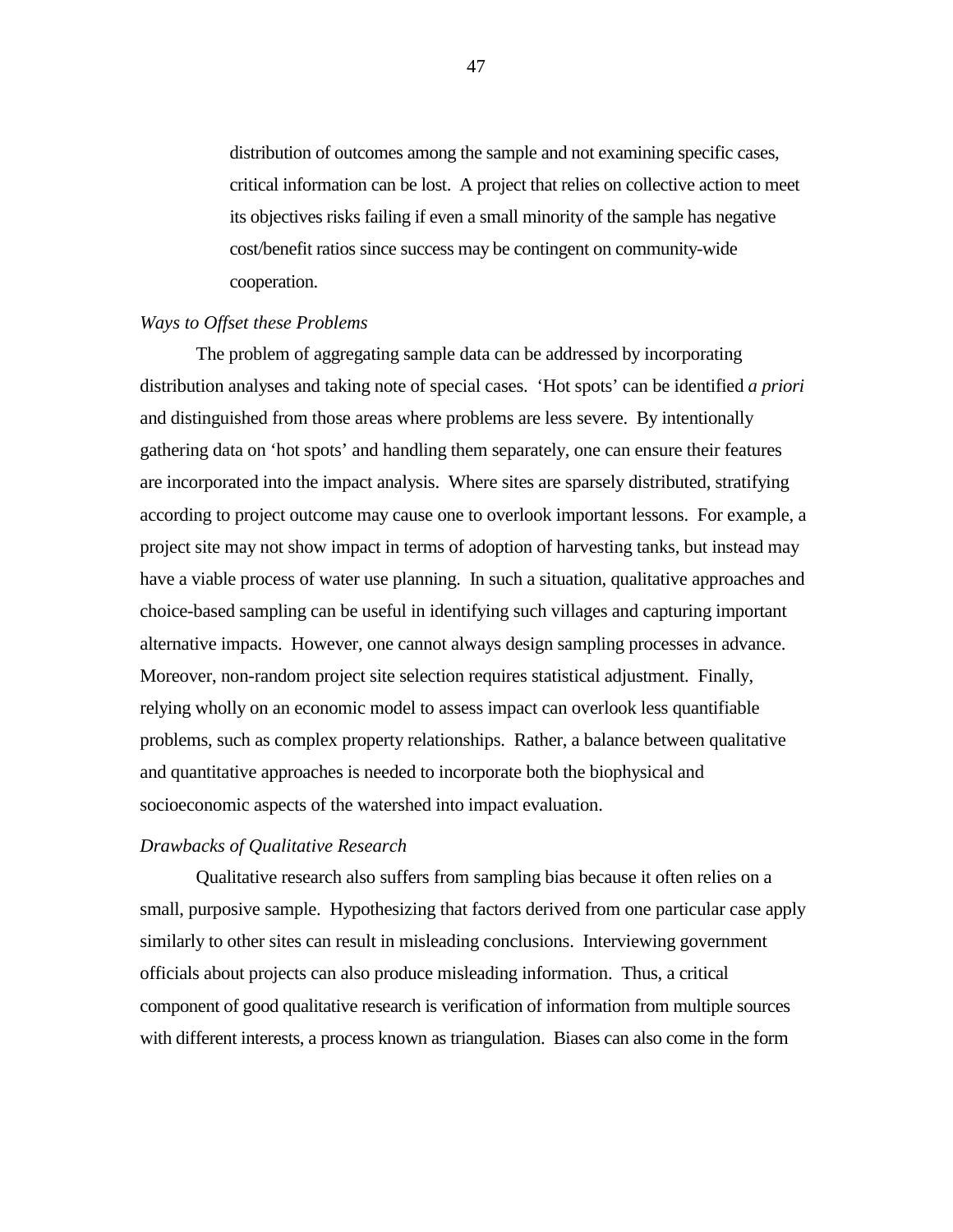of researcher or disciplinary bias, donor bias, and roadside bias (when project sites are selected according to their accessibility and ease of gathering data).

The challenge in developing a good mix of qualitative and quantitative methods for impact assessment is to design a methodology such that the problems inherent in one approach are offset by the merits of the other.

#### *Other Problems Encountered with Impact Assessment*

Attribution, or the process by which one identifies the underlying causes of a particular problem, is highly challenging issue facing impact assessment of watershed projects. Factors that produce a direct impact on outcomes are outnumbered by those that relate indirectly, particularly when one considers the host of resource interactions that characterize watersheds. Moreover, assessing real life environments does not produce the luxury of being able to test the counterfactual or establish rigorous control experiments. If impact is found, is it because of the watershed project, or because the process that led to the impact was already in place and would have happened anyway?

Multiple objectives in watershed projects such as water quality improvements, erosion reduction, and poverty alleviation can result in these objectives being at crosspurposes, such as those which seek socioeconomic improvement and those that have biophysical targets. There are multiple dimensions of performance related to these multiple objectives. There are also multiple determinants of these performances. For example, improvements on arable land can be the result of various factors such as erosion checks, restoration of moisture and nutrients. These determinants vary for different actions undertaken. Motivation of stakeholders is likely to vary as the costs and benefits of different actions vary. Further complexity is generated by the existence of several units of analysis such as plot, family and watershed.

If data is collected through another team or agency, it can reflect their biases or standards. It is also possible that important data is not collected or lost. Letting others collect data can impose a major loss of understanding of the issues and problems. The key advantage of being involved in data collection is that it enables one to assimilate valuable qualitative data as well.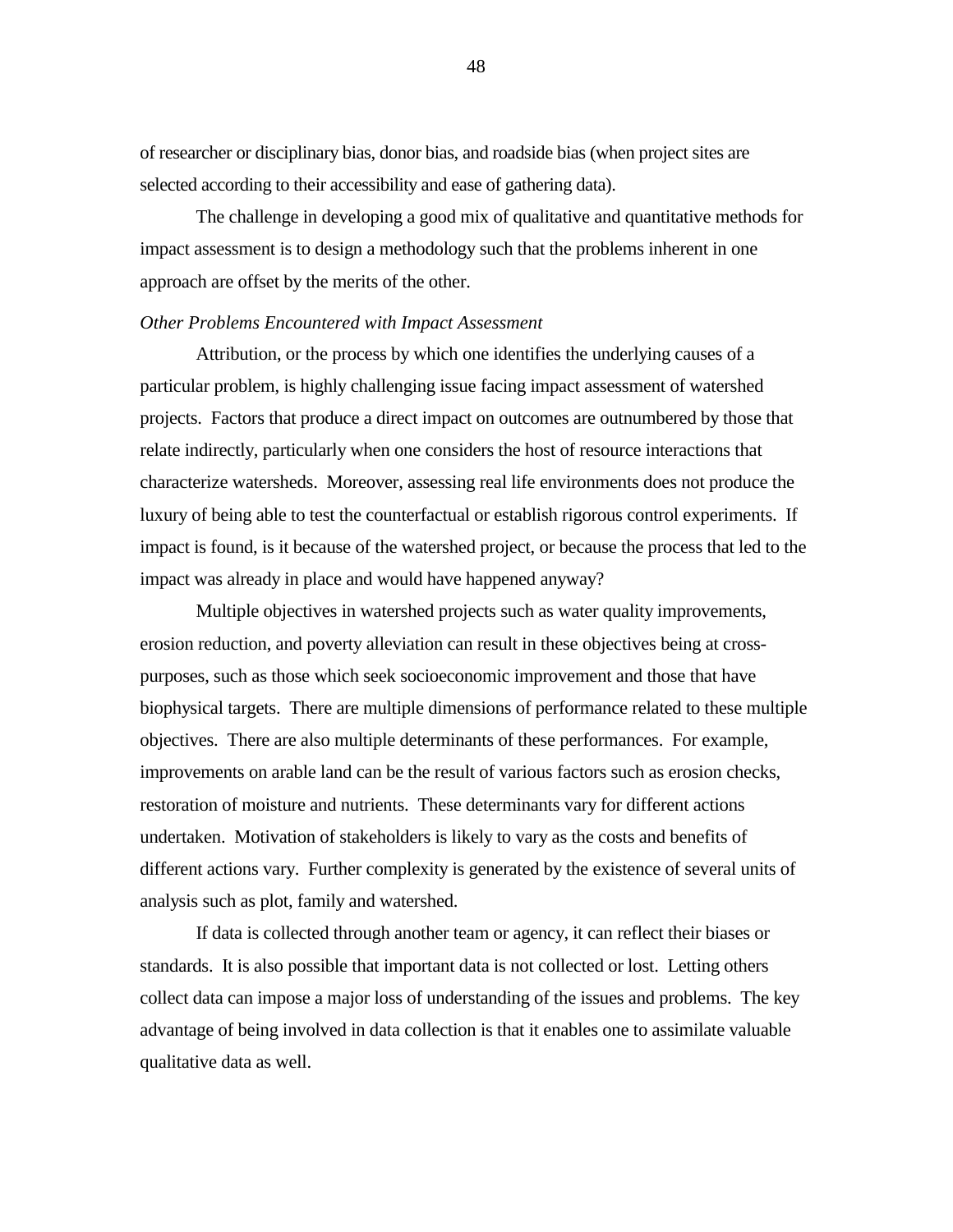### *Key Lessons Learned*

The impact study undertaken by Kerr, et al (1998) in India produced various insights for guiding future work. These include:

- ! The importance of identifying statistical problems in advance and incorporating them into the project design,
- ! The importance of conducting rapid rural appraisal (RRA) studies with different types of impact indicators,
- ! The need to spend sufficient time in the field and directly ask local people what they perceive to constitute impact—in order to deepen one's understanding of critical issues and better identify the reasons behind changes.

### *Impact Assessment as Part of a Larger Process*

Impact assessment is one step in a larger process of research and development. It is not only looking backward at the results of research, but also using what has been learned to inform the development process. However, one needs to be clear about the underlying assumptions built into impact assessments for particular projects in order to apply their lessons to new scenarios.

## PARTICIPANT COMMENTARY ON THE PRESENTATION

### *Baseline Data*

Often the researcher lacks the necessary baseline data (or the capacity to collect it), and good control villages do not exist. For example, in India, one cannot get aerial photos. So, one needs to incorporate considerable qualitative research. Collection of baseline data needs to be more systematically incorporated into project designs, while at the same time more efforts need to be undertaken to share information on baseline data already collected among researchers and to coordinate collection for current and future research projects, with a view as to what information will be most useful later. A lot of baseline data that has been collected is never used because its existence is unknown or it lacks coordination in measurement. Rather, it is important for research institutions and national agencies to establish certain types of baseline data that are most likely to be useful later.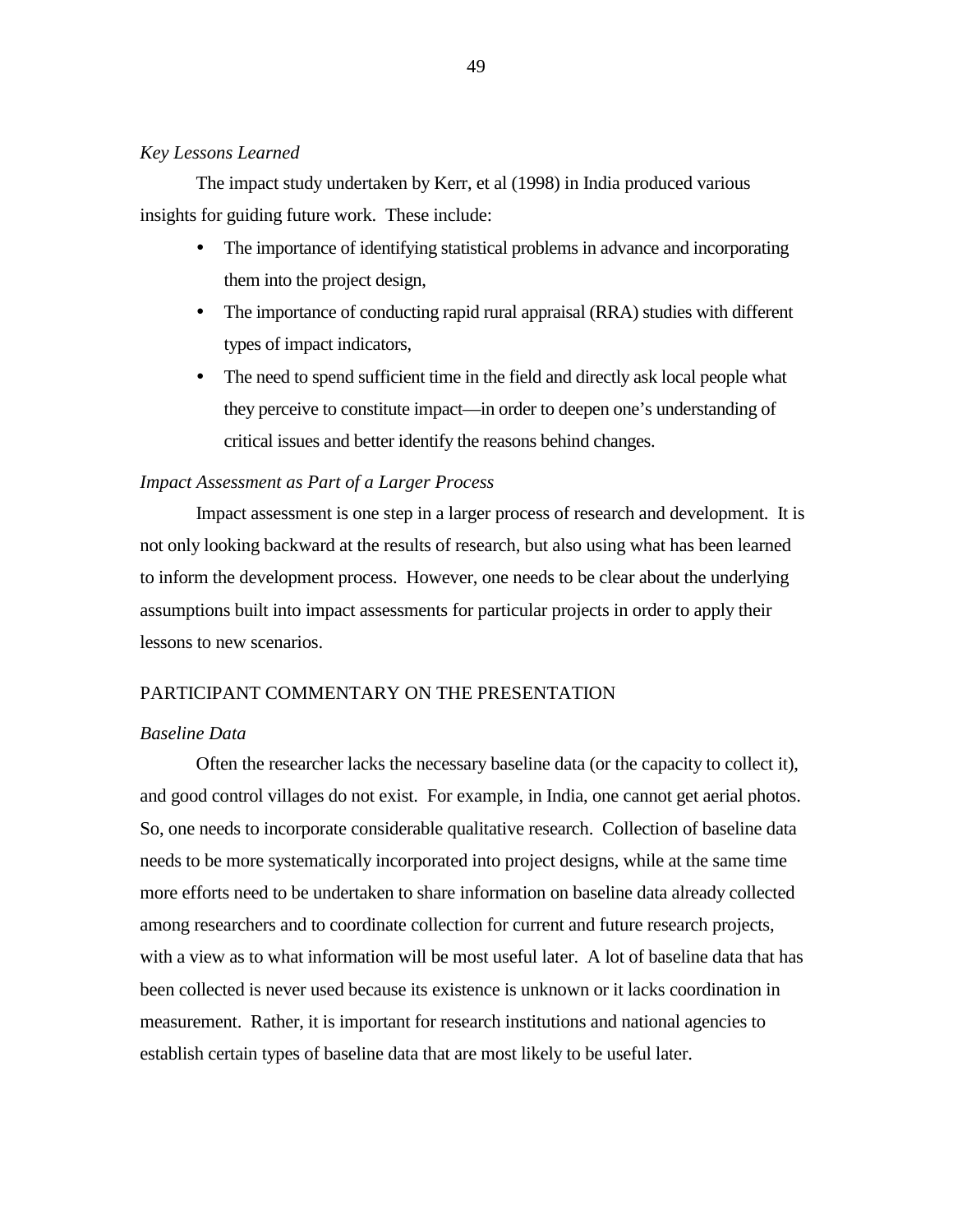### *Project Justification*

Impact assessments are often undertaken as means to justify investment in a project and ensure project implementers are held accountable for project results. However, projects are often measured against very general and highly aggregated goals that do not take into account other measures of achievement or less quantifiable, yet meaningful, results.

#### *Attribution Problems*

Ideally, an impact assessment raises the level of understanding about what characteristics contribute to project success and what factors impede it. However, assigning attribution is very often complicated. For example, it may be very difficult to separate out the causes of a rise in well water level in terms of whether it is due to a particular land treatment or because of comparatively higher precipitation levels in a given year.

In addition to this, there is the problem of establishing a proper control framework. One cannot restrict farmers from changing and thereby no longer fitting into the control framework. Such dynamics confound the ability of the researcher to undertake a rigorous comparison. It also presents challenges for capturing incremental change and identifying the causes. Because there is so much variation in the system, identifying real 'controls' may be impossible. Rather, characterization based on biophysical and socioeconomic attributes may enable more realistic comparison.

Although the spread of project benefits beyond the project area may result in a lack of control sites and make attribution more difficult, technology spread can also be a favorable indicator of impact. If a technology has been adopted in the neighboring villages, it is likely to mean that farmers found it useful. Where technology spread has also led to adaptation of technologies from the original, the capacity to assign causality is further weakened.

#### *Scaling Up*

Scaling up impact assessment beyond a limited number of individual watersheds is likely to require the involvement of more local people in data collection and analysis.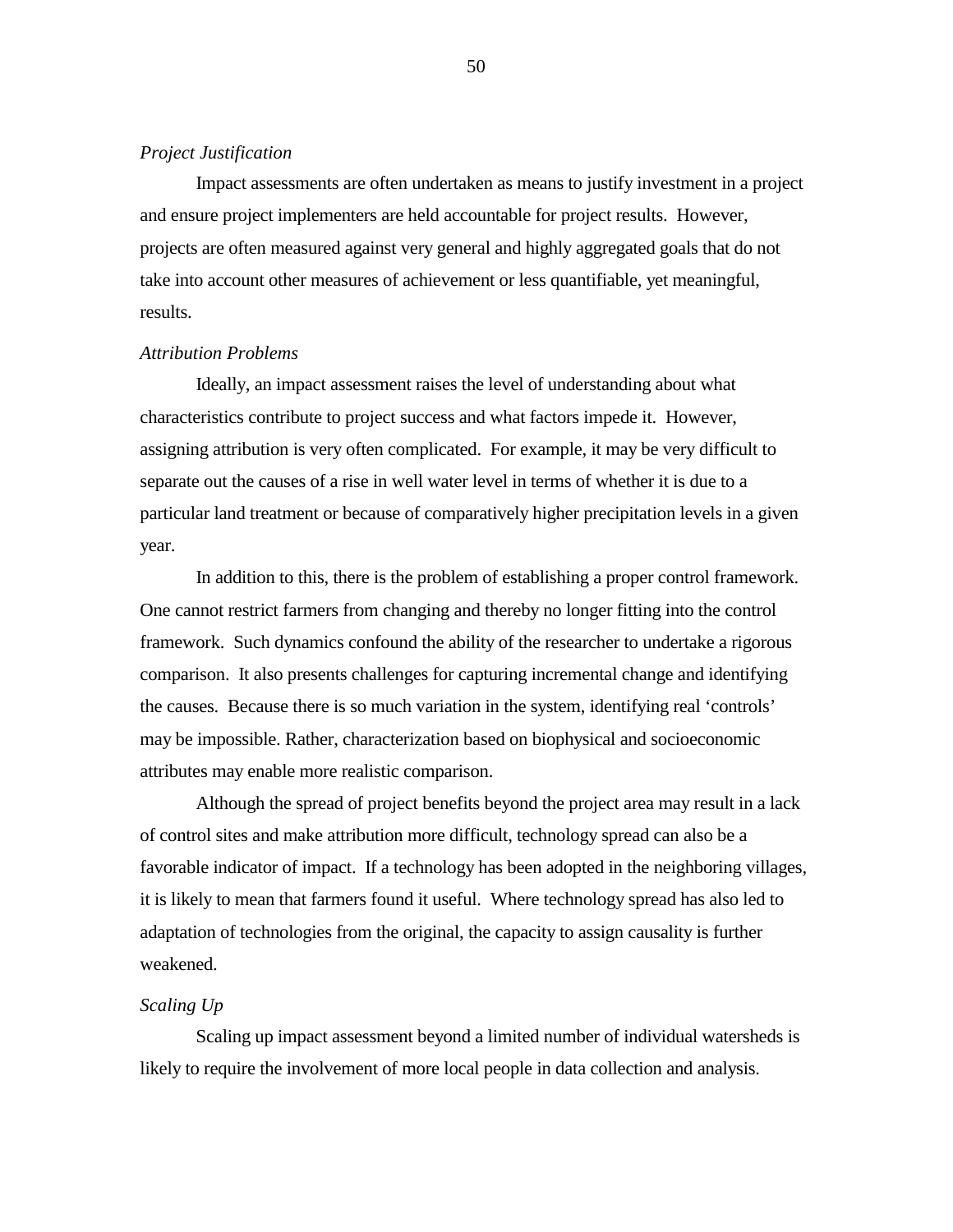Increased participation of farmers and other local stakeholders can be achieved providing them with impact assessment training. In the context of CIAT, local trainers who are already involved in implementation of watershed activities are trained to play the additional role of collecting and analyzing data.

### *Sampling Bias*

Sampling bias can occur if project areas are selected by governments, NGOs, or other implementing agencies based on their likelihood of succeeding. Government staff often selects those villages that are close to government headquarters and have better infrastructure. Such villages are also likely to be the target of more than one government program, which may further limit the capacity of impact assessments to determine which project interventions contribute to successful versus failed outcomes.

### *Integrating Quantitative and Qualitative Data*

An analysis of how to integrate quantitative and qualitative data, which suggests standards and research approaches, would be very useful. CAPRi could prepare or commission a paper on best practices for integrating qualitative and quantitative data, which is grounded in property rights, collective action, and watershed issues.

## WORKING GROUP SESSION IV

Both working groups A and B discussed problems and issues related to assessing the impact of watershed management and potential solutions or suggestions to address them. Summarized below are the various issues discussed. The problems have been grouped in two categories—one having to do with the incorporation of impact assessment into the research process, and the other with statistical and analytical problems. Problems are noted in italics and the corresponding suggestions discussed below each.

### *Integrating Impact Assessment into the Research Process*

*How do we incorporate impact assessment into the research process and apply it as a strategic tool for research planning*? Impact assessment should be a component of the overall project plan from the start. Project designs should include objectives linked to measurable goals and impact indicators, perhaps through use of a logical framework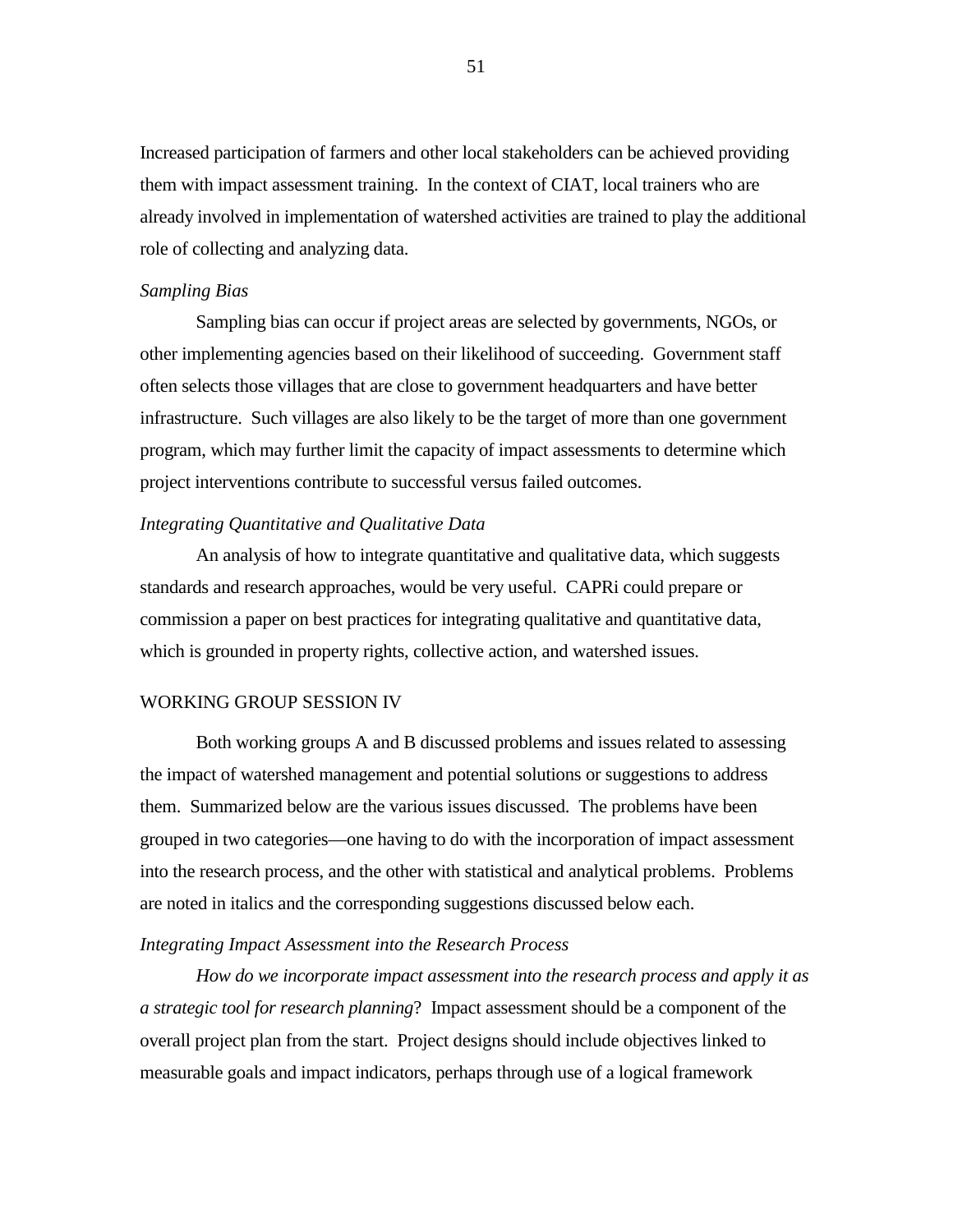approach. Monitoring mechanisms should also be established in advance of project implementation. A continuous monitoring system is a strategic tool for research planning since outcomes from monitoring can reveal problems in the research questions and design, as well as provide opportunities to modify the agenda or methodology. This approach is reminiscent of the learning systems concept advocated by David Korten (1980) and proponents of adaptive management (e.g. Uphoff 1991), whereby insights gained from impact assessments are incorporated into a dynamic project design process.

*Conflicting Research, Project, and/or People Goals* The multiple goals of different stakeholders in a watershed often produce conflicting situations. Thus, there is a need for more strategic planning among researchers, project implementers and local stakeholders to ensure that research, project and people goals are compatible. By involving communities and local stakeholder groups in the planning, implementation and analysis of the results of impact assessment, local input is reflected in assessment output and reports. This further provides a foundation for complex negotiations among the various stakeholders. A development process built on lessons learned can only emerge when impact assessments jointly address both project and local stakeholder needs. Integrating non-agricultural research can also ensure a more holistic approach to solving watershed problems.

*Differing Expectations Between Researchers, Donors and Local People* There is a need to have more stakeholder analysis and forums that explore the constraints and possibilities of different impact evaluation approaches and devise mutually acceptable expectations. Often the expectations of donors are high and overshadow project goals. Provision of donor education on impact evaluation problems, realistic timeframes, and data limitations may be required. As well, researchers and project implementers need to communicate and include more appropriate timeframes in their planning and proposals.

*When should one do impact assessment, particularly given that there tend to be long time lags between institutional development and environmental impacts?* A priori examination of how project inputs are likely to be incorporated into the watershed system will enable a better appreciation of the best time to assess impact. Analysis of historical trends can be useful in this regard and permit researchers to identify potential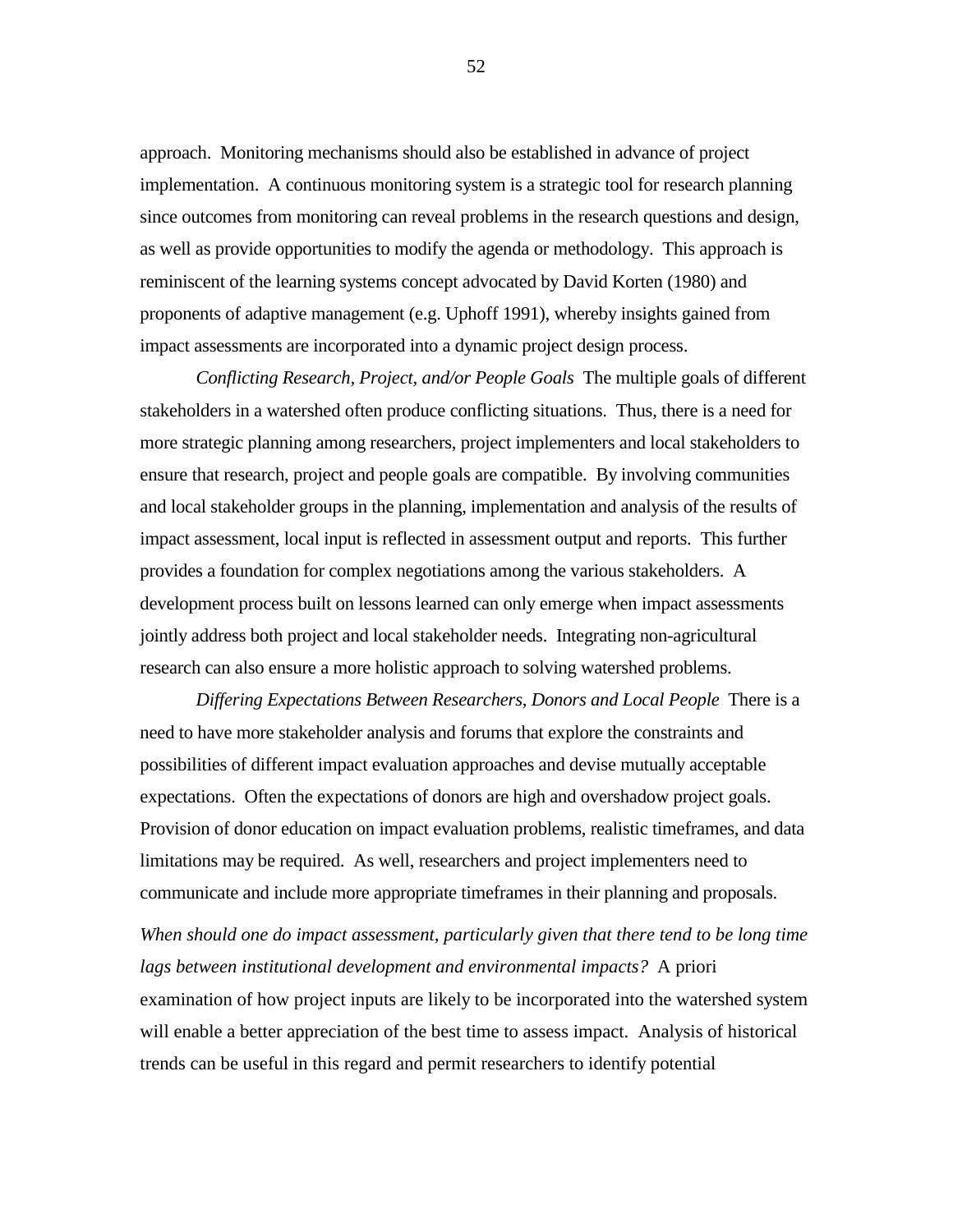intermediate impacts for measurement. Preferred methods may include participatory impact analysis involving local stakeholders and longitudinal research.

# *Data, Statistical, Analytical and Measurement Challenges Associated with Impact Assessment*

*Most of the existing watershed projects lack baseline data needed to do longitudinal analysis, whereas inadequate control sites present problems for undertaking crosssectional analyses.* Where possible, efforts to do both before/after (longitudinal) and with/without (cross-sectional) analysis should be undertaken. More efforts need to be employed to establish baseline data and identify suitable control sites. In the absence of baseline data, one can potentially make use of recall data. Although this data tends to be less accurate, it nevertheless enables one to establish overall trends with a reasonable degree of confidence. Government published records such as district censuses are also useful sources.

*How do we identify non-project influences on outcomes and separate out their relative effects compared to those of project variables? System linkages can be difficult to trace when essentially everything is interconnected.* Perfect solutions do not exist for identifying and parceling out the relative influence of different factors. With quantitative survey techniques, factor identification depends on the hypotheses of the researcher. Traditional empirical methods (namely regression analysis), when applied in nonexperimental situations, fail to take account of one's lack of knowledge of the counterfactual (i.e. what outcomes would have occurred had a particular factor been absent). They can only be approximated through the use of imperfect control sites. Nevertheless, quantitative methods exist that take into account lack of knowledge of the counterfactual by employing interval estimates rather than point estimates to better reflect what is not known. Analysis of historical trends may also allow one to compare outcomes with and without project interventions. Furthermore, qualitative research conducted before and after quantitative research can help to ensure the right variables are captured and test the validity of quantitative results. Other methods suggested by the group to improve explanatory factor identification and analyses are referred to in Table 7.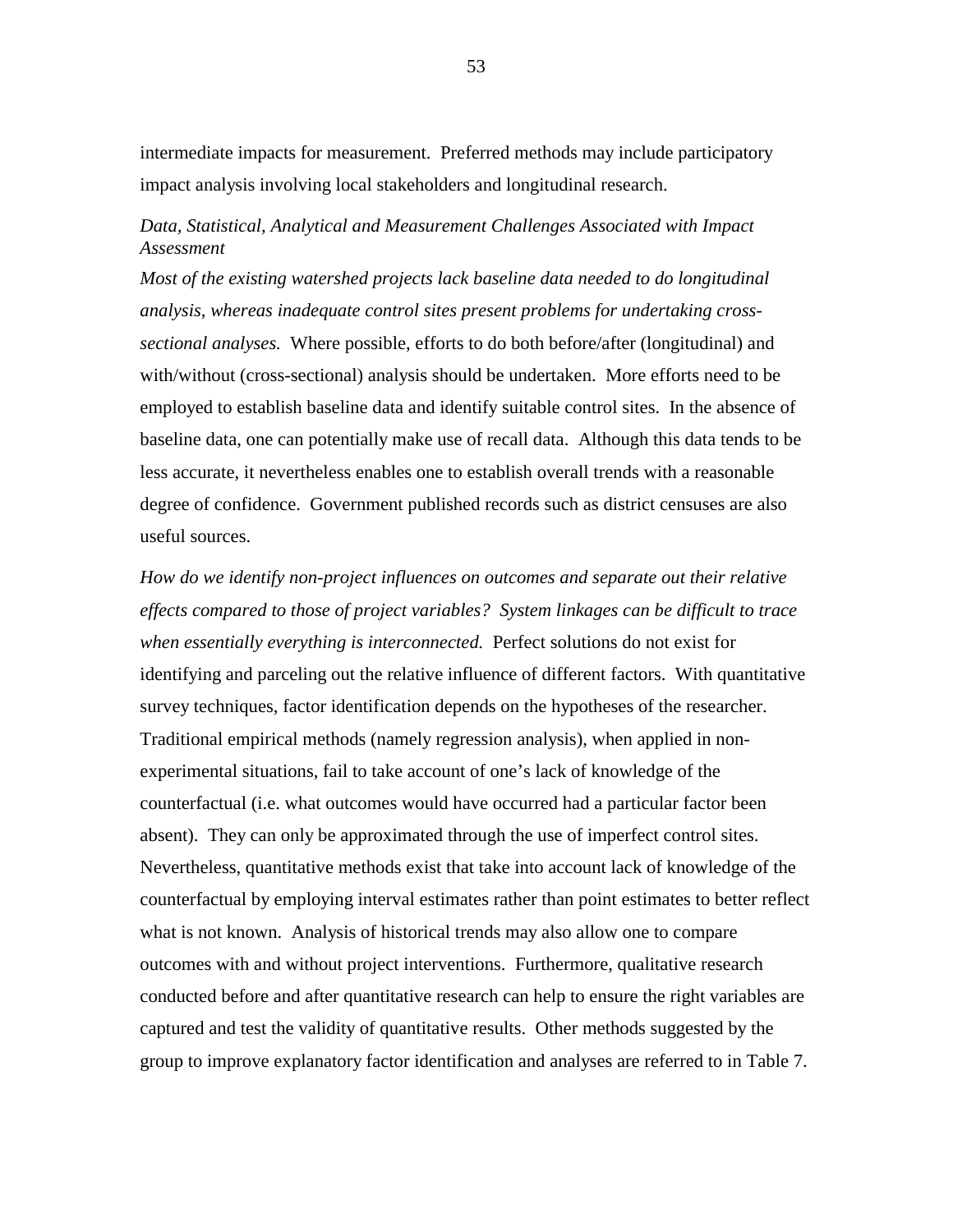*Difficulties in Capturing Off-Site Impacts* In watershed projects, there are often off site impacts such as the recharging of wells due to the construction of water harvesting tanks and silting of ponds resulting from upstream land practices. However, given their nonlinear and indirect nature, there are difficulties in capturing these off-site impacts. This problem can be addressed by undertaking qualitative assessments and ex-ante studies that enable a systems analysis of upstream and downstream resource uses and of the external impacts of human interventions, both direct and indirect. Ex-ante analysis (e.g. using theoretical equations and simulation models) can be a valuable component of project design.

*How do we define adoption of natural resource management technologies and practices?*  Impact studies need to be clear about the definition of adoption they apply, given that technologies embody different uses, are often adopted in tandem with other technologies, are subject to temporary or partial adoption, are adapted over time, and are subject to a wide range of uses. It is important to undertake monitoring and evaluation to account for different stages of adoption and analyze the underlying components of internalization. A commodity or production orientation is often inappropriate for studying adoption of natural resource management technologies and practices. Better results may derive from assessing functional and service related benefits by applying non-market valuation techniques (Freeman 1993).

*How do we measure conflicts and conflict resolution? How do we determine if the project has had an influence in creating or resolving conflicts?* Unlike measuring physical parameters like land area and quality of water, measuring conflict resolution is complex and is best addressed via a mix of qualitative and quantitative approaches. Narrative descriptions of conflict resolution often reveal the sources and benefits of collective action for conflict resolution and in general can be used to shed light on the causes and effects of conflict resolution as part of impact assessment. Although imperfect in their ability to capture the complexity of conflict, attempts have been made to quantify conflict resolution incidences, as well as the issues and persons involved*.*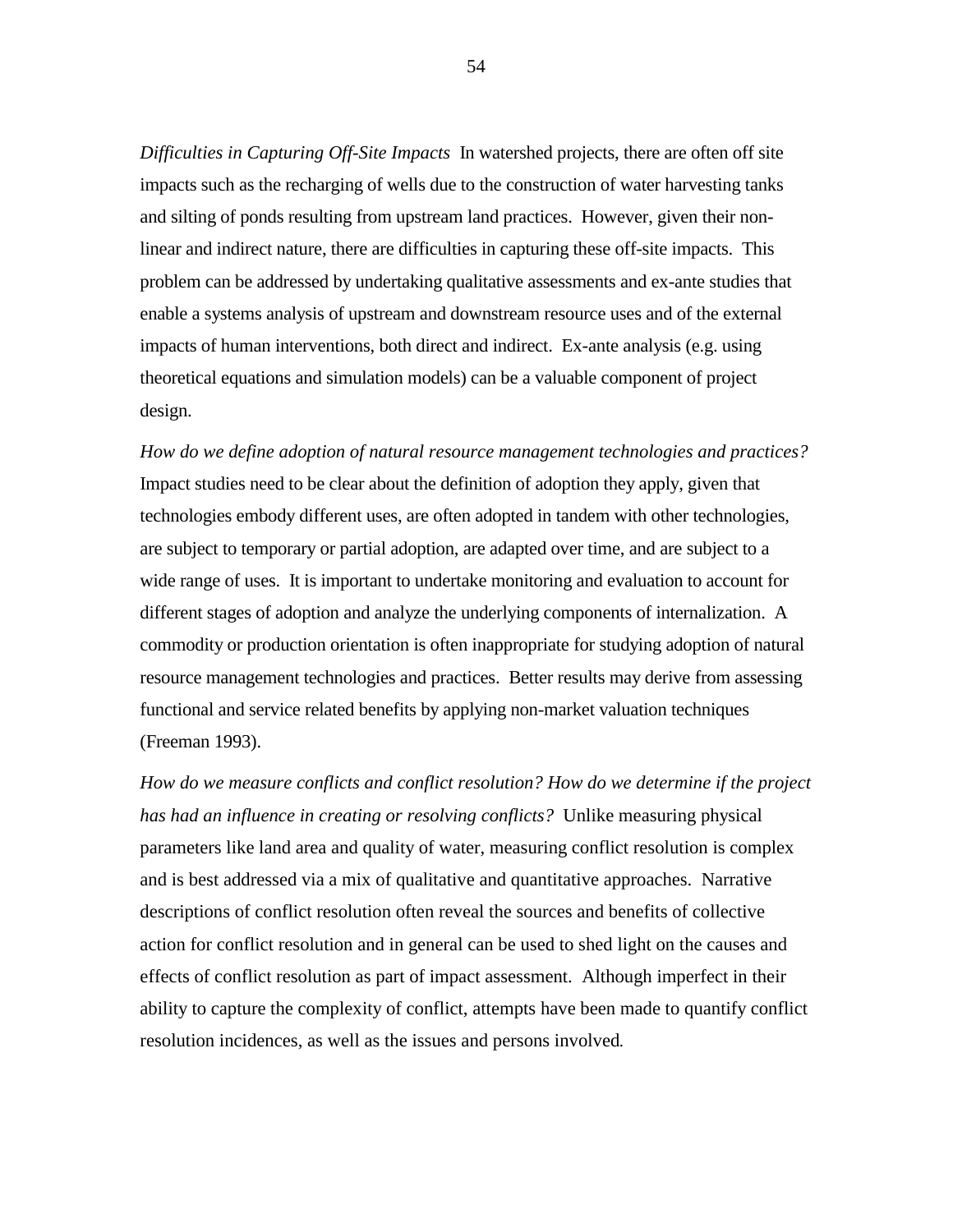*The Challenges of Quantifying Behavioral Changes* Biophysical indicators are frequently used to capture changes in human behaviors. For example, the gradual abandoning of free grazing practices are indicative of people's behavioral change. Analyzing what lies behind such modifications can often be enhanced through qualitative research that examines the role of norms, institutions, and organizations to the extent that they both reinforce behaviors and foster change.

*How do we determine costs versus benefits and weigh them against one another when multiple resource sectors, uses, and stakeholders are involved?* A more holistic appreciation of costs and benefits (material and non-material) can be achieved by extending the scope of baseline data gathering and monitoring and evaluation studies to include multiple sectors and involve multiple stakeholders. Although such an approach heightens the complexity of such an analysis, it raises the likelihood of acceptability to a broad range of interests. To appreciate the complexity of a problem, researchers will also need to avoid aggregating costs and benefits in favor of acknowledging differences across groups and areas. Only then will they be able to compare the real value of different technologies and practices.

*How do we address the scale of interventions (e.g. plot, farm, watershed levels) and their environmental impacts?* Watershed research needs to consider both hydrological and social boundaries in order to comprehend people and resource interactions, draw conclusions about environmental outcomes, and devise appropriate solutions to problems. Both scales contain various units of spatial analysis. By applying spatial modeling and tools (e.g. reflective spectrometry) that disaggregate landscape and social characteristics and can be scaled up, one can assess aggregate impacts at the watershed/community level.

Both working groups identified many more problems and potential solutions that are not captured in this summary. These are noted in Table 7 below.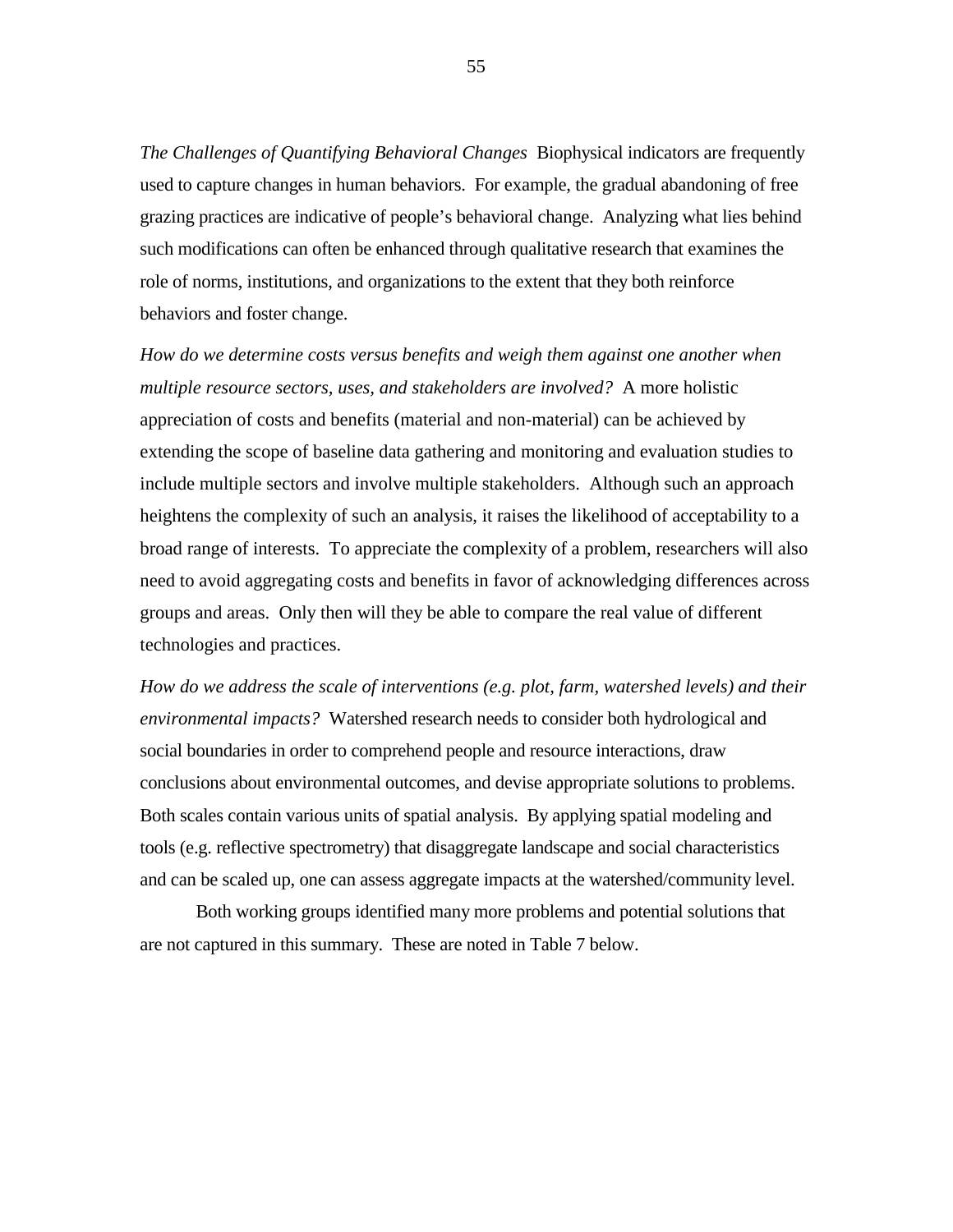**Table 7: Problems encountered in evaluating the impact of watershed development projects, and potential means of addressing them** 

| <b>Problem/issues</b>                                                                                                                                                                                                                                           | <b>Suggestions/solutions</b>                                                                                                                                                                                                                                                                                                                                                                                                                                                                                                                                                                                                                                                                                                        |
|-----------------------------------------------------------------------------------------------------------------------------------------------------------------------------------------------------------------------------------------------------------------|-------------------------------------------------------------------------------------------------------------------------------------------------------------------------------------------------------------------------------------------------------------------------------------------------------------------------------------------------------------------------------------------------------------------------------------------------------------------------------------------------------------------------------------------------------------------------------------------------------------------------------------------------------------------------------------------------------------------------------------|
| Poor link between the research<br>agenda and project goals<br>Setting realistic "goals"<br>$\bullet$                                                                                                                                                            | Strategic planning<br>Relate project target to a development agenda with a<br>long term perspective<br>Link project objectives to goals-log frame<br>٠                                                                                                                                                                                                                                                                                                                                                                                                                                                                                                                                                                              |
| Unreasonable expectations<br>$\bullet$<br>Participatory research implies the<br>$\bullet$<br>involvement of many stakeholders<br>with different expectations<br>Aggregate quantification of impact<br>٠<br>Behavioral changes are difficult to<br>٠<br>quantify | Stakeholder analysis<br>$\bullet$<br>More time and money to develop project documen-<br>$\bullet$<br>tation involving those with expectations (e.g. donors)<br>Donor education on impact evaluation problems<br>٠<br>Develop joint solutions<br>$\bullet$<br>Encourage researchers to combine qualitative and<br>$\bullet$<br>quantitative research<br>Integrate more qualitative research<br>$\bullet$                                                                                                                                                                                                                                                                                                                             |
| Selecting an appropriate time frame<br>$\bullet$<br>for assessing impact of watershed<br>projects                                                                                                                                                               | Describe timing of potential impacts realistically<br>$\bullet$                                                                                                                                                                                                                                                                                                                                                                                                                                                                                                                                                                                                                                                                     |
| Difficulty in assessing the impact of<br>$\bullet$<br>public relations                                                                                                                                                                                          | Survey sources of information and attitudes<br>$\bullet$<br>Build public relations into the research process,<br>$\bullet$<br>including communication with policy makers                                                                                                                                                                                                                                                                                                                                                                                                                                                                                                                                                            |
| How to define adoption of the wide<br>$\bullet$<br>range of natural resource<br>management (NRM) technologies<br>and practices                                                                                                                                  | Be clear about the definition of adoption (use,<br>$\bullet$<br>hybrid, extent of use, etc.<br>Recognize stages of adoption of NRM practices<br>$\bullet$<br>Analyze underlying components of internalization<br>$\bullet$<br>Apply participatory monitoring and evaluation<br>$\bullet$<br>For NRM research, focus on functional and service<br>$\bullet$<br>related benefits using a) valuation techniques and b)<br>benefit transfer methodology<br>Define adopted technologies/practices as those<br>$\bullet$<br>which are applied with minimum or no external<br>assistance                                                                                                                                                   |
| Involving the community in<br>$\bullet$<br>analyzing impact results                                                                                                                                                                                             | Prioritize (potential) problems in 'hotspots'<br>$\bullet$<br>Adopt a multistage method for identifying key<br>٠<br>communities, then apply a participatory approach<br>Let communities identify possible impacts during<br>$\bullet$<br>the planning stage<br>Employ participatory monitoring and evaluation<br>Institutionalize local input into impact assessments<br>and preliminary reports to all stakeholders for<br>comments<br>Involve informal collective NRM groups in the<br>٠<br>assessment process, noting what can be learned from<br>their structure and how they work<br>Enable communities to form groups and actively<br>participate in impact analysis<br>Pick a sample of households for longitudinal analysis |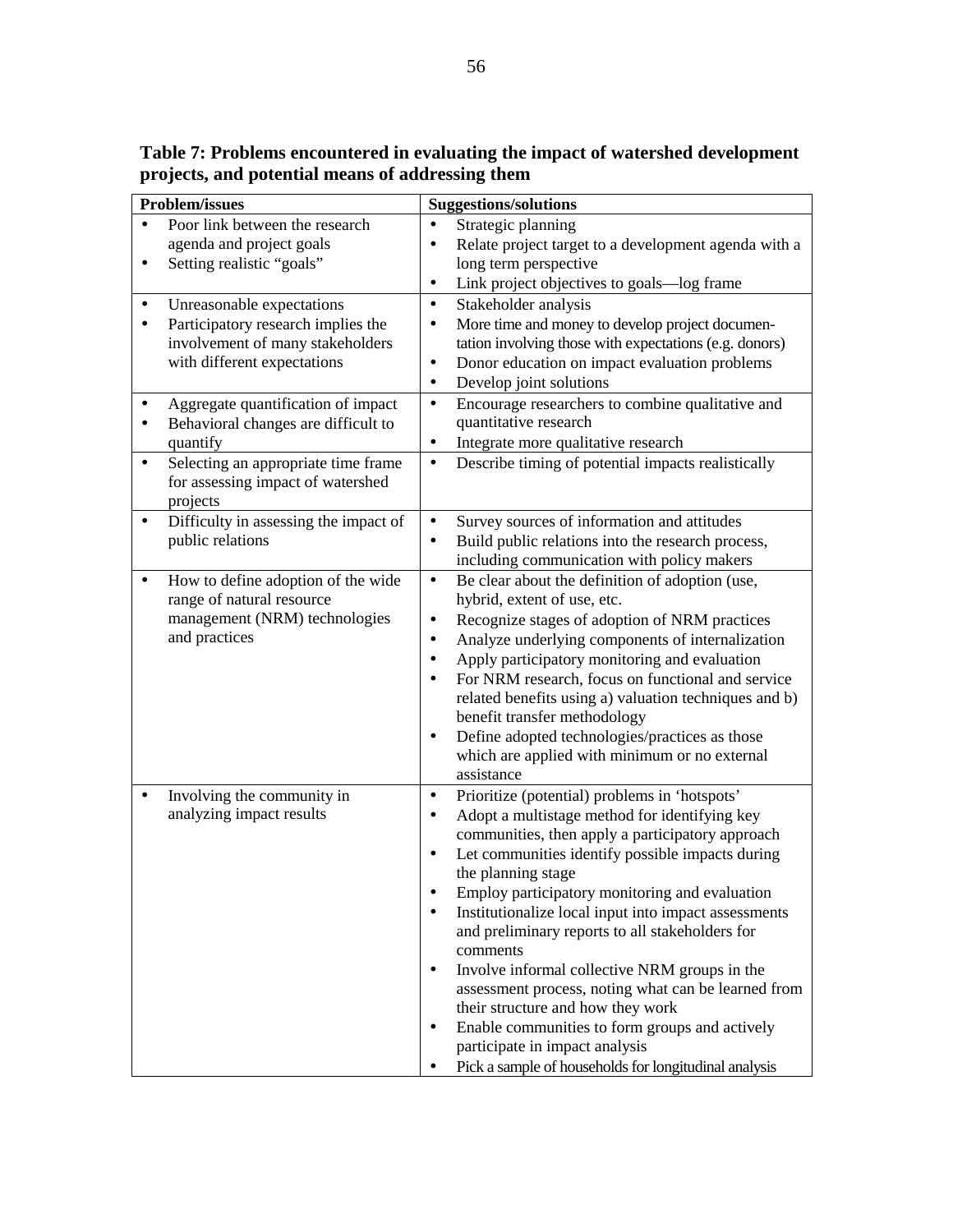### **6. LINKS TO THE CGIAR WATERSHED PROJECTS**

Based on the information solicited by CAPRi prior to the workshop, 10 CGIAR Centers are engaged in 18 watershed management research projects in 21 countries.<sup>3</sup> The vast majority of projects (83%) explicitly address institutional issues, although the extent of their focus varies. The workshop was successful in deepening the awareness and understanding of the relevance of institutional issues in the CG's research on watersheds, especially the importance of collective action and property rights. In addition to exploring various methodological tools for addressing institutional issues, the program provided an opportunity for researchers to become familiar with the work of other Centers and research institutions. This was accomplished by assembling descriptions of watershed research projects (see Annex 3), while also setting aside time in the program for participants to present this research and propose potential collaborations. Follow-up from the workshop has included posting emails of watershed-related information to participants, integrating project descriptions into the main CAPRi project inventory, synthesizing and disseminating impact evaluation results and collaboration interests to participants, editing of workshop papers and other commissioned papers on watersheds for publication in the journal Water Policy, and preparation of this summary paper.

 $\frac{1}{3}$ <sup>3</sup> Countries include: Asia: Thailand, Cambodia, Laos, India, Thailand, Vietnam, Sri Lanka, Philippines; Sub-Saharan Africa: Ethiopia, Mali, Niger, Côte d'Ivoire, Ghana, Nigeria, Kenya; North Africa: Egypt, Yemen, Syria; Latin America: Honduras, Nicaragua, Colombia.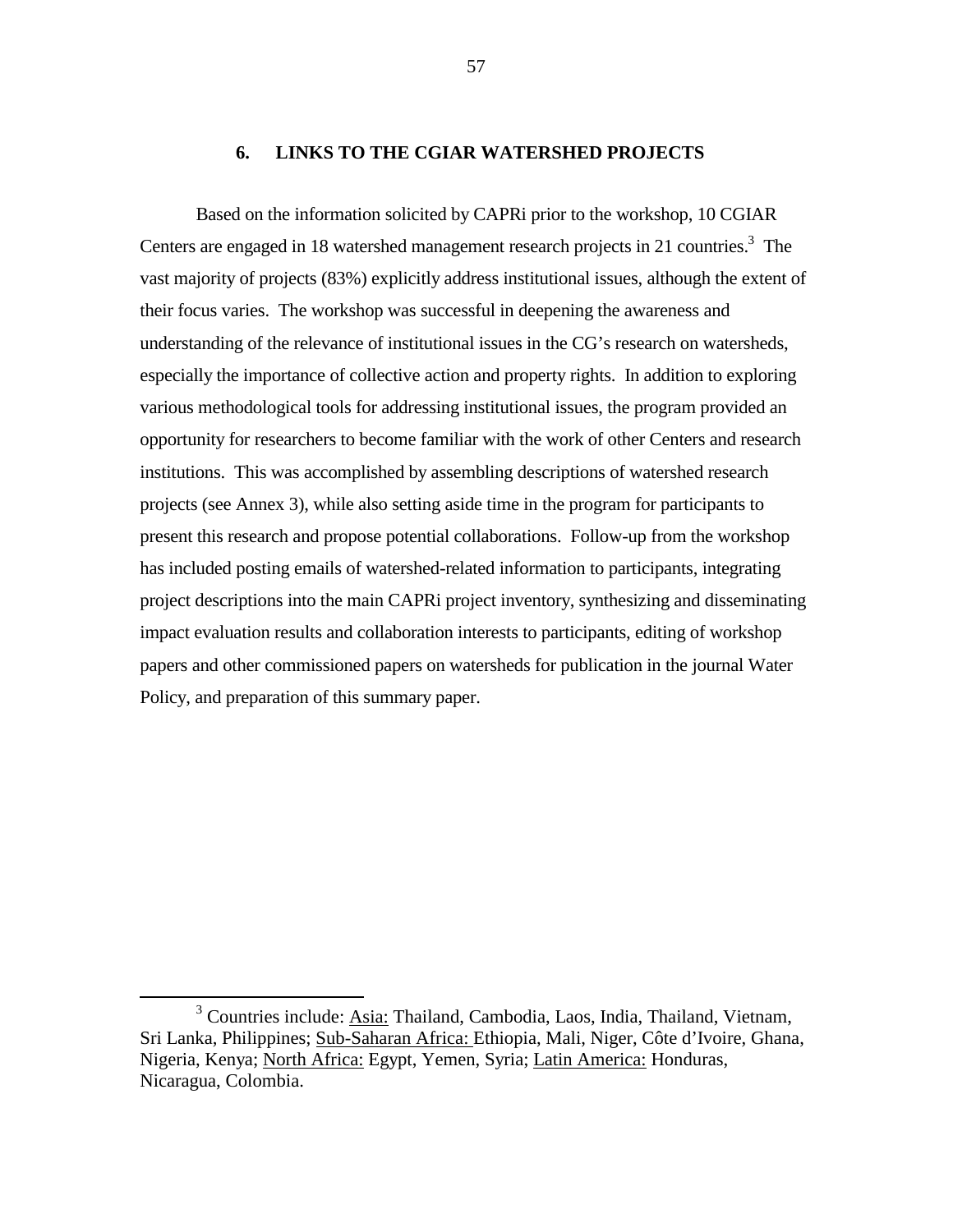## **7. SUMMARY AND CONCLUSIONS**

Watershed management is a complex integration of biophysical externalities that stem from the lateral flows of water, sediment and nutrients as well as institutional arrangements that embody interactions among multiple users such as farmers, fishers and landless rural and urban dwellers. Because of the critical nature of the resources and problems related to watersheds—which involve forests, soils, crops, water, and aquatic resources—there is growing attention to watersheds, both in the CGIAR, its research partners, and other government, NGO, and donor organizations. Yet there is often fragmentation among the different studies and projects that prevents cumulate learning. The workshop held in Nicaragua in March 13-16 represents one contribution to building greater shared understanding, particularly among watershed research projects. The network among workshop participants is also likely to yield further sharing of information and approaches in the future.

The workshop focused on four critical issues encompassing watershed management: institutions of collective action and property rights, scale, participation and impact assessment.

Institutions of collective action and property rights provide effective tools to address the problems that arise due to scale, lateral flows and negative externalities in watershed project. This was effectively demonstrated by ICRAF's work in Southeast Asia and East Africa. Because property rights were not properly defined and enforced in the upland area of Mae Chaem catchment in Thailand and the Sumber Jaya catchment area of Indonesia, conflicts arose among ethnic groups living in these areas. Low investment and over grazing were also common in these watersheds. At the same time, examples of collective action in these countries, such as Landcare groups in the Philippines and the adoption of focal area approaches in Kenya, were effective in addressing such problems as tree and land degradation.

Participants at the workshop identified an overwhelming number of watershed management issues such as resolving conflicts, establishment and maintenance of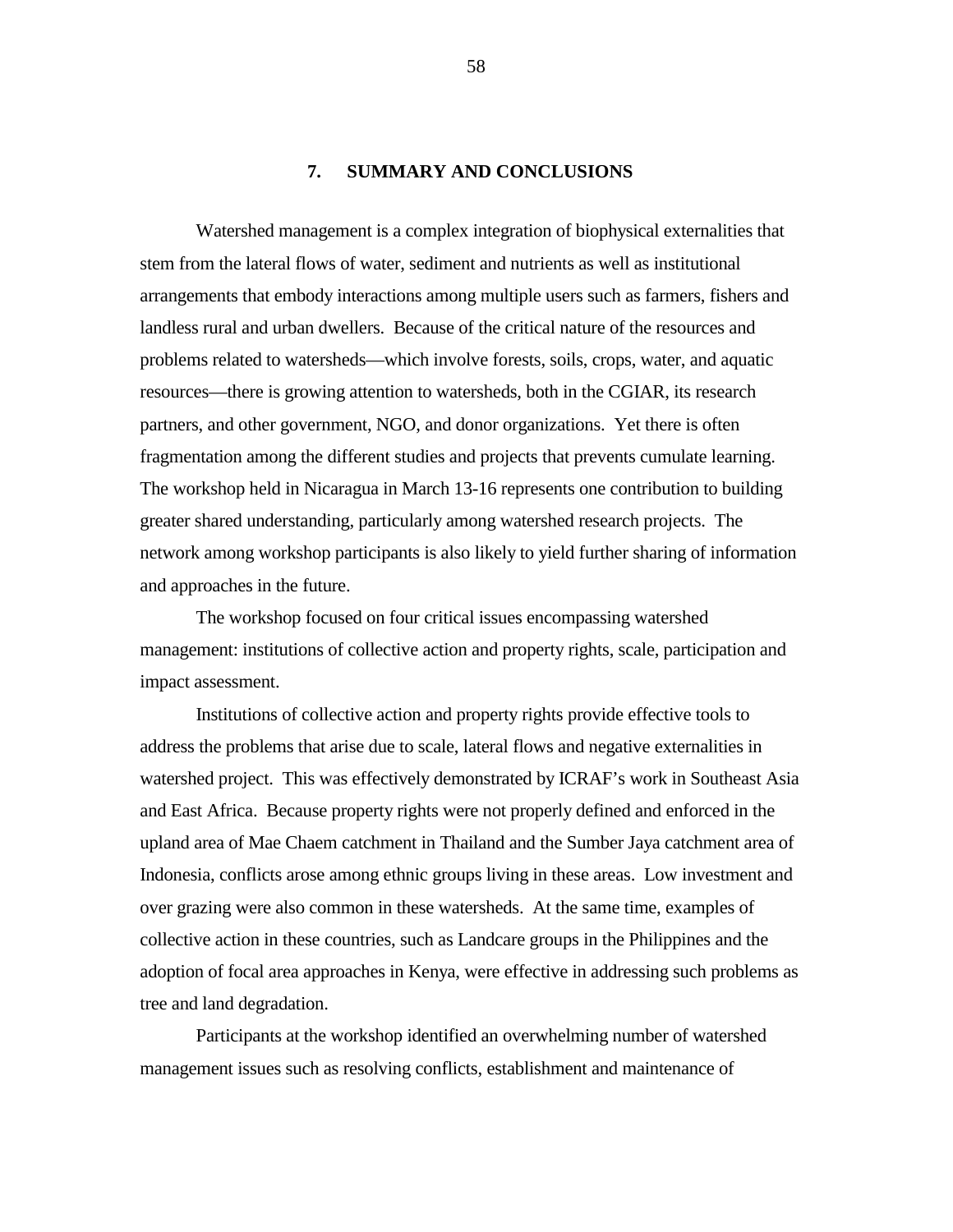watershed components, ecological externalities, redistribution of benefits and policy implications that are connected to collective action and property rights. Property rights themselves rely on collective action in that their effective application requires the support of collectives, whether formal or informal. For example, in the Lake Victoria watershed, the continued supply of good quality water to towns in and cities in Kenya, Tanzania and Uganda relies on the existence of a well-defined set of property rights that are sufficiently enforced. This demands a high level of cooperation not only among the national governments of these countries, but also at the sub-village level to ensure widespread adoption of conservation farming practices that protect the water supply.

In devising effective research methodologies to apply to watersheds, issues of scale are of central importance. Due to the presence of lateral flows of water, sediment, or even wind, interventions at the plot level often manifest themselves at higher levels of scale, whether these are neighboring plots or distant locations in the watershed. But watersheds are not simply hydrophysical phenomena, but rather encompass social and administrative boundaries that often do not lie neatly within the biophysical confines of the watershed.

Furthermore, biophysical hierarchies of scale (e.g. plots, catchments, watersheds, river basins) differ substantially from sociological or administrative hierarchies like households, community organizations, villages, ethnic groups, local government jurisdictions, nations, etc. Researchers need to identify and develop methodologies that accommodate this complex array of scales if they are to better understand the interactions between natural resources and their managers.

Geographical information systems (GIS) can provide useful techniques for scaling up data from a micro to a more macro level (e.g. from the plot level to the watershed or national level). Because of its ability to examine relationships that are non-linear, GIS techniques can be well suited to a watershed context. Two techniques, parametric and generic, are used for collecting and presenting data, which can be scaled up to different levels using one of three approaches: analogue, site factor and systems. Spatial analysis of watershed data can provide a wealth of information in a simple and easy to understand format, thereby identifying a confluence of factors and yielding information on potential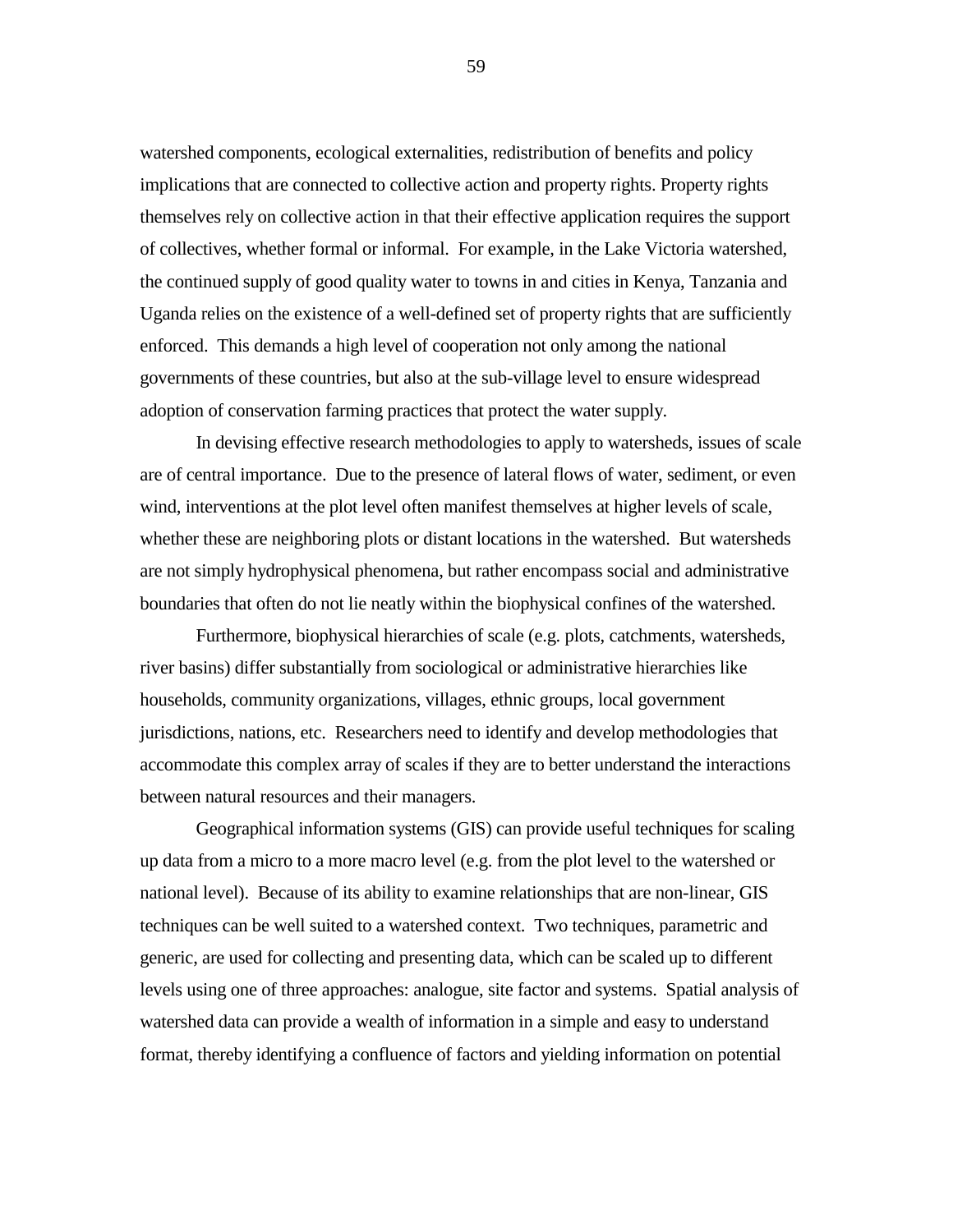cause and effect interactions and existing or probable 'hot spots'. However, it is a complement rather than a substitute for more in-depth techniques to study watershed communities and natural resource management.

Applying participatory methodologies for studying watersheds can generate considerable benefits in understanding the relationships between natural resources and their managers as well as for developing effective solutions to resource management problems. Although the argument is often made that research involving farmer participation is much more costly in financial terms, the advantages gained in terms of improved information and adoption outcomes that emerge when farmers have a stake in research and project implementation can ultimately result in more cost effective outcomes. There is ample evidence to show that farmers are more likely to adopt technologies and improve resource management practices when they are actively involved in identifying the problems and designing the solutions. In addition, farmers often contribute critical local knowledge and technical solutions that would otherwise be bypassed by traditional research methods and technology development. By training farmers and other local stakeholders to take an active role in the research process, participatory methods also enhance the prospects for greater self-reliance in identifying and solving local problems. Projects launched by CIAT and ICRAF have evolved to the extent that these research institutions function primarily as information brokers between farmer researchers and policymakers or as developers of tools to enhance farmers' research capacity. In San Dionisio, CIAT is developing various tools that can facilitate decision-making by the watershed stakeholders committee, thereby strengthening the capacity of local people to experiment with and select crop varieties that best meet their needs.

Within the CGIAR, there is an increasing recognition of the value of participatory research. However, knowledge of and experience with participatory methodologies is still rather limited. Participation is usually complex in a watershed context due to the intricate overlap of multiple uses and users, such that means must be found to accommodate a wide array of stakeholders and create forums for effective negotiation. Centers like CIAT and ICRAF are well positioned in their research agenda to develop valuable tools that will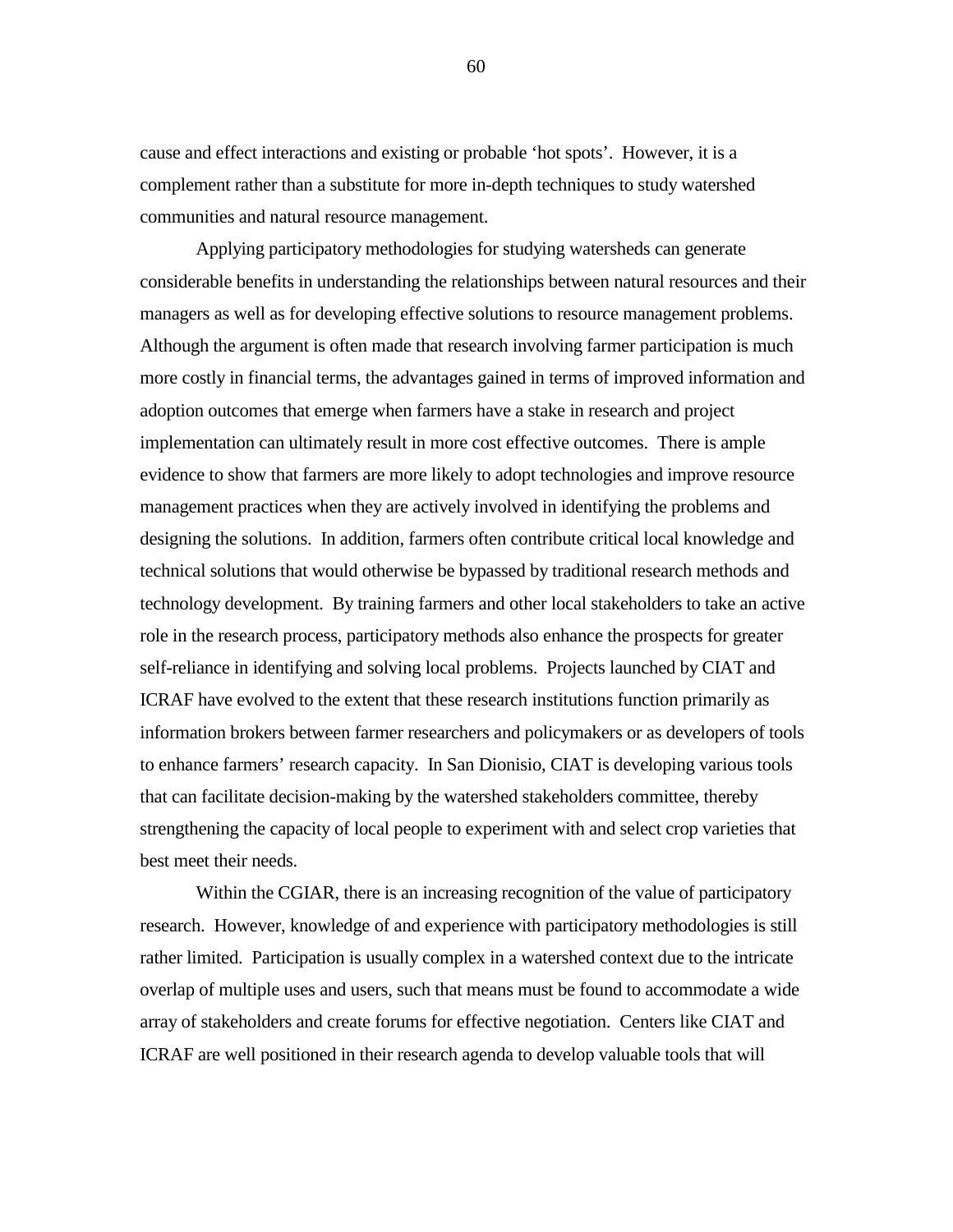enhance the capacity of other research institutions to expand their application of participatory methods.

Even if researchers studying watersheds pay heed to issues of property rights and collective action, attend to complex issues of scale and involve local stakeholders in the research process, judging the quality and outcomes of the research process relies on the integration of impact assessment. Nevertheless, this has often been a neglected or underrated component of project design. Yet, impact assessment is fundamental for engendering a dynamic process for improving research design and technology development. Without it, many mistakes risk being repeated while important information and lessons learned necessary for generating effective research innovations will be lost.

Quantitative tools like regression analysis are often commonly to assess impact. While they provide useful insights, it is important to understand their limitations. One of the major problems encountered in empirical assessments of impact is attribution. In an interactive and complex environment like a watershed, determining cause and effect relationships presents numerous challenges. Not only is it impossible to isolate interventions from other causal factors, but also interventions themselves generate a myriad of impacts, while the scope of direct effects is often superceded by an abundance of possible indirect effects that can be difficult to identify or quantify. Greater efforts to combine qualitative and quantitative impact assessment methods are likely to lessen the problem, particularly if qualitative methods are used as a means to inform the hypotheses motivating empirical research and validate its results. Another key problem researchers encounter is a dearth of baseline data, which is needed undertake a rigorous 'before and after' analysis. Typically, impact analysis is not part of project planning so that no plan is made to collect data before the project has started. Programming impact assessment into project planning is the most obvious means of addressing this constraint. Rich analysis of impact is possible when projects have regular monitoring with periodic data collection and analysis. Ideally, results from monitoring and assessments are linked to project development so that there is a continuous learning process surrounding the program or research.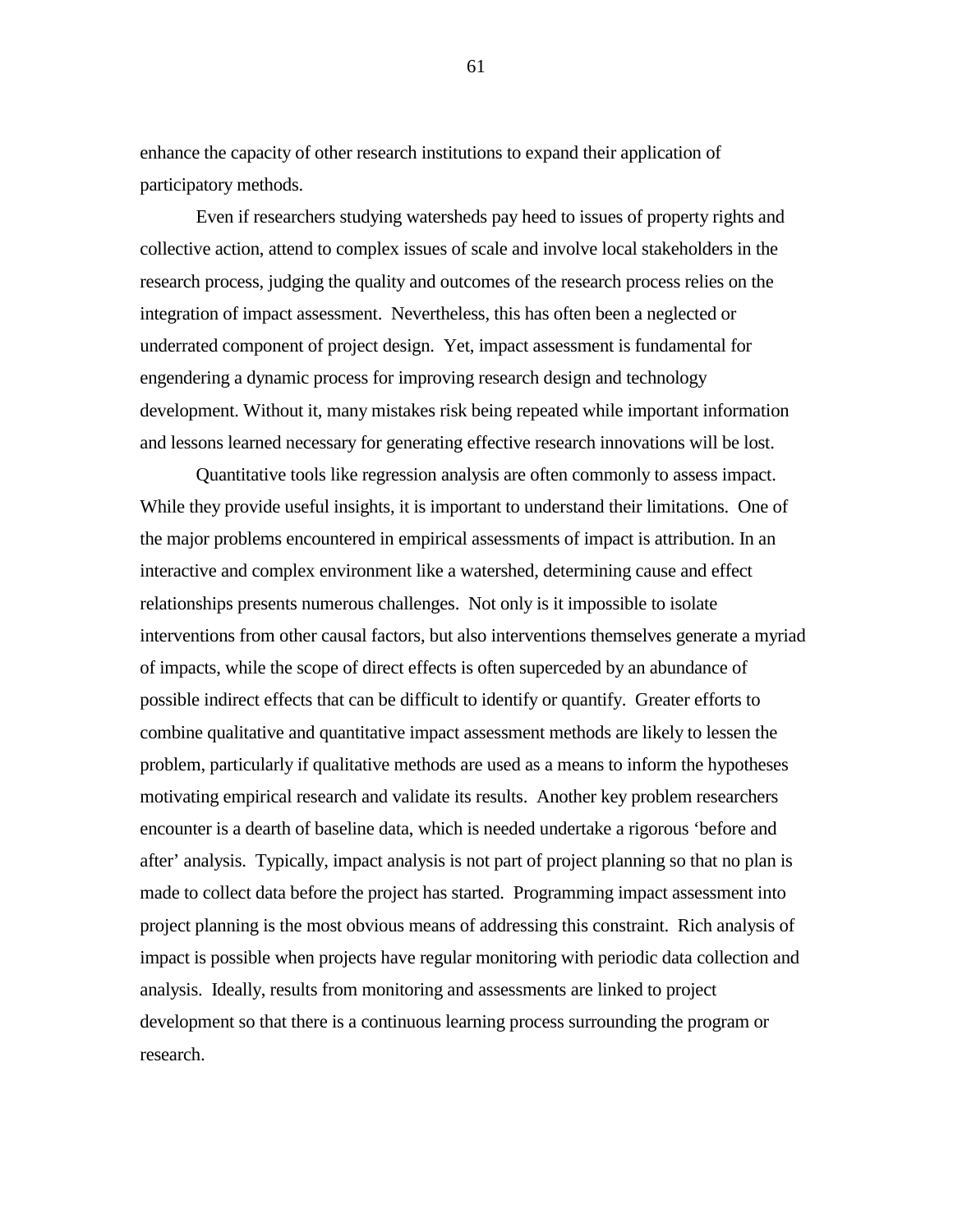The overall conclusion emerging from the workshop is that the quality of research on watersheds is considerably improved when research methodologies:

- ! examine the role of institutions like property rights and collective action that govern how watershed resources are managed,
- ! take into account the various scales of watershed dynamics and integrate both biophysical and social/administrative scales,
- ! employ participatory techniques as a means to capitalize on local knowledge, build local capacity, and deepen the meaningfulness of research to those it seeks to benefit,
- ! evaluate the impact of project interventions, government policies, and other factors on the livelihoods of people inhabiting watershed communities and on the sustainability of their natural resources to meet the needs of future generations.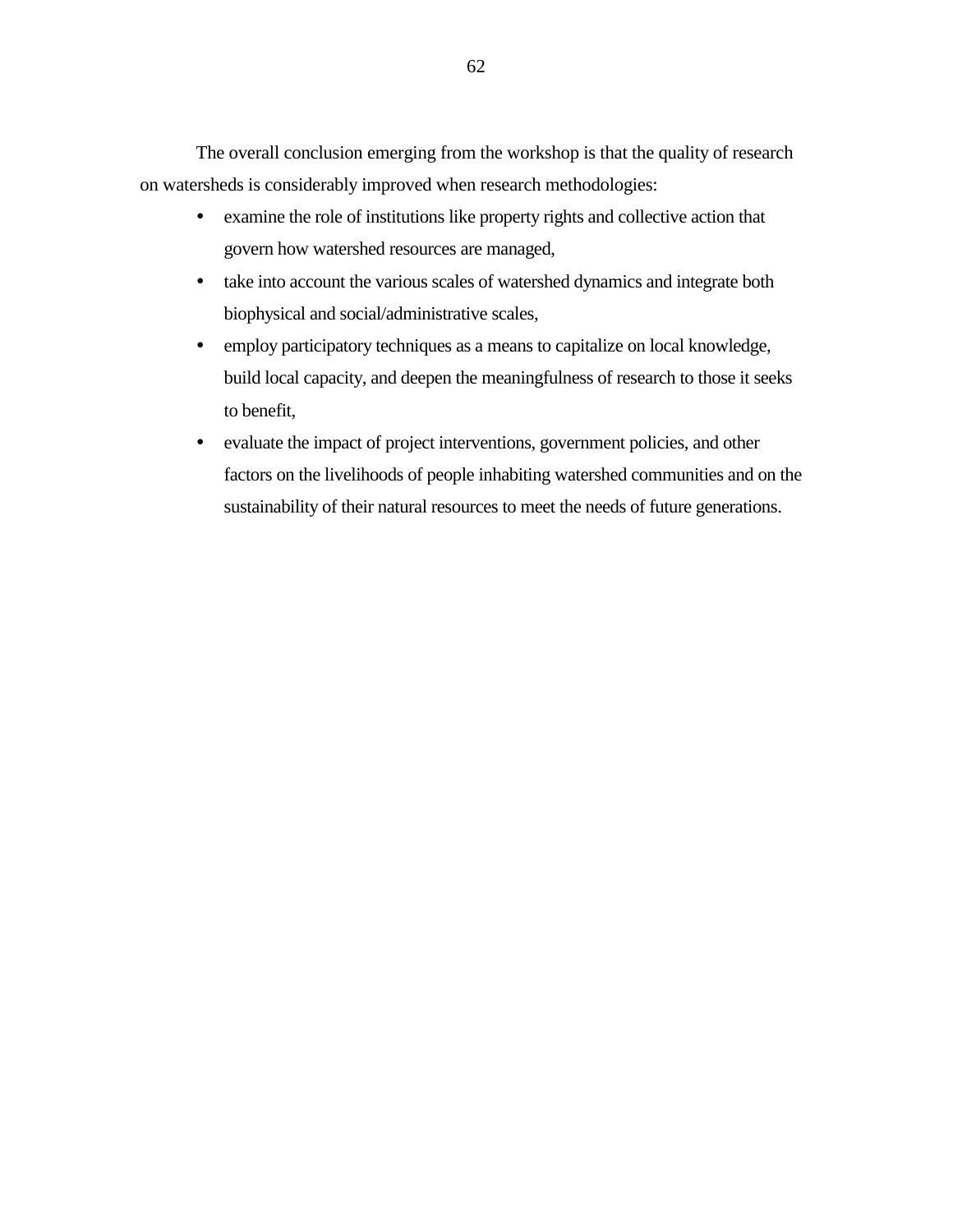### **REFERENCES**

- Ashby, J., A.R. Braun, T. Gracia, M. del Pilar Guerrero, L.A. Hernández, C.A. Quirós, and J.I. Roa. 2000. *Investing in Farmers as Researchers: Experience with local agricultural research committees in Latin America*. CIAT Publication; No. 318. Cali, Colombia: International Center for Tropical Agriculture.
- Bromley, D.W. 1991. *Environment and economy: Property rights and public policy.* Cambridge, Mass.: Basil Blackwell, Inc.
- Freeman, A.M. 1993. *The measurement of environmental and resource values*. Washington, D.C.: Resources for the Future.
- Kerr, J., G. Pangare, V.L. Pangare, P.J. George, and S. Kolavalli. 1998. *The role of watershed projects in developing rainfed agriculture in India.* Prepared for The Indian Council for Agricultural Research and the World Bank. September.
- Knox, A., R. Meinzen-Dick, and P. Hazell. 1998. *Property rights, collective action and technologies for natural resource management: A conceptual framework*. CAPRi Working Paper No.1. Washington DC: IFPRI.
- Korten, D. 1980. Community organization and rural development: A learning process approach. *Public Administration Review* 40(December): 480–511.
- Lilja N. and J.A. Ashby. 1999. *Types of participatory research based on locus of decision-making*. PRGA Working Document No. 6. Cali, Colombia: CIAT.
- Ravnborg, H. and J. Ashby. 1996. *Organizing for local level watershed management: Lessons from Rio Cabuyal Watershed, Colombia*. AGREN Paper 65. London: Agricultural Research and Extension Network.
- Ravnborg, Helle, M.P. Guerrero, and O. Westermann. 1999. *Collective action for managing natural resources: A manual for identifying stakeholders*. CIAT Publication No. 316. Cali, Colombia: International Center for Tropical Agriculture.
- Rhoades, R.E. 1998. *Participatory watershed management and research: Where the shadow falls.* London: International Institute for Environment and Development.
- Schlager, E. and E. Ostrom. 1992. Property rights regimes and natural resources: A conceptual analysis. *Land Economics* 68(3): 249–262.
- Swallow, B., D. Garrity, and M. van Noordwijk. 2000. *The effects of scale, flows and filters on property rights and collective action in catchment management*. Paper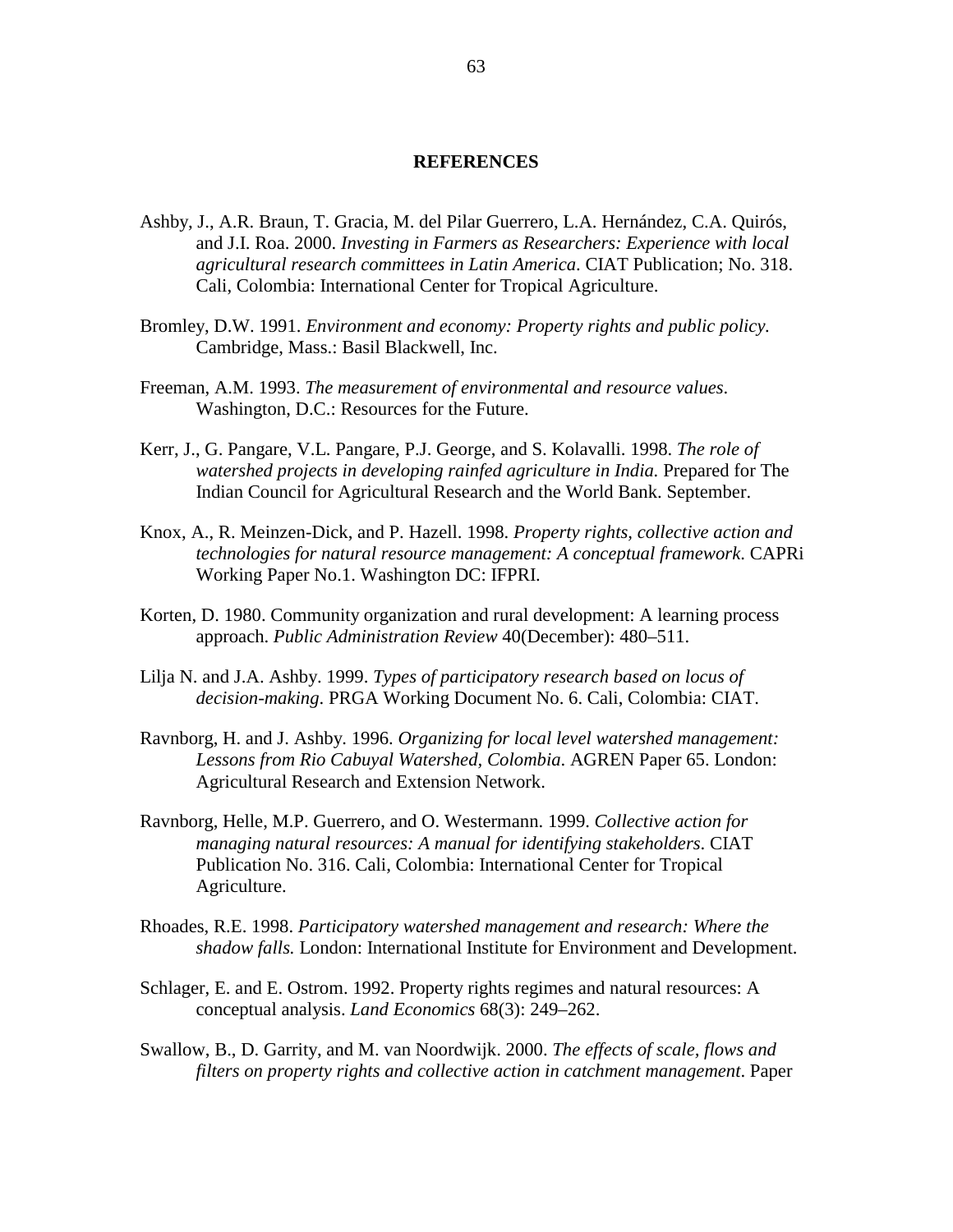presented at the Technical Workshop on Watershed Management Institutions, Managua, Nicaragua, March 13-16, 2000.

Uphoff, N.T. 1991. Fitting projects to people. In *Putting people first,* Second Edition, ed. M.M. Cernea, pp. 467–513. New York: Oxford University Press for the World Bank.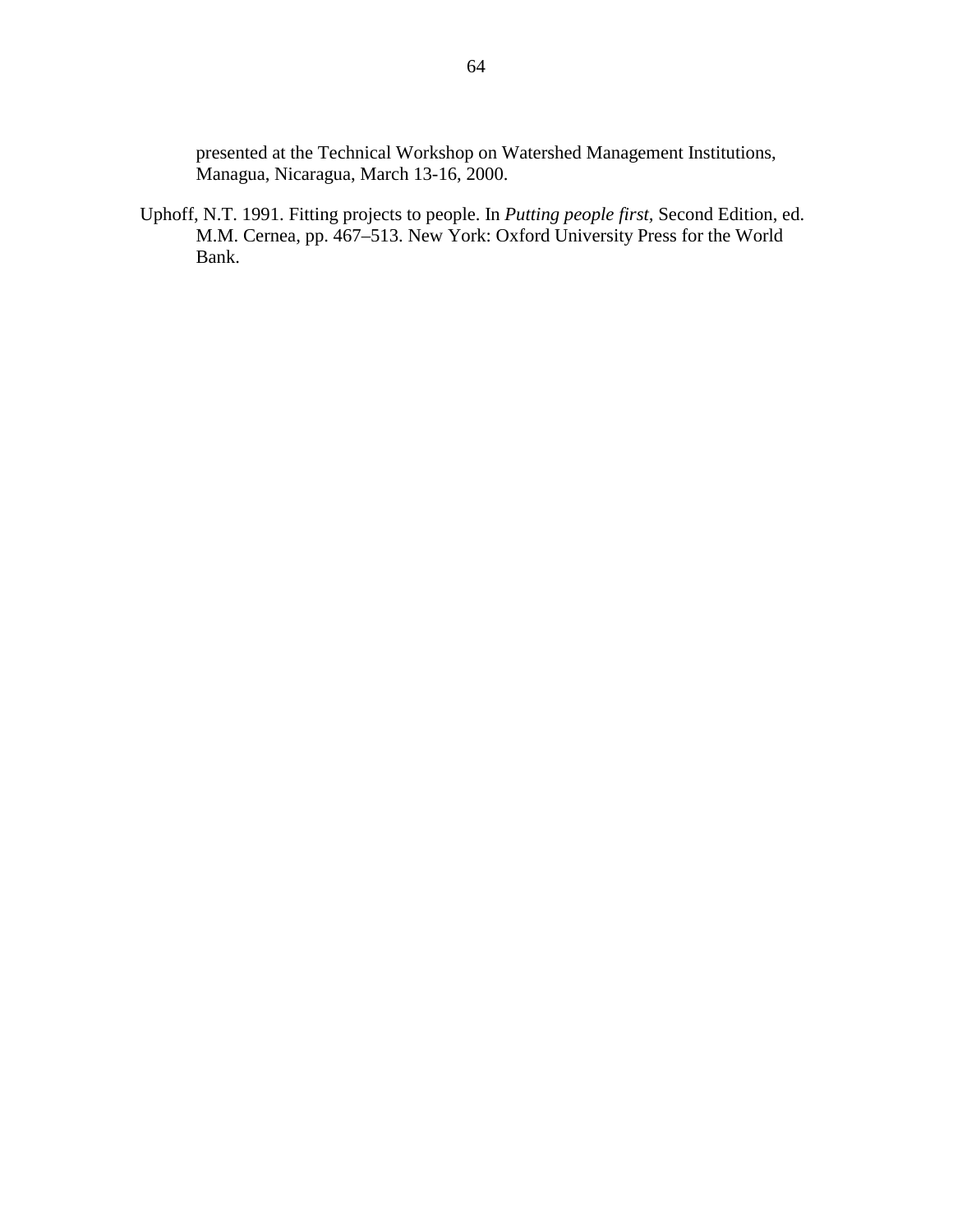# **ANNEX 1: WORKSHOP FIELD TRIP TO SAN DIONISIO WATERSHED, NICARAGUA**

## PARTICIPATORY WATERSHED MANAGEMENT PROJECT OF CIAT IN SAN DIONISIO

CIAT's Community Management of Watershed Resources Project defines community watersheds as complex, hierarchical, dynamic and adaptive systems in which a multitude of natural processes and human activities take place. Although biophysical boundaries are used to measure input and output, decision-making about natural resource management is undertaken by communities along social lines *vis-à-vis* organizations and collective action that intersect with biophysical boundaries. The project applies an action research approach to facilitate generation of new knowledge and to help people make decisions on as stakeholder selection, technology options and overall vision.

San Dionisio has been established as a benchmark for comparing the performance of other watersheds. It was selected for the project because its communities are among the poorest and its resources the most degraded when compared to the other watersheds in this area.

The Community Management of Watershed Resources Project in San Dionisio embodies two major objectives:

3. Strengthening the decision support systems of watershed communities

In order to make sound decisions, communities need to have access to accurate and sufficient information about their environment and the possible implications of their choices. Decision support systems designed with the help of CIAT enable stakeholders to generate the right type, amount and quality of information they need to make wellinformed decisions about natural resource management and develop scientific principles that can be applied elsewhere to contribute to the alleviation of hunger and poverty and the preservation of natural resources.

These systems make use of data generated from surveys and GIS.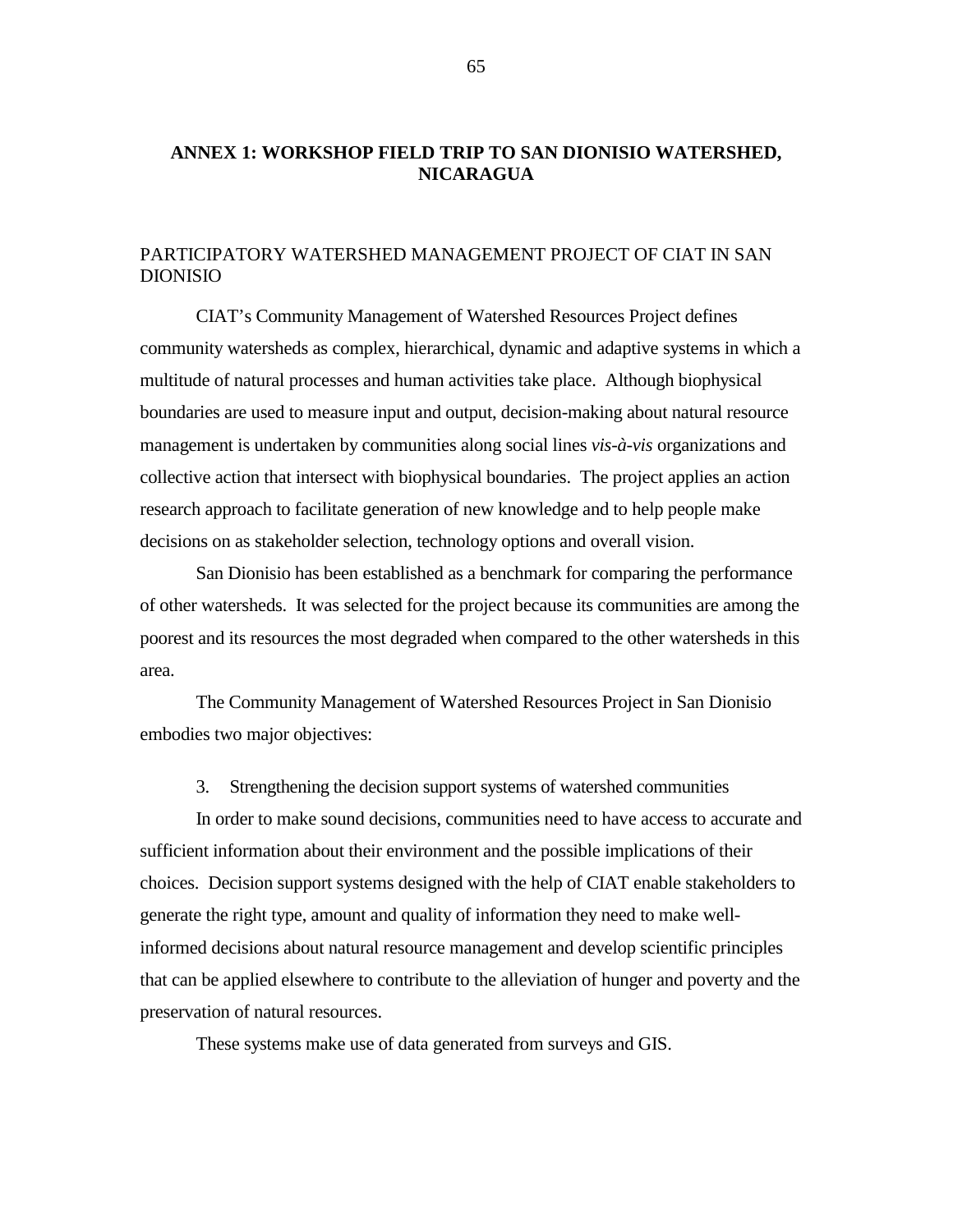Stakeholders utilize decision support systems to identify the benefits, costs and tradeoffs of different options and address key questions such as:

- ! What is the vision of the future for this watershed?
- ! How should we organize to enable better resource management?
- ! What technological options do we have to make the changes we want?
- How do we monitor and evaluate?
- Where are we going to work?
- ! Who are the key people who can address the problems in a particular priority area?

# STIMULATING A MUTUAL LEARNING PROCESS FOR CIAT VIA PARTICIPATORY RESEARCH

The principle behind CIAT's learning process approach is to organize research that will foster joint learning by CIAT researchers with local farmers and other partners, embrace errors and develop new knowledge and institutional capacity through action that combines local participation with technical and scientific aspects.

The CIAT learning process approach is designed to benefit CIAT researchers, local communities and other partners. It follows five *cyclical* steps:

- ! Stakeholder meeting at watershed level addressing key questions and processes
- ! Identification of new work areas and new tools to be included in the research and development process according to specific needs
- Development of own application of methodological tools
- ! Systematization of experience into methodological guides
- Training and help in the use of the decision support tools (back to step 1)

Stakeholder watershed resource management can be seen as comprising five different stages of decision-making, which capitalize on the learning process approach. CIAT helps provide tools to enable communities to make better and more informed decisions.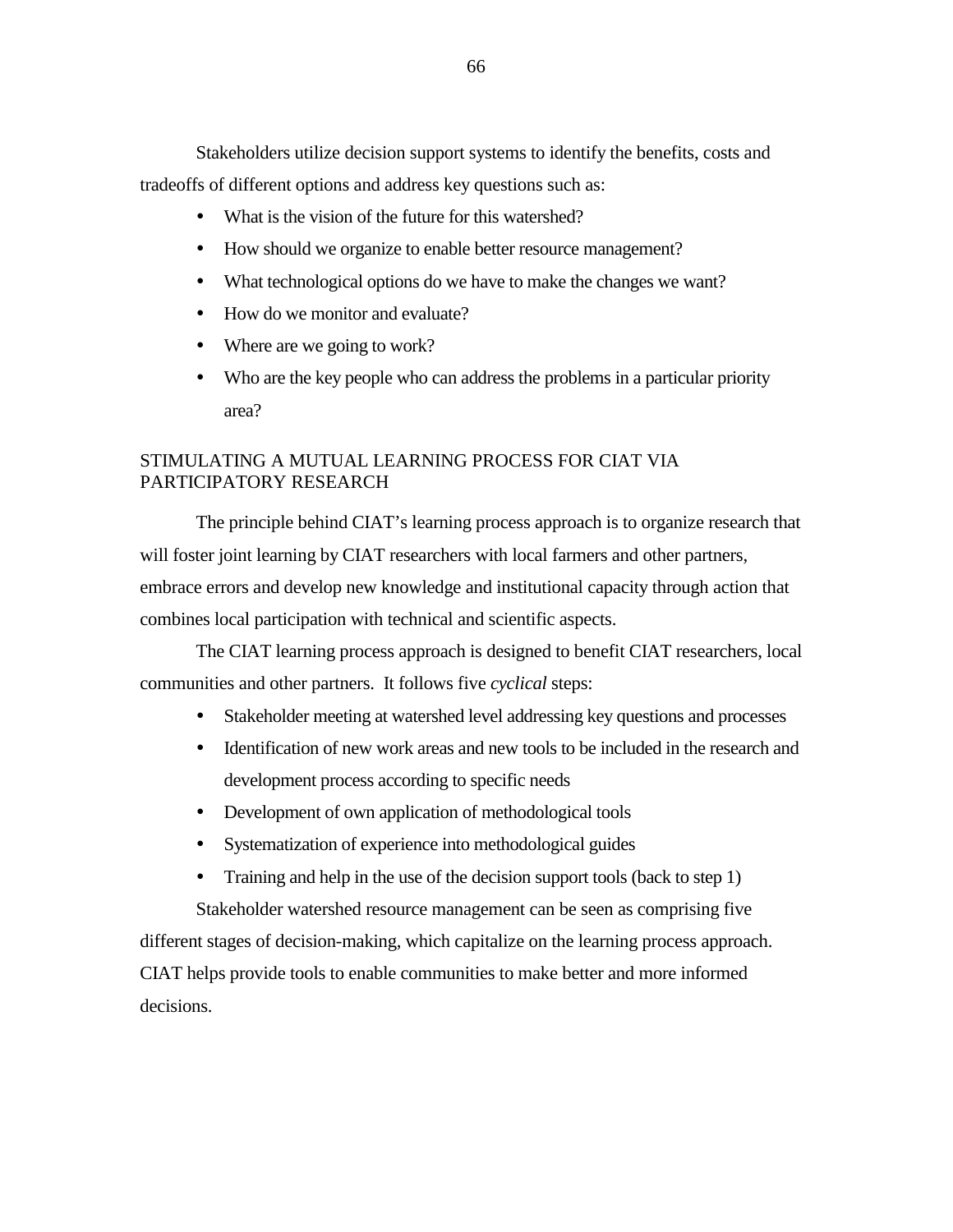| <b>Processes</b>           | <b>Tools</b>                                        |
|----------------------------|-----------------------------------------------------|
| Diagnosis                  | Resource mapping<br>Stakeholder analysis            |
|                            | Local knowledge and experimentation                 |
| Synthesis                  | Priority setting                                    |
|                            | Feedback                                            |
| Planning                   | Prioritizing problems                               |
|                            | Prioritizing opportunities                          |
|                            | Prioritizing options for action                     |
| Implementation             | Experimenting with options and evaluating them      |
|                            | Organizing a decision making forum for stakeholders |
|                            | Capacity building                                   |
|                            | Documenting and disseminating information           |
| Monitoring, Evaluation and | Identifying key indicators                          |
| Impact assessment          | Data collection and sampling                        |
|                            | GIS mapping                                         |

**CIAT's Learning Process Approach** 

These processes are not taken in linear order, but rather vary in their application and are subject to repetition. For example, a group may take a step and then take the third step and then again come back to first step. This is a heuristic model whereby the tools developed for one process may also be useful for applying to other processes.

#### *Technology Experiments in the San Dionisio Watershed*

Another component of CIAT's work in San Dionisio centers on appropriate crops and practices for the hillsides, a project known as Supermarkets for Options in the Hillsides (SOL). SOL aims to develop technological options that are economically viable and environmentally sustainable. A participatory approach is used that includes shared responsibility at all decision-making levels. Strategic principles allow for extrapolation and scaling up. Men and women of the communities actively participate in different activities (e.g., alternative grass species, seed production for grass and legumes, soil conservation, natural regeneration of native species, and identification of market products). While still in the initiating stages, SOL sites are expected to help develop technological options that small-scale farmers will readily adopt.

Since the visit to San Dionisio was made during the dry season, there was little activity in the SOL project. Attention was drawn to locally constructed check dams and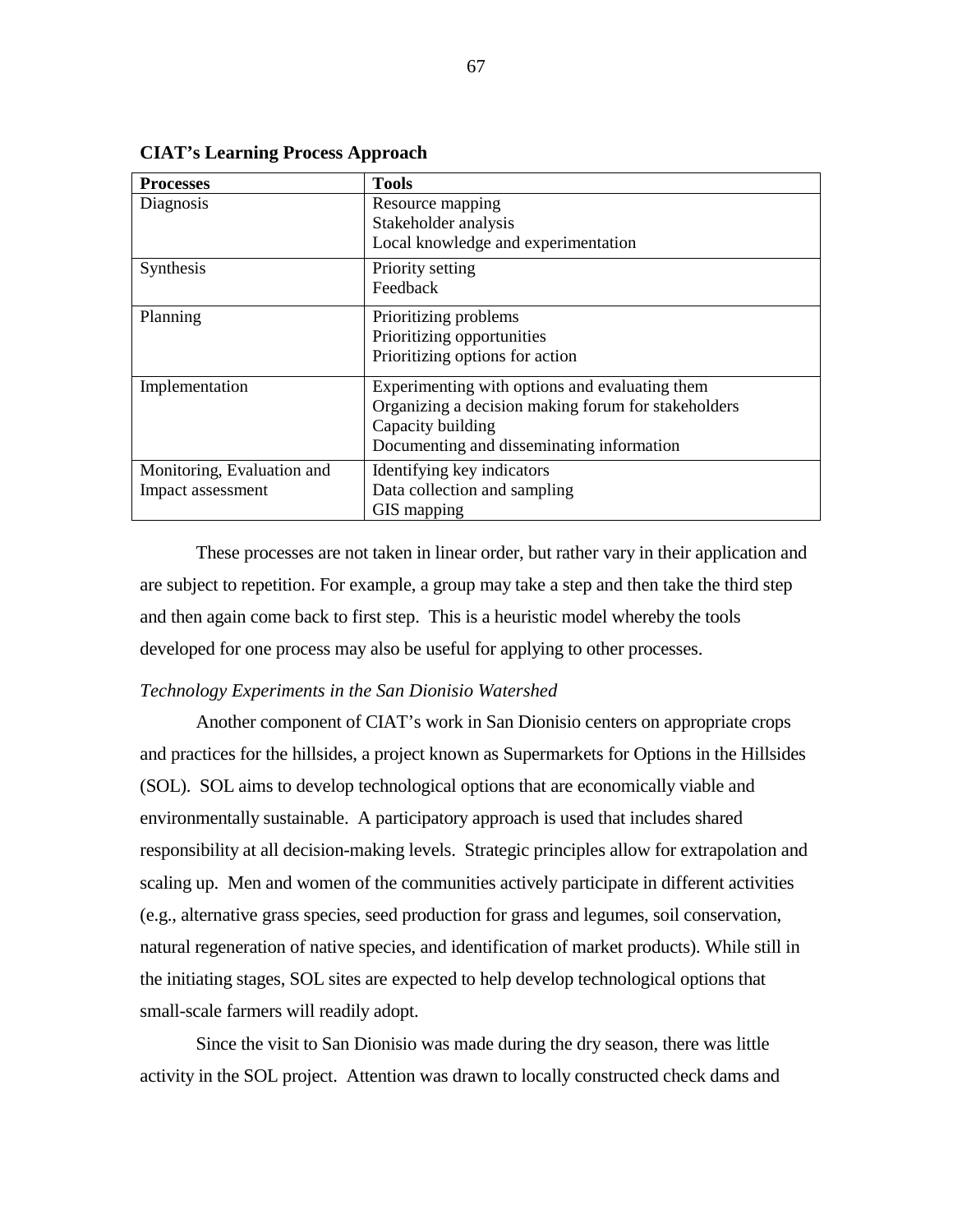agro-forestry experiments that were just getting underway which included foreign species such as Tephprosia Vogelii, Flemingia Macrophylla, and Sesbania. These new varieties are used for fuel, fodder and nitrogen fixing. One experiment involves planting trees species near water sources to assess how well they are protected. Another farm had been selected to demonstrate the use of contour vegetative strips (e.g. pineapple and natural grasses) and vegetative strips with a trench below, as erosion control measures on existing maize fields, and workers were observed digging the trenches.

### *Institutional Approaches: CIAT's Work with CIALs*

Local agricultural research committees (CIALs in Spanish acronym) are groups of two to four community members who undertake experimental research on behalf of their community. In all, there are 250 CIALs in Latin America. CIAT collaborates with CIALs in undertaking research, while a separate CIAL Foundation provides a technical and financial support (Ashby et al, 2000). The research agenda of CIALs is based on community demand. In the Wibuse micro-watershed of San Dionisio, farmers and villagers opted for soybean experiments, which resulted in experimentation with three varieties. The variety that produced the highest yield was then selected for cultivation by the broader community. Workshop participants were able to meet with members of two of the groups that operate in San Dionisio micro-watershed.

Similar CIALs in Bolivia have undertaken experimentation on potato varieties given the favorable market opportunities it afforded. Through a community-centered process, blackberry was introduced in Columbia where its high value has promoted its spread to other areas. Colombia has proceeded to incorporate CIALs into their national policy for agriculture.

### *Women's CIAL in the Wibuse Micro-Watershed*

Within San Dionisio, CIAT works in close collaboration with a women's CIAL in the village of Wibuse. Experimentation is done by four women chosen by the community and is centered on identifying crop varieties that are suitable for the clay soil of the village. The villagers participate in community meetings to select the crop varieties, mainly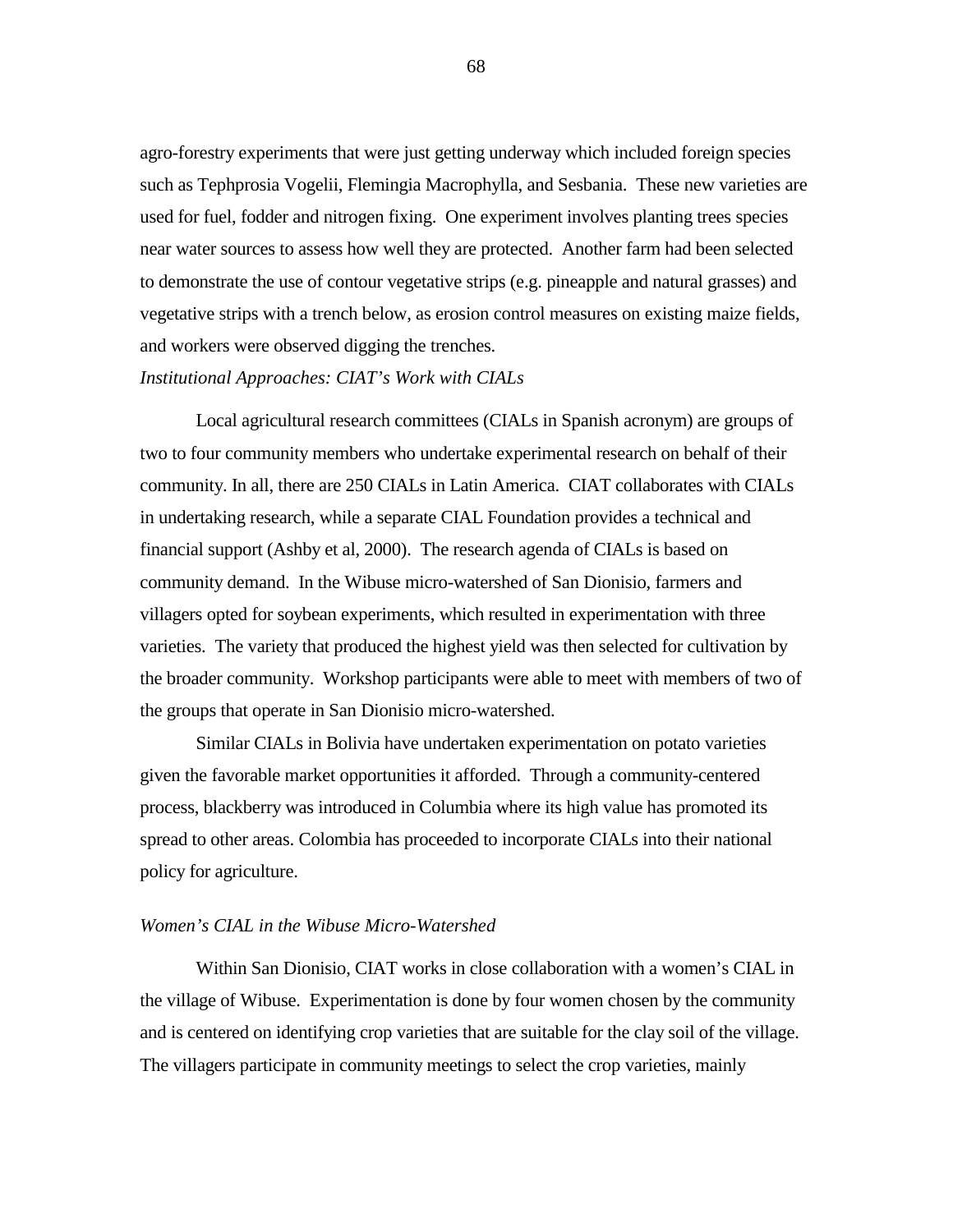soybeans and some horticulture crops. Based on their decision, CIAT provides 3-4 different varieties of seed. The CIAL women then cultivate these seeds on their own land. After the harvests, they assess costs and benefits and make recommendations on varieties for the area. During the workshop field trip, the women from this CIAL discussed their work and requested input from the participants on possible new varieties for future experiments. They were also interested in exploring the possibilities of non-agricultural activities as means to supplement their incomes.

#### *Association of Community Organizations: Campos Verdes (Green Fields)*

In addition to the CIALs, CIAT is involved in action research on the creation of a network of community organizations that address a wide range of community interests on NRM issues. The objectives of the network Campos Verdes are to improve the management of natural resources, strengthen community organization, support projects that address the problem of food security and seek funding for community projects. Campos Verdes represents 16 community organizations from 17 different communities. The general assembly of 40 representative farmers is elected by the communities, while the executive committee of six farmers is elected by the assembly. The members of the assembly are responsible for information and motivation of the community as well as management and evaluation of projects initiated by the association.

### *Scaling Up*

Efforts to scale up the various models and projects being applied in the San Dionisio demonstration site involve a variety of measures, including training both the users and trainers of the tools. To date, nine methodological guides have been developed and disseminated in Nicaragua, Honduras, Colombia, Peru, Venezuela, the Dominican Rebublic, Vietnam and Uganda They describe how different aspects of CIAT's work on watershed management can be implemented in other regions (see Annex 3).

One such tool focuses on stakeholder analysis and can be applied as a means to strengthen the participation and capacity of people's organizations. The methodology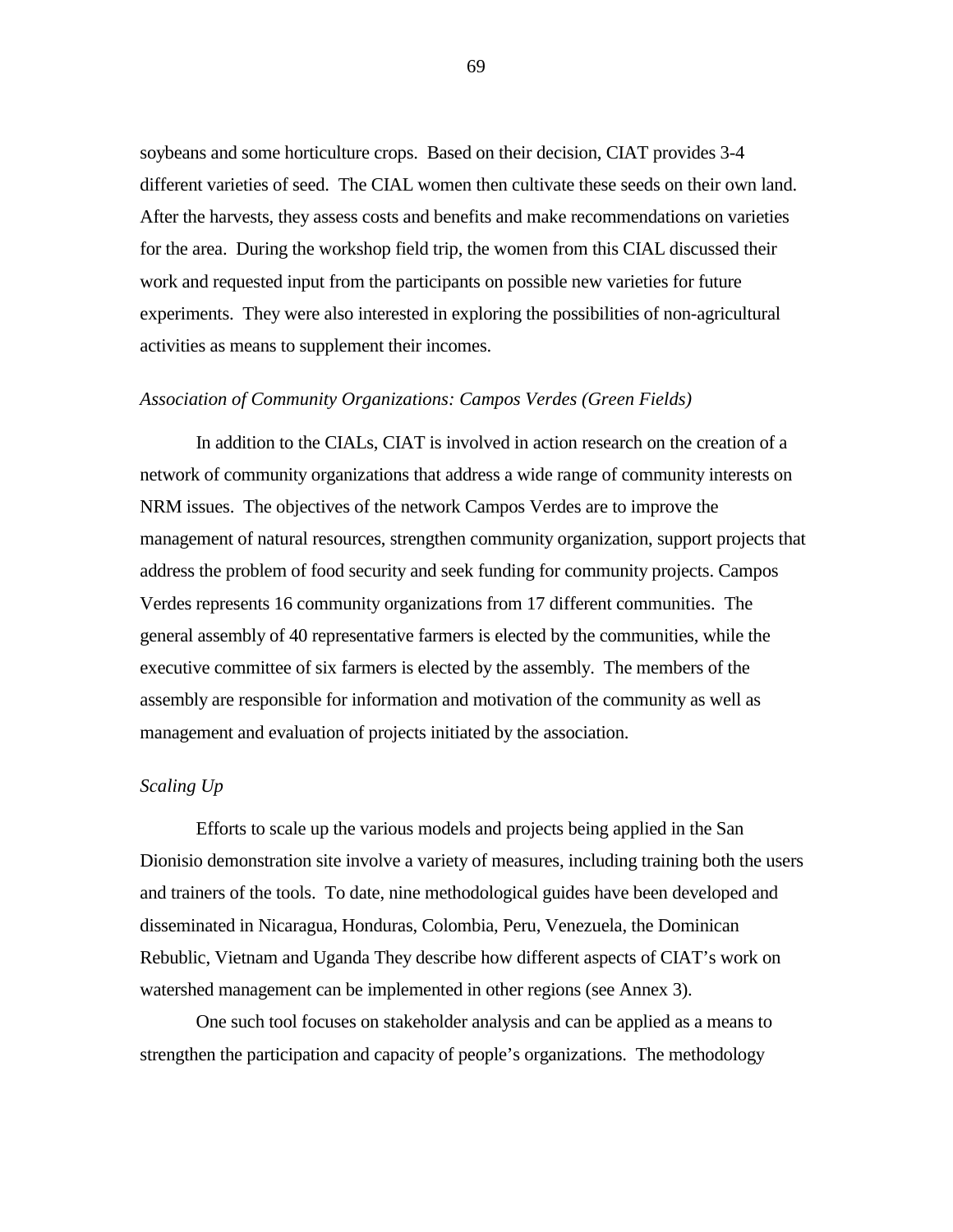comprises five steps ranging from selection of research areas and discussion of interdependencies to stakeholder identification and formation of a basis for negotiation. An important part of the methodology is the interview process and continued comparison of analytical results to obtain maximum contrast and maximum variation in the perception of natural resource management problems and interdependencies. The interviews are semistructured around themes concerned with the use, problems, interrelationships and conflict over natural resource management and they are rather short (half an hour to an hour). They include questions about the use of the natural resource serves as an introduction and can be accompanied by a walk around the farm to discuss and initiate thoughts about what is meant by natural resources at farm and landscape level. Information is also sought on existing natural resource problems and conflicts, the degree to which these are articulated and acknowledged, interrelationships in the use of the natural resources, and how externality problems might possibly be solved through collective action.

In the end of each interview, the interviewee is asked to nominate another farmer with a different and preferably contrasting opinion or perception. The nomination helps continue the interview sequence and the presentation of previous interview constructions allows CIAT researchers to compare opinions and obtain maximum contrast. The process of interviewing and asking for the names of interview candidates continues until the there is repetition in the perceptions and people nominated.

GIS systems are used in the process as a means to aggregate and analyze landscape level data, both of a biophysical and social nature. Reference points are selected for collecting data, which are aggregated to the landscape level. For example, poverty data and well being ranking are established for each reference point and then scaled up to landscape proportions through GIS.

70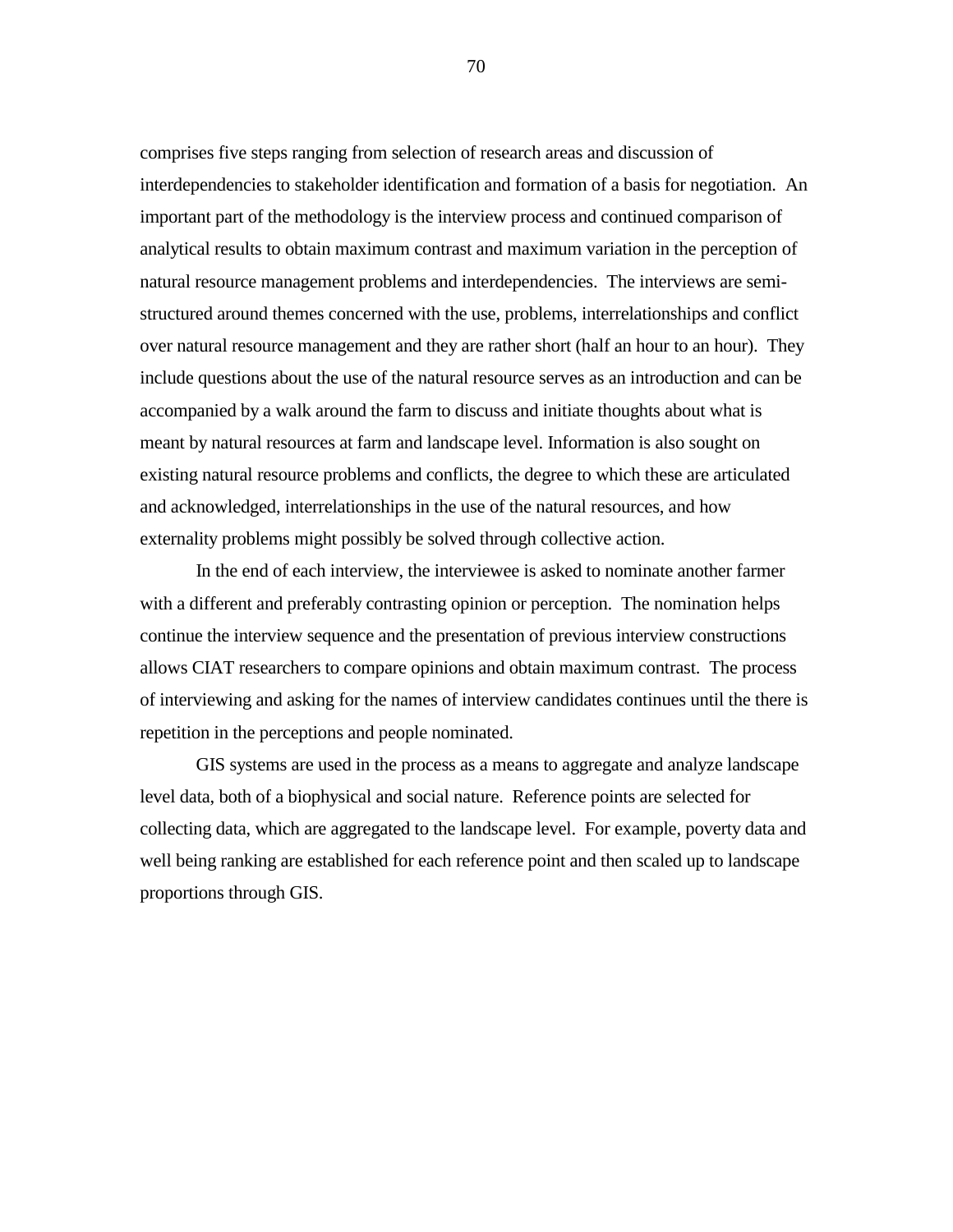## **ANNEX 2: PARTICIPANT LIST FOR THE CAPRI TECHNICAL WORKSHOP ON WATERSHED MANAGEMENT INSTITUTIONS, MARCH 13-16, 2000, MANAGUA, NICARAGUA**

Mahfuzuddin Ahmed **ICLARM** GPO Box 500 10670 Penang, MALAYSIA Tel: (60-4) 641-4623; 641-4652; 641- 4655 Fax: (60-4) 643-4496 m.ahmed@cgiar.org

Bruno Barbier IICA/CIAT Apartado Aereo 1410 Tegucigalpa, HONDURAS Tel: (504) 239 1413 Fax: (504) 239 1443 b.barbier@cgiar.org

Thomas Enters IBSRAM P.O. Box 9-109 10900 Jatujak, THAILAND Tel: (66 2) 941-2500, ext 118 Fax: (66 2) 561-1230 Enters@IBSRAM.ORG (*currently at*: FAO Regional Office for Asia and the Pacific (FAORAP) 39 Phra Atit Road Bangkok 10200, THAILAND Tel: (66 2) 81-7844, ext. 328 Fax: (66-2) 280-0445 Thomas.Enters@fao.org)

H. Ade Freeman ICRISAT P.O. Box 39063 Nairobi, KENYA Tel: (254-2) 524553 Fax: (254-2) 524001/ 524551 h.a.freeman@cgiar.org

Subodh Gupta **(rapporteur)**  1611 Hasbrouck Apt Cornell University, Ithaca NY 14850-2633, USA Tel: 607-253-6492 skg23@cornell.edu; subodh08@hotmail.com

Nancy Johnson **(workshop coordinator CIAT) CIAT** Apartado Aereo 6713 Cali, COLOMBIA Tel: (57 2) 445-0000 Fax: (57 2) 445-0073 n.johnson@cgiar.org

John Kerr Dept. of Resource Development 323 Natural Resources Michigan State University East Lansing, MI 48824, USA Tel: (517) 353-0762 Fax: (517) 353-8994 jkerr@msu.edu

W. Kisamba-Mugerwa Makerere Institute for Social Research PO Box 7062 Kampala, UGANDA Tel: (256) 41-554582/ 259498 Fax: (256) 41-532821 kwsmaaif@infocom.co.ug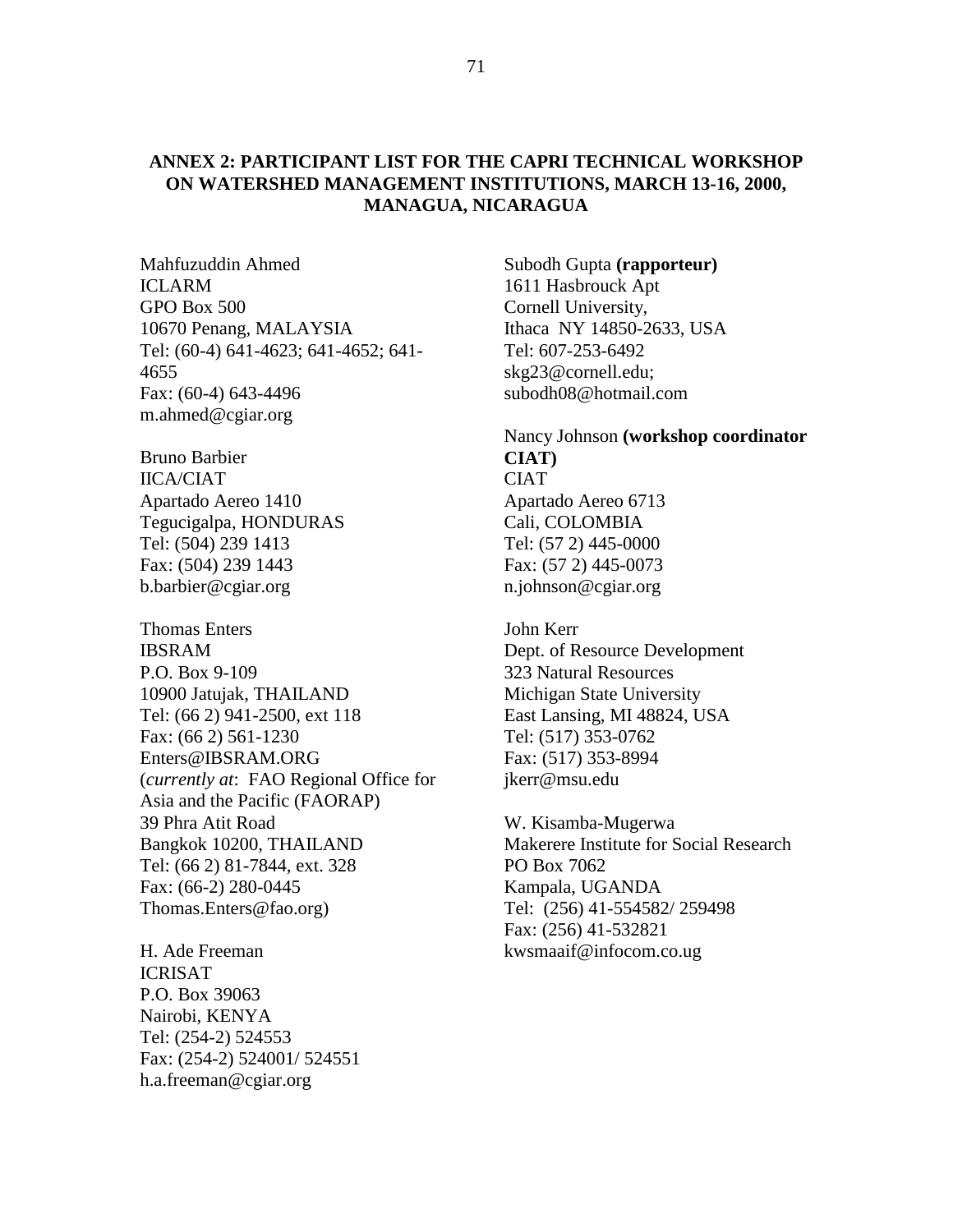# Anna Knox **(workshop coordinator, CAPRi)**

IFPRI/ CAPRi 2033 K Street, NW Washington DC 20006, USA Tel: (202) 862-5685 Fax: (202) 467-4439 a.knox@cgiar.org

### Gundula Kreis **(facilitator)**

TRAINING CONSULTANTS Am Schmiedanger 4 D - 82346 Erling-Andechs **GERMANY** Tel: (49) 8152 - 399 070 Fax: (49) 8152 - 399 072 tc.gkreis@t-online.de

### Ruth Meinzen-Dick **(coordinator, CAPRi)**  IFPRI/CAPRi

2009 Medicine Bow Drive Wildwood, MO 63011, USA Tel: (636) 405-1711 Fax: (636) 405-1559 r.meinzen-dick@cgiar.org

Sara Scherr 10865 Weisiger Lane Oakton, Virginia 22124, USA Tel: (703) 758-2548 Fax: (703) 758-7651 (call first) SScherr@arec.umd.edu

Hans Schreier University of British Columbia Vancouver, B.C. V6T 1Z3 CANADA Tel: (604) 822-4401 star@interchange.ubc.ca

Brent Swallow Natural Resource Strategies and Policy Programme ICRAF P.O. Box 30677 Nairobi, KENYA Tel: (254 2) 524000 Fax: (254-2) 524001 b.swallow@cgiar.org

Magnus Torell Policy Research and Impact Assessment Program (PRIAP) ICLARM GPO Box 500 10670 Penang, MALAYSIA Tel: (60 4) 641-4623; 641-4652 Fax: (60 4) 643-4496 m.torell@cgiar.org

Richard Tutwiler Program Leader NRMP ICARDA P.O. Box 5466 Aleppo, SYRIA Tel: (963-21) 2213433, ext. 505 Fax: (963-21) 2213490 r.tutwiler@cgiar.org

S.P. Wani Natural Resources Management Program ICRISAT Patancheru 502 324 Andhra Pradesh, INDIA Tel : (91 40) 3296161 Ext. 2466 Fax : (91 40) 241239 and 3296182 s.wani@cgiar.org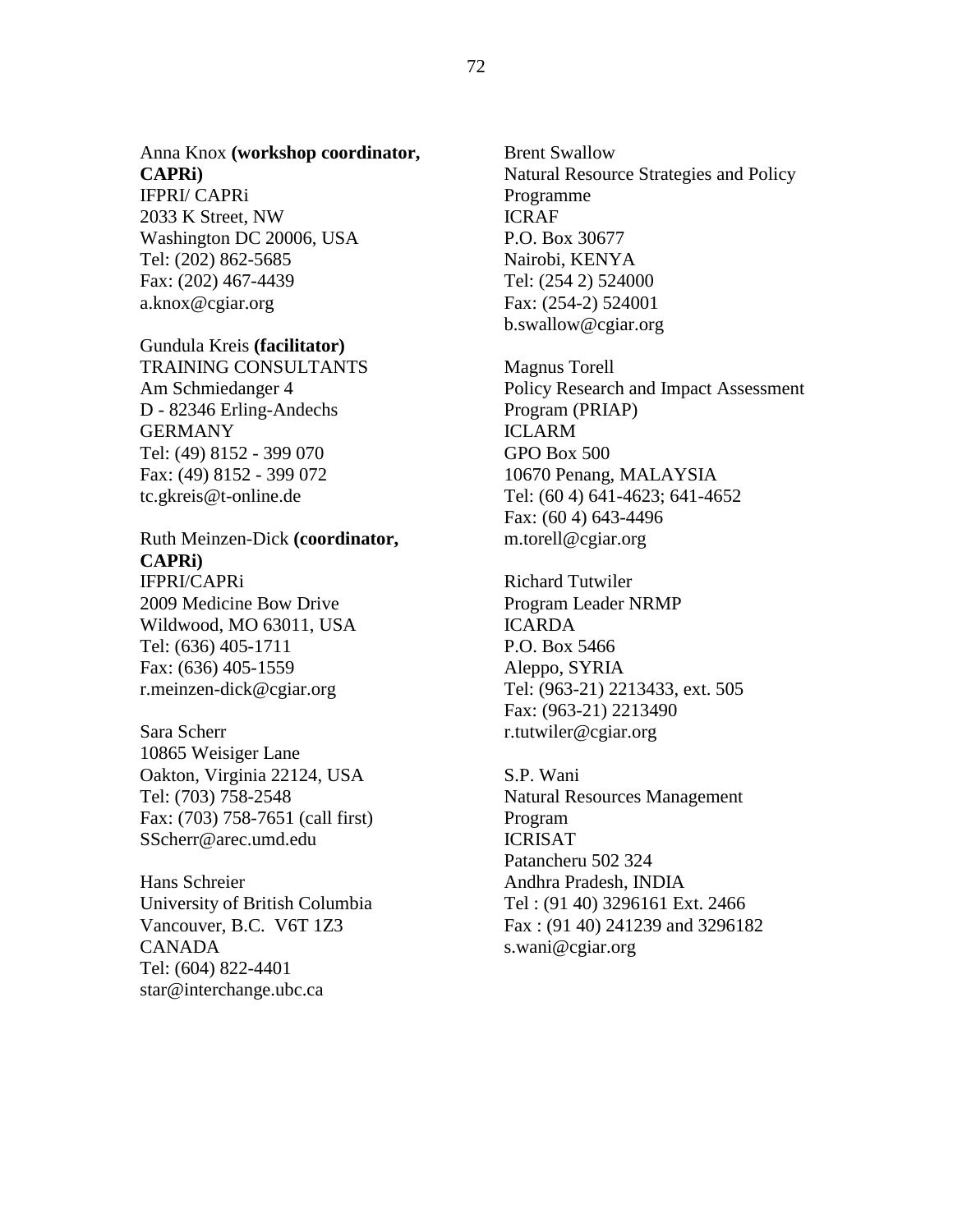Olaf Westermann **CIAT** Apartado Aereo 6713 Cali, COLOMBIA Tel: (57 2) 445 0000 Home:(57 2) 66 77 382 Fax: (57 2) 445 0073 o.westermann@cgiar.org

Michael Zoebisch Soil Conservation and Land Management Specialist ICARDA P.O. Box 5466 Aleppo, SYRIA Tel: (963 21) 2213433 , Ext. 740 Fax: (963 21) 2213490 m.zoebisch@cgiar.org (*currently at:* Asian Institute of Technology - SERD P.O.Box 4, Klong Luang Pathumthani 12120, THAILAND)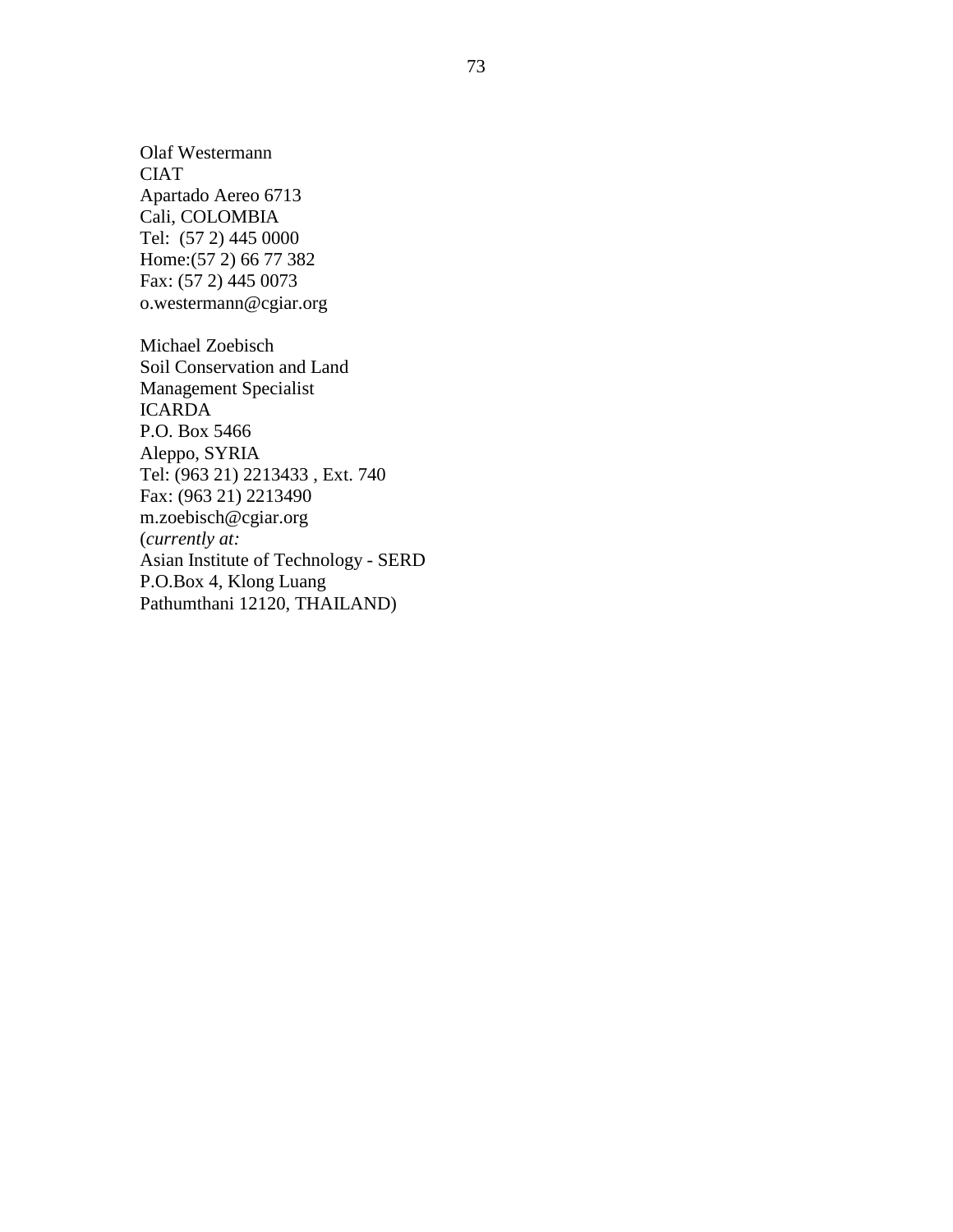## **ANNEX 3: SUMMARY OF RESEARCH INSTITUTION PROJECTS PRESENTED AT THE WORKSHOP**

### *Project title:* **Integrated Land Management Research in Khanasser Valley, Syria**

*Implementing institution:*ICARDA

*Project leader:* Dr. Christoph Studer

*Collaborating partners:*Ministry of Agriculture (Steppe Directorate, Olive Bureau, Department of Extension), Atomic Energy Commission, Directorate of Environment

*Countries, regions:*Dry areas of Syria

*Project period:* January 1998 – December 2003

*Description:* 

The Khanasser Valley has been selected by ICARDA as an integrated research site to address a range of problems that are characteristic of marginal drylands. The valley is a typical dryland area in the transitional rainfed agriculture/rangeland zone of Syria. The valley is located approximately 70 km southeast of the city of Aleppo. The relatively high densities of human and livestock populations put enormous pressure on the land resources of the area and soil degradation is serious.

Data on the physical processes of land degradation in the area and on its economic and social causes and consequences are insufficient. A thorough review of experimental and field data, particularly of robust and cheap methods of measurement to improve the understanding of the physical processes involved, is required. An important aspect is the relationship between land degradation and yields. Modeling of these relationships, based upon affordable and replicable methods of measurement, provides the essential link between natural scientists and economists. Without it, the cost of degradation and the benefits of interventions cannot be assessed.

Participatory appraisals carried out in the valley have clearly shown that the farmers recognize the problem: the decline in yield levels of both crops and animals leading to a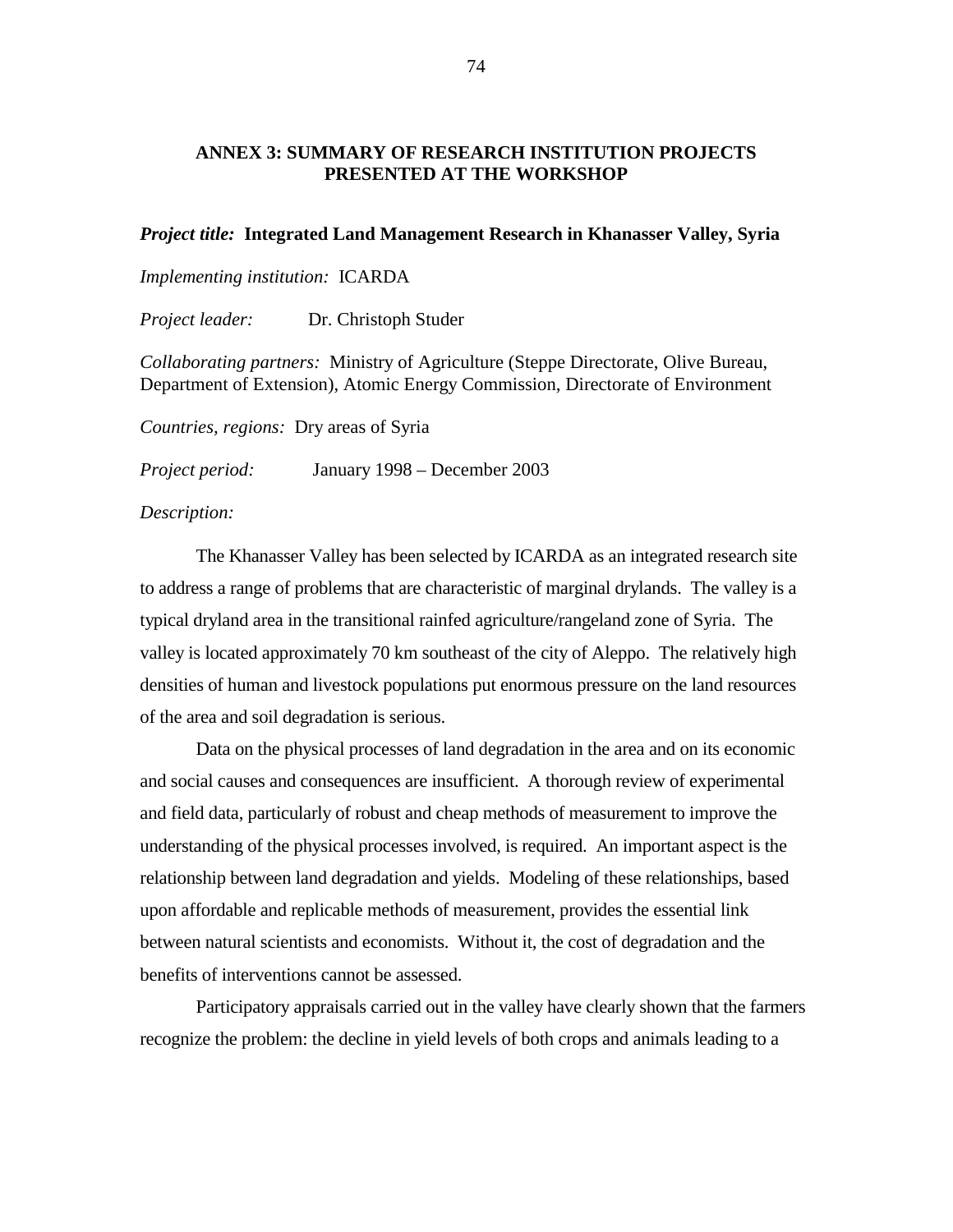reduction of their income, thus contributing to poverty. The farmers attribute this phenomenon to a variety of circumstances and land management practices.

The farmers are well aware that most of the factors contributing to the reduction of the land's productivity lie in the way that they manage their resources, but claim that they have no other option but to continue in this way. However, a first assessment of the land resources in the valley has revealed that the land has untapped potential for development, if the land use systems and land management practices can be adapted and fine-tuned to the conditions in the area. As part of ICARDA's ongoing NRM research program, two years of survey and field research work have already been carried out in the valley.

Resource surveys and assessments have been carried out in the valley to characterize the water, soil, vegetation and human resources. The main aims of the studies are to identify problems and develop ideas and concepts for improved natural resource management. In three typical villages of the valley, detailed resource surveys, village territory mapping, and production system analyses are being carried out. A groundwater monitoring system has been put in place to monitor groundwater depletion and water quality deterioration. Several vegetation observation plots have been established to evaluate the effects of grazing on the degradation of the natural vegetation and the depletion of plant biodiversity. It could be shown that the natural restoration potential of vegetation in the valley is high and that within very short periods, the productivity of the vegetation can be regained with suitable vegetation management. In three communities, farmer participatory field experiments have been established to assess the potential of severely degraded hillsides for fruit tree cultivation, especially olive trees. First observations are promising. A reconnaissance level assessment of wind erosion on cultivated fields and severely denuded rangeland using simple measuring equipment has been initiated. All data are geo-referenced and a comprehensive spatial database is being compiled.

75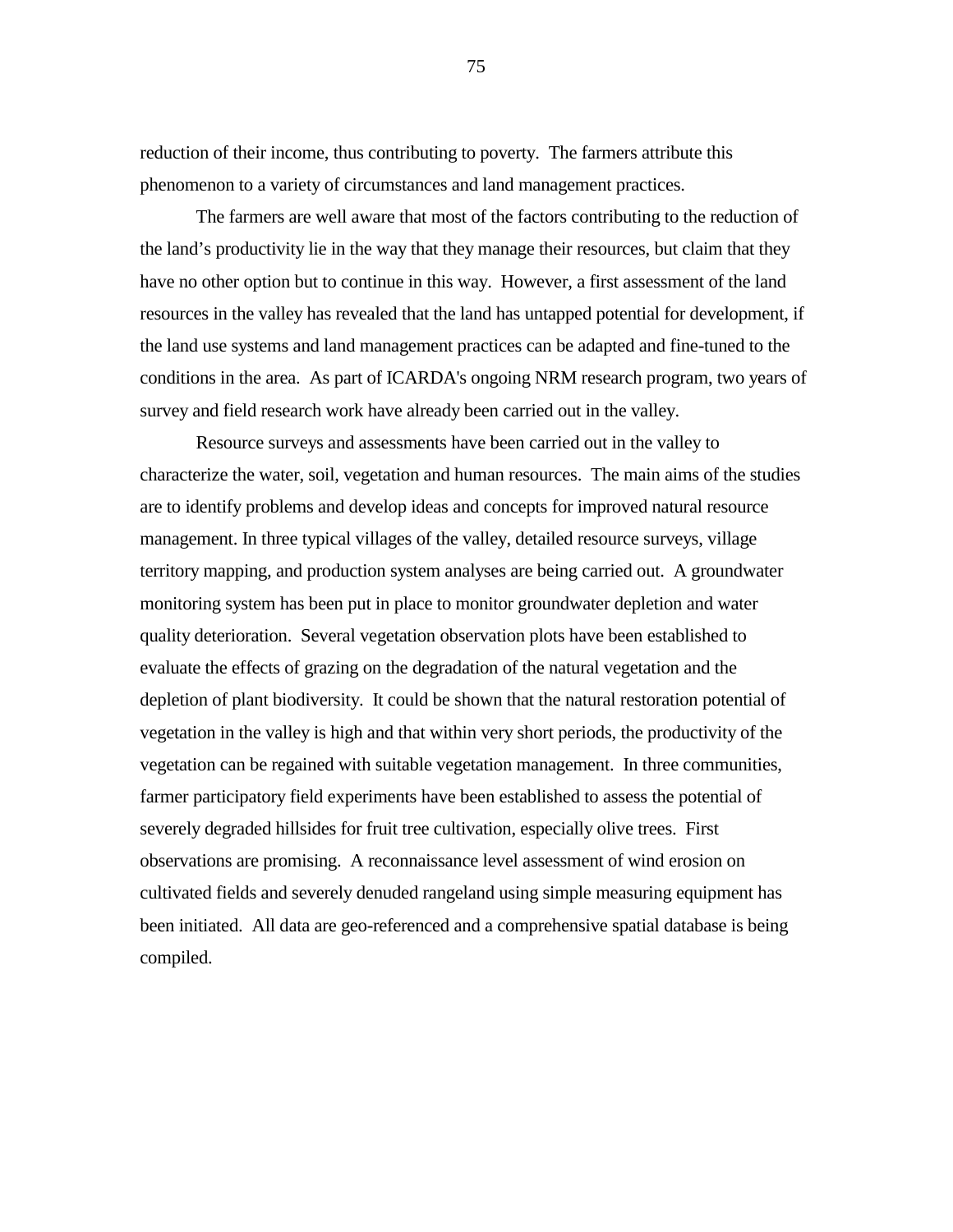## *Project title:* **Legal and Institutional Framework, and Economic Valuation of Resources and Environment in the Mekong River Region: a Wetlands Approach**

### *Implementing institution:* ICLARM

*Project leader(s):* Magnus Torell and Mahfuzuddin Ahmed

*Collaborating partner organizations:* Asian Institute of Technology (AIT) - Aqua Outreach Program, Thailand; Mekong River Commission (MRC) – Wetlands Program, Cambodia; Ministry of Agriculture, Forestry and Fisheries (MAFF), Cambodia; Regional Development Center (RDC) and Department of Livestock and Fisheries (DoLF), Lao PDR; Department of Fisheries (DoF) and Coastal Resources Institute of the Prince of Songkhla University (CORIN), Thailand; College of Agriculture and Forestry (CAF), Vietnam

*Countries, regions:* Lower Mekong River Basin particularly Thailand, Cambodia, Laos and Vietnam (possibilities to include Myanmar and Yunnan, China)

*Project period:* April 2000 to April 2003

### *Description:*

The research to be undertaken in the Lower Mekong River Region will look at the economic valuation of wetland resources and a review and analysis of existing policy, legal and institutional frameworks for their use, conservation and management. The goal is to improve and strengthen the management of the region's wetlands through application of economic valuation yardsticks as measures for development indicators and through the participation of key national institutions in the research and planning exercises in each of the riparian countries of the Lower Mekong River.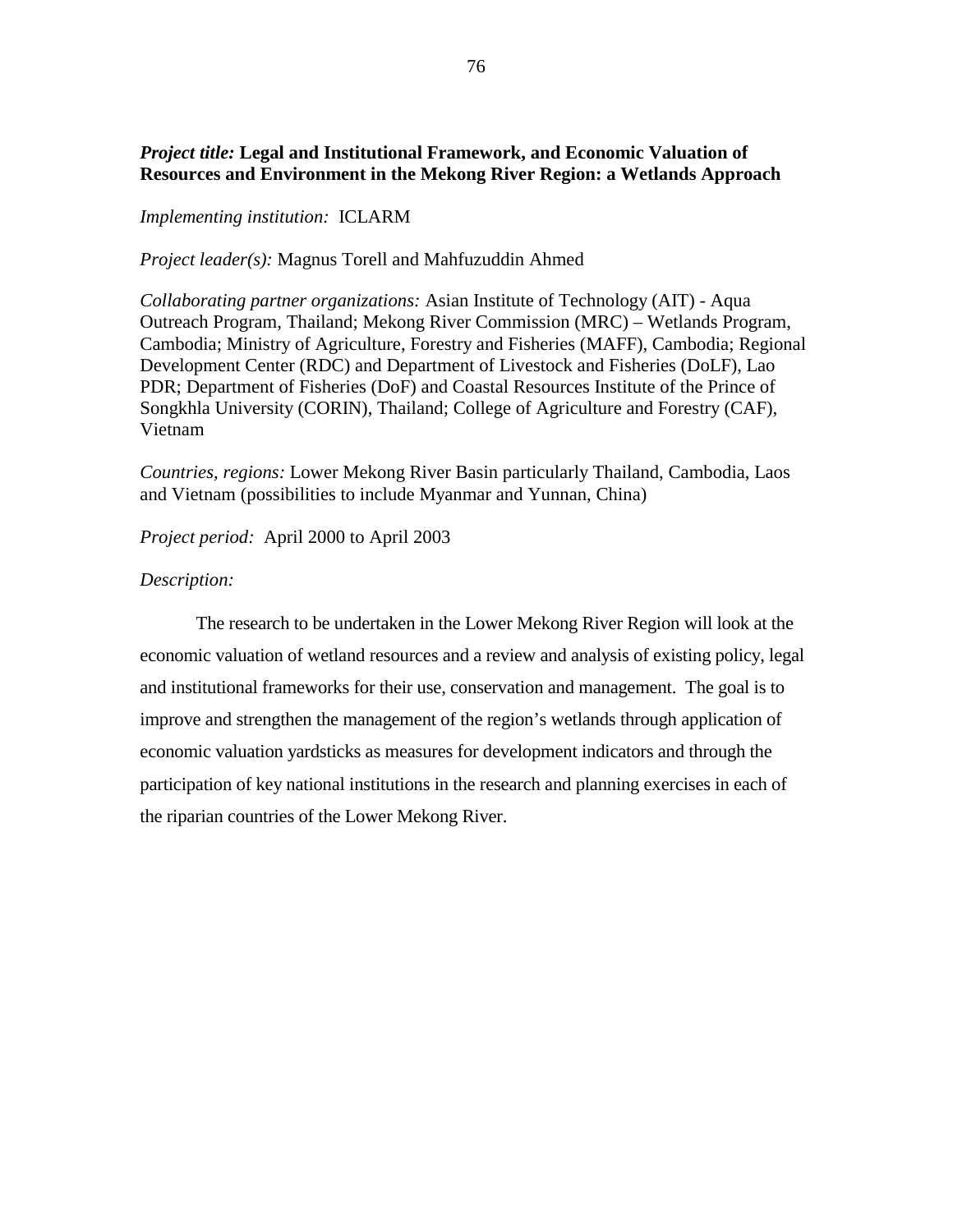## *Project title:* **Assessment of the Contribution of Aquatic Resources in the Mekong River Basin to Food and Nutritional Security of the Fishing and Farming Population**

*Implementing institution:*ICLARM

*Name of project leader:* Mahfuzuddin Ahmed

*Collaborating partner organizations:* Can Tho University (CTU), Can Tho, Vietnam; International Institute for Rural Reconstruction (IIRR), Cavite, Philippines; Institute for Development Anthropology (IDA), New York, USA; Oxfam America – Southeast Asia Regional Office (SEARO), Phnom Penh, Cambodia

*Countries, regions*: Mekong Delta of Vietnam

*Project period:* April 1998 – December 1999

#### *Description:*

The project provided baseline information on the current state of fisheries resources and their role in household food security in the southern part of the Mekong Delta in Vietnam specifically in two hamlets, one each in Can Tho and An Giang provinces. An assessment of the aquatic resources and their biological diversity including their characteristics and values in ecological, social and economic terms were studied. The household benefits and consumption pattern of fish and other aquatic products were also estimated. Development and enhancement of research skills among partners were developed through on-the-job training. Collaborative efforts among research partners and other national and regional agencies were also established.

The data for the assessment was collected from two locations: Loi Du-b and Binh An Thanh Loi. The study reveals that the main occupation of the majority landless in Binh. An Thanh Loi is fishing and demonstrates that rights to catch fish in different public wetlands are crucial to local livelihoods. Critical problems in these two study areas are overfishing, overuse of agrochemicals, and excessive employment of destructive fishing practices. These issues can be addressed through education, regulation through collective action, and improving institutions and policies.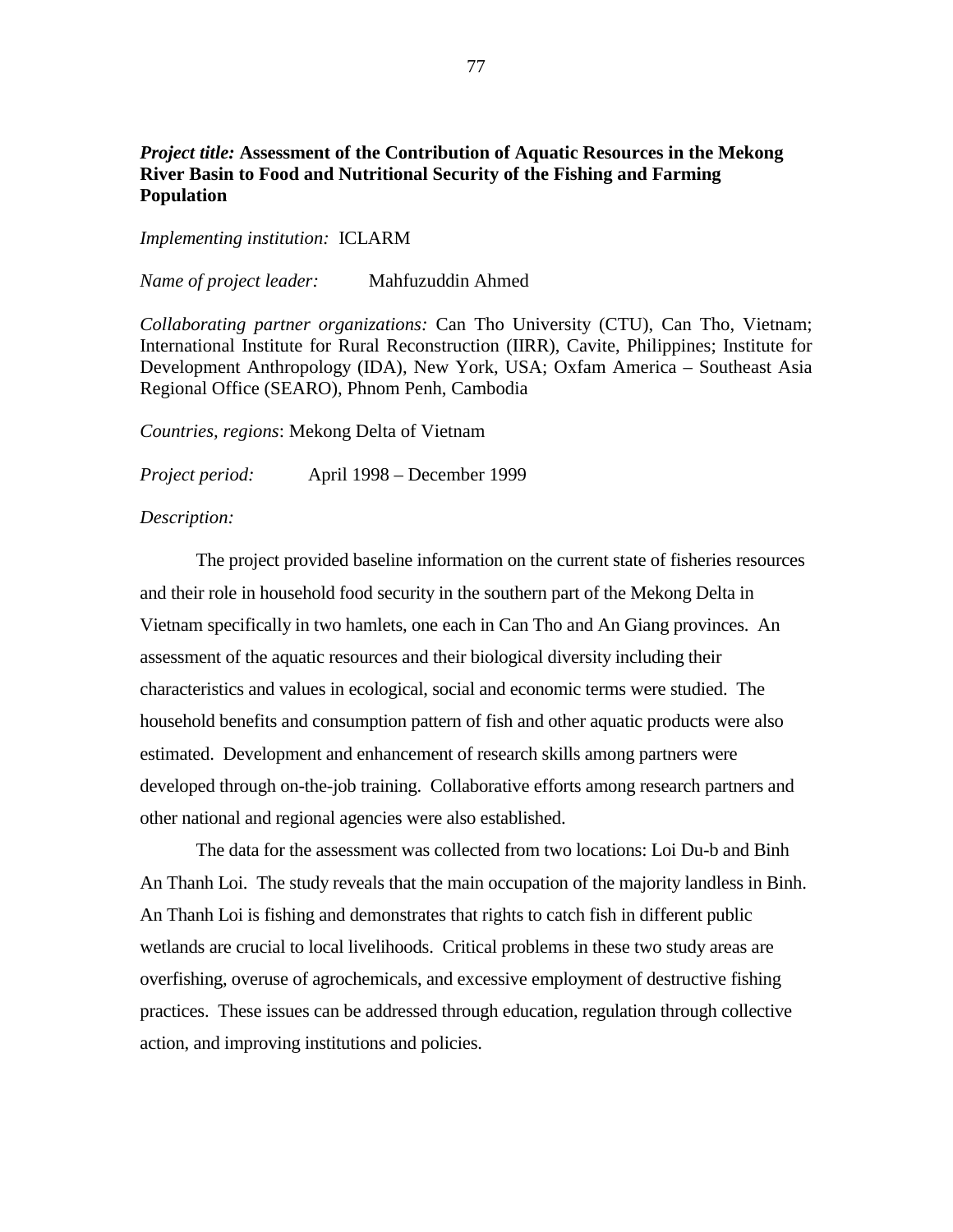Future plans include expansion into other riparian countries to determine the values and relevance of aquatic resources in the Mekong Basin, and to create community and institutional capacities for improving the management through community inputs and interventions. For this project, it will seek collaboration with existing and on-going projects, program and institutions working in the relevant area in the Basin.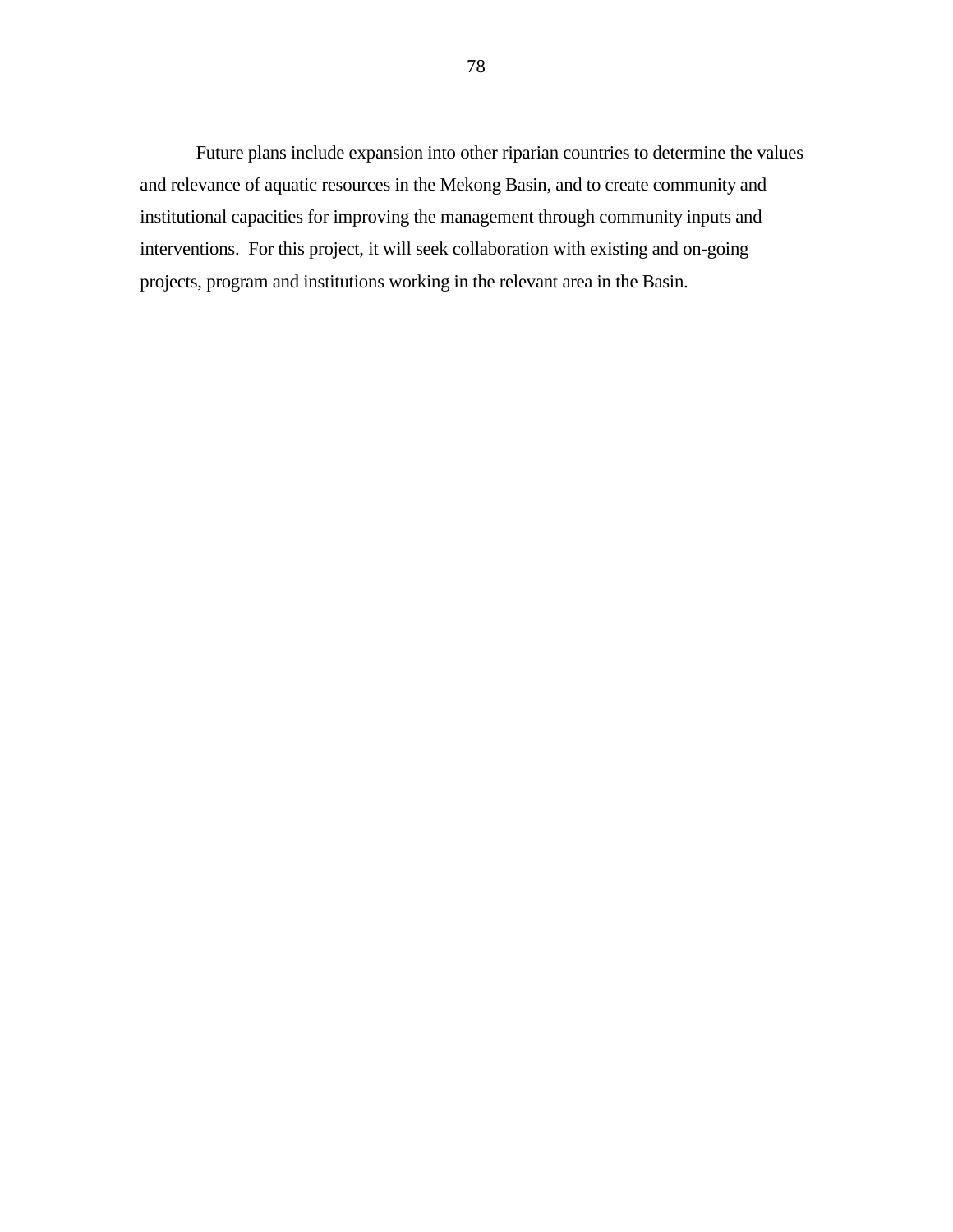## *Project title:* **Developing Community-scale Watersheds to Improve Rural Livelihoods**

*Implementing Agency:* ICRISAT

*Project leader:* S P Wani

*Collaborating partners:* India: ICAR, JNKVV, NGOs (Bharatiya Agro-Industries Foundation, MV Foundation). Thailand: Department of Agriculture, Khon Kaen University and Department of Land Development. Vietnam: Vietnam Agricultural Sciences Institute, Hanoi; Ministry of Agriculture and Rural Development. Ethiopia: EARO, the Ministry of Agriculture and ILRI. USA: Michigan State University, and selected ARIs. Mali: IER. Burkina Faso: INERA. Niger: INRAN. CGIAR: IWMI, WARDA, ICRAF.

*Countries, regions:* India, Thailand, Ethiopia, Vietnam, Mali, Niger

*Project period:* 1995 - 2002

#### *Description:*

Goal: Increase agricultural productivity and alleviate poverty through better management of the natural resource base in landscape/community-scale watersheds.

Purpose: Rainfall in the SAT generally occurs in torrential downpours and most is lost as runoff, often carrying away significant quantities of soil. Runoff could be controlled to minimize soil erosion and to optimize infiltration and soil moisture levels, and the excess could be channeled and harvested for later use. Better harvesting and management of rainwater and land management at the watershed scale involving community participation is required. However, constraints to adoption at the community level need to be better understood and resolved. This Center Project seeks to identify technologies, community decision-making institutions, and policies that lead to improved rainwater and land management in SAT agriculture, by using participatory research approaches. It will do focused broad-vision research to complement ongoing development activities and to provide input into future development efforts. The Center Project will be carried out through three operational projects, one in Southeast Asia, one in Eastern Africa (EA), and one in West Africa (WASAT). Cross-project sharing of information and experience will be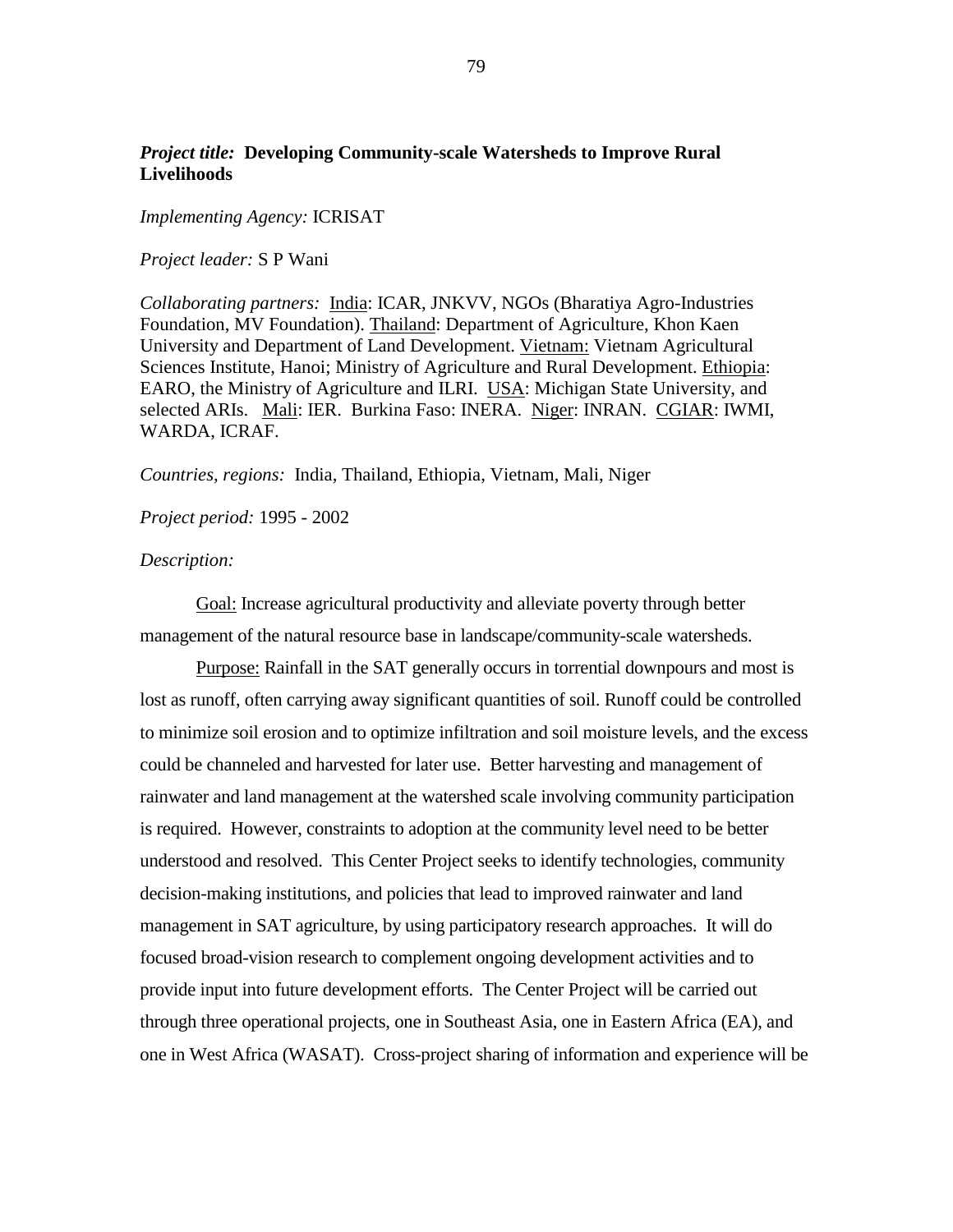encouraged. Technologies will be developed and extended in partnership with NARS, NGOs, and farmers through conducting on-farm research at selected benchmark sites (BMSs) in the target ecologies.

### Outputs:

- 1. Crop, tree/livestock technology options adapted to take advantage of improved water availability to increase agricultural productivity.
- 2. Water harvesting and management technologies for sandy/sandy loam soils.
- 3. Institutional/organizational innovations and policy options required for effective community action and individual participation in watershed development and management.
- 4. Technology/policy interventions to ensuring positive impacts of production intensification on environment.
- 5. Modeling, GIS, and remote sensing tools to assess biophysical and socioeconomic potential for watershed development and aid in the choice of research and development sites*.*
- 6. Improved models and other tools for watershed layout, and technologies for harvesting and managing rainwater on a watershed scale.
- 7. Trained human resources for watershed research, development and management in the target countries.
- 8. Lessons from on-station watershed research synthesized and shared with partners.
- 9. Watershed development models extended and adopted by development agencies.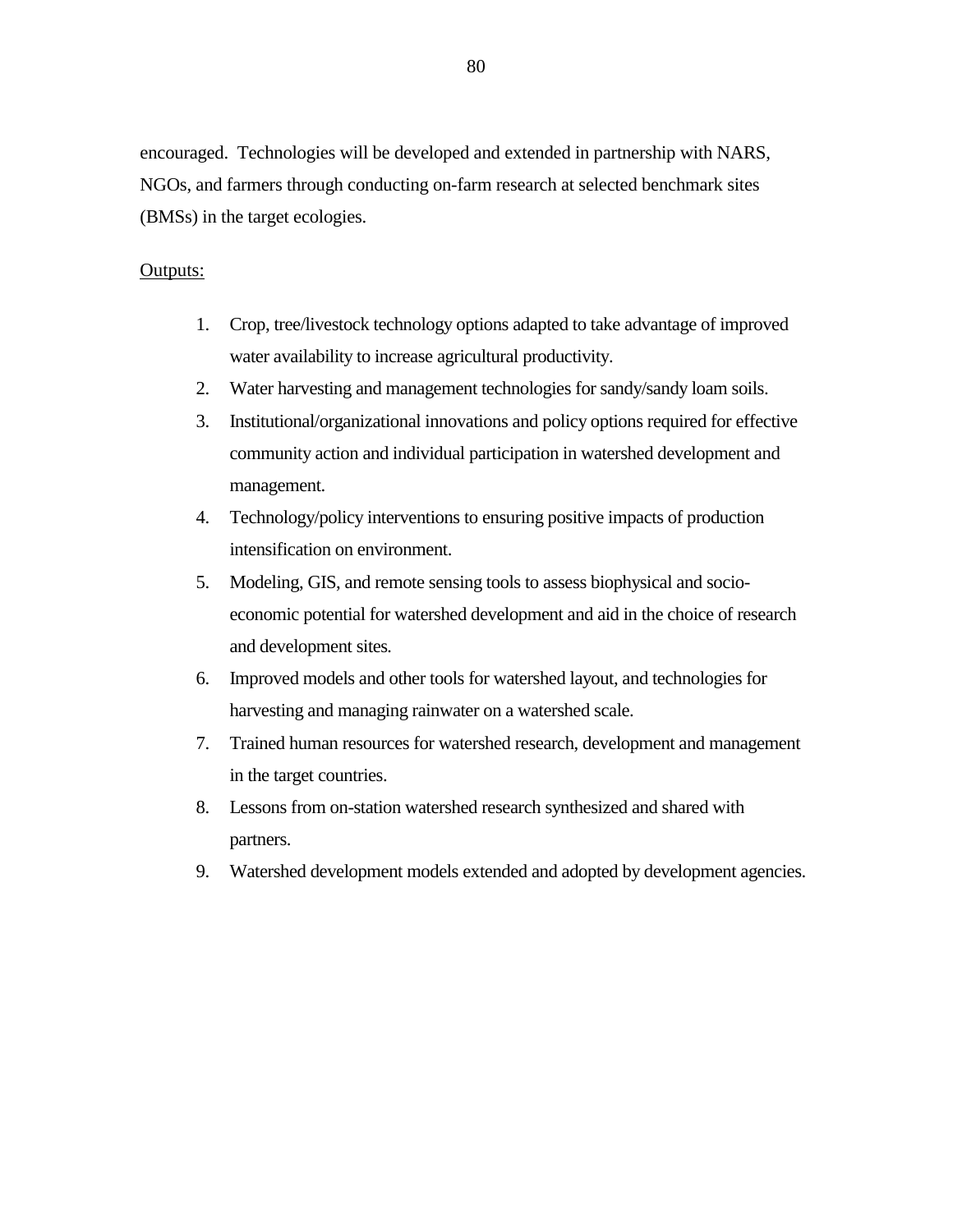*Project title*: **Hillsides Research in the CGIAR: Towards an Impact Assessment** (Exploratory phase)

*Implementing Institution:* Standing Panel on Impact Assessment (SPIA), CGIAR

*Project leaders:* Sara J. Scherr (University of Maryland) with Hans Gregersen, Michael Nelson, Guido Gryssels of SPIA

*Collaborating Partners:* CGIAR Centers (informal, until/if formal proposal made by TAC and approved)

*Regions of focus:* All CGIAR hillside research sites are being identified in the exploratory phase. If the project goes ahead, selected projects and study sites will be chosen for impact assessment.

*Project period:* Exploratory phase is the first half of 2000.

#### *Description:*

Research: During the 1990s, the CGIAR moved to embrace natural resource management and ecoregional approaches to research, with several centers focusing on hillside land management. The objective of this project is to document the range of objectives, activities, and study areas of CGIAR hillside research in the past decade and suggest an approach that can be used to evaluate the impact of that body of research.

The research describes the extent and trends in hillside agriculture, and reviews the key challenges to sustainable agricultural development in tropical hillside regions in relation to food supply and rural livelihoods and broader environmental quality. It then identifies the major research foci of the CGIAR to date and considers the challenges of impact assessment for these types of projects. A CGIAR-wide phased approach to impact assessment will be proposed but based on centers' own priorities and integrated into their on-going research process.

Institutional Issues: Eight types of hillside research have been identified at the centers: 1) improving germ-plasma, 2) developing technologies for the Sustainable Agriculture and Natural Resources Management (SANREM) Collaborative Research Support Program, 3) spatially integrated databases, 4) understanding hillside ecologies, 5)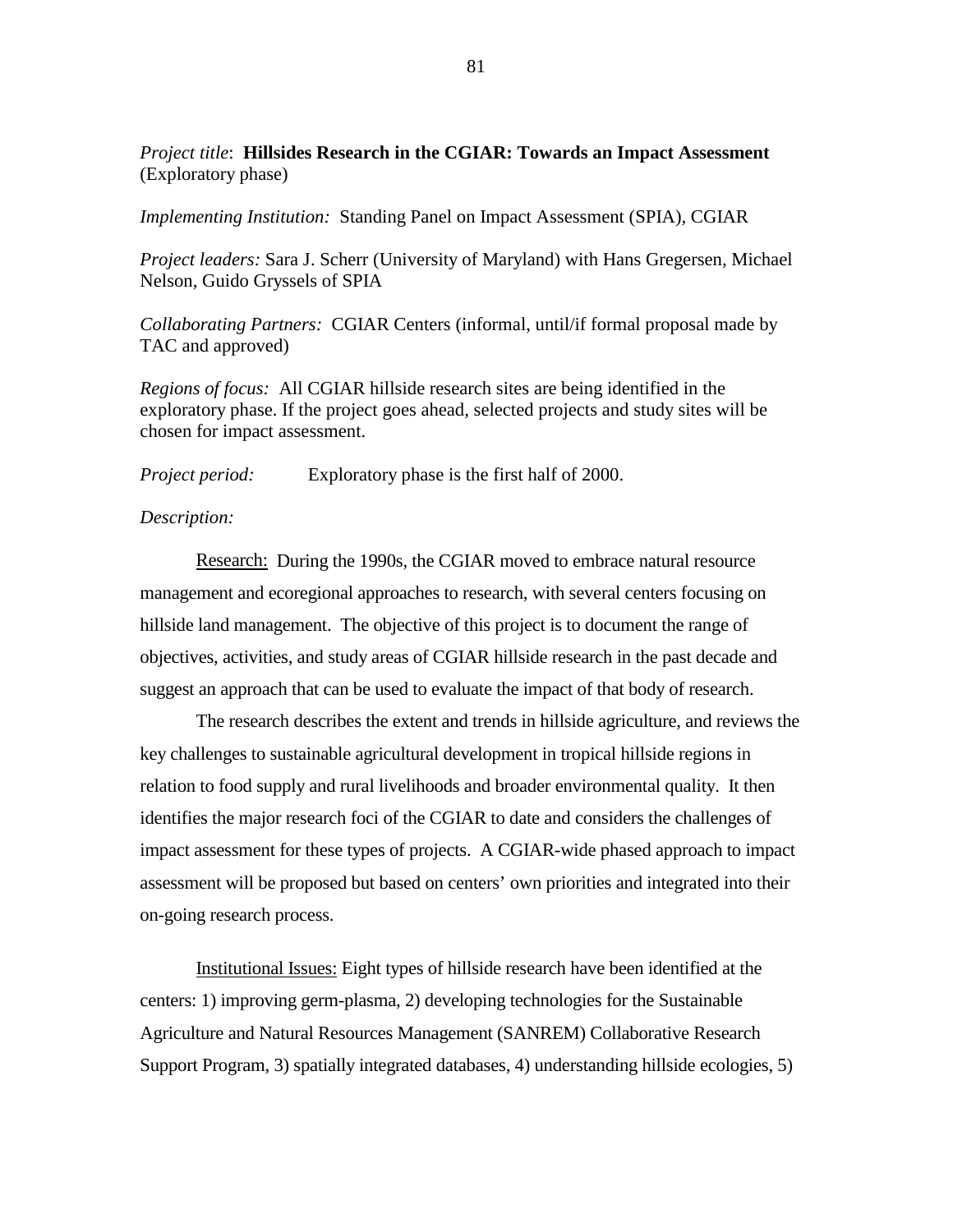land use dynamics, 6) evaluating local organization in NRM, 7) evaluating policies for NRM, and 8) pilot research and development projects. Of these, two focus heavily on local organizations for collective action in NRM. Seven centers are doing research on a variety of farmer-led research and action organizations and local governments managing natural resource, and developing decision support tools for them. Six centers also have action research programs that work directly with farmer organizations. Evaluating the impacts of these two types of research will require different methods than those used in conventional CGIAR impact assessments. The study will consider indicators and approaches for impact assessment.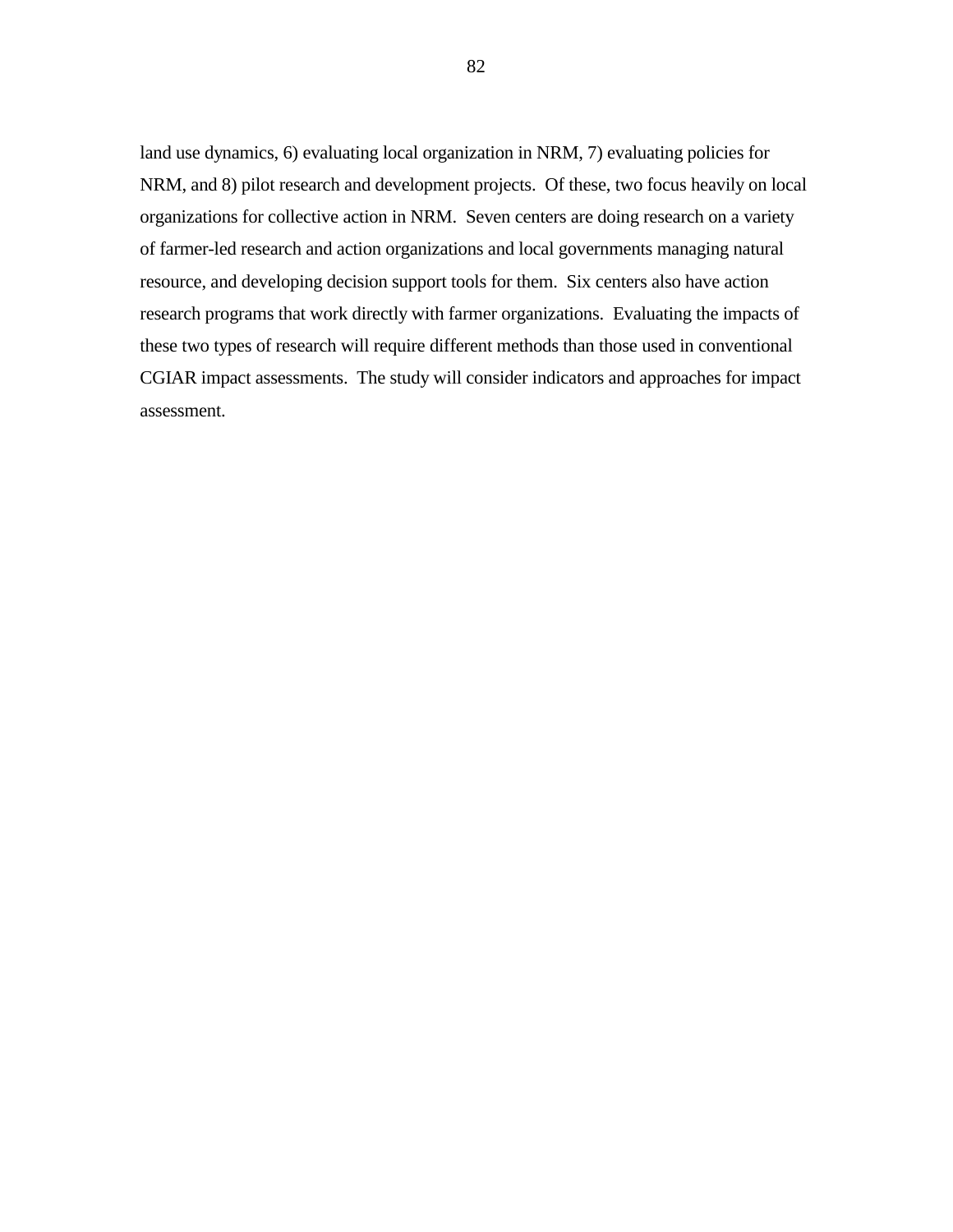## *Project title:* **Policy Impacts on Rural Poverty and Environment: Integrating Models of Environmental Process with Economic Models. Case Study of the Río Calico Watershed of Nicaragua**

*Implementing Institution:* Swiss Federal Institute of Technology (ETH), Zurich, Switzerland

*Project leader:* Claudia Binder, EAWAG

*Collaborating partners:* University of Maryland (Sara J. Scherr), University of Bern (Hans Hurni), CIAT (Nancy Johnson), the Agricultural School of Estelí, and the National Agronomy University of Nicaragua

*Regions of focus:* San Cálico Sub-Watershed, San Dionisio, Nicaragua

*Project period:* November 1999-December 2001

### *Description:*

Research:The objective of this study is to develop an integrated environmentaleconomic model of the Rio Calico sub-watershed in Nicaragua, that can be used to simulate the effects of various policies on farmer income and watershed conditions, particularly for soil and water. The major components of the study will be an analysis using GIS of land use changes in the sub-watershed, by soil type and other geographic conditions; a survey of 200 households, stratified by natural resource conditions, to document the use and determinants of land management practices and to develop for key products, production functions that include environmental and conservation variables; an environmental model of material flows in the watershed; and an economic/agricultural trade model. The GIS is being used to develop the survey sample; the survey to provide coefficients of derived demand for key inputs in the economic and environmental models. Simulation effects will be evaluated for changes in trade, agricultural input and output prices, environmental policies, and provision of technical assistance. A more detailed model will be developed for one micro-watershed, to examine land management practices more closely (especially coffee, pastures and forests), and a participatory Sustainable Development Appraisal will be undertaken with a sample of communities.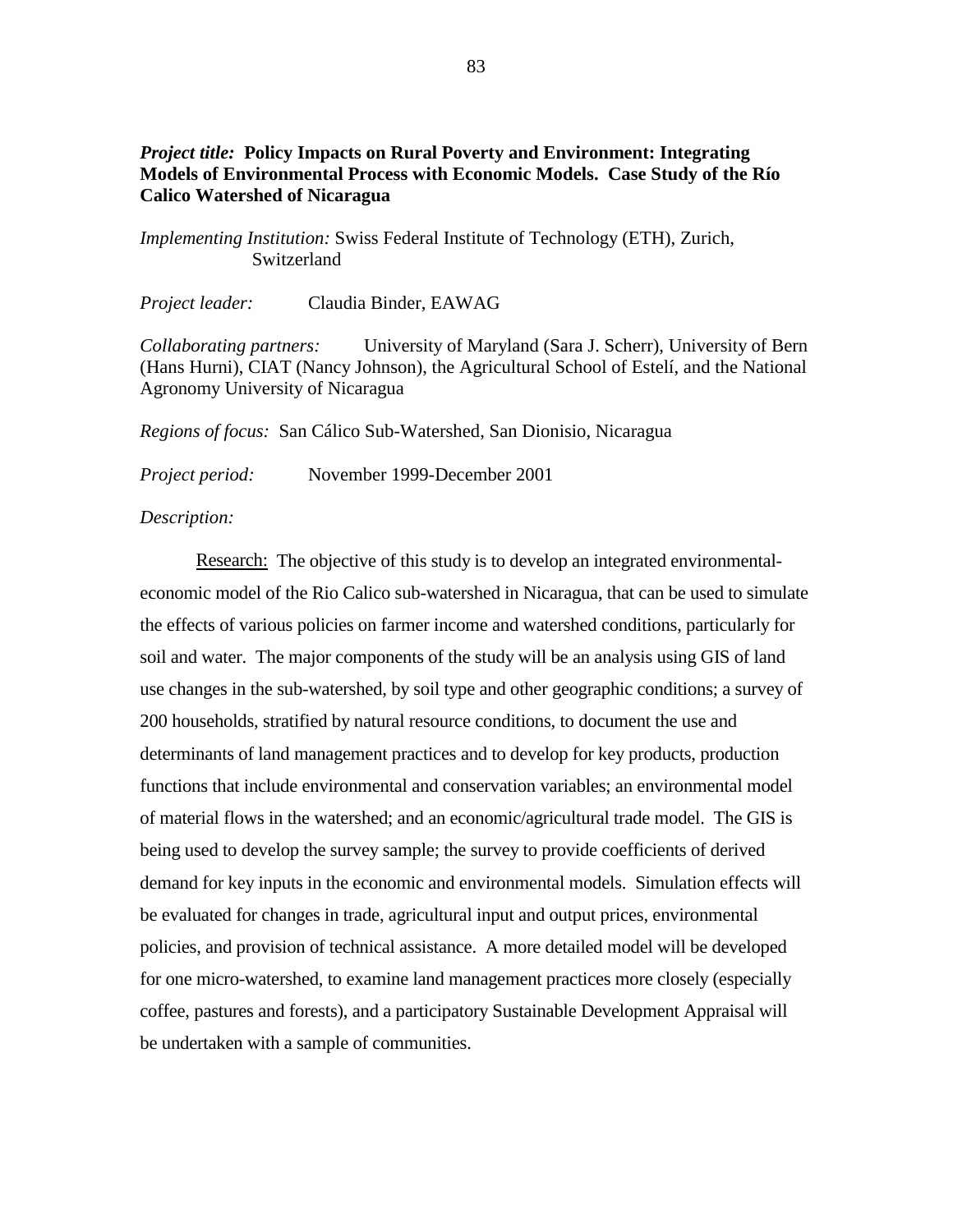**Institutional Issues Being Addressed:** The initial household survey includes plotlevel data on land tenure and a small number of questions about household involvement in various types of associations, by gender. The relationship between property rights and household activity in associations and the extent and type of conservation practices will be examined. The micro-watershed case study will include analysis of private and collective action in NRM.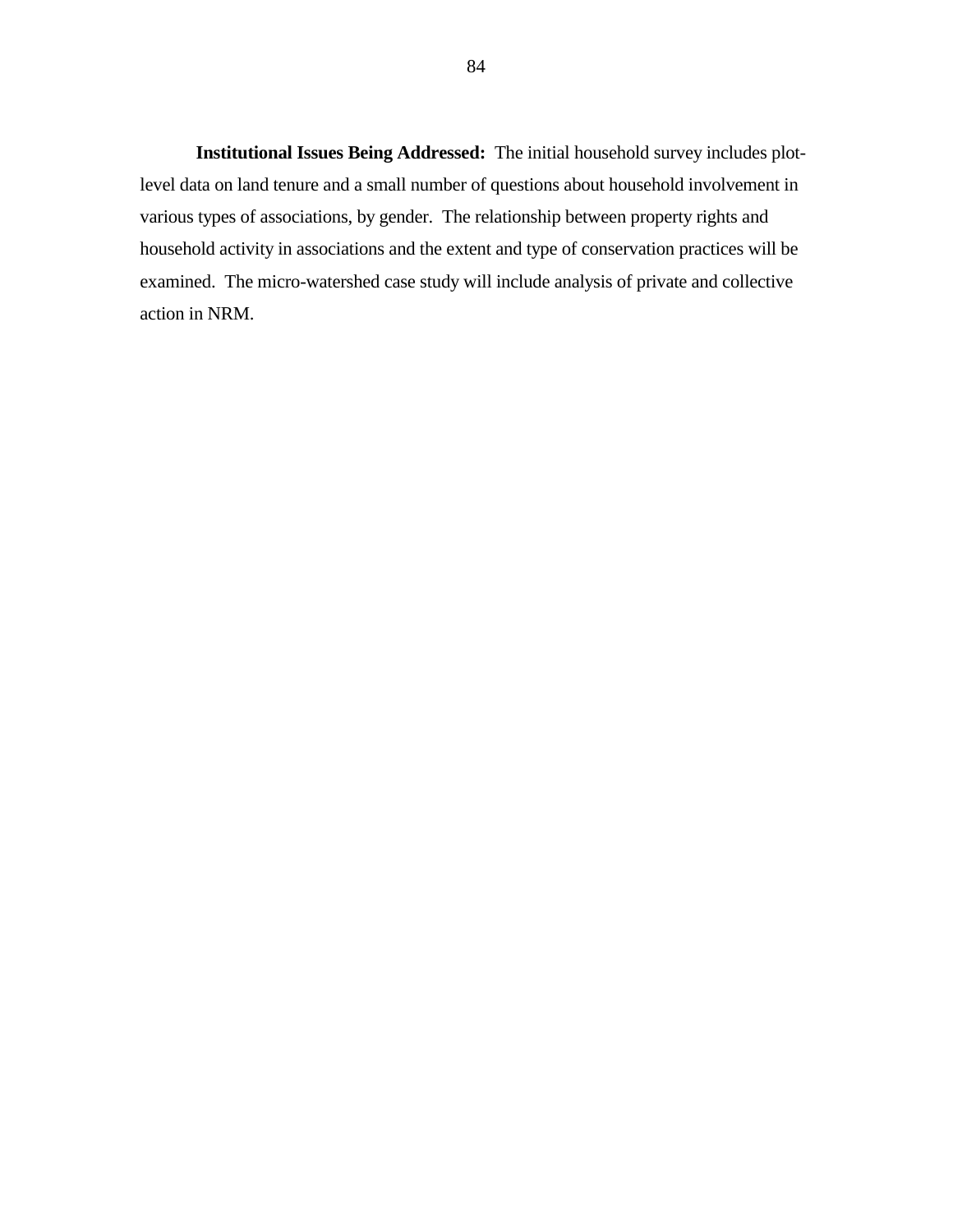*Project title***: Management of Soil Erosion Consortium (MSEC).**MSEC is one of the four consortia established through the soil, water, and nutrient management (SWNM) program of the Consultative Group on International Agricultural Research (CGIAR)

*Executing institution:* International Board for Soil Research and Management (IBSRAM)

## *Project leader:* Amado Maglinao

*Collaborating partner organizations:* There are now eight partner countries in MSEC and at least 10 IARCs and ARIs and some NGOs. Discussions are being held with other interested parties.

NARS:Central Research Institute for Dryland Agriculture (CRIDA, India), Center for Soil and Agroclimate Research (CSAR, Indonesia), Soil Survey and Land Classification Center (SSLCC, Lao PDR), Nepal Agricultural Research Council (NARC), Philippine Council for Agriculture, Forestry and Natural Resources Research and Development (PCARRD), Ministry of Forestry and Environment (MFE, Sri Lanka), Department of Land Development and Royal Forest Department (DLD and RFD, Thailand), National Institute for Soils and Fertilizers (NISF, Vietnam)

IARCs/ARIs:ICRISAT (India), ICRAF (Indonesia), IRRI (Philippines), IFPRI (USA), IRD (formerly ORSTOM, France), CIRAD (France), SEARCA (Philippines), ACIAR (Australia), University of Bayreuth (Germany), ICIMOD (Nepal)

NGOs/others:Mag-uuamad Foundation (Philippines), BAIF (India), Haq Muang Nan Network (Thailand), SANREM-CRSP (Philippines)

*Countries and region of focus:*MSEC operates in Asia and includes activities in the following countries: India, Indonesia, Laos, Nepal, Philippines, Sri Lanka, Thailand, and Vietnam.

*Project period:* MSEC is intended to operate for 10 to 15 years. The first three years (starting in September 1998) of the consortium activities are supported by an Asian Development Bank technical assistance grant.

### *Description:*

MSEC uses an integrated, interdisciplinary, participatory, and community-based approach to research that involves all land users and stakeholders on a catchment scale. It focuses on on- and off-site impacts of soil erosion, emphasizes community involvement, and provides scientific data for a rational decision-making. MSEC focuses on three major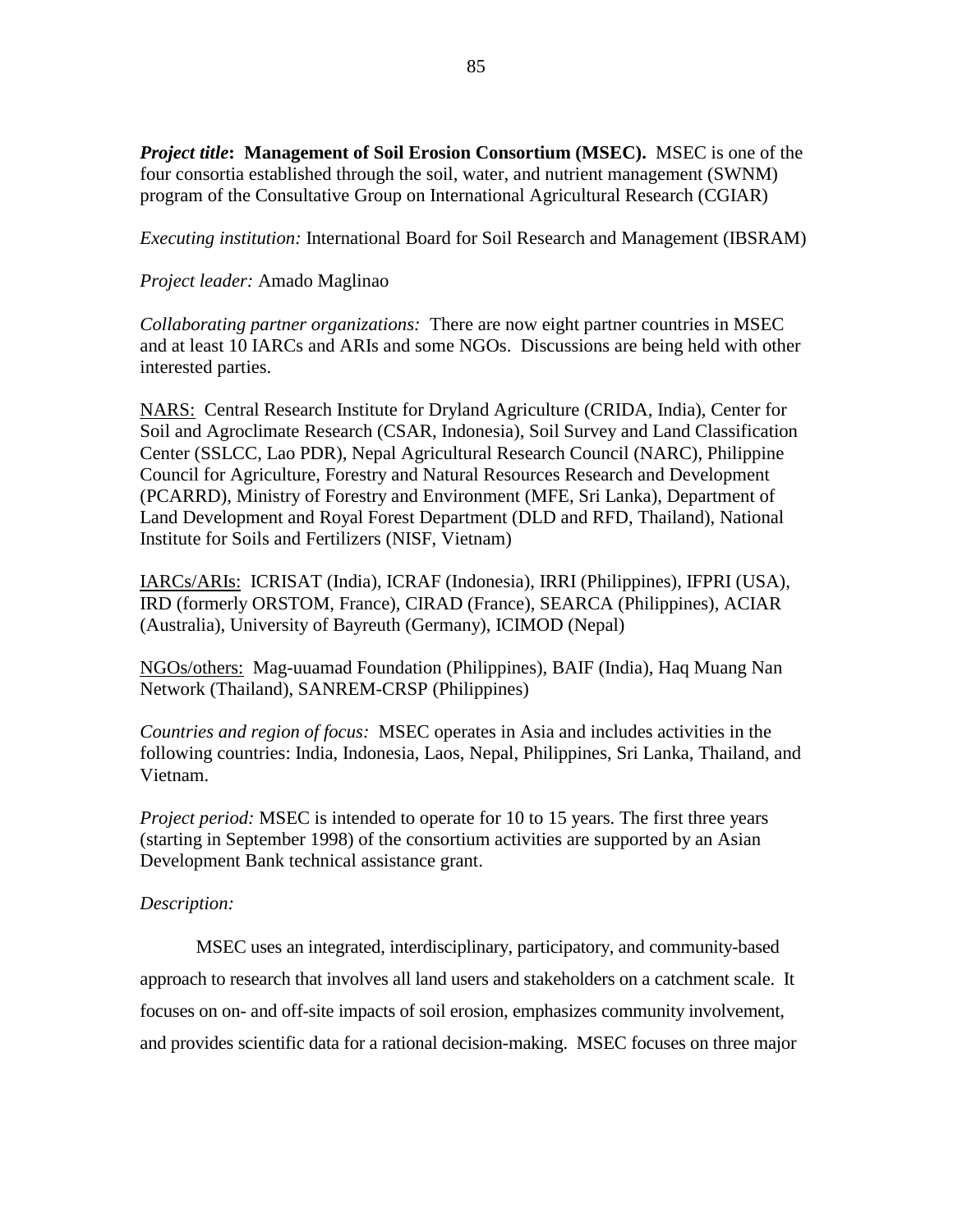areas: catchment research, information sharing and dissemination, and capacity building and institution development.

## **Objectives:**

- ! Develop sustainable and acceptable community-based land management options within a catchment framework
- ! Quantify and evaluate the biophysical, environmental and socioeconomic on- and off-site impacts of soil erosion
- ! Generate reliable information and scientifically-based guidelines for the improvement of catchment management policies
- ! Enhance capacity of NARS in research on integrated catchment management and soil erosion control

## **Expected outputs:**

- ! Improved soil erosion control technologies that are socially, institutionally and financially acceptable to the communities in the catchment areas
- ! Appropriate policies that will improve the management of catchments by the local government and communities, and that will induce the farmers to adopt improved land management technologies
- ! Methodology for obtaining farmers' participation in the management of catchments
- Enhanced capacity of the NARES in catchment research and subsequent dissemination of its results to farmers
- Better understanding of the on- and off-site impacts of soil erosion

### **Activities:**

- ! Assessment of resources including indigenous technical knowledge (ITK) and needs with key stakeholders
- ! Evaluation of policy and institutions, and assessment of impact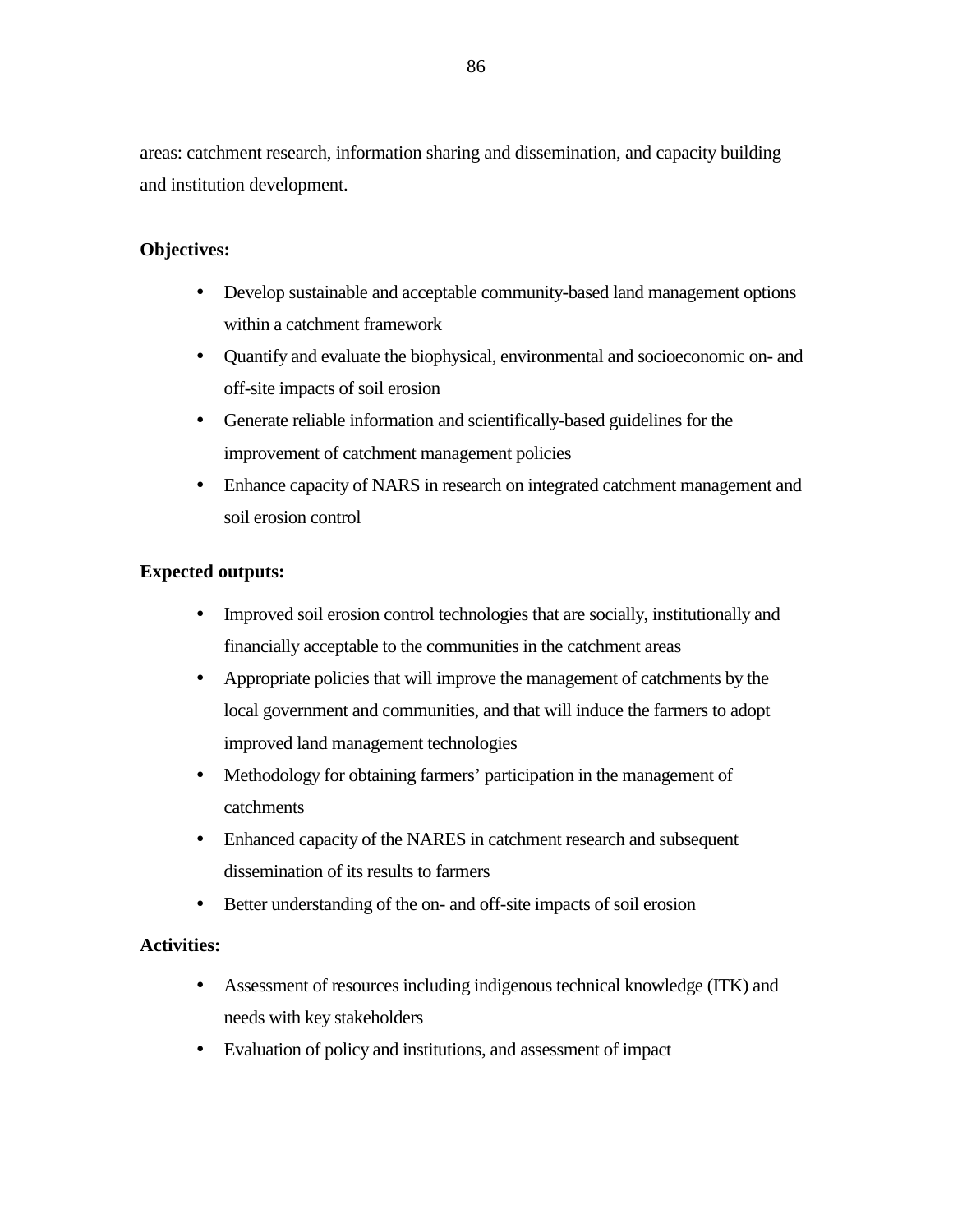- ! Participatory activity identification and implementation
- ! Calibration of water and nutrient balances (concentration, vertical and horizontal fluxes), and erosion rate
- ! Analysis of changes in the soil and water conditions (quantity and quality), both on and offsite, after the introduction of recommended management practices
- ! Identification and implementation with stakeholders of appropriate techniques and tools for information exchange and sharing, evaluation of environmental, economic and social trade-offs and/or policy implications
- ! Reliance on both indigenous and scientific knowledge
- ! Linking increased production to natural resource conservation in the development of land use systems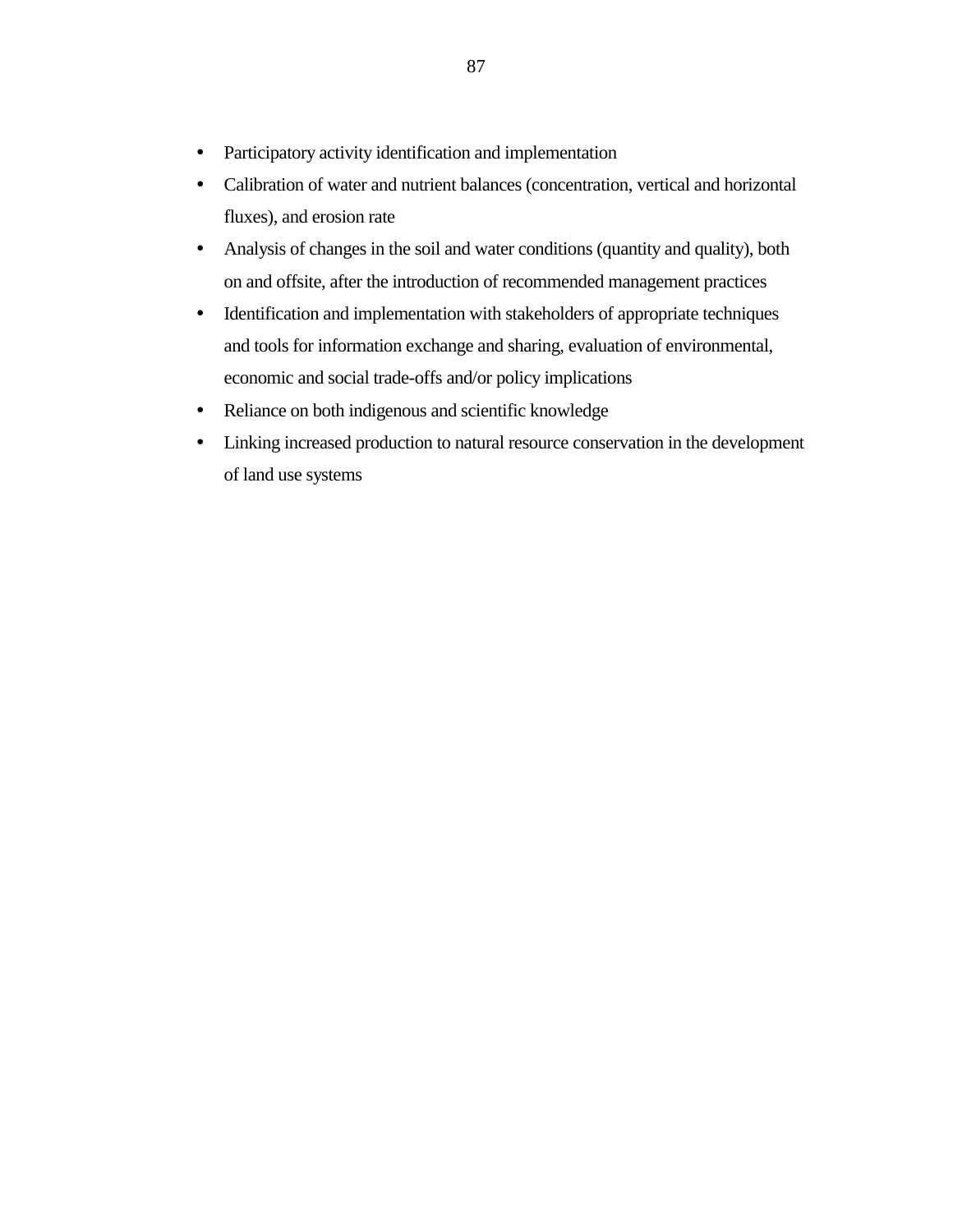*Project title:* **Valuation of Watershed Projects in India** (one of three modules in a larger study entitled, Sustainable Rainfed Agricultural Development in India)

*Implementing institution:* IFPRI and the Indian Council of Agricultural Research (ICAR)

*Project leader:* Peter Hazell, John Kerr

*Collaborating partners:* National Centre for Agricultural Economics and Policy (NCAP), ICAR

*Countries or regions:* Andhra Pradesh and Maharashtra, two states in semi-arid India

*Project period:* 1996-98 (but analysis and write up continue)

### *Description:*

This study sought to evaluate the impact of the large investments made in watershed development since about the mid-1980s. It covered a variety of project types, including those implemented by government agencies, non-government organizations (NGOs), and in collaboration between the two. The study tried to be comprehensive in nature; it included the following activities:

- selecting a sample of 86 villages covered by the various projects but also including control villages with no project
- ! documenting the approaches taken by each implementing agency. (Technical approaches include water harvesting, in situ soil and moisture conservation, grass and tree planting, and improved agricultural technology. Institutional approaches include social organization to promote collective action and conflict resolution, particularly related to efforts to reduce grazing pressure on common pastures in upper watersheds.)
- ! developing indicators of performance in improving agricultural productivity, natural resource conservation and poverty alleviation
- ! examining both project and non project determinants of outcomes. Project determinants include project inputs and approaches, while non project determinants include biophysical conditions, infrastructure and access to markets,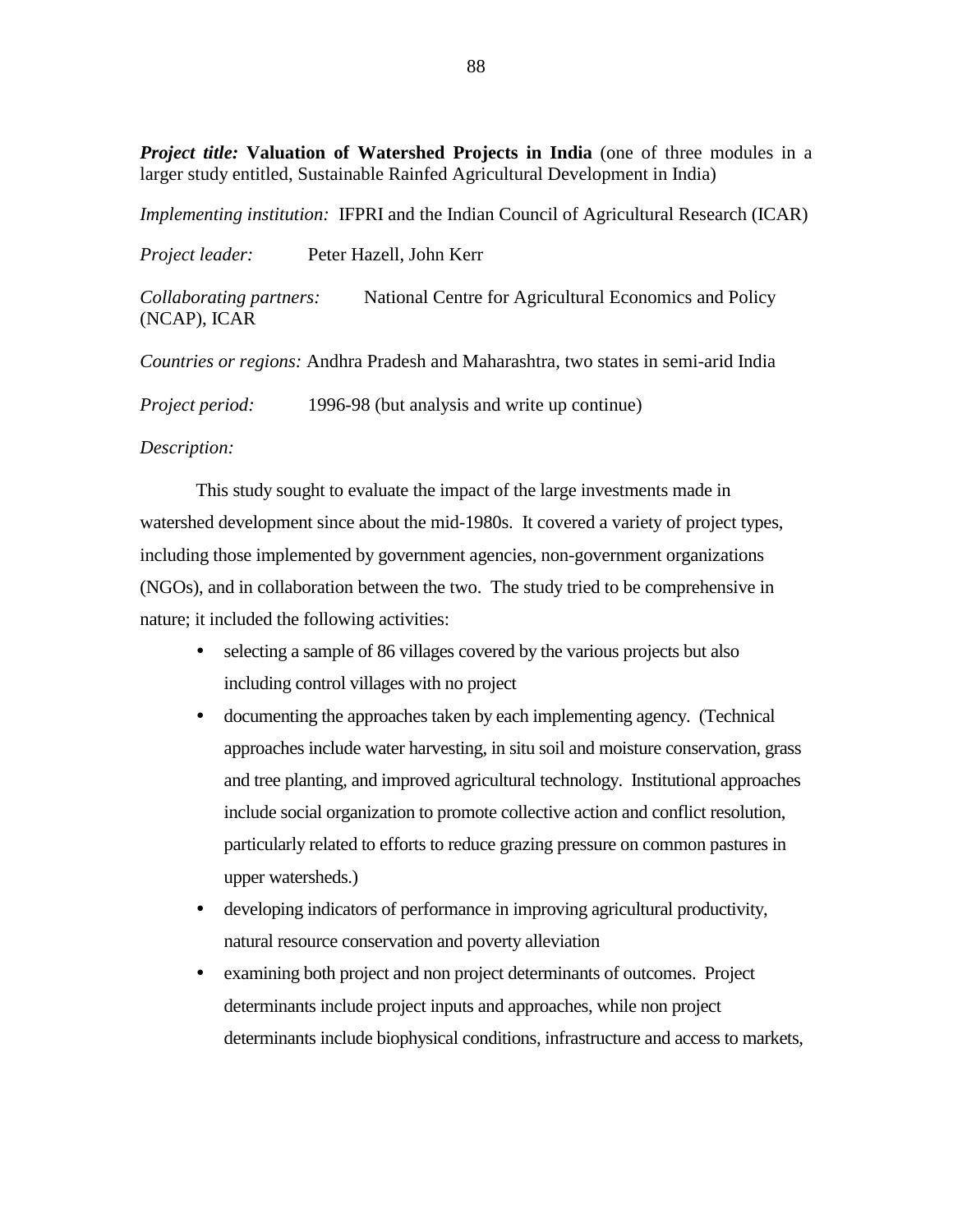and preexisting social institutions that indicate a propensity for collective action and conflict resolution among inhabitants of a watershed.

! undertaking both quantitative and qualitative analysis of the determinants of favorable outcomes.

The project found that on the whole, projects implemented by NGOs or in collaboration between government and NGOs devoted far more attention to social organization, and this appears to have paid off in terms of better performance in many respects. A small minority of particularly successful projects makes particular efforts to ensure that every interest group has a stake in the success of watershed development. Most important in this regard are landless herders, who stand to lose more than gain unless special institutional arrangements give them an immediate, tangible interest in protecting pastures.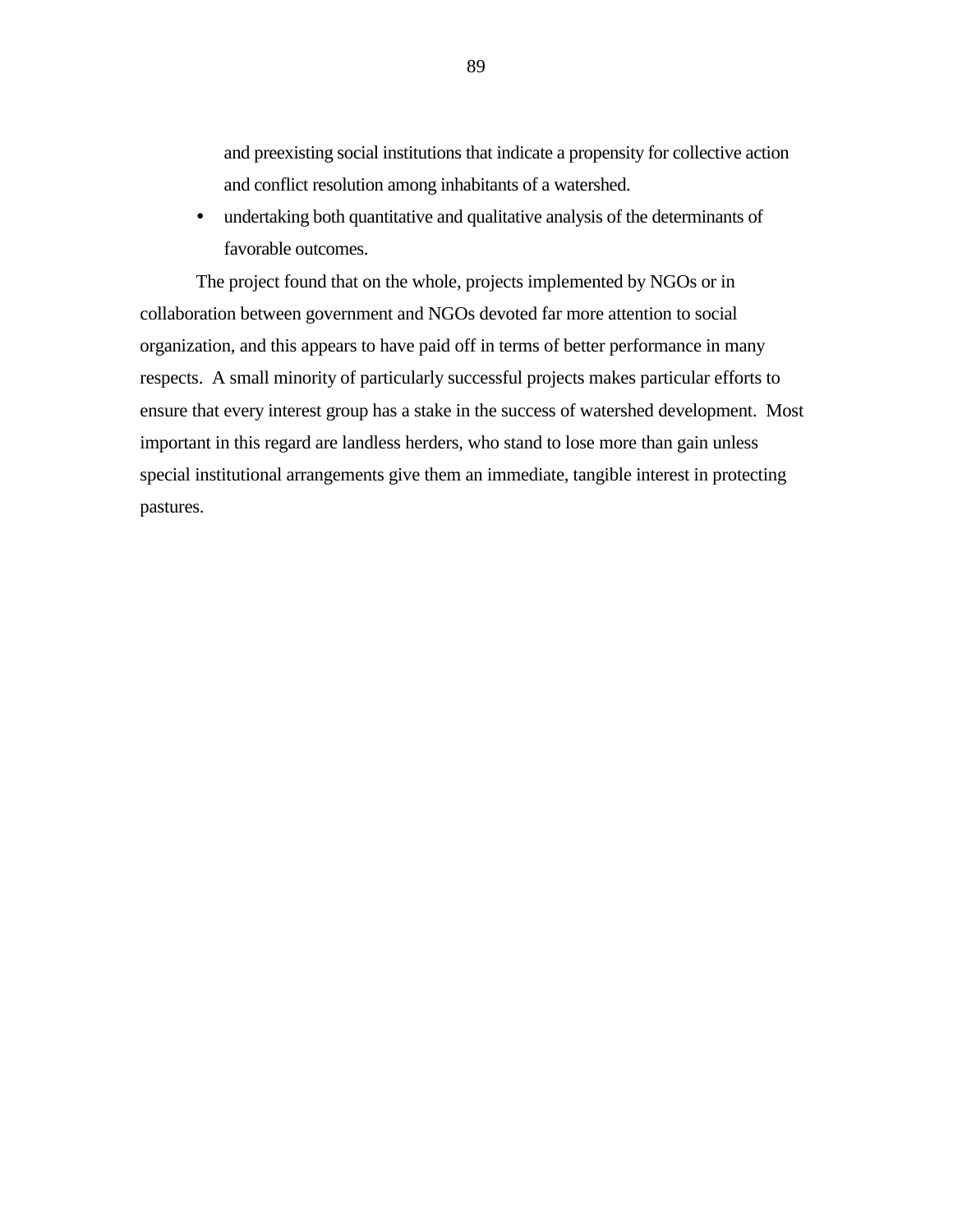*Project title:* **Evaluation of Current Approaches to Watershed Development** (part of the watershed evaluation module in the Sustainable Rainfed Agricultural Development study)

*Implementing institution:* IFPRI and the Indian Council of Agricultural Research (ICAR)

| Project leader:                         | Peter Hazell, Shashi Kolavalli and John Kerr |                                                                                     |
|-----------------------------------------|----------------------------------------------|-------------------------------------------------------------------------------------|
| Collaborating partners:<br>(NCAP), ICAR |                                              | National Centre for Agricultural Economics and Policy                               |
|                                         |                                              | <i>Countries or regions:</i> Karnataka, Orissa and Rajasthan, three states in India |

*Project period:* 1997-98 (but analysis and write up continue)

### *Description:*

This study examined the approaches of new projects for which it was too soon to assess impact. It covered all of the most current project types, including those implemented by government agencies, non governmental organizations (NGOs), and collaboration between the two, as well as bilaterally funded projects.

As part of the study, the lead author (Kolavalli) visited each of 20 projects purposively selected in the three states. He used RRA approaches to obtain information on various technical and institutional approaches under each project.

Based on previous experience in India, the study hypothesizes that meaningful stakeholder participation is essential to project success. It identifies three critical elements of participation in the Indian context, including 1) social organization to promote collective action, 2) stakeholder involvement in making decisions related to planning and implementation, and 3) some level of stakeholder cost-sharing. Using tabular analysis of a number of qualitative and quantitative indicators developed in the study, it compares the extent and nature of participation across project categories and also compares levels of collective action achieved in the different studies. It finds that projects with high NGO involvement make greater effort to promote participation, which in turn leads to more collective action. It then examines obstacles to incorporating meaningful participation in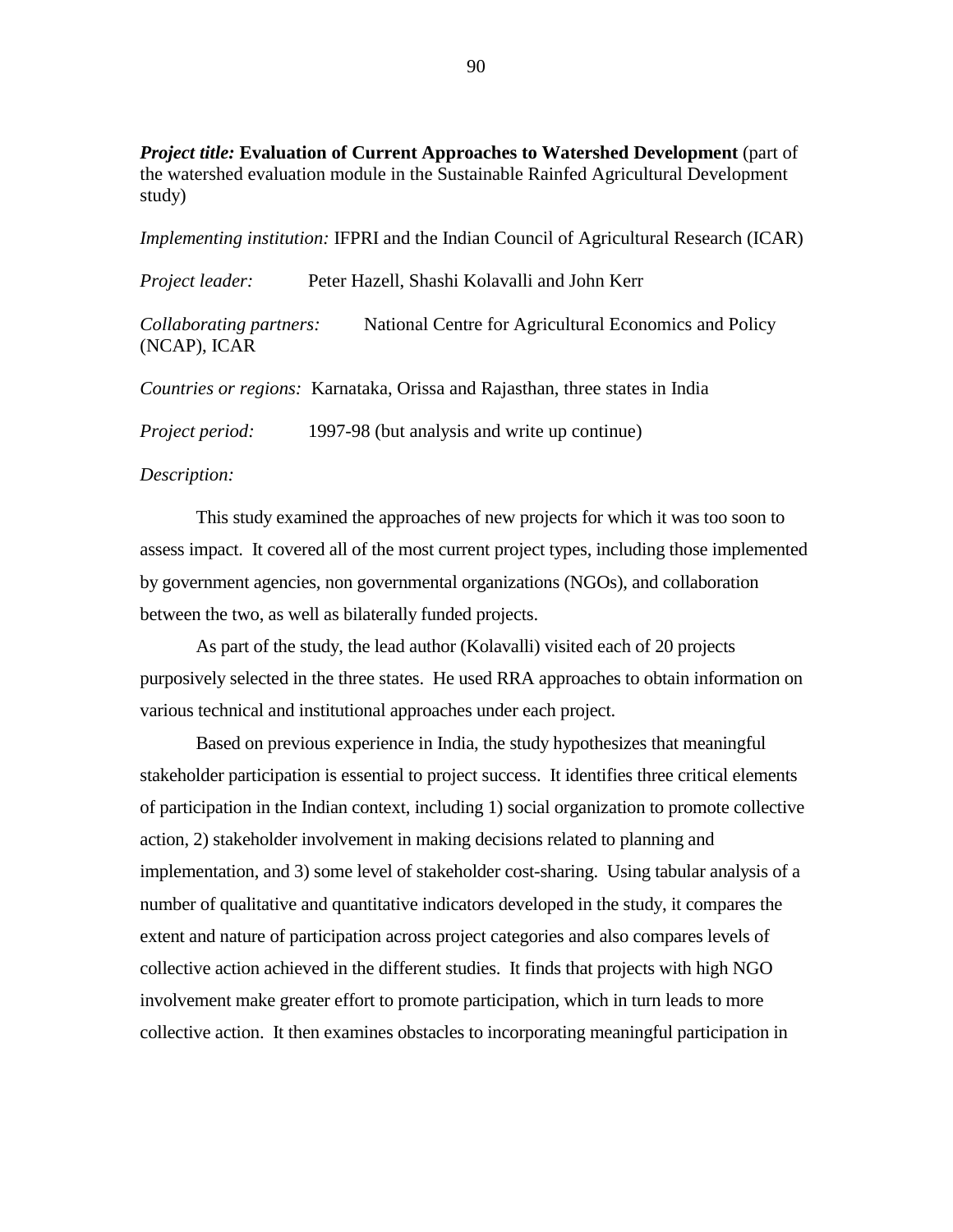government projects, and it outlines a strategy to overcome these barriers so that participation can become a central feature of all Indian watershed projects.

The study highlighted a few more points related to project approaches. Most of the projects that were successful were at the sub village level. It is far easier to promote collective action at small spatial scales, and to sustain its efforts at the micro level. Gender issues need special attention while planning for the watershed. If attention is not paid to involving women, the selection of the activities can be biased and add to their already heavy workload.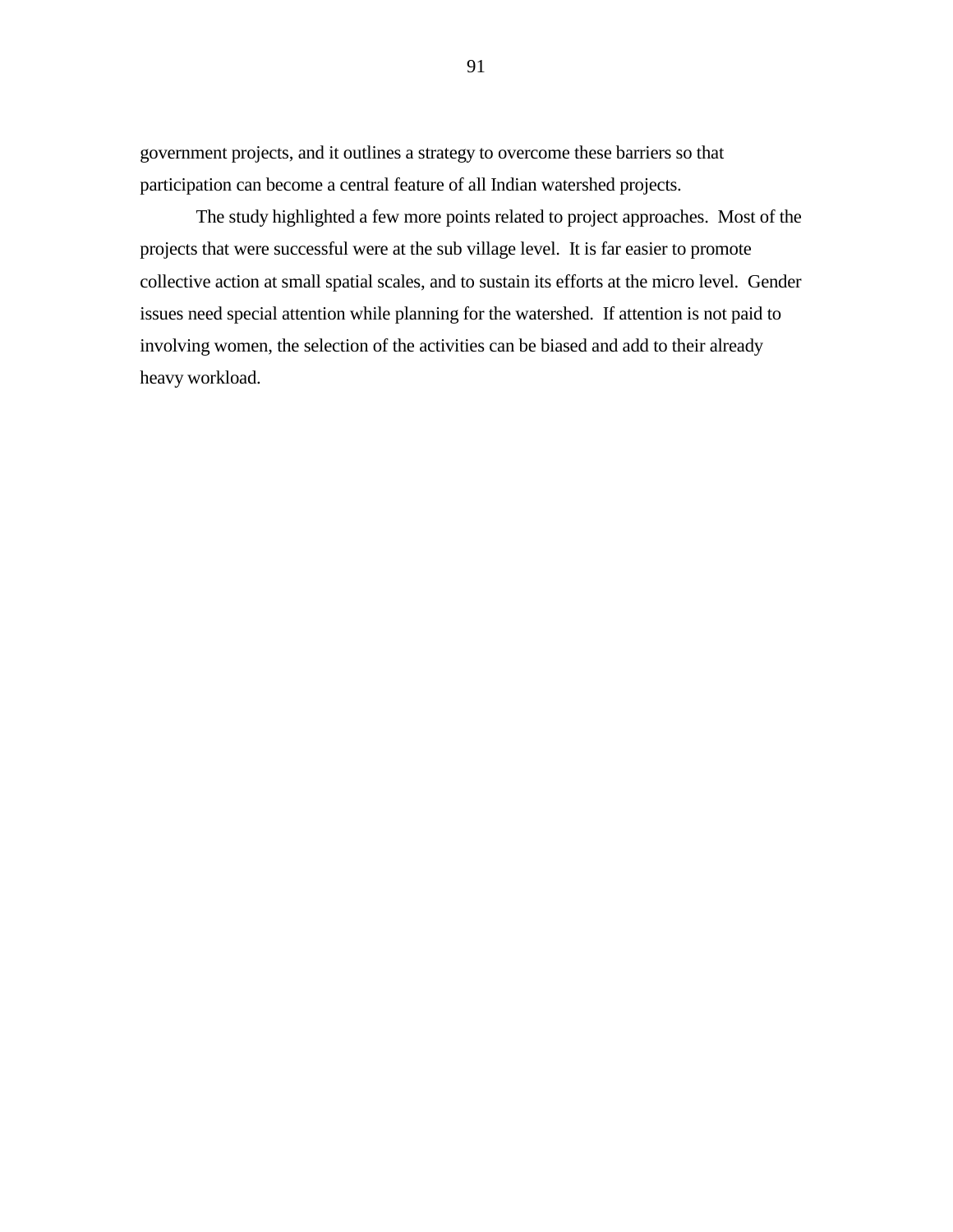### *Project title:* **Improved Land Management in the Lake Victoria Basin**

*Implementing institution:*ICRAF

*Project leader:* Brent Swallow

*Collaborating partners:*Kenya Ministry of Agriculture and Rural Development (during 1999-2000), University of Nairobi, University of Florida, University of Stockholm, Paul Smiths University

*Region:* Lake Victoria Basin in East Africa

*Project period:* Start-up period in Kenya: 1999-2003. Expected expansion to Tanzania and Uganda in 2001.

#### *Description:*

ICRAF has recently initiated watershed research in the Lake Victoria Basin in East Africa. Lake Victoria is the largest fresh water lake in the developing world and an important resource for the 25 million people who live in the lake basin. The lake has deteriorated rapidly during the last 50 years, due to the introduction of the Nile perch and the increase levels of nutrients and other pollutants. ICRAF's research on Lake Victoria is concerned with four questions: (1) where are the most severe land management problems in the lake basin—called land management 'hot spots'; (2) what are the underlying and proximate forces driving environmental change in those hot spots; (3) what interventions may be put in place to slow or reverse the development of hot spots; and (4) what are the consequences of those problems and potential solutions for the welfare of rural farmers, the local environment and the overall lake basin environment.

The methods developed and used by ICRAF scientists may be of use for other researchers concerned with watershed scale issues. Diffuse reflectance spectrometry and satellite imagery are combined with extensive ground-truthing and advanced statistical techniques in order to characterize land degradation and soil fertility across large areas. Sediment from river mouths is extracted and analyzed in order to quantify historical trends in sedimentation and lake ecology. Results to date show that lands vulnerable to different types of erosion have characteristic spectral properties. Analysis of the spectral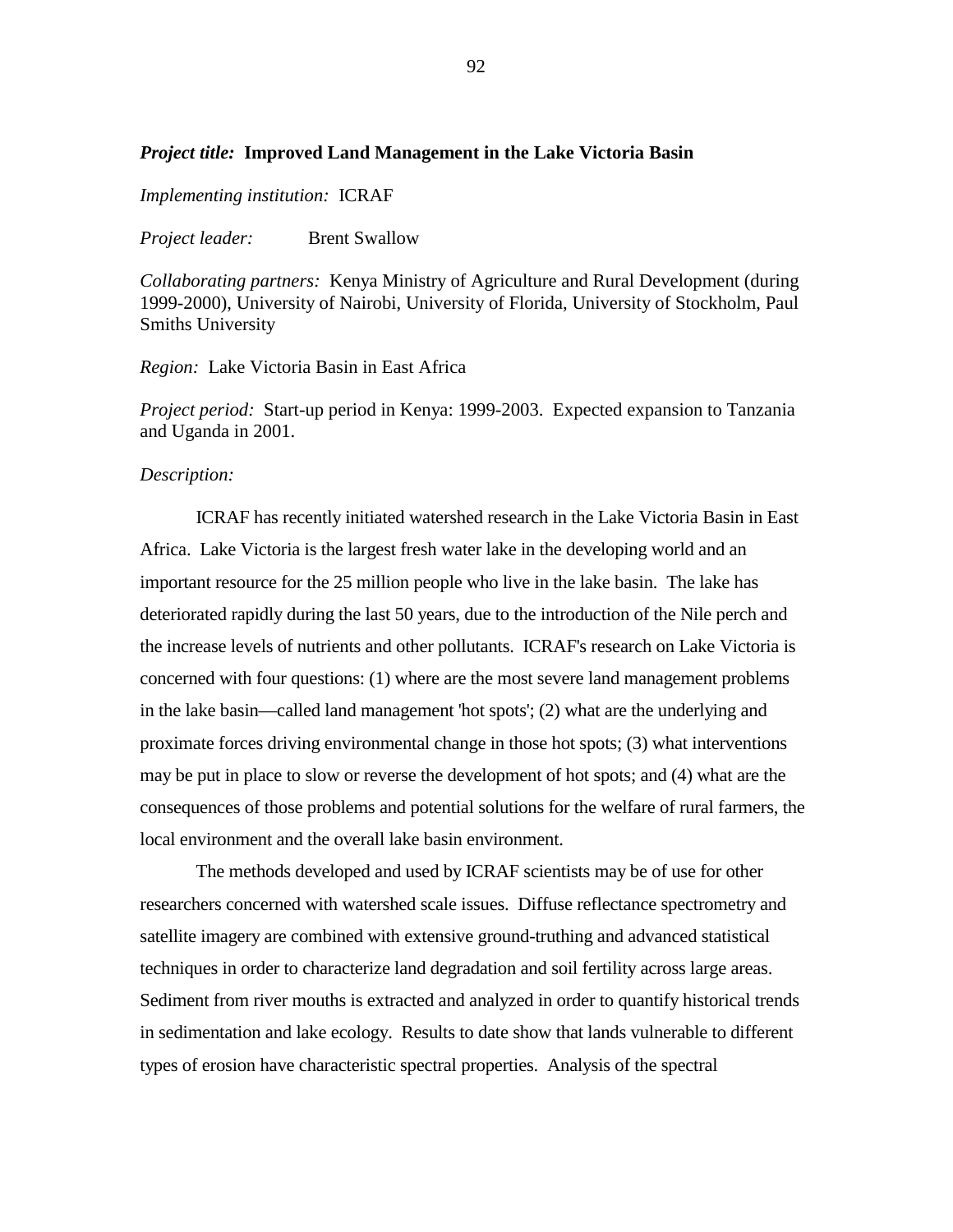characteristics of sediment samples also indicates good potential to back-trace the sources of sediment from rivers to the surrounding landscapes. Overall, these results show where the most severe land management problems are, where they are likely to development in the future, and the factors that drive the development of those problems. This information is being disseminated to extension providers and policy makers in order to prioritize preventive and remedial interventions. Next steps in the research will focus more attention on the links between land use and 'hot spot' development, the potential for different technical solutions to solve problems, and the need for changes in property rights and more effective collective action.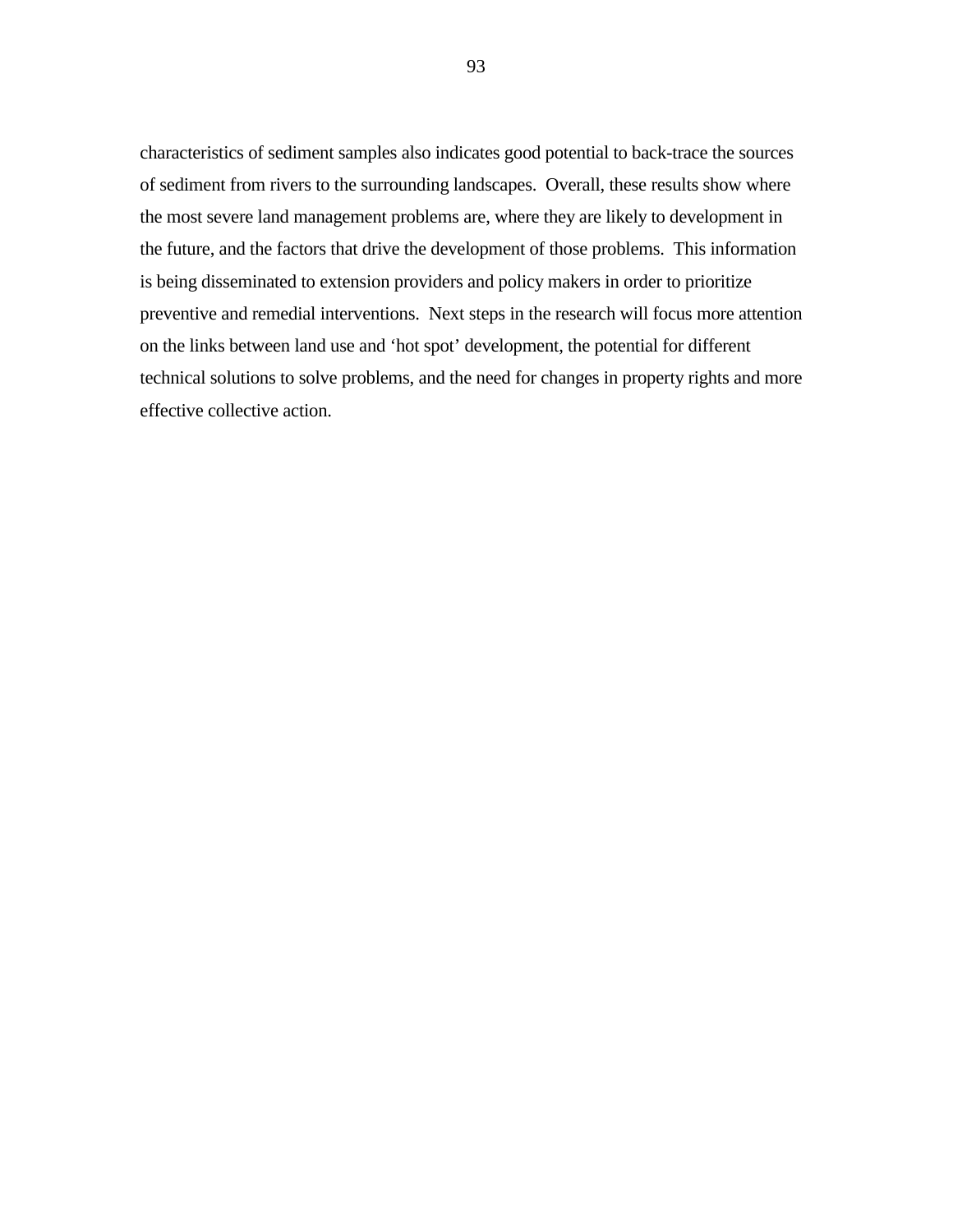## *Project title:* **Integrated Natural Resource Management on the Poverty-Protection Interface in an Asian Watershed**

#### *Implementing institution:* ICRAF

#### *Project leader:* Dennis Garrity

*Collaborating partners:* Sustainable Agriculture and Natural Resources Management (SANREM) Collaborative Research Support Program, Central Mindanao University, Philippine Council for Agriculture, Forestry, and Natural Resources Research and Development (PCARRD), Green Mindanao, Municipal Government of Lantapan, Bukidnon, Landcare Association of Lantapan, University of Wisconsin.

#### *Country:* Philippines

*Project period:* 1993 to 2003

#### *Description:*

There are serious methodological and policy hurdles to be overcome in making integrated natural resource management effective in alleviating rural poverty while protecting environmental services in tropical watersheds. This project developed an approach to integrate biodiversity conservation and agroforestry development through the active involvement of communities. The work focuses on the Mt. Kitanglad Range Nature Park in the upper reaches of the Manupali watershed in central Mindanao, Philippines. Mt. Kitanglad is one of the most important biodiversity reserves in the Philippines, and is one of the three global sites of the Sustainable Agriculture and Natural Resources Management (SANREM) Program. The Biodiversity Consortium at the Philippine site was composed of collaborating organizations including a university, NGOs, government agencies, and the International Centre for Research in Agroforestry (ICRAF).

We developed technical innovations suited to the biophysical and socio-economic conditions of the buffer zone, including practices for tree farming and conservation farming, with annual crops that have been widely adopted. We also fostered institutional innovations to improve resource management. The elements were put in place for an effective social contract to protect the natural biodiversity of the Park. The knowledge base guided the development and implementation of a natural resource management plan for the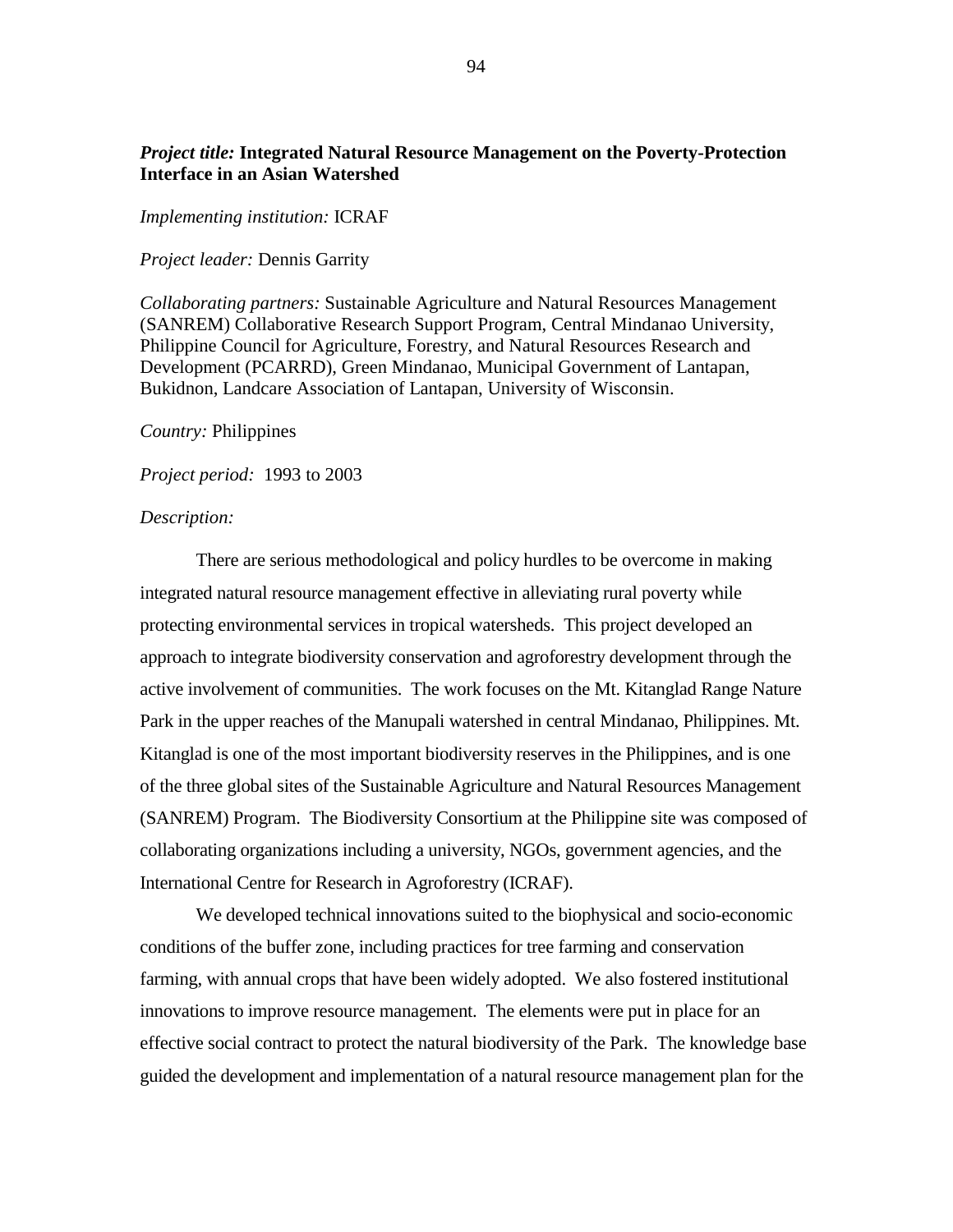Municipality of Lantapan. We assisted the development of a dynamic grassroots movement of farmer-led Landcare groups in the villages near the park boundary that has had significant impact on natural resource conservation in both the natural and managed ecosystems. The experience has been recognized as a national model for natural resource management planning and watershed management in the Philippines. Using an integrated natural resource management research framework, we are currently evolving a Negotiation Support System to resolve the interactions between the three management domains: The Park: the ancestral domain claim, and the municipalities.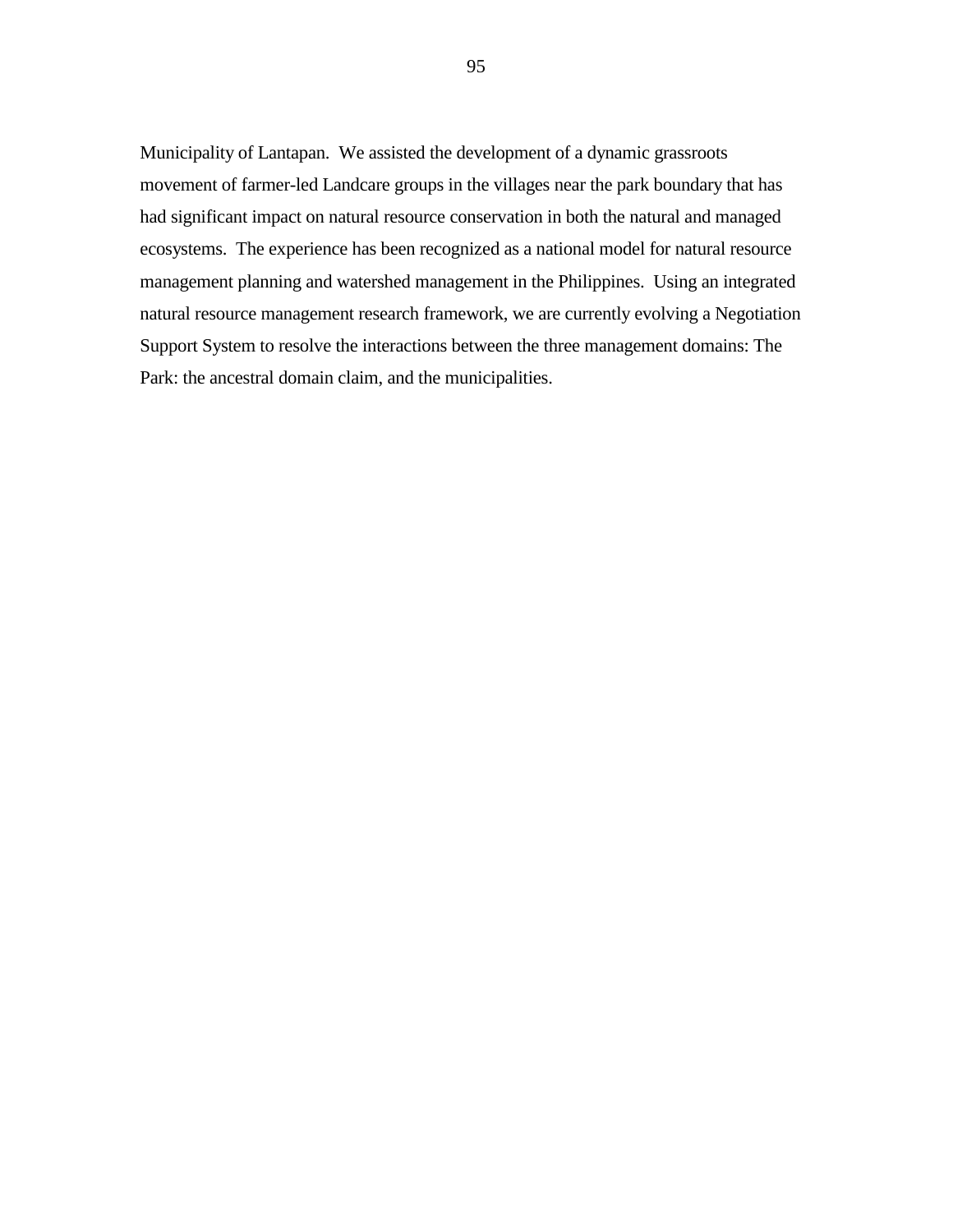## *Project title***: Decision Support Systems for Natural Resource Management at the watershed level in Central America**

*Implementing institution*: CIAT

*Project leader*: Bronson Knapp

*Countries*: Honduras, Nicaragua, and Colombia

*Project period*: 1996-2001

### *Description:*

CIAT's mandate has been to do agricultural research for development in Latin America, East Africa and South East Asia. One of CIAT's main activities has been to develop decision support tools (DST) that can strengthen the decision-making capacity of local institutions in the context of community watershed management. The main objective of CIAT's DST is to provide information on the possible outcomes of different decisions for multiple stakeholders. CIAT has developed five types of DSTs: biophysical models, optimization models, cellular automata, decision trees, and a local atlas.

Among these models the optimization models are able to produce different realistic scenarios under different hypothesis such as population increases, environmental payments, better access to capital, increased productivity, and new technologies. The total farm income of the watershed and the environmental consequences of each scenario are compared, and results are presented to the community in the form of maps of the watershed. This model has used Geographical Information System (GIS) extensively. Thus the presentation is in space to help the stakeholders relate physically.

CIAT has also studied the process of transferring of the technology to local organizations through the concept of Telecenter. A Telecenter is a place where the community and local organizations can learn and share information. Technicians are trained in the use of decision support tools. Technicians provide DST services to various watershed stakeholders.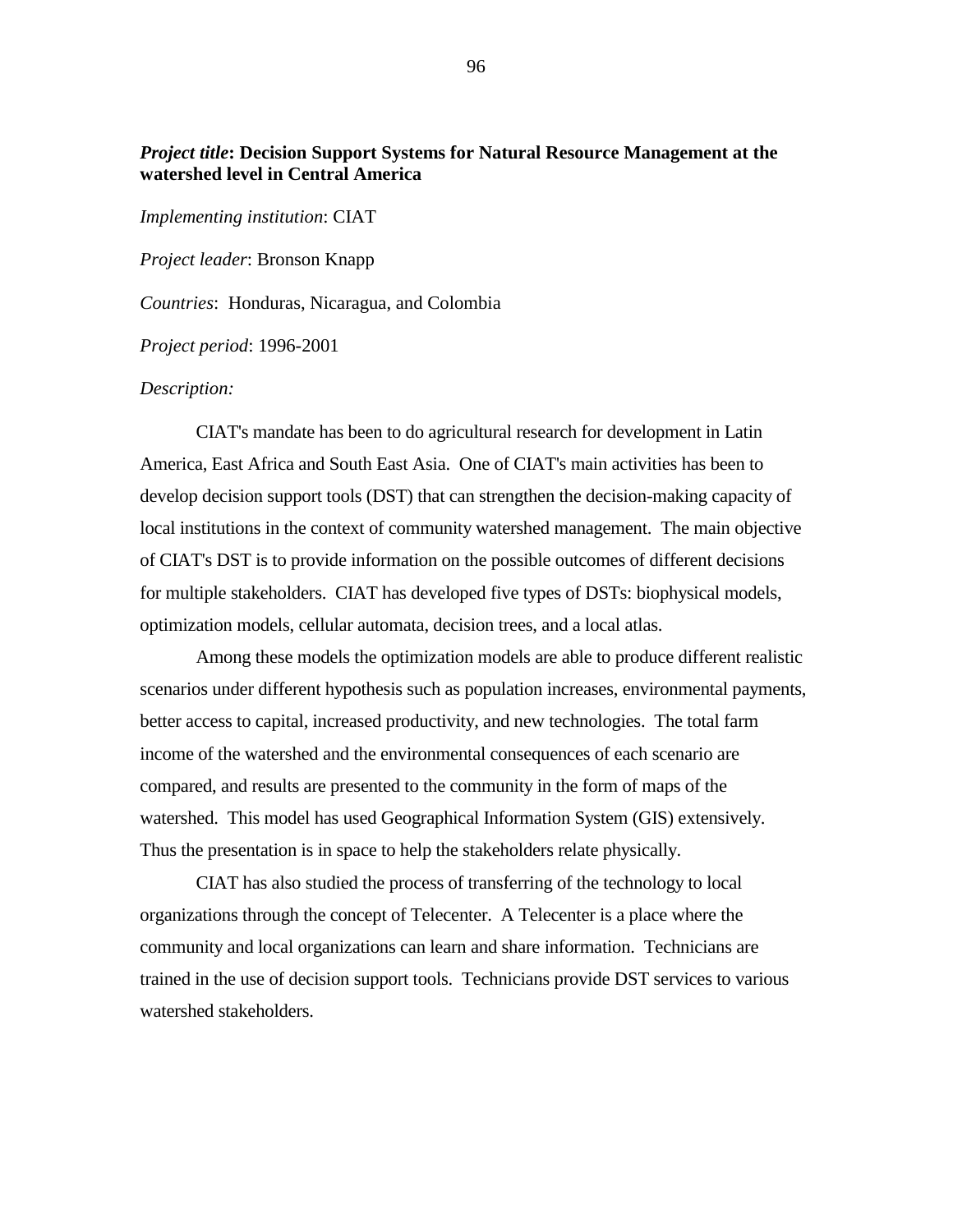## *Project title***: Community Management of Watershed Resources in Hillside Agroecosystems Program**

*Implementing institution*: CIAT

*Project leader*: Jose Ignacio Sanz

*Countries, regions*: Andean and Central American hillsides

*Project period*: No fixed period

### *Description:*

The hillsides agroecosystem of tropical America covers about 1 million square kilometers in the Andean region and Central America and sustains an estimated 10 million small farmers, most living in marginalized communities with low and stagnant incomes, limited employment, diminishing water supplies, lack of political power and institutional support, and rampant emigration to urban slums. About half of this agroecosystem shows signs of serious environmental degradation—the result of deforestation, overgrazing, and harmful agricultural practices.

Many previous efforts to address the economic and environmental challenges of hillside communities have been disappointing, because they consisted of isolated, narrowly focused initiatives operating at the level of individual farms. Building sustainable livelihoods in hillside communities requires much more—namely, collective action across entire watersheds, guided by a common vision and supported by multi-institutional alliances. Watersheds are the natural common ground for analyzing local problems and orchestrating the search for lasting solutions.

The program consists of numerous watershed-based projects, one of which specifically addresses collective action issues and is described below. The program integrates a variety of tools directed at improving the standards of living and food security of low-income farm families and rural communities in the Andean and Central American hillsides. These include:

! Information (often in the form of digital atlases) on land use trends in hillsides

97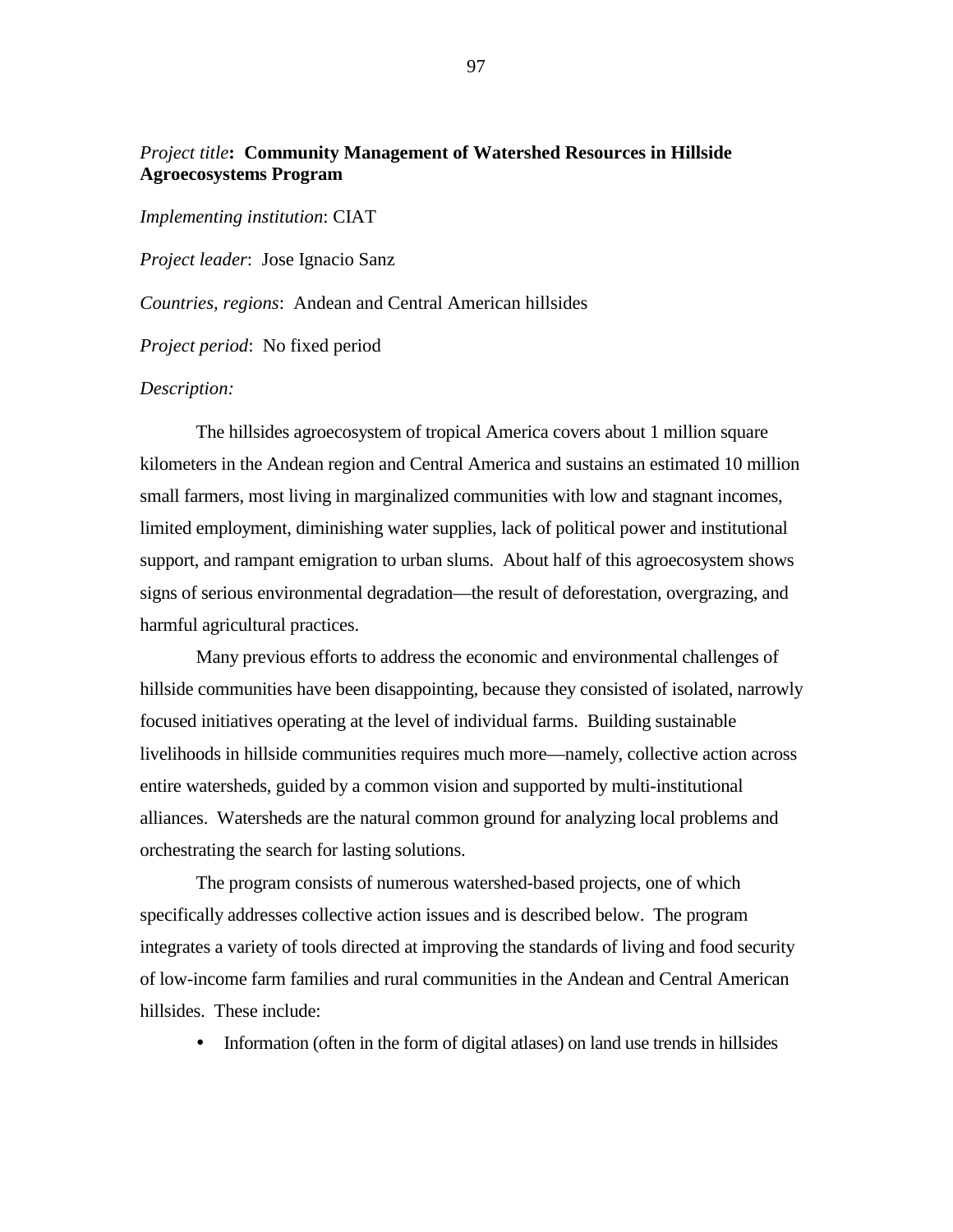- ! Participatory methods for tasks such as measuring poverty locally, monitoring natural resources, analyzing social groups that have a stake in the management of these resources, evaluating improved germplasm and agricultural practices, and identifying market opportunities for small-scale producers
- ! Computer-based decision-support tools and models for use in participatory analysis and planning
- ! Strategies for organizing collective action in hillside communities (see project descriptions)

Other beneficiaries are the people outside hillside communities, who depend on their water and agricultural produce. The program also helps increase the effectiveness of local, national, and international research and development organizations.

The tools, methods, and knowledge developed by this project offer rural communities the means to chart a course toward sustainable development and to pursue that course with the assistance of local, national, and international organizations. The work that goes into this process consists of six main tasks:

- ! Form partnerships among interested groups and organizations.
- ! Build a common knowledge base about local resources.
- ! Create a common vision of the development path the community wishes to pursue.
- ! Secure the commitment of individuals and organizations to action plans.
- Monitor progress toward shared goals.
- ! Measure the impact of collective action with respect to changes in local standards of living and the environment.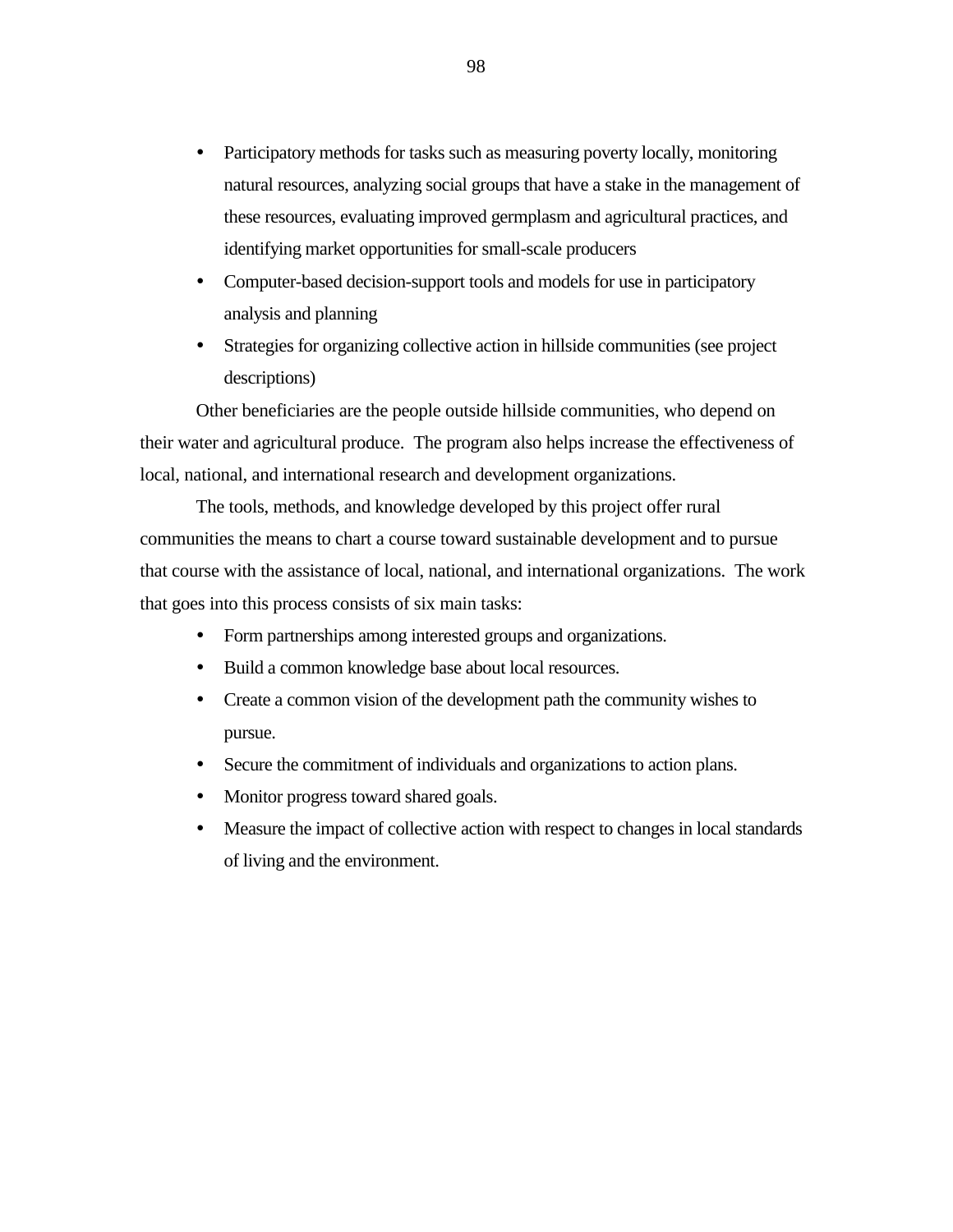## *Project title:* **Collective Action in Watershed Management: A Participatory Action Research Project in the Andean Hillsides (collaboration IWMI)—A Project under the Community Management of Watershed Resources in Hillside Agroecosystems Program**

### *Implementing institution:* CIAT

#### *Project leader:* Olaf Westermann

*Collaborating partners:* IWMI, ''Juntas de Accion Communal'' (the lowest level unit of non-indigenous local government in Colombia), ''Cabildo'' (the indigenous organization), the local water board, school teachers, women's groups, the local agricultural research committee, the church, etc.. Non-governmental and governmental organizations involved in the project include: IPASLA (Interinstitutional Consortium for Sustainable Agriculture in Hillsides), comprising local development and technical assistance oriented NGOs such as CETEC, Sol y Tierra, Fidar, Corportunia, etc., as well as government organizations, such as the regional environmental board (CRC) and the district extension service (UMATA)

#### *Countries, regions:* Colombia, Honduras, Nicaragua

*Project period:* Open-ended beginning in January 1996

### *Description:*

Watershed management involves the integrated management of a multitude of common and privately owned resources such as cropland, pastures, forests and water. In the Andean hillsides, farms are generally small, and the population is characterized by great cultural, religious, and economic diversity. Watersheds in this region are managed at the level of numerous individual and independent holdings rather than in a concerted fashion with a view to entire landscapes. As a result, in their day-to-day management of natural resources, farmers lose sight of important watershed properties, such as soil and water flows, landscape structure and the existence of habitats for particular species.

As part of its interdisciplinary research, CIAT's hillsides project is working in two, small multi-ethnic watersheds in the Andean hillsides of southern Colombia, where little collective action has previously taken place. The objective of this work is to find ways to foster collective or concerted action among watershed users and other stakeholder groups in their day-to-day management of natural resources and thereby enable them to deal with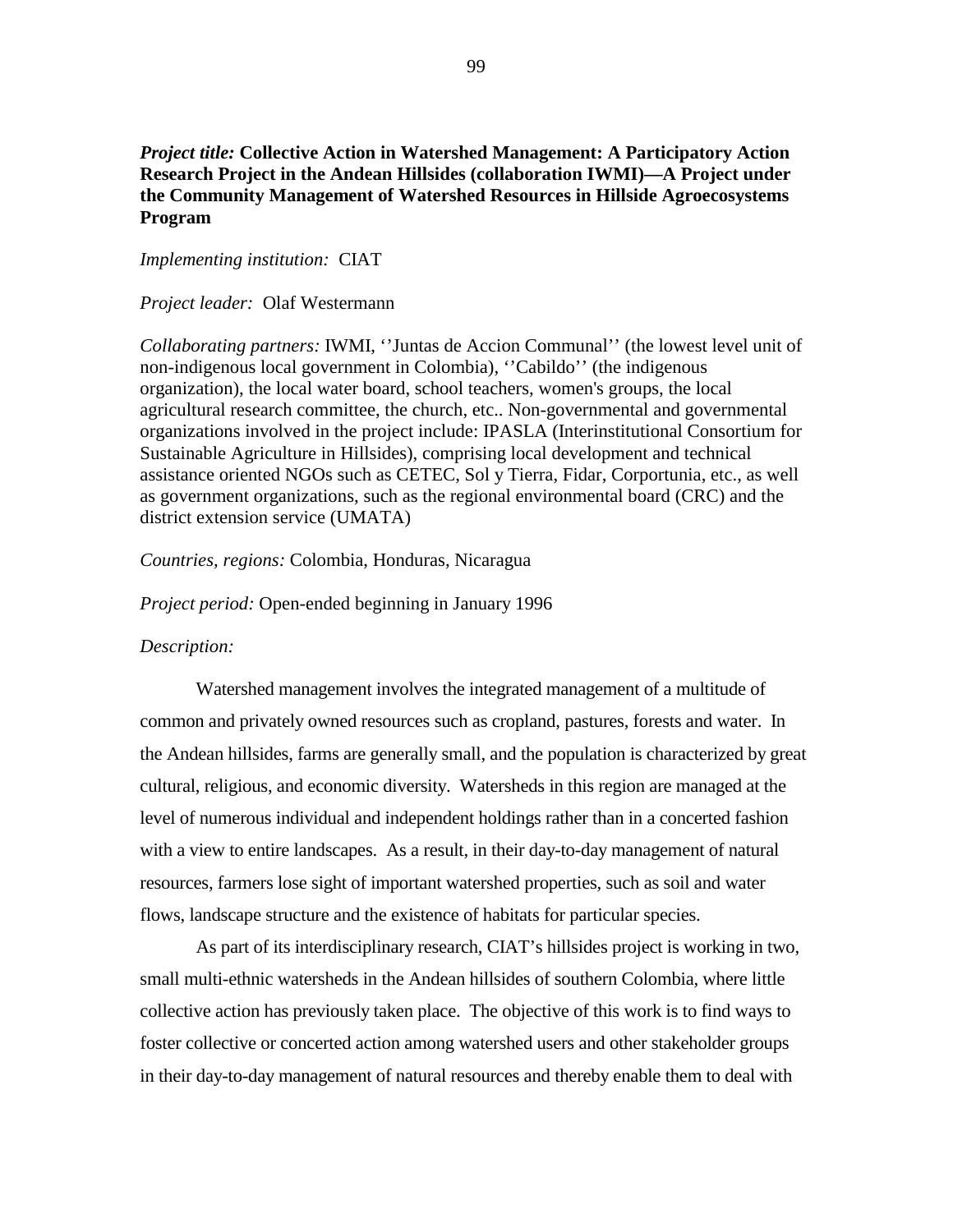problems that cannot be solved effectively by individuals acting alone. So far, this work has dealt with problems related to water management and conservation, erosion control, and pest control (white grubs and leaf cutting ants). The project has been focused on the development of a methodology to identify stakeholder groups in order to accomplish collective management of natural resources in micro watersheds.

The research aims to identify key elements in fostering and facilitating collective action for watershed management and is producing a set of handbooks on key issues, such as stimulating interest in collective watershed management and stakeholder identification aimed at NGOs and other agencies working in natural resource management.

CIAT has done extensive work on watersheds and produced a variety of literature on methods for analyzing watersheds. For specific descriptions of past or ongoing projects, contact Nancy Johnson (n.johnson@cgiar.org) or Olaf Westermann (o.westermann@cgiar.org).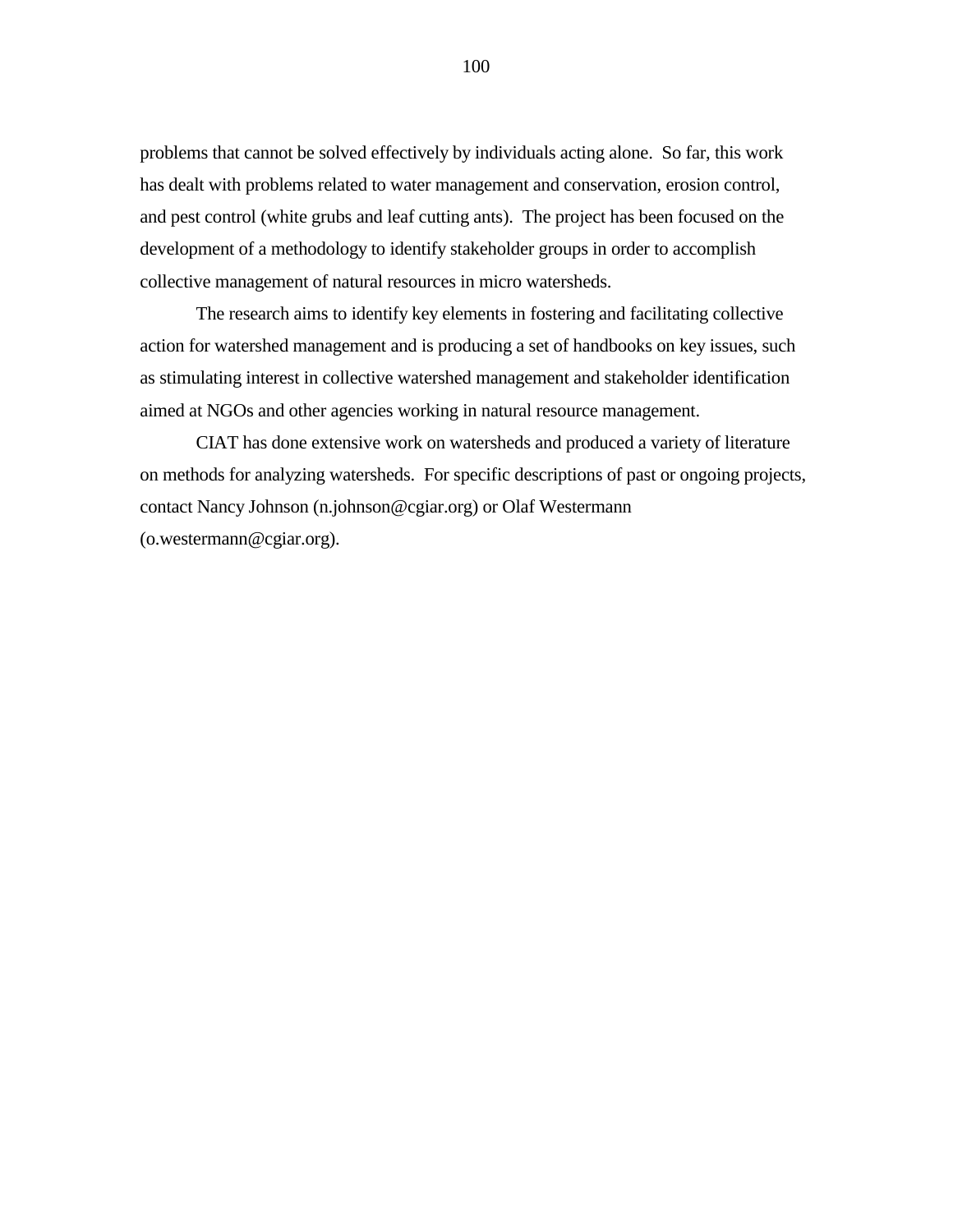## TOOLS DEVELOPED BY CIAT AND ITS COLLABORATORS

### **The nine CIAT Guides**

1. Local Soil Quality Indicators.

Turcios WR, Trejo MT, Barrios E, Barreto HJ. 1999. Participatory method for identifying and classifying local soil quality indicators at watershed level. Guide 1 (in Spanish) of the series "Methodological instruments for decision taking in natural resource management". CIAT, Cali, Colombia. 146 p

- 2. Land Use Tendencies by Photo Analysis. López E, Trejo MT. 1998. Photographic analysis of land use tendencies in hillsides. Guide 2 (in Spanish) of the series "Methodological instruments for decision taking in natural resource management". CIAT, Cali, Colombia. 80 p
- 3. Participatory Mapping.

Vernooy R, Espinoza N, Lamy F. 1999. Participative mapping, analysis, and monitoring of natural resources in a watershed. Guide 3 (in Spanish) of the series "Methodological instruments for decision taking in natural resource management". CIAT, Cali, Colombia. 152 p.

4. Stakeholder Analysis.

Ravnborg HM, Guerrero M del P, Westermann O. 1998. Methodology for stakeholder analysis for collective management of natural resource management in watersheds. Guide 4 (in Spanish) of the series "Methodological instruments for decision taking in natural resource management". CIAT, Cali, Colombia. 125 p.

5. Identifying Levels of Well-Being.

Baltodano ME, Méndez MA. 1998. Identifying levels of well-being to construct local profiles of rural poverty. Guide 5 (in Spanish) of the series "Methodological instruments for decision taking in natural resource management". CIAT, Cali, Colombia. 182 p.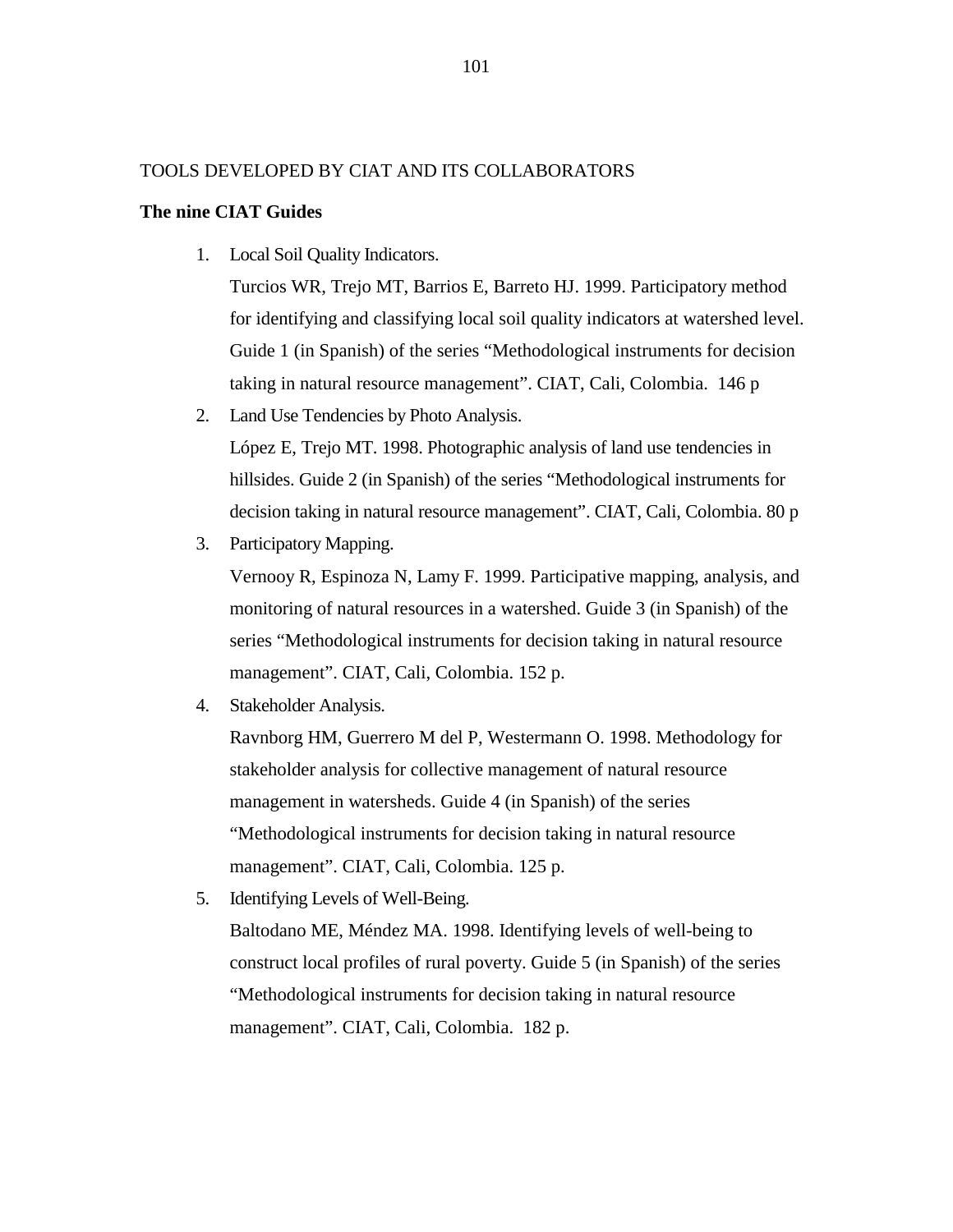6. Making an Atlas.

Barreto H, Jiménez P, Lamy F. 1998. Atlas of Yorito and Sulaco, Yoro (Honduras). Guide 6 (in Spanish) of the series "Methodological instruments for decision taking in natural resource management". CIAT, Cali, Colombia. 79 p.

- 7. Identifying Market Opportunities. Ostertag CF. 1999. Identifying and evaluating market opportunities for smallscale rural producers. Guide 7 (in Spanish) of the series "Methodological instruments for decision taking in natural resource management". CIAT, Cali, Colombia. 182 p.
- 8. Using Simulation Models.

Estrada RD, Chaparro O, Rivera B. 1998. Use of simulation models for exante evaluation. Guide 8 (in Spanish) of the series "Methodological instruments for decision taking in natural resource management". CIAT, Cali, Colombia. 194 p.